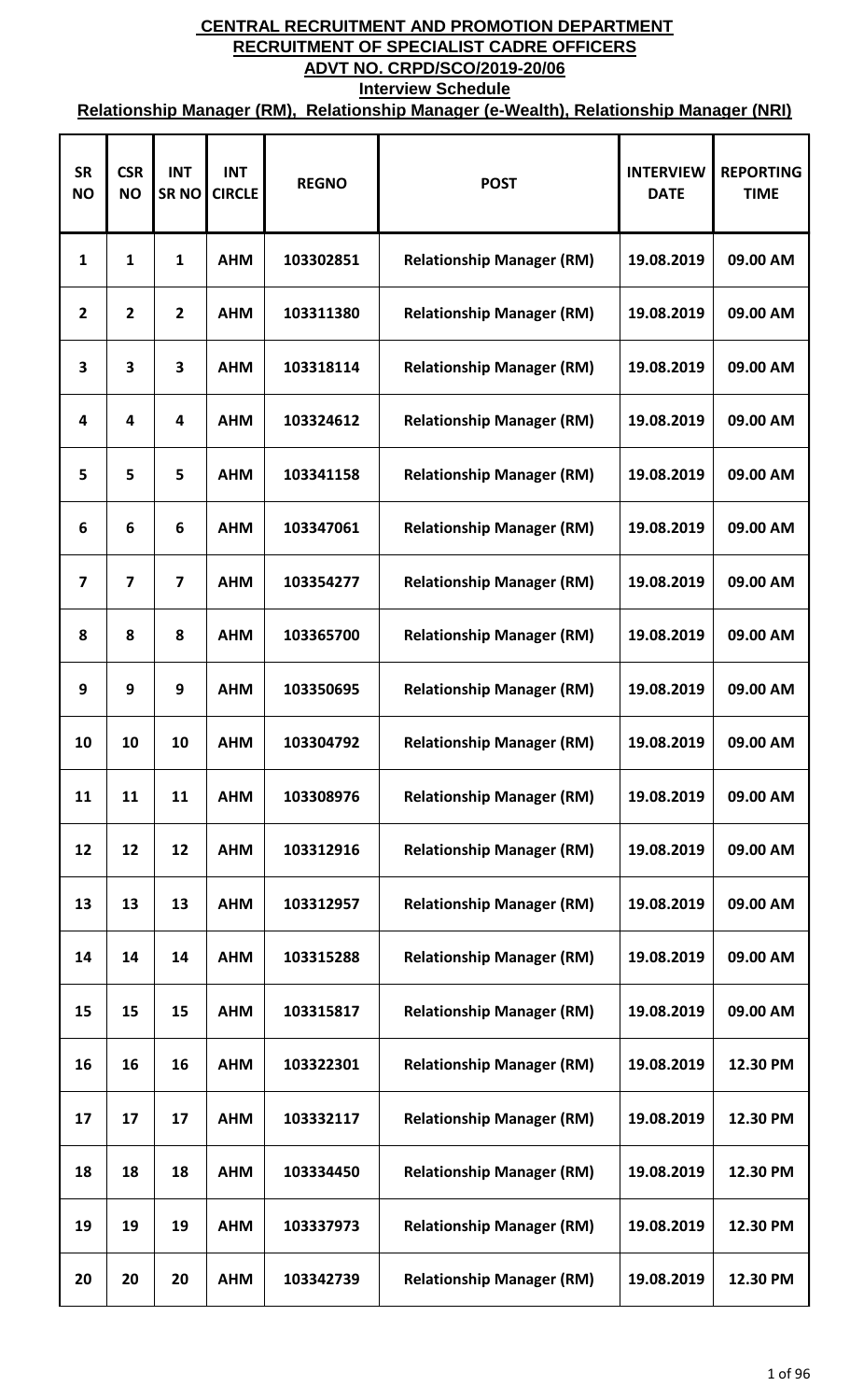| <b>SR</b><br><b>NO</b> | <b>CSR</b><br><b>NO</b> | <b>INT</b><br>SR <sub>NO</sub> | <b>INT</b><br><b>CIRCLE</b> | <b>REGNO</b> | <b>POST</b>                      | <b>INTERVIEW</b><br><b>DATE</b> | <b>REPORTING</b><br><b>TIME</b> |
|------------------------|-------------------------|--------------------------------|-----------------------------|--------------|----------------------------------|---------------------------------|---------------------------------|
| 21                     | 21                      | 21                             | <b>AHM</b>                  | 103354646    | <b>Relationship Manager (RM)</b> | 19.08.2019                      | 12.30 PM                        |
| 22                     | 22                      | 22                             | <b>AHM</b>                  | 103357651    | <b>Relationship Manager (RM)</b> | 19.08.2019                      | 12.30 PM                        |
| 23                     | 23                      | 23                             | <b>AHM</b>                  | 103359426    | <b>Relationship Manager (RM)</b> | 19.08.2019                      | 12.30 PM                        |
| 24                     | 24                      | 24                             | <b>AHM</b>                  | 103365851    | <b>Relationship Manager (RM)</b> | 19.08.2019                      | 12.30 PM                        |
| 25                     | 25                      | 25                             | <b>AHM</b>                  | 103301767    | <b>Relationship Manager (RM)</b> | 19.08.2019                      | 12.30 PM                        |
| 26                     | 26                      | 26                             | <b>AHM</b>                  | 103307745    | <b>Relationship Manager (RM)</b> | 19.08.2019                      | 12.30 PM                        |
| 27                     | 27                      | 27                             | <b>AHM</b>                  | 103309147    | <b>Relationship Manager (RM)</b> | 19.08.2019                      | 12.30 PM                        |
| 28                     | 28                      | 28                             | <b>AHM</b>                  | 103311831    | <b>Relationship Manager (RM)</b> | 19.08.2019                      | 12.30 PM                        |
| 29                     | 29                      | $\mathbf{1}$                   | <b>AHM</b>                  | 103312879    | <b>Relationship Manager (RM)</b> | 20.08.2019                      | 09.00 AM                        |
| 30                     | 30                      | $\mathbf{2}$                   | <b>AHM</b>                  | 103315625    | <b>Relationship Manager (RM)</b> | 20.08.2019                      | 09.00 AM                        |
| 31                     | 31                      | 3                              | <b>AHM</b>                  | 103316453    | <b>Relationship Manager (RM)</b> | 20.08.2019                      | 09.00 AM                        |
| 32                     | 32                      | 4                              | <b>AHM</b>                  | 103316886    | <b>Relationship Manager (RM)</b> | 20.08.2019                      | 09.00 AM                        |
| 33                     | 33                      | 5                              | <b>AHM</b>                  | 103319788    | <b>Relationship Manager (RM)</b> | 20.08.2019                      | 09.00 AM                        |
| 34                     | 34                      | 6                              | <b>AHM</b>                  | 103321087    | <b>Relationship Manager (RM)</b> | 20.08.2019                      | 09.00 AM                        |
| 35                     | 35                      | $\overline{7}$                 | <b>AHM</b>                  | 103329923    | <b>Relationship Manager (RM)</b> | 20.08.2019                      | 09.00 AM                        |
| 36                     | 36                      | 8                              | <b>AHM</b>                  | 103332203    | <b>Relationship Manager (RM)</b> | 20.08.2019                      | 09.00 AM                        |
| 37                     | 37                      | 9                              | <b>AHM</b>                  | 103333538    | <b>Relationship Manager (RM)</b> | 20.08.2019                      | 09.00 AM                        |
| 38                     | 38                      | 10                             | <b>AHM</b>                  | 103333625    | <b>Relationship Manager (RM)</b> | 20.08.2019                      | 09.00 AM                        |
| 39                     | 39                      | 11                             | <b>AHM</b>                  | 103334263    | <b>Relationship Manager (RM)</b> | 20.08.2019                      | 09.00 AM                        |
| 40                     | 40                      | 12                             | <b>AHM</b>                  | 103336152    | <b>Relationship Manager (RM)</b> | 20.08.2019                      | 09.00 AM                        |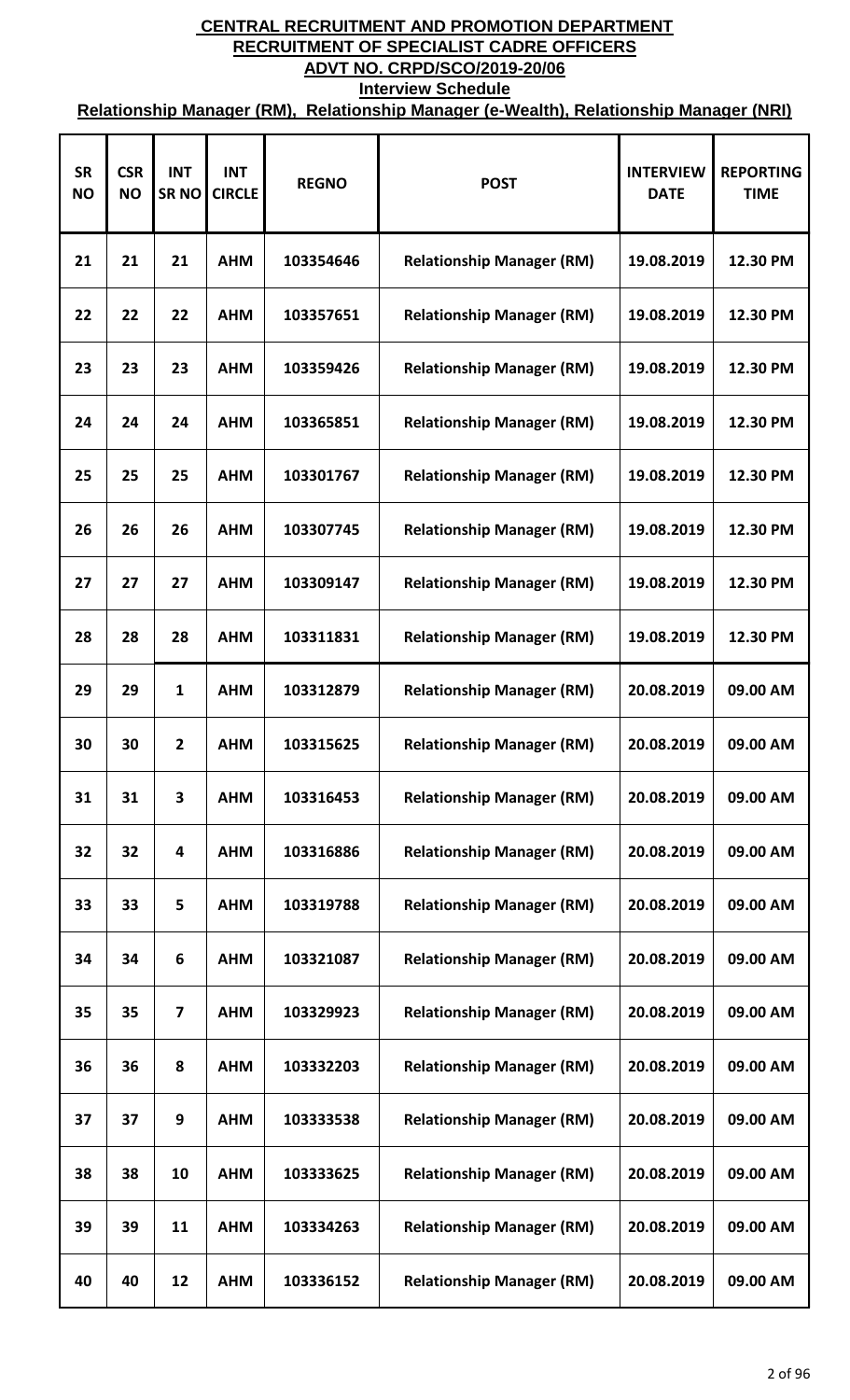| <b>SR</b><br><b>NO</b> | <b>CSR</b><br><b>NO</b> | <b>INT</b><br><b>SRNO</b> | <b>INT</b><br><b>CIRCLE</b> | <b>REGNO</b> | <b>POST</b>                      | <b>INTERVIEW</b><br><b>DATE</b> | <b>REPORTING</b><br><b>TIME</b> |
|------------------------|-------------------------|---------------------------|-----------------------------|--------------|----------------------------------|---------------------------------|---------------------------------|
| 41                     | 41                      | 13                        | <b>AHM</b>                  | 103340549    | <b>Relationship Manager (RM)</b> | 20.08.2019                      | 09.00 AM                        |
| 42                     | 42                      | 14                        | <b>AHM</b>                  | 103341649    | <b>Relationship Manager (RM)</b> | 20.08.2019                      | 09.00 AM                        |
| 43                     | 43                      | 15                        | <b>AHM</b>                  | 103342857    | <b>Relationship Manager (RM)</b> | 20.08.2019                      | 09.00 AM                        |
| 44                     | 44                      | 16                        | <b>AHM</b>                  | 103343598    | <b>Relationship Manager (RM)</b> | 20.08.2019                      | 12.30 PM                        |
| 45                     | 45                      | 17                        | <b>AHM</b>                  | 103347218    | <b>Relationship Manager (RM)</b> | 20.08.2019                      | 12.30 PM                        |
| 46                     | 46                      | 18                        | <b>AHM</b>                  | 103350549    | <b>Relationship Manager (RM)</b> | 20.08.2019                      | 12.30 PM                        |
| 47                     | 47                      | 19                        | <b>AHM</b>                  | 103350620    | <b>Relationship Manager (RM)</b> | 20.08.2019                      | 12.30 PM                        |
| 48                     | 48                      | 20                        | <b>AHM</b>                  | 103350756    | <b>Relationship Manager (RM)</b> | 20.08.2019                      | 12.30 PM                        |
| 49                     | 49                      | 21                        | <b>AHM</b>                  | 103351316    | <b>Relationship Manager (RM)</b> | 20.08.2019                      | 12.30 PM                        |
| 50                     | 50                      | 22                        | <b>AHM</b>                  | 103352310    | <b>Relationship Manager (RM)</b> | 20.08.2019                      | 12.30 PM                        |
| 51                     | 51                      | 23                        | <b>AHM</b>                  | 103355141    | <b>Relationship Manager (RM)</b> | 20.08.2019                      | 12.30 PM                        |
| 52                     | 52                      | 24                        | <b>AHM</b>                  | 103355418    | <b>Relationship Manager (RM)</b> | 20.08.2019                      | 12.30 PM                        |
| 53                     | 53                      | 25                        | <b>AHM</b>                  | 103355683    | <b>Relationship Manager (RM)</b> | 20.08.2019                      | 12.30 PM                        |
| 54                     | 54                      | 26                        | <b>AHM</b>                  | 103355914    | <b>Relationship Manager (RM)</b> | 20.08.2019                      | 12.30 PM                        |
| 55                     | 55                      | 27                        | <b>AHM</b>                  | 103355983    | <b>Relationship Manager (RM)</b> | 20.08.2019                      | 12.30 PM                        |
| 56                     | 56                      | 28                        | <b>AHM</b>                  | 103357267    | <b>Relationship Manager (RM)</b> | 20.08.2019                      | 12.30 PM                        |
| 57                     | 57                      | $\mathbf{1}$              | <b>AHM</b>                  | 103358680    | <b>Relationship Manager (RM)</b> | 21.08.2019                      | 09.00 AM                        |
| 58                     | 58                      | $\overline{2}$            | <b>AHM</b>                  | 103359921    | <b>Relationship Manager (RM)</b> | 21.08.2019                      | 09.00 AM                        |
| 59                     | 59                      | 3                         | <b>AHM</b>                  | 103360566    | <b>Relationship Manager (RM)</b> | 21.08.2019                      | 09.00 AM                        |
| 60                     | 60                      | 4                         | <b>AHM</b>                  | 103362000    | <b>Relationship Manager (RM)</b> | 21.08.2019                      | 09.00 AM                        |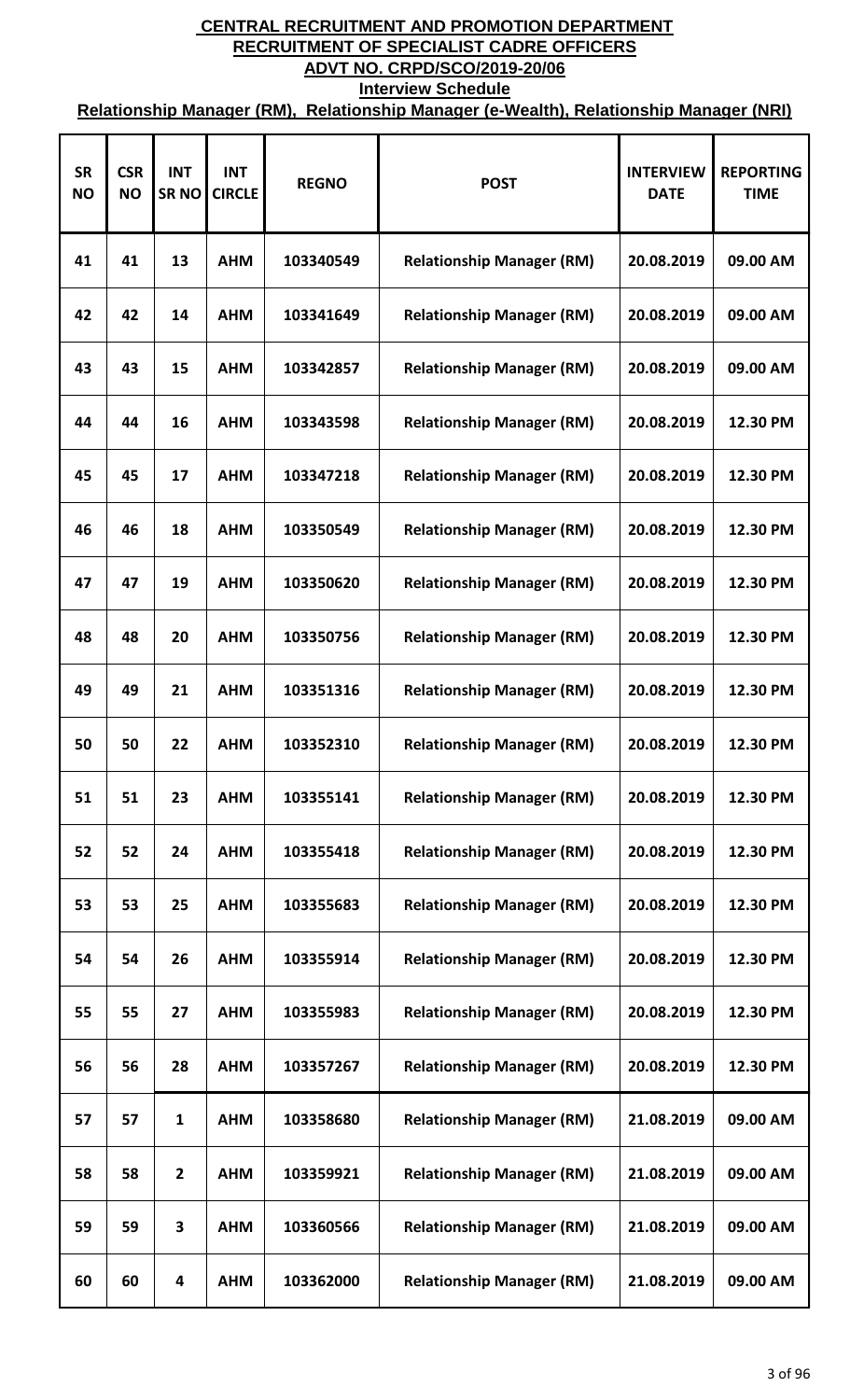| <b>SR</b><br><b>NO</b> | <b>CSR</b><br><b>NO</b> | <b>INT</b><br>SR <sub>NO</sub> | <b>INT</b><br><b>CIRCLE</b> | <b>REGNO</b> | <b>POST</b>                            | <b>INTERVIEW</b><br><b>DATE</b> | <b>REPORTING</b><br><b>TIME</b> |
|------------------------|-------------------------|--------------------------------|-----------------------------|--------------|----------------------------------------|---------------------------------|---------------------------------|
| 61                     | 61                      | 5                              | <b>AHM</b>                  | 103363216    | <b>Relationship Manager (RM)</b>       | 21.08.2019                      | 09.00 AM                        |
| 62                     | 62                      | 6                              | <b>AHM</b>                  | 103363736    | <b>Relationship Manager (RM)</b>       | 21.08.2019                      | 09.00 AM                        |
| 63                     | 63                      | 7                              | <b>AHM</b>                  | 103366587    | <b>Relationship Manager (RM)</b>       | 21.08.2019                      | 09.00 AM                        |
| 64                     | 64                      | 8                              | <b>AHM</b>                  | 103370800    | <b>Relationship Manager (RM)</b>       | 21.08.2019                      | 09.00 AM                        |
| 65                     | 65                      | 9                              | <b>AHM</b>                  | 103371814    | <b>Relationship Manager (RM)</b>       | 21.08.2019                      | 09.00 AM                        |
| 66                     | 66                      | 10                             | <b>AHM</b>                  | 103372669    | <b>Relationship Manager (RM)</b>       | 21.08.2019                      | 09.00 AM                        |
| 67                     | 67                      | 11                             | <b>AHM</b>                  | 103302883    | <b>Relationship Manager (e-Wealth)</b> | 21.08.2019                      | 09.00 AM                        |
| 68                     | 68                      | 12                             | <b>AHM</b>                  | 103321523    | <b>Relationship Manager (e-Wealth)</b> | 21.08.2019                      | 09.00 AM                        |
| 69                     | 69                      | 13                             | <b>AHM</b>                  | 103335155    | <b>Relationship Manager (e-Wealth)</b> | 21.08.2019                      | 09.00 AM                        |
| 70                     | 70                      | 14                             | <b>AHM</b>                  | 103336818    | <b>Relationship Manager (e-Wealth)</b> | 21.08.2019                      | 09.00 AM                        |
| 71                     | 71                      | 15                             | <b>AHM</b>                  | 103338691    | <b>Relationship Manager (e-Wealth)</b> | 21.08.2019                      | 09.00 AM                        |
| 72                     | 72                      | 16                             | <b>AHM</b>                  | 103353050    | <b>Relationship Manager (e-Wealth)</b> | 21.08.2019                      | 12.30 PM                        |
| 73                     | 73                      | 17                             | <b>AHM</b>                  | 103355266    | <b>Relationship Manager (e-Wealth)</b> | 21.08.2019                      | 12.30 PM                        |
| 74                     | 74                      | 18                             | <b>AHM</b>                  | 103360490    | <b>Relationship Manager (e-Wealth)</b> | 21.08.2019                      | 12.30 PM                        |
| 75                     | 75                      | 19                             | <b>AHM</b>                  | 103302891    | <b>Relationship Manager (NRI)</b>      | 21.08.2019                      | 12.30 PM                        |
| 76                     | 76                      | 20                             | <b>AHM</b>                  | 103308505    | <b>Relationship Manager (NRI)</b>      | 21.08.2019                      | 12.30 PM                        |
| 77                     | 77                      | 21                             | <b>AHM</b>                  | 103340186    | <b>Relationship Manager (NRI)</b>      | 21.08.2019                      | 12.30 PM                        |
| 78                     | 78                      | 22                             | <b>AHM</b>                  | 103368729    | <b>Relationship Manager (NRI)</b>      | 21.08.2019                      | 12.30 PM                        |
| 79                     | 79                      | 23                             | <b>AHM</b>                  | 103317061    | <b>Relationship Manager (NRI)</b>      | 21.08.2019                      | 12.30 PM                        |
| 80                     | 80                      | 24                             | <b>AHM</b>                  | 103317595    | <b>Relationship Manager (NRI)</b>      | 21.08.2019                      | 12.30 PM                        |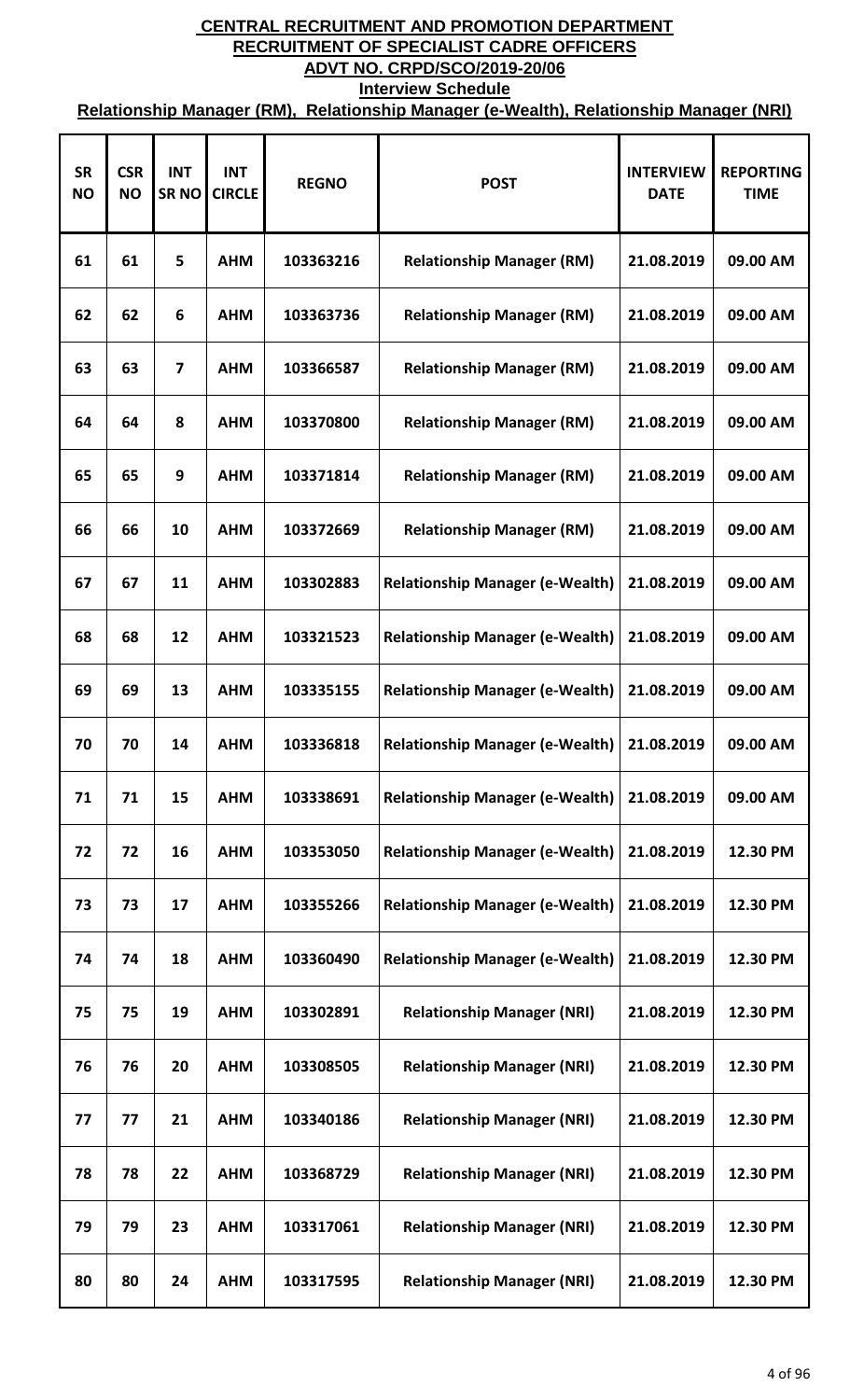| <b>SR</b><br><b>NO</b> | <b>CSR</b><br><b>NO</b> | <b>INT</b><br><b>SRNO</b> | <b>INT</b><br><b>CIRCLE</b> | <b>REGNO</b> | <b>POST</b>                       | <b>INTERVIEW</b><br><b>DATE</b> | <b>REPORTING</b><br><b>TIME</b> |
|------------------------|-------------------------|---------------------------|-----------------------------|--------------|-----------------------------------|---------------------------------|---------------------------------|
| 81                     | 81                      | 25                        | <b>AHM</b>                  | 103332410    | <b>Relationship Manager (NRI)</b> | 21.08.2019                      | 12.30 PM                        |
| 82                     | 82                      | 26                        | <b>AHM</b>                  | 103342839    | <b>Relationship Manager (NRI)</b> | 21.08.2019                      | 12.30 PM                        |
| 83                     | 83                      | 27                        | <b>AHM</b>                  | 103355319    | <b>Relationship Manager (NRI)</b> | 21.08.2019                      | 12.30 PM                        |
| 84                     | 84                      | 28                        | <b>AHM</b>                  | 103360827    | <b>Relationship Manager (NRI)</b> | 21.08.2019                      | 12.30 PM                        |
| 85                     | 1                       | $\mathbf{1}$              | <b>AMA</b>                  | 103317576    | <b>Relationship Manager (RM)</b>  | 19.08.2019                      | 09.00 AM                        |
| 86                     | $\overline{2}$          | $\mathbf{2}$              | <b>AMA</b>                  | 103333351    | <b>Relationship Manager (RM)</b>  | 19.08.2019                      | 09.00 AM                        |
| 87                     | 3                       | 3                         | <b>AMA</b>                  | 103335763    | <b>Relationship Manager (RM)</b>  | 19.08.2019                      | 09.00 AM                        |
| 88                     | 4                       | 4                         | <b>AMA</b>                  | 103345154    | <b>Relationship Manager (RM)</b>  | 19.08.2019                      | 09.00 AM                        |
| 89                     | 5                       | 5                         | <b>AMA</b>                  | 103358857    | <b>Relationship Manager (RM)</b>  | 19.08.2019                      | 09.00 AM                        |
| 90                     | 6                       | 6                         | <b>AMA</b>                  | 103359804    | <b>Relationship Manager (RM)</b>  | 19.08.2019                      | 09.00 AM                        |
| 91                     | $\overline{7}$          | $\overline{7}$            | <b>AMA</b>                  | 103361162    | <b>Relationship Manager (RM)</b>  | 19.08.2019                      | 09.00 AM                        |
| 92                     | 8                       | 8                         | <b>AMA</b>                  | 103362325    | <b>Relationship Manager (RM)</b>  | 19.08.2019                      | 09.00 AM                        |
| 93                     | 9                       | 9                         | <b>AMA</b>                  | 103364487    | <b>Relationship Manager (RM)</b>  | 19.08.2019                      | 09.00 AM                        |
| 94                     | 10                      | 10                        | <b>AMA</b>                  | 103311862    | <b>Relationship Manager (RM)</b>  | 19.08.2019                      | 09.00 AM                        |
| 95                     | 11                      | 11                        | <b>AMA</b>                  | 103300784    | <b>Relationship Manager (RM)</b>  | 19.08.2019                      | 09.00 AM                        |
| 96                     | 12                      | 12                        | <b>AMA</b>                  | 103306303    | <b>Relationship Manager (RM)</b>  | 19.08.2019                      | 09.00 AM                        |
| 97                     | 13                      | 13                        | <b>AMA</b>                  | 103307296    | <b>Relationship Manager (RM)</b>  | 19.08.2019                      | 09.00 AM                        |
| 98                     | 14                      | 14                        | <b>AMA</b>                  | 103321070    | <b>Relationship Manager (RM)</b>  | 19.08.2019                      | 09.00 AM                        |
| 99                     | 15                      | 15                        | <b>AMA</b>                  | 103321656    | <b>Relationship Manager (RM)</b>  | 19.08.2019                      | 09.00 AM                        |
| 100                    | 16                      | 16                        | <b>AMA</b>                  | 103322886    | <b>Relationship Manager (RM)</b>  | 19.08.2019                      | 12.30 PM                        |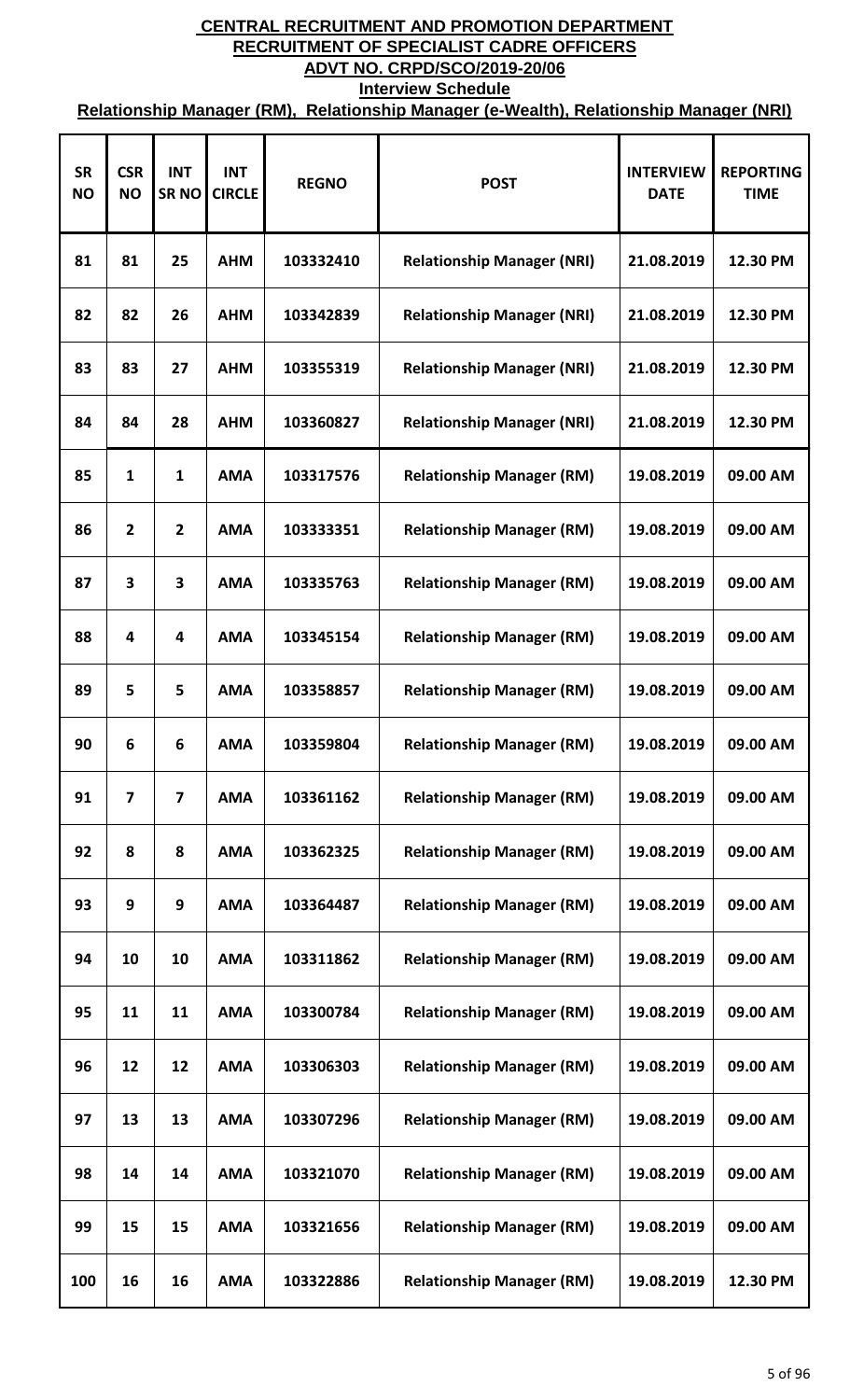| <b>SR</b><br><b>NO</b> | <b>CSR</b><br><b>NO</b> | <b>INT</b><br><b>SRNO</b> | <b>INT</b><br><b>CIRCLE</b> | <b>REGNO</b> | <b>POST</b>                      | <b>INTERVIEW</b><br><b>DATE</b> | <b>REPORTING</b><br><b>TIME</b> |
|------------------------|-------------------------|---------------------------|-----------------------------|--------------|----------------------------------|---------------------------------|---------------------------------|
| 101                    | 17                      | 17                        | <b>AMA</b>                  | 103323049    | <b>Relationship Manager (RM)</b> | 19.08.2019                      | 12.30 PM                        |
| 102                    | 18                      | 18                        | <b>AMA</b>                  | 103326750    | <b>Relationship Manager (RM)</b> | 19.08.2019                      | 12.30 PM                        |
| 103                    | 19                      | 19                        | <b>AMA</b>                  | 103329358    | <b>Relationship Manager (RM)</b> | 19.08.2019                      | 12.30 PM                        |
| 104                    | 20                      | 20                        | <b>AMA</b>                  | 103331875    | <b>Relationship Manager (RM)</b> | 19.08.2019                      | 12.30 PM                        |
| 105                    | 21                      | 21                        | <b>AMA</b>                  | 103332154    | <b>Relationship Manager (RM)</b> | 19.08.2019                      | 12.30 PM                        |
| 106                    | 22                      | 22                        | <b>AMA</b>                  | 103333599    | <b>Relationship Manager (RM)</b> | 19.08.2019                      | 12.30 PM                        |
| 107                    | 23                      | 23                        | <b>AMA</b>                  | 103333957    | <b>Relationship Manager (RM)</b> | 19.08.2019                      | 12.30 PM                        |
| 108                    | 24                      | 24                        | <b>AMA</b>                  | 103336109    | <b>Relationship Manager (RM)</b> | 19.08.2019                      | 12.30 PM                        |
| 109                    | 25                      | 25                        | <b>AMA</b>                  | 103340860    | <b>Relationship Manager (RM)</b> | 19.08.2019                      | 12.30 PM                        |
| 110                    | 26                      | 26                        | <b>AMA</b>                  | 103342438    | <b>Relationship Manager (RM)</b> | 19.08.2019                      | 12.30 PM                        |
| 111                    | 27                      | 27                        | <b>AMA</b>                  | 103342763    | <b>Relationship Manager (RM)</b> | 19.08.2019                      | 12.30 PM                        |
| 112                    | 28                      | 28                        | <b>AMA</b>                  | 103343631    | <b>Relationship Manager (RM)</b> | 19.08.2019                      | 12.30 PM                        |
| 113                    | 29                      | 29                        | <b>AMA</b>                  | 103344443    | <b>Relationship Manager (RM)</b> | 19.08.2019                      | 12.30 PM                        |
| 114                    | 30                      | $\mathbf{1}$              | <b>AMA</b>                  | 103345731    | <b>Relationship Manager (RM)</b> | 20.08.2019                      | 09.00 AM                        |
| 115                    | 31                      | $\mathbf{2}$              | <b>AMA</b>                  | 103347109    | <b>Relationship Manager (RM)</b> | 20.08.2019                      | 09.00 AM                        |
| 116                    | 32                      | 3                         | <b>AMA</b>                  | 103351628    | <b>Relationship Manager (RM)</b> | 20.08.2019                      | 09.00 AM                        |
| 117                    | 33                      | 4                         | <b>AMA</b>                  | 103354540    | <b>Relationship Manager (RM)</b> | 20.08.2019                      | 09.00 AM                        |
| 118                    | 34                      | 5                         | <b>AMA</b>                  | 103357205    | <b>Relationship Manager (RM)</b> | 20.08.2019                      | 09.00 AM                        |
| 119                    | 35                      | 6                         | <b>AMA</b>                  | 103358427    | <b>Relationship Manager (RM)</b> | 20.08.2019                      | 09.00 AM                        |
| 120                    | 36                      | $\overline{\mathbf{z}}$   | <b>AMA</b>                  | 103359938    | <b>Relationship Manager (RM)</b> | 20.08.2019                      | 09.00 AM                        |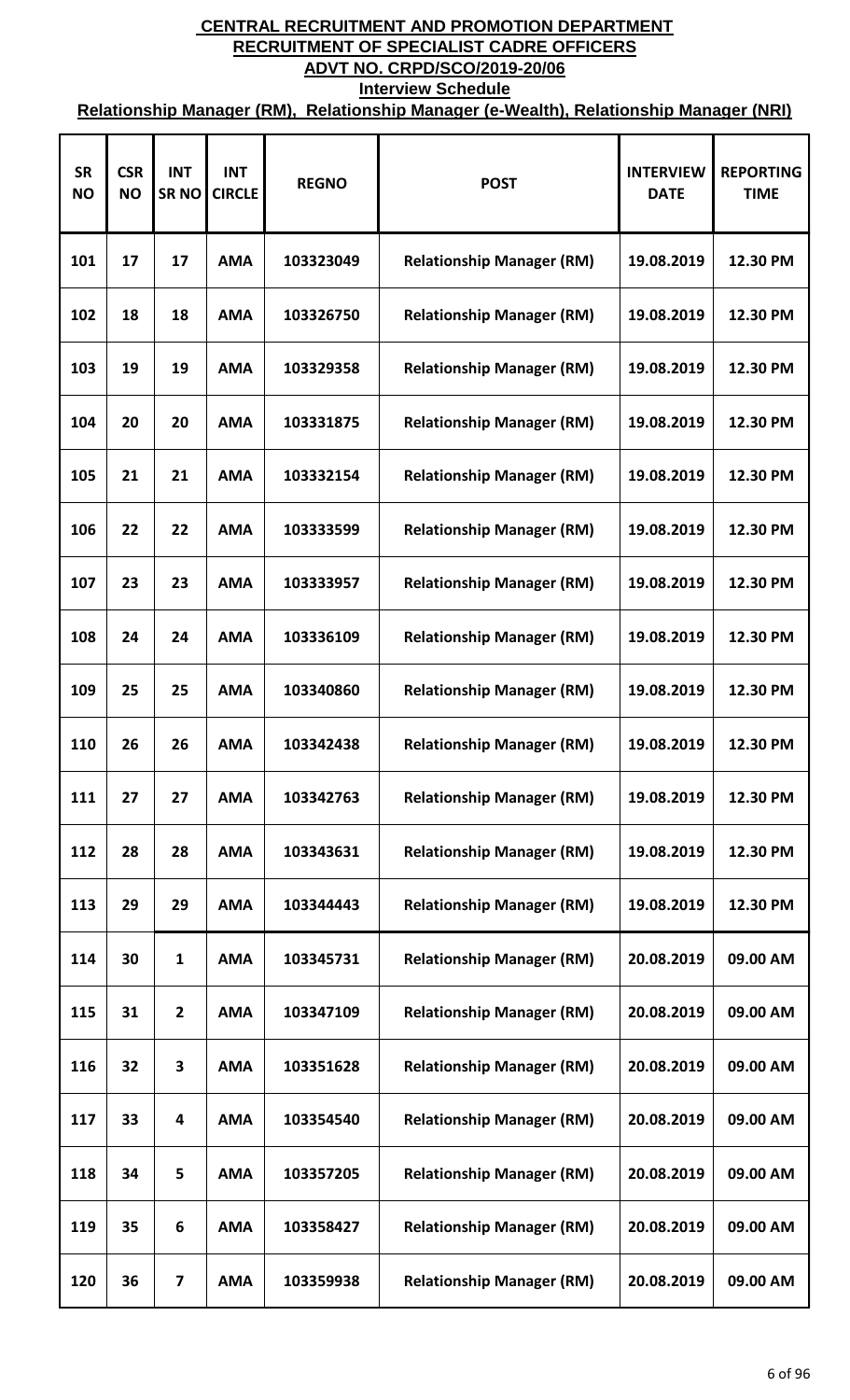| <b>SR</b><br><b>NO</b> | <b>CSR</b><br><b>NO</b> | <b>INT</b><br><b>SRNO</b> | <b>INT</b><br><b>CIRCLE</b> | <b>REGNO</b> | <b>POST</b>                      | <b>INTERVIEW</b><br><b>DATE</b> | <b>REPORTING</b><br><b>TIME</b> |
|------------------------|-------------------------|---------------------------|-----------------------------|--------------|----------------------------------|---------------------------------|---------------------------------|
| 121                    | 37                      | 8                         | <b>AMA</b>                  | 103362163    | <b>Relationship Manager (RM)</b> | 20.08.2019                      | 09.00 AM                        |
| 122                    | 38                      | 9                         | <b>AMA</b>                  | 103365191    | <b>Relationship Manager (RM)</b> | 20.08.2019                      | 09.00 AM                        |
| 123                    | 39                      | 10                        | <b>AMA</b>                  | 103366604    | <b>Relationship Manager (RM)</b> | 20.08.2019                      | 09.00 AM                        |
| 124                    | 40                      | 11                        | <b>AMA</b>                  | 103366742    | <b>Relationship Manager (RM)</b> | 20.08.2019                      | 09.00 AM                        |
| 125                    | 41                      | 12                        | <b>AMA</b>                  | 103367491    | <b>Relationship Manager (RM)</b> | 20.08.2019                      | 09.00 AM                        |
| 126                    | 42                      | 13                        | <b>AMA</b>                  | 103369604    | <b>Relationship Manager (RM)</b> | 20.08.2019                      | 09.00 AM                        |
| 127                    | 43                      | 14                        | <b>AMA</b>                  | 103372260    | <b>Relationship Manager (RM)</b> | 20.08.2019                      | 09.00 AM                        |
| 128                    | 44                      | 15                        | <b>AMA</b>                  | 103334579    | <b>Relationship Manager (RM)</b> | 20.08.2019                      | 09.00 AM                        |
| 129                    | 45                      | 16                        | <b>AMA</b>                  | 103371902    | <b>Relationship Manager (RM)</b> | 20.08.2019                      | 12.30 PM                        |
| 130                    | 46                      | 17                        | <b>AMA</b>                  | 103307504    | <b>Relationship Manager (RM)</b> | 20.08.2019                      | 12.30 PM                        |
| 131                    | 47                      | 18                        | <b>AMA</b>                  | 103319267    | <b>Relationship Manager (RM)</b> | 20.08.2019                      | 12.30 PM                        |
| 132                    | 48                      | 19                        | <b>AMA</b>                  | 103322068    | <b>Relationship Manager (RM)</b> | 20.08.2019                      | 12.30 PM                        |
| 133                    | 49                      | 20                        | <b>AMA</b>                  | 103330200    | <b>Relationship Manager (RM)</b> | 20.08.2019                      | 12.30 PM                        |
| 134                    | 50                      | 21                        | <b>AMA</b>                  | 103332637    | <b>Relationship Manager (RM)</b> | 20.08.2019                      | 12.30 PM                        |
| 135                    | 51                      | 22                        | <b>AMA</b>                  | 103334451    | <b>Relationship Manager (RM)</b> | 20.08.2019                      | 12.30 PM                        |
| 136                    | 52                      | 23                        | <b>AMA</b>                  | 103336894    | <b>Relationship Manager (RM)</b> | 20.08.2019                      | 12.30 PM                        |
| 137                    | 53                      | 24                        | <b>AMA</b>                  | 103337551    | <b>Relationship Manager (RM)</b> | 20.08.2019                      | 12.30 PM                        |
| 138                    | 54                      | 25                        | <b>AMA</b>                  | 103343226    | <b>Relationship Manager (RM)</b> | 20.08.2019                      | 12.30 PM                        |
| 139                    | 55                      | 26                        | <b>AMA</b>                  | 103345985    | <b>Relationship Manager (RM)</b> | 20.08.2019                      | 12.30 PM                        |
| 140                    | 56                      | 27                        | <b>AMA</b>                  | 103346839    | <b>Relationship Manager (RM)</b> | 20.08.2019                      | 12.30 PM                        |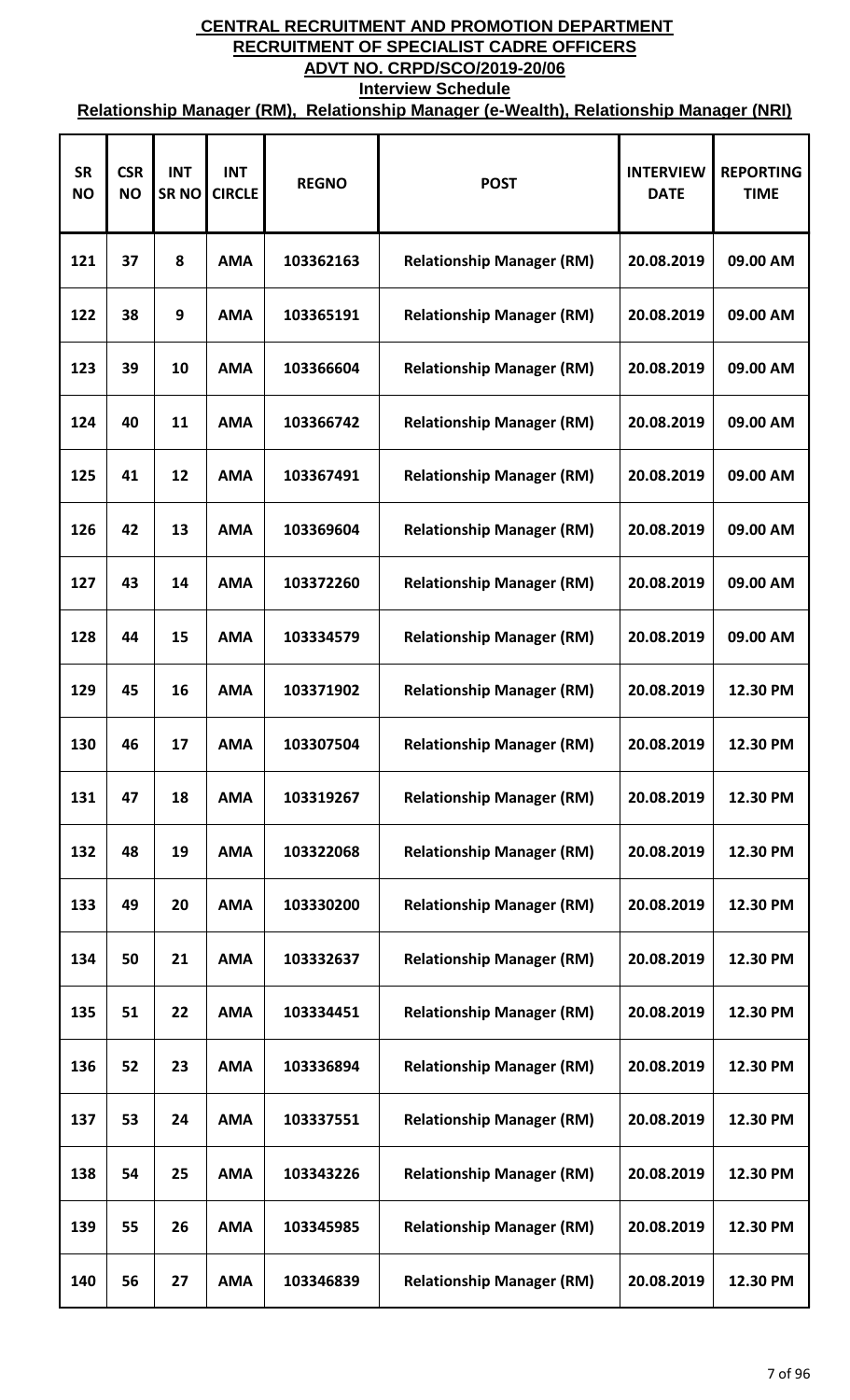| <b>SR</b><br><b>NO</b> | <b>CSR</b><br><b>NO</b> | <b>INT</b><br><b>SRNO</b> | <b>INT</b><br><b>CIRCLE</b> | <b>REGNO</b> | <b>POST</b>                            | <b>INTERVIEW</b><br><b>DATE</b> | <b>REPORTING</b><br><b>TIME</b> |
|------------------------|-------------------------|---------------------------|-----------------------------|--------------|----------------------------------------|---------------------------------|---------------------------------|
| 141                    | 57                      | 28                        | <b>AMA</b>                  | 103349404    | <b>Relationship Manager (RM)</b>       | 20.08.2019                      | 12.30 PM                        |
| 142                    | 58                      | 29                        | <b>AMA</b>                  | 103355633    | <b>Relationship Manager (RM)</b>       | 20.08.2019                      | 12.30 PM                        |
| 143                    | 59                      | 1                         | <b>AMA</b>                  | 103362265    | <b>Relationship Manager (RM)</b>       | 21.08.2019                      | 09.00 AM                        |
| 144                    | 60                      | $\mathbf{2}$              | <b>AMA</b>                  | 103364194    | <b>Relationship Manager (RM)</b>       | 21.08.2019                      | 09.00 AM                        |
| 145                    | 61                      | 3                         | <b>AMA</b>                  | 103364880    | <b>Relationship Manager (RM)</b>       | 21.08.2019                      | 09.00 AM                        |
| 146                    | 62                      | 4                         | <b>AMA</b>                  | 103365120    | <b>Relationship Manager (RM)</b>       | 21.08.2019                      | 09.00 AM                        |
| 147                    | 63                      | 5                         | <b>AMA</b>                  | 103366827    | <b>Relationship Manager (RM)</b>       | 21.08.2019                      | 09.00 AM                        |
| 148                    | 64                      | 6                         | <b>AMA</b>                  | 103370745    | <b>Relationship Manager (RM)</b>       | 21.08.2019                      | 09.00 AM                        |
| 149                    | 65                      | 7                         | <b>AMA</b>                  | 103371021    | <b>Relationship Manager (RM)</b>       | 21.08.2019                      | 09.00 AM                        |
| 150                    | 66                      | 8                         | <b>AMA</b>                  | 103312458    | <b>Relationship Manager (e-Wealth)</b> | 21.08.2019                      | 09.00 AM                        |
| 151                    | 67                      | 9                         | <b>AMA</b>                  | 103333973    | <b>Relationship Manager (e-Wealth)</b> | 21.08.2019                      | 09.00 AM                        |
| 152                    | 68                      | 10                        | <b>AMA</b>                  | 103346285    | <b>Relationship Manager (e-Wealth)</b> | 21.08.2019                      | 09.00 AM                        |
| 153                    | 69                      | 11                        | <b>AMA</b>                  | 103330019    | <b>Relationship Manager (e-Wealth)</b> | 21.08.2019                      | 09.00 AM                        |
| 154                    | 70                      | 12                        | <b>AMA</b>                  | 103316163    | <b>Relationship Manager (e-Wealth)</b> | 21.08.2019                      | 09.00 AM                        |
| 155                    | 71                      | 13                        | <b>AMA</b>                  | 103326438    | <b>Relationship Manager (e-Wealth)</b> | 21.08.2019                      | 09.00 AM                        |
| 156                    | 72                      | 14                        | <b>AMA</b>                  | 103331581    | <b>Relationship Manager (e-Wealth)</b> | 21.08.2019                      | 09.00 AM                        |
| 157                    | 73                      | 15                        | <b>AMA</b>                  | 103338117    | <b>Relationship Manager (e-Wealth)</b> | 21.08.2019                      | 09.00 AM                        |
| 158                    | 74                      | 16                        | <b>AMA</b>                  | 103341931    | <b>Relationship Manager (e-Wealth)</b> | 21.08.2019                      | 12.30 PM                        |
| 159                    | 75                      | 17                        | <b>AMA</b>                  | 103353314    | <b>Relationship Manager (e-Wealth)</b> | 21.08.2019                      | 12.30 PM                        |
| 160                    | 76                      | 18                        | <b>AMA</b>                  | 103368931    | <b>Relationship Manager (e-Wealth)</b> | 21.08.2019                      | 12.30 PM                        |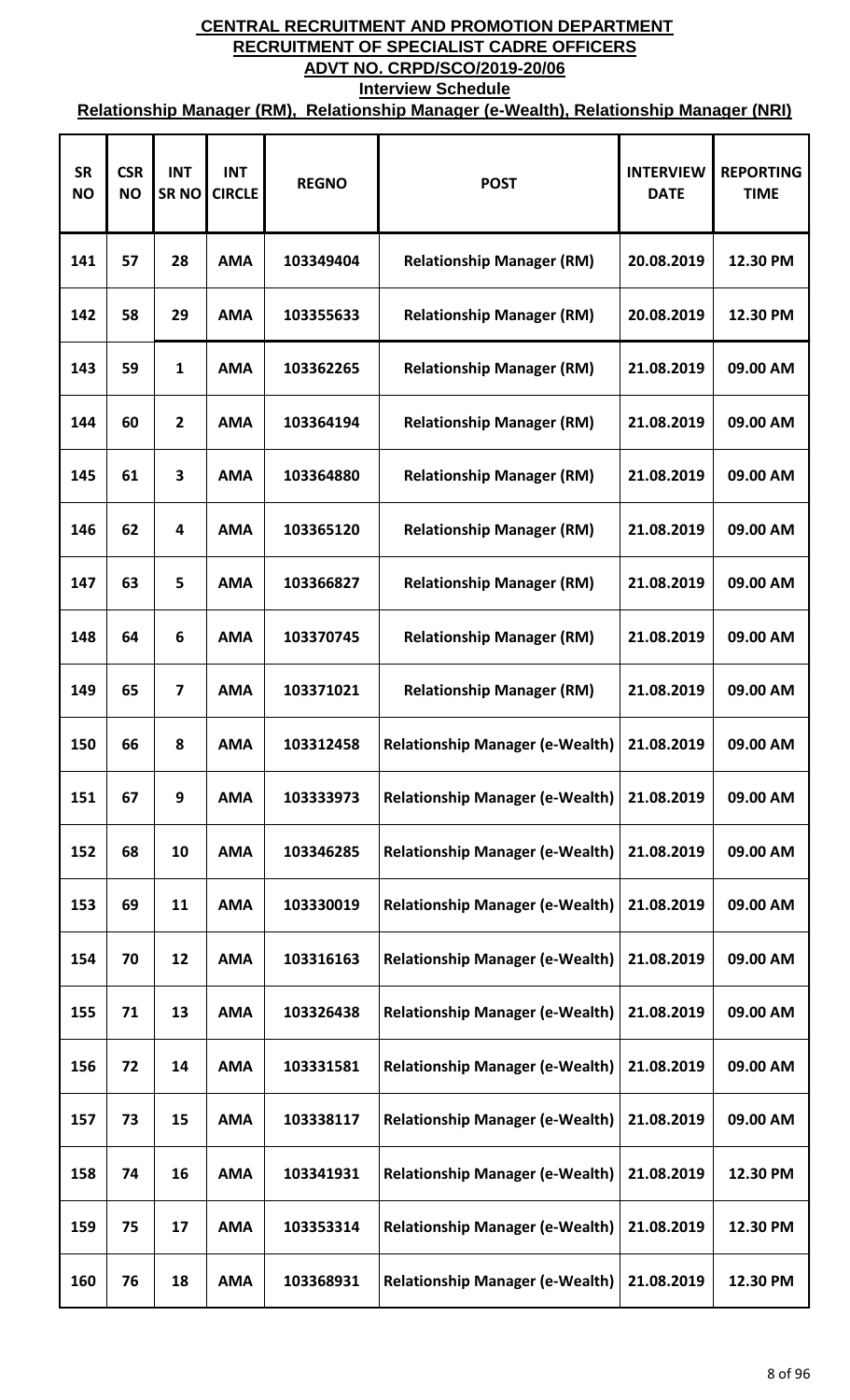| <b>SR</b><br><b>NO</b> | <b>CSR</b><br><b>NO</b> | <b>INT</b><br><b>SRNO</b> | <b>INT</b><br><b>CIRCLE</b> | <b>REGNO</b> | <b>POST</b>                            | <b>INTERVIEW</b><br><b>DATE</b> | <b>REPORTING</b><br><b>TIME</b> |
|------------------------|-------------------------|---------------------------|-----------------------------|--------------|----------------------------------------|---------------------------------|---------------------------------|
| 161                    | 77                      | 19                        | <b>AMA</b>                  | 103301325    | <b>Relationship Manager (e-Wealth)</b> | 21.08.2019                      | 12.30 PM                        |
| 162                    | 78                      | 20                        | <b>AMA</b>                  | 103356493    | <b>Relationship Manager (e-Wealth)</b> | 21.08.2019                      | 12.30 PM                        |
| 163                    | 79                      | 21                        | <b>AMA</b>                  | 103369297    | <b>Relationship Manager (e-Wealth)</b> | 21.08.2019                      | 12.30 PM                        |
| 164                    | 80                      | 22                        | <b>AMA</b>                  | 103371941    | <b>Relationship Manager (e-Wealth)</b> | 21.08.2019                      | 12.30 PM                        |
| 165                    | 81                      | 23                        | <b>AMA</b>                  | 103311702    | <b>Relationship Manager (NRI)</b>      | 21.08.2019                      | 12.30 PM                        |
| 166                    | 82                      | 24                        | <b>AMA</b>                  | 103344229    | <b>Relationship Manager (NRI)</b>      | 21.08.2019                      | 12.30 PM                        |
| 167                    | 83                      | 25                        | <b>AMA</b>                  | 103323298    | <b>Relationship Manager (NRI)</b>      | 21.08.2019                      | 12.30 PM                        |
| 168                    | 84                      | 26                        | <b>AMA</b>                  | 103334139    | <b>Relationship Manager (NRI)</b>      | 21.08.2019                      | 12.30 PM                        |
| 169                    | 85                      | 27                        | <b>AMA</b>                  | 103342875    | <b>Relationship Manager (NRI)</b>      | 21.08.2019                      | 12.30 PM                        |
| 170                    | 86                      | 28                        | <b>AMA</b>                  | 103345886    | <b>Relationship Manager (NRI)</b>      | 21.08.2019                      | 12.30 PM                        |
| 171                    | 87                      | 29                        | <b>AMA</b>                  | 103360103    | <b>Relationship Manager (NRI)</b>      | 21.08.2019                      | 12.30 PM                        |
| 172                    | $\mathbf{1}$            | 1                         | <b>BEN</b>                  | 103305243    | <b>Relationship Manager (RM)</b>       | 19.08.2019                      | 09.00 AM                        |
| 173                    | $\overline{2}$          | $\mathbf{2}$              | <b>BEN</b>                  | 103309441    | <b>Relationship Manager (RM)</b>       | 19.08.2019                      | 09.00 AM                        |
| 174                    | 3                       | 3                         | <b>BEN</b>                  | 103319627    | <b>Relationship Manager (RM)</b>       | 19.08.2019                      | 09.00 AM                        |
| 175                    | 4                       | $\overline{\mathbf{4}}$   | <b>BEN</b>                  | 103337438    | <b>Relationship Manager (RM)</b>       | 19.08.2019                      | 09.00 AM                        |
| 176                    | 5                       | 5                         | <b>BEN</b>                  | 103355029    | <b>Relationship Manager (RM)</b>       | 19.08.2019                      | 09.00 AM                        |
| 177                    | 6                       | 6                         | <b>BEN</b>                  | 103359660    | <b>Relationship Manager (RM)</b>       | 19.08.2019                      | 09.00 AM                        |
| 178                    | $\overline{\mathbf{z}}$ | $\overline{7}$            | <b>BEN</b>                  | 103365021    | <b>Relationship Manager (RM)</b>       | 19.08.2019                      | 09.00 AM                        |
| 179                    | 8                       | 8                         | <b>BEN</b>                  | 103368583    | <b>Relationship Manager (RM)</b>       | 19.08.2019                      | 09.00 AM                        |
| 180                    | 9                       | 9                         | <b>BEN</b>                  | 103316698    | <b>Relationship Manager (RM)</b>       | 19.08.2019                      | 09.00 AM                        |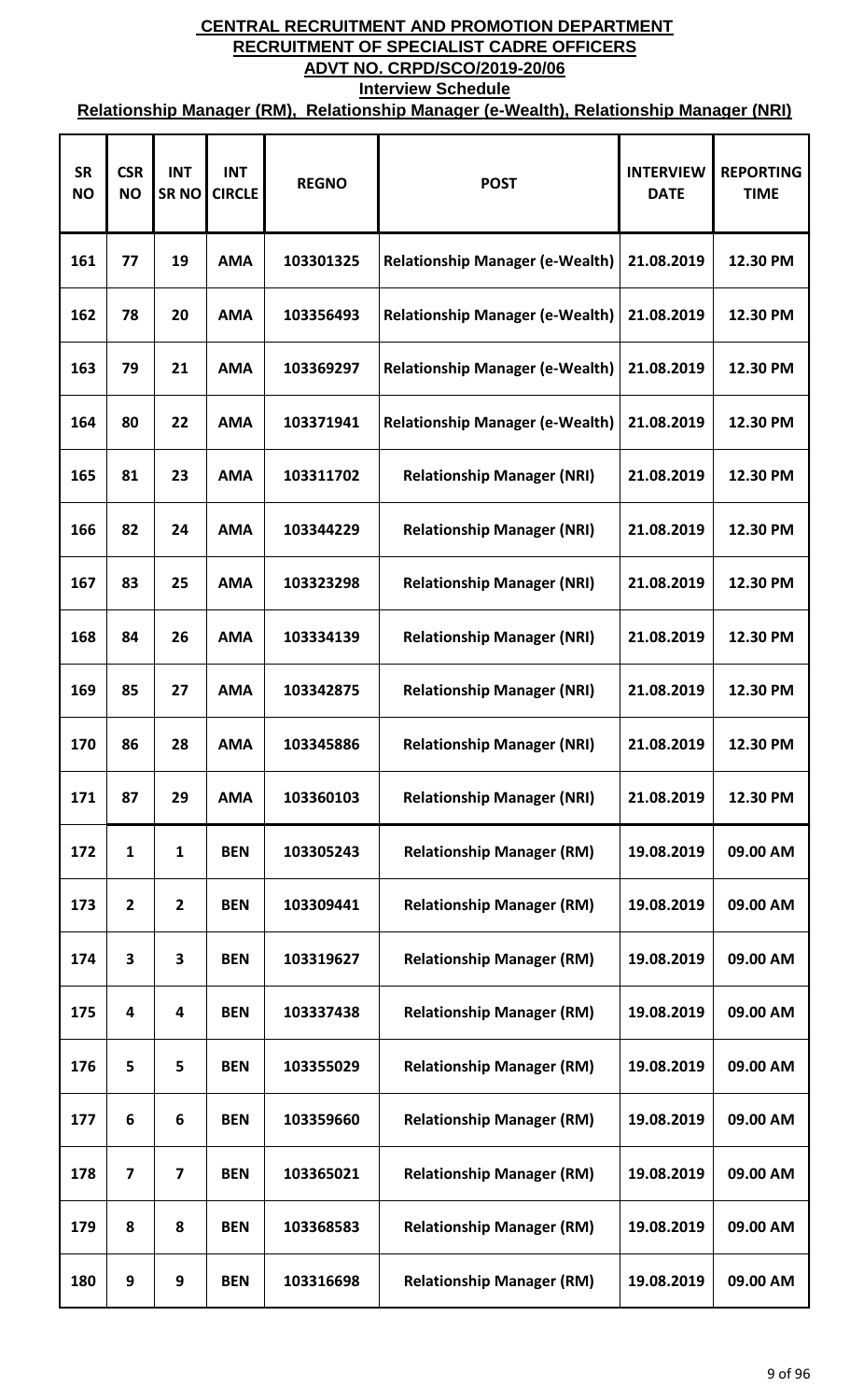| <b>SR</b><br><b>NO</b> | <b>CSR</b><br><b>NO</b> | <b>INT</b><br><b>SRNO</b> | <b>INT</b><br><b>CIRCLE</b> | <b>REGNO</b> | <b>POST</b>                      | <b>INTERVIEW</b><br><b>DATE</b> | <b>REPORTING</b><br><b>TIME</b> |
|------------------------|-------------------------|---------------------------|-----------------------------|--------------|----------------------------------|---------------------------------|---------------------------------|
| 181                    | 10                      | 10                        | <b>BEN</b>                  | 103366152    | <b>Relationship Manager (RM)</b> | 19.08.2019                      | 09.00 AM                        |
| 182                    | 11                      | 11                        | <b>BEN</b>                  | 103307609    | <b>Relationship Manager (RM)</b> | 19.08.2019                      | 09.00 AM                        |
| 183                    | 12                      | 12                        | <b>BEN</b>                  | 103313399    | <b>Relationship Manager (RM)</b> | 19.08.2019                      | 09.00 AM                        |
| 184                    | 13                      | 13                        | <b>BEN</b>                  | 103323846    | <b>Relationship Manager (RM)</b> | 19.08.2019                      | 09.00 AM                        |
| 185                    | 14                      | 14                        | <b>BEN</b>                  | 103331851    | <b>Relationship Manager (RM)</b> | 19.08.2019                      | 09.00 AM                        |
| 186                    | 15                      | 15                        | <b>BEN</b>                  | 103335374    | <b>Relationship Manager (RM)</b> | 19.08.2019                      | 09.00 AM                        |
| 187                    | 16                      | 16                        | <b>BEN</b>                  | 103337624    | <b>Relationship Manager (RM)</b> | 19.08.2019                      | 09.00 AM                        |
| 188                    | 17                      | 17                        | <b>BEN</b>                  | 103344431    | <b>Relationship Manager (RM)</b> | 19.08.2019                      | 09.00 AM                        |
| 189                    | 18                      | 18                        | <b>BEN</b>                  | 103348743    | <b>Relationship Manager (RM)</b> | 19.08.2019                      | 09.00 AM                        |
| 190                    | 19                      | 19                        | <b>BEN</b>                  | 103350436    | <b>Relationship Manager (RM)</b> | 19.08.2019                      | 12.30 PM                        |
| 191                    | 20                      | 20                        | <b>BEN</b>                  | 103354286    | <b>Relationship Manager (RM)</b> | 19.08.2019                      | 12.30 PM                        |
| 192                    | 21                      | 21                        | <b>BEN</b>                  | 103357389    | <b>Relationship Manager (RM)</b> | 19.08.2019                      | 12.30 PM                        |
| 193                    | 22                      | 22                        | <b>BEN</b>                  | 103357420    | <b>Relationship Manager (RM)</b> | 19.08.2019                      | 12.30 PM                        |
| 194                    | 23                      | 23                        | <b>BEN</b>                  | 103364620    | <b>Relationship Manager (RM)</b> | 19.08.2019                      | 12.30 PM                        |
| 195                    | 24                      | 24                        | <b>BEN</b>                  | 103365147    | <b>Relationship Manager (RM)</b> | 19.08.2019                      | 12.30 PM                        |
| 196                    | 25                      | 25                        | <b>BEN</b>                  | 103369387    | <b>Relationship Manager (RM)</b> | 19.08.2019                      | 12.30 PM                        |
| 197                    | 26                      | 26                        | <b>BEN</b>                  | 103370250    | <b>Relationship Manager (RM)</b> | 19.08.2019                      | 12.30 PM                        |
| 198                    | 27                      | 27                        | <b>BEN</b>                  | 103370771    | <b>Relationship Manager (RM)</b> | 19.08.2019                      | 12.30 PM                        |
| 199                    | 28                      | 28                        | <b>BEN</b>                  | 103300724    | <b>Relationship Manager (RM)</b> | 19.08.2019                      | 12.30 PM                        |
| 200                    | 29                      | 29                        | <b>BEN</b>                  | 103301540    | <b>Relationship Manager (RM)</b> | 19.08.2019                      | 12.30 PM                        |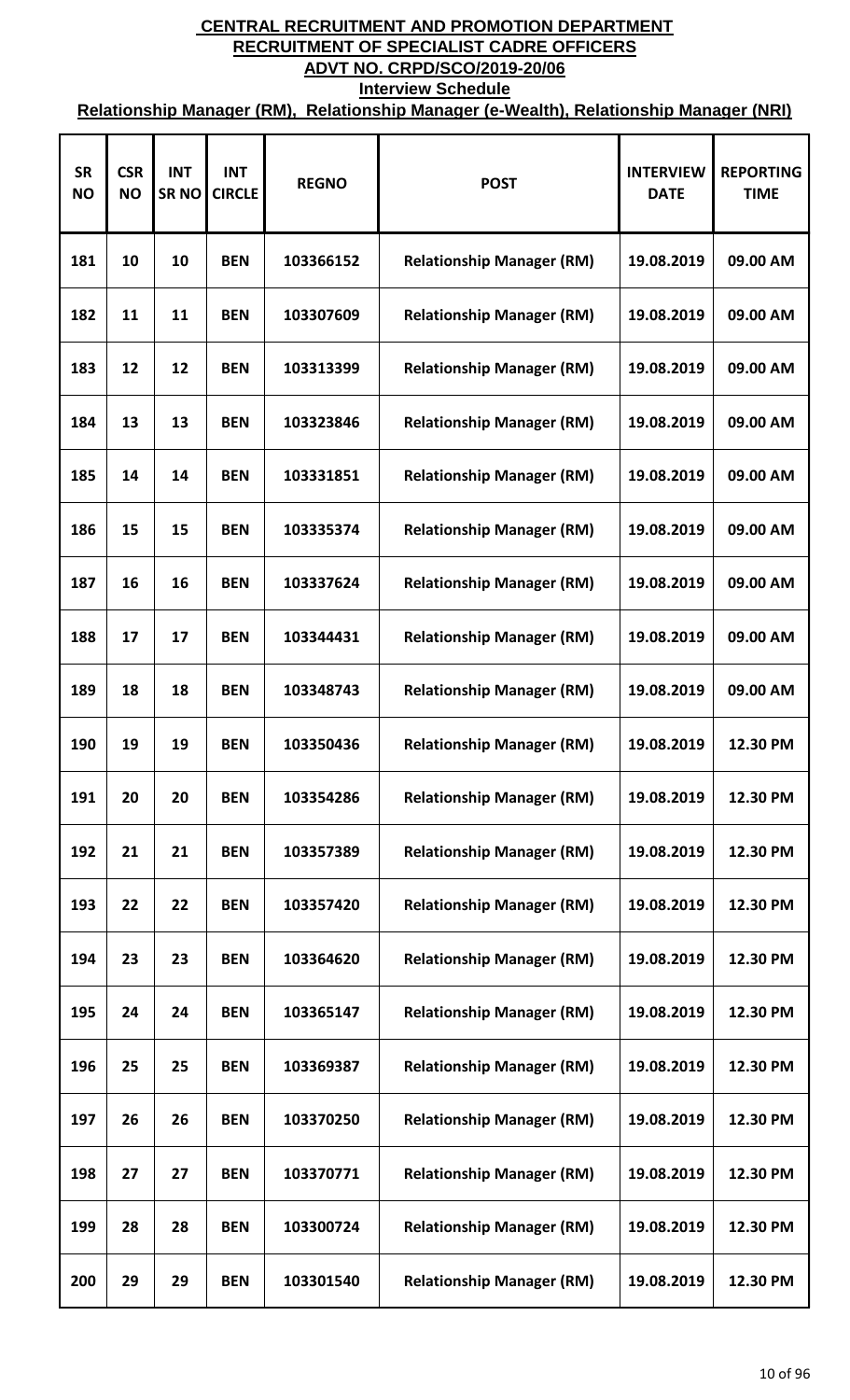| <b>SR</b><br><b>NO</b> | <b>CSR</b><br><b>NO</b> | <b>INT</b><br><b>SRNO</b> | <b>INT</b><br><b>CIRCLE</b> | <b>REGNO</b> | <b>POST</b>                      | <b>INTERVIEW</b><br><b>DATE</b> | <b>REPORTING</b><br><b>TIME</b> |
|------------------------|-------------------------|---------------------------|-----------------------------|--------------|----------------------------------|---------------------------------|---------------------------------|
| 201                    | 30                      | 30                        | <b>BEN</b>                  | 103305720    | <b>Relationship Manager (RM)</b> | 19.08.2019                      | 12.30 PM                        |
| 202                    | 31                      | $\mathbf{1}$              | <b>BEN</b>                  | 103307832    | <b>Relationship Manager (RM)</b> | 20.08.2019                      | 09.00 AM                        |
| 203                    | 32                      | $\mathbf{2}$              | <b>BEN</b>                  | 103309369    | <b>Relationship Manager (RM)</b> | 20.08.2019                      | 09.00 AM                        |
| 204                    | 33                      | 3                         | <b>BEN</b>                  | 103310172    | <b>Relationship Manager (RM)</b> | 20.08.2019                      | 09.00 AM                        |
| 205                    | 34                      | 4                         | <b>BEN</b>                  | 103312758    | <b>Relationship Manager (RM)</b> | 20.08.2019                      | 09.00 AM                        |
| 206                    | 35                      | 5                         | <b>BEN</b>                  | 103316099    | <b>Relationship Manager (RM)</b> | 20.08.2019                      | 09.00 AM                        |
| 207                    | 36                      | 6                         | <b>BEN</b>                  | 103319897    | <b>Relationship Manager (RM)</b> | 20.08.2019                      | 09.00 AM                        |
| 208                    | 37                      | $\overline{7}$            | <b>BEN</b>                  | 103321250    | <b>Relationship Manager (RM)</b> | 20.08.2019                      | 09.00 AM                        |
| 209                    | 38                      | 8                         | <b>BEN</b>                  | 103334046    | <b>Relationship Manager (RM)</b> | 20.08.2019                      | 09.00 AM                        |
| 210                    | 39                      | 9                         | <b>BEN</b>                  | 103334799    | <b>Relationship Manager (RM)</b> | 20.08.2019                      | 09.00 AM                        |
| 211                    | 40                      | 10                        | <b>BEN</b>                  | 103337031    | <b>Relationship Manager (RM)</b> | 20.08.2019                      | 09.00 AM                        |
| 212                    | 41                      | 11                        | <b>BEN</b>                  | 103338071    | <b>Relationship Manager (RM)</b> | 20.08.2019                      | 09.00 AM                        |
| 213                    | 42                      | 12                        | <b>BEN</b>                  | 103341108    | <b>Relationship Manager (RM)</b> | 20.08.2019                      | 09.00 AM                        |
| 214                    | 43                      | 13                        | <b>BEN</b>                  | 103345520    | <b>Relationship Manager (RM)</b> | 20.08.2019                      | 09.00 AM                        |
| 215                    | 44                      | 14                        | <b>BEN</b>                  | 103348536    | <b>Relationship Manager (RM)</b> | 20.08.2019                      | 09.00 AM                        |
| 216                    | 45                      | 15                        | <b>BEN</b>                  | 103350437    | <b>Relationship Manager (RM)</b> | 20.08.2019                      | 09.00 AM                        |
| 217                    | 46                      | 16                        | <b>BEN</b>                  | 103350993    | <b>Relationship Manager (RM)</b> | 20.08.2019                      | 09.00 AM                        |
| 218                    | 47                      | 17                        | <b>BEN</b>                  | 103351004    | <b>Relationship Manager (RM)</b> | 20.08.2019                      | 09.00 AM                        |
| 219                    | 48                      | 18                        | <b>BEN</b>                  | 103351504    | <b>Relationship Manager (RM)</b> | 20.08.2019                      | 09.00 AM                        |
| 220                    | 49                      | 19                        | <b>BEN</b>                  | 103353086    | <b>Relationship Manager (RM)</b> | 20.08.2019                      | 12.30 PM                        |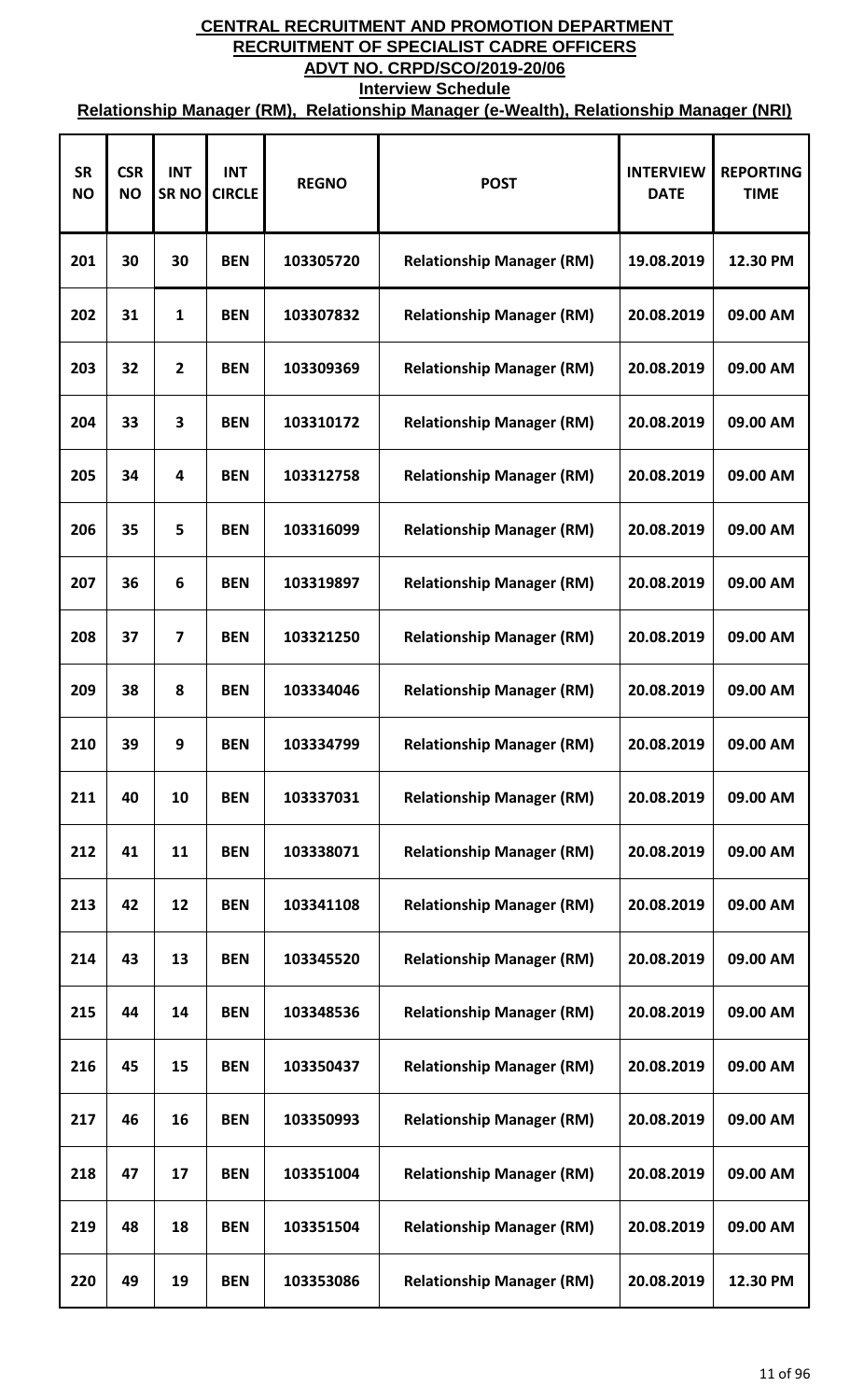| <b>SR</b><br><b>NO</b> | <b>CSR</b><br><b>NO</b> | <b>INT</b><br><b>SRNO</b> | <b>INT</b><br><b>CIRCLE</b> | <b>REGNO</b> | <b>POST</b>                            | <b>INTERVIEW</b><br><b>DATE</b> | <b>REPORTING</b><br><b>TIME</b> |
|------------------------|-------------------------|---------------------------|-----------------------------|--------------|----------------------------------------|---------------------------------|---------------------------------|
| 221                    | 50                      | 20                        | <b>BEN</b>                  | 103354183    | <b>Relationship Manager (RM)</b>       | 20.08.2019                      | 12.30 PM                        |
| 222                    | 51                      | 21                        | <b>BEN</b>                  | 103359241    | <b>Relationship Manager (RM)</b>       | 20.08.2019                      | 12.30 PM                        |
| 223                    | 52                      | 22                        | <b>BEN</b>                  | 103359591    | <b>Relationship Manager (RM)</b>       | 20.08.2019                      | 12.30 PM                        |
| 224                    | 53                      | 23                        | <b>BEN</b>                  | 103359917    | <b>Relationship Manager (RM)</b>       | 20.08.2019                      | 12.30 PM                        |
| 225                    | 54                      | 24                        | <b>BEN</b>                  | 103360232    | <b>Relationship Manager (RM)</b>       | 20.08.2019                      | 12.30 PM                        |
| 226                    | 55                      | 25                        | <b>BEN</b>                  | 103363238    | <b>Relationship Manager (RM)</b>       | 20.08.2019                      | 12.30 PM                        |
| 227                    | 56                      | 26                        | <b>BEN</b>                  | 103363279    | <b>Relationship Manager (RM)</b>       | 20.08.2019                      | 12.30 PM                        |
| 228                    | 57                      | 27                        | <b>BEN</b>                  | 103364438    | <b>Relationship Manager (RM)</b>       | 20.08.2019                      | 12.30 PM                        |
| 229                    | 58                      | 28                        | <b>BEN</b>                  | 103364737    | <b>Relationship Manager (RM)</b>       | 20.08.2019                      | 12.30 PM                        |
| 230                    | 59                      | 29                        | <b>BEN</b>                  | 103365934    | <b>Relationship Manager (RM)</b>       | 20.08.2019                      | 12.30 PM                        |
| 231                    | 60                      | 30                        | <b>BEN</b>                  | 103368542    | <b>Relationship Manager (RM)</b>       | 20.08.2019                      | 12.30 PM                        |
| 232                    | 61                      | 1                         | <b>BEN</b>                  | 103372172    | <b>Relationship Manager (RM)</b>       | 21.08.2019                      | 09.00 AM                        |
| 233                    | 62                      | $\mathbf{2}$              | <b>BEN</b>                  | 103372346    | <b>Relationship Manager (RM)</b>       | 21.08.2019                      | 09.00 AM                        |
| 234                    | 63                      | 3                         | <b>BEN</b>                  | 103306905    | <b>Relationship Manager (e-Wealth)</b> | 21.08.2019                      | 09.00 AM                        |
| 235                    | 64                      | 4                         | <b>BEN</b>                  | 103359526    | <b>Relationship Manager (e-Wealth)</b> | 21.08.2019                      | 09.00 AM                        |
| 236                    | 65                      | 5                         | <b>BEN</b>                  | 103365861    | <b>Relationship Manager (e-Wealth)</b> | 21.08.2019                      | 09.00 AM                        |
| 237                    | 66                      | 6                         | <b>BEN</b>                  | 103304631    | <b>Relationship Manager (e-Wealth)</b> | 21.08.2019                      | 09.00 AM                        |
| 238                    | 67                      | 7                         | <b>BEN</b>                  | 103316047    | <b>Relationship Manager (e-Wealth)</b> | 21.08.2019                      | 09.00 AM                        |
| 239                    | 68                      | 8                         | <b>BEN</b>                  | 103346232    | <b>Relationship Manager (e-Wealth)</b> | 21.08.2019                      | 09.00 AM                        |
| 240                    | 69                      | 9                         | <b>BEN</b>                  | 103358884    | <b>Relationship Manager (e-Wealth)</b> | 21.08.2019                      | 09.00 AM                        |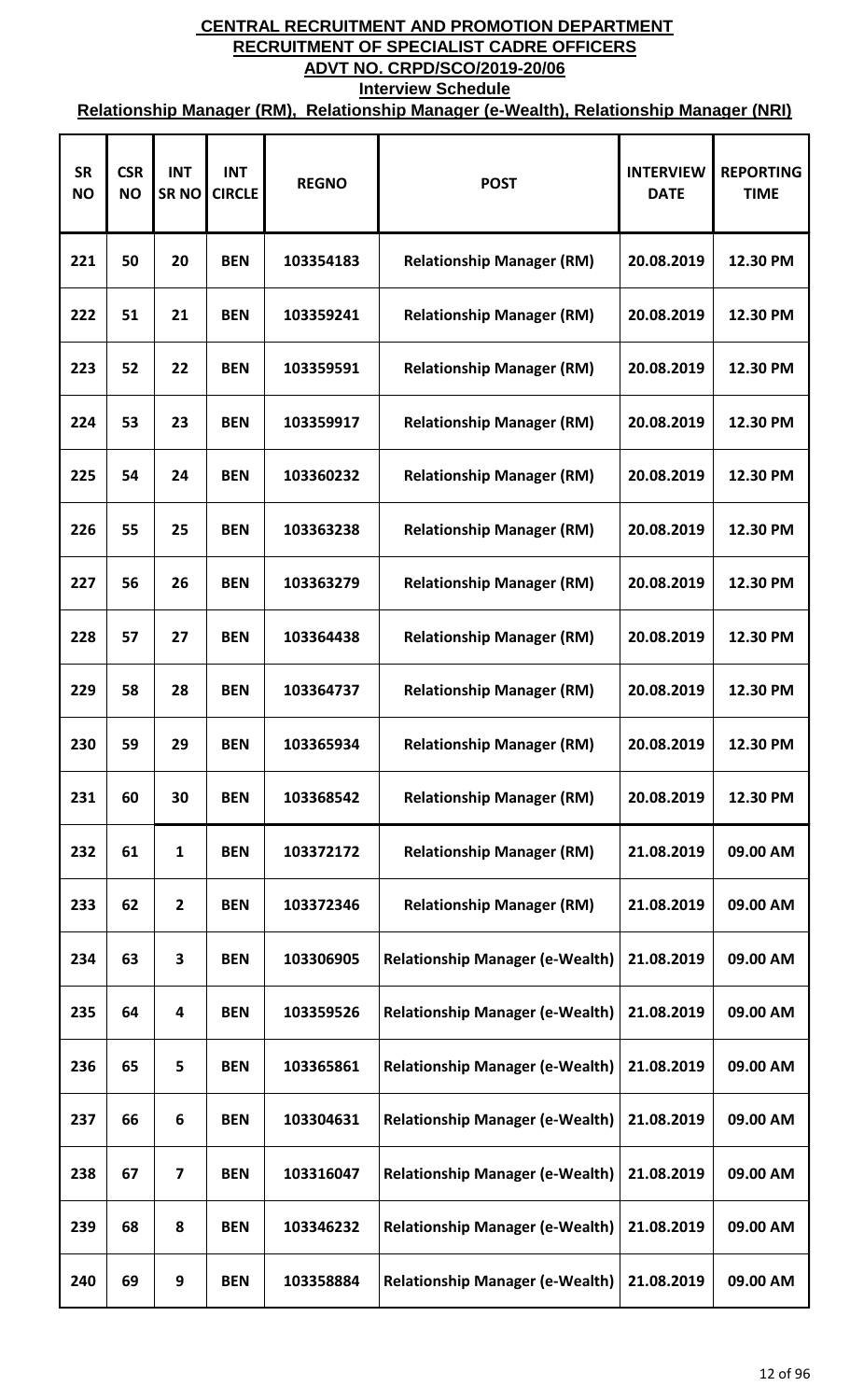| <b>SR</b><br><b>NO</b> | <b>CSR</b><br><b>NO</b> | <b>INT</b><br><b>SRNO</b> | <b>INT</b><br><b>CIRCLE</b> | <b>REGNO</b> | <b>POST</b>                            | <b>INTERVIEW</b><br><b>DATE</b> | <b>REPORTING</b><br><b>TIME</b> |
|------------------------|-------------------------|---------------------------|-----------------------------|--------------|----------------------------------------|---------------------------------|---------------------------------|
| 241                    | 70                      | 10                        | <b>BEN</b>                  | 103359685    | <b>Relationship Manager (e-Wealth)</b> | 21.08.2019                      | 09.00 AM                        |
| 242                    | 71                      | 11                        | <b>BEN</b>                  | 103305387    | <b>Relationship Manager (e-Wealth)</b> | 21.08.2019                      | 09.00 AM                        |
| 243                    | 72                      | 12                        | <b>BEN</b>                  | 103306109    | <b>Relationship Manager (e-Wealth)</b> | 21.08.2019                      | 09.00 AM                        |
| 244                    | 73                      | 13                        | <b>BEN</b>                  | 103315914    | <b>Relationship Manager (e-Wealth)</b> | 21.08.2019                      | 09.00 AM                        |
| 245                    | 74                      | 14                        | <b>BEN</b>                  | 103320924    | <b>Relationship Manager (e-Wealth)</b> | 21.08.2019                      | 09.00 AM                        |
| 246                    | 75                      | 15                        | <b>BEN</b>                  | 103326989    | <b>Relationship Manager (e-Wealth)</b> | 21.08.2019                      | 09.00 AM                        |
| 247                    | 76                      | 16                        | <b>BEN</b>                  | 103356136    | <b>Relationship Manager (e-Wealth)</b> | 21.08.2019                      | 09.00 AM                        |
| 248                    | 77                      | 17                        | <b>BEN</b>                  | 103357136    | <b>Relationship Manager (e-Wealth)</b> | 21.08.2019                      | 09.00 AM                        |
| 249                    | 78                      | 18                        | <b>BEN</b>                  | 103372352    | <b>Relationship Manager (e-Wealth)</b> | 21.08.2019                      | 09.00 AM                        |
| 250                    | 79                      | 19                        | <b>BEN</b>                  | 103344886    | <b>Relationship Manager (NRI)</b>      | 21.08.2019                      | 12.30 PM                        |
| 251                    | 80                      | 20                        | <b>BEN</b>                  | 103366543    | <b>Relationship Manager (NRI)</b>      | 21.08.2019                      | 12.30 PM                        |
| 252                    | 81                      | 21                        | <b>BEN</b>                  | 103308488    | <b>Relationship Manager (NRI)</b>      | 21.08.2019                      | 12.30 PM                        |
| 253                    | 82                      | 22                        | <b>BEN</b>                  | 103372814    | <b>Relationship Manager (NRI)</b>      | 21.08.2019                      | 12.30 PM                        |
| 254                    | 83                      | 23                        | <b>BEN</b>                  | 103310016    | <b>Relationship Manager (NRI)</b>      | 21.08.2019                      | 12.30 PM                        |
| 255                    | 84                      | 24                        | <b>BEN</b>                  | 103319405    | <b>Relationship Manager (NRI)</b>      | 21.08.2019                      | 12.30 PM                        |
| 256                    | 85                      | 25                        | <b>BEN</b>                  | 103327666    | <b>Relationship Manager (NRI)</b>      | 21.08.2019                      | 12.30 PM                        |
| 257                    | 86                      | 26                        | <b>BEN</b>                  | 103333960    | <b>Relationship Manager (NRI)</b>      | 21.08.2019                      | 12.30 PM                        |
| 258                    | 87                      | 27                        | <b>BEN</b>                  | 103334214    | <b>Relationship Manager (NRI)</b>      | 21.08.2019                      | 12.30 PM                        |
| 259                    | 88                      | 28                        | <b>BEN</b>                  | 103351646    | <b>Relationship Manager (NRI)</b>      | 21.08.2019                      | 12.30 PM                        |
| 260                    | 89                      | 29                        | <b>BEN</b>                  | 103365951    | <b>Relationship Manager (NRI)</b>      | 21.08.2019                      | 12.30 PM                        |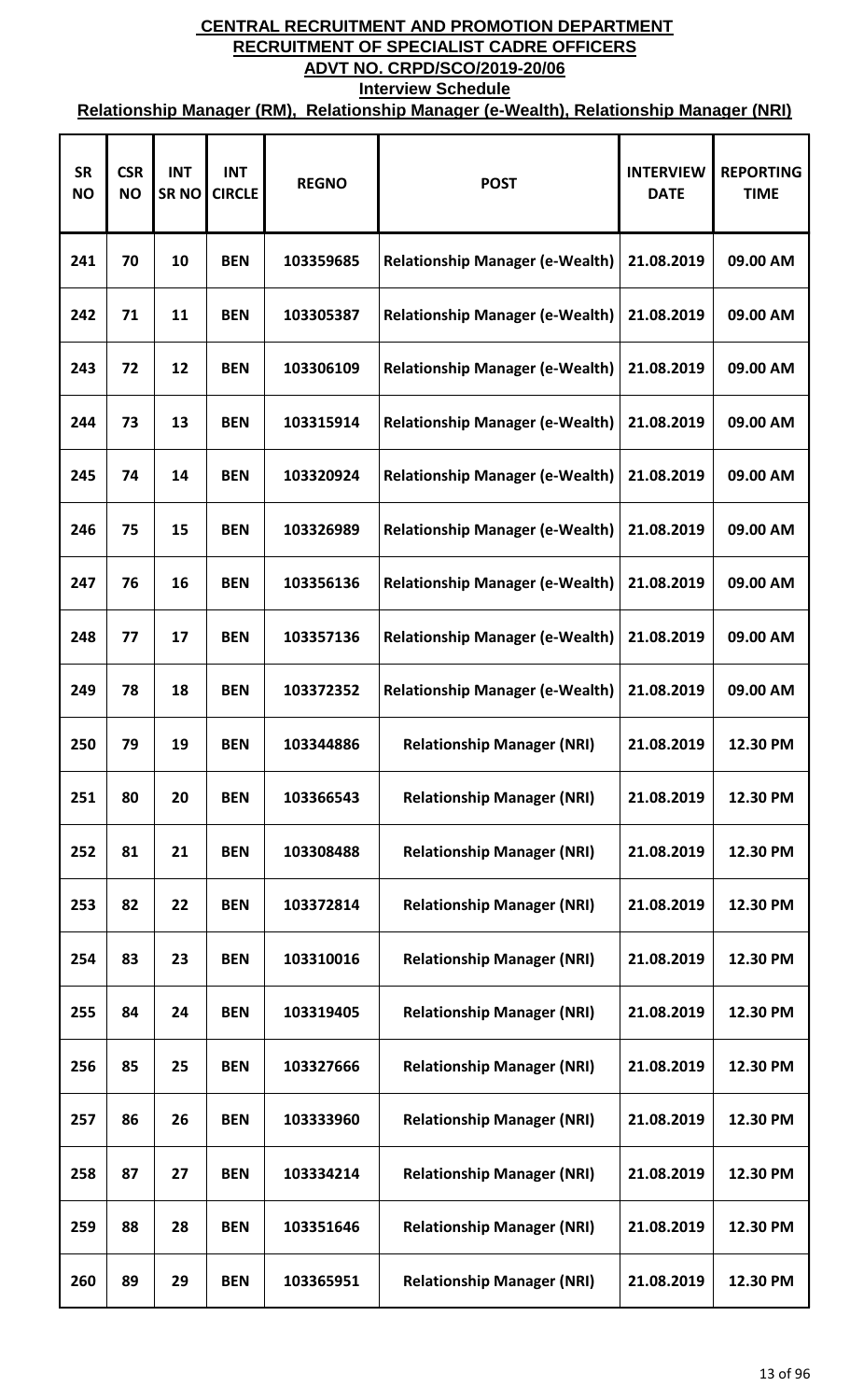| <b>SR</b><br><b>NO</b> | <b>CSR</b><br><b>NO</b> | <b>INT</b><br><b>SRNO</b> | <b>INT</b><br><b>CIRCLE</b> | <b>REGNO</b> | <b>POST</b>                       | <b>INTERVIEW</b><br><b>DATE</b> | <b>REPORTING</b><br><b>TIME</b> |
|------------------------|-------------------------|---------------------------|-----------------------------|--------------|-----------------------------------|---------------------------------|---------------------------------|
| 261                    | 90                      | 30                        | <b>BEN</b>                  | 103372196    | <b>Relationship Manager (NRI)</b> | 21.08.2019                      | 12.30 PM                        |
| 262                    | 1                       | $\mathbf{1}$              | <b>BHO</b>                  | 103310988    | <b>Relationship Manager (RM)</b>  | 21.08.2019                      | 09.00 AM                        |
| 263                    | $\overline{2}$          | $\mathbf{2}$              | <b>BHO</b>                  | 103319219    | <b>Relationship Manager (RM)</b>  | 21.08.2019                      | 09.00 AM                        |
| 264                    | 3                       | 3                         | <b>BHO</b>                  | 103340674    | <b>Relationship Manager (RM)</b>  | 21.08.2019                      | 09.00 AM                        |
| 265                    | 4                       | 4                         | <b>BHO</b>                  | 103354499    | <b>Relationship Manager (RM)</b>  | 21.08.2019                      | 09.00 AM                        |
| 266                    | 5                       | 5                         | <b>BHO</b>                  | 103364877    | <b>Relationship Manager (RM)</b>  | 21.08.2019                      | 09.00 AM                        |
| 267                    | 6                       | 6                         | <b>BHO</b>                  | 103364926    | <b>Relationship Manager (RM)</b>  | 21.08.2019                      | 09.00 AM                        |
| 268                    | $\overline{7}$          | $\overline{7}$            | <b>BHO</b>                  | 103371157    | <b>Relationship Manager (RM)</b>  | 21.08.2019                      | 09.00 AM                        |
| 269                    | 8                       | 8                         | <b>BHO</b>                  | 103371799    | <b>Relationship Manager (RM)</b>  | 21.08.2019                      | 09.00 AM                        |
| 270                    | 9                       | 9                         | <b>BHO</b>                  | 103307094    | <b>Relationship Manager (RM)</b>  | 21.08.2019                      | 09.00 AM                        |
| 271                    | 10                      | 10                        | <b>BHO</b>                  | 103325051    | <b>Relationship Manager (RM)</b>  | 21.08.2019                      | 09.00 AM                        |
| 272                    | 11                      | 11                        | <b>BHO</b>                  | 103336376    | <b>Relationship Manager (RM)</b>  | 21.08.2019                      | 09.00 AM                        |
| 273                    | 12                      | 12                        | <b>BHO</b>                  | 103336449    | <b>Relationship Manager (RM)</b>  | 21.08.2019                      | 09.00 AM                        |
| 274                    | 13                      | 13                        | <b>BHO</b>                  | 103337258    | <b>Relationship Manager (RM)</b>  | 21.08.2019                      | 09.00 AM                        |
| 275                    | 14                      | 14                        | <b>BHO</b>                  | 103341762    | <b>Relationship Manager (RM)</b>  | 21.08.2019                      | 09.00 AM                        |
| 276                    | 15                      | 15                        | <b>BHO</b>                  | 103351572    | <b>Relationship Manager (RM)</b>  | 21.08.2019                      | 09.00 AM                        |
| 277                    | 16                      | 16                        | <b>BHO</b>                  | 103351665    | <b>Relationship Manager (RM)</b>  | 21.08.2019                      | 09.00 AM                        |
| 278                    | 17                      | 17                        | <b>BHO</b>                  | 103354065    | <b>Relationship Manager (RM)</b>  | 21.08.2019                      | 09.00 AM                        |
| 279                    | 18                      | 18                        | <b>BHO</b>                  | 103363434    | <b>Relationship Manager (RM)</b>  | 21.08.2019                      | 09.00 AM                        |
| 280                    | 19                      | 19                        | <b>BHO</b>                  | 103364799    | <b>Relationship Manager (RM)</b>  | 21.08.2019                      | 09.00 AM                        |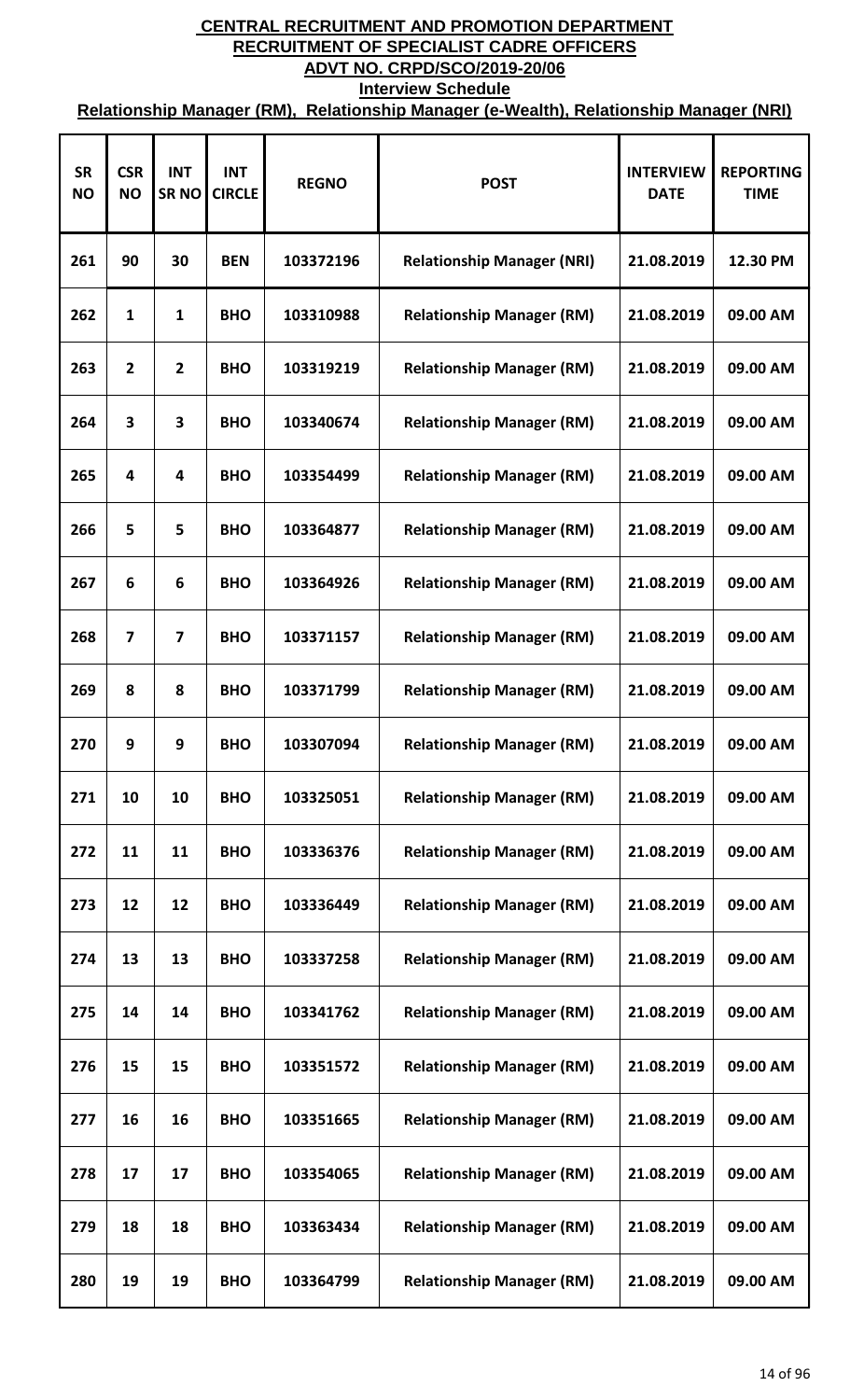| <b>SR</b><br><b>NO</b> | <b>CSR</b><br><b>NO</b> | <b>INT</b><br>SR <sub>NO</sub> | <b>INT</b><br><b>CIRCLE</b> | <b>REGNO</b> | <b>POST</b>                      | <b>INTERVIEW</b><br><b>DATE</b> | <b>REPORTING</b><br><b>TIME</b> |
|------------------------|-------------------------|--------------------------------|-----------------------------|--------------|----------------------------------|---------------------------------|---------------------------------|
| 281                    | 20                      | 20                             | <b>BHO</b>                  | 103365510    | <b>Relationship Manager (RM)</b> | 21.08.2019                      | 09.00 AM                        |
| 282                    | 21                      | 21                             | <b>BHO</b>                  | 103365735    | <b>Relationship Manager (RM)</b> | 21.08.2019                      | 12.30 PM                        |
| 283                    | 22                      | 22                             | <b>BHO</b>                  | 103371102    | <b>Relationship Manager (RM)</b> | 21.08.2019                      | 12.30 PM                        |
| 284                    | 23                      | 23                             | <b>BHO</b>                  | 103371477    | <b>Relationship Manager (RM)</b> | 21.08.2019                      | 12.30 PM                        |
| 285                    | 24                      | 24                             | <b>BHO</b>                  | 103365328    | <b>Relationship Manager (RM)</b> | 21.08.2019                      | 12.30 PM                        |
| 286                    | 25                      | 25                             | <b>BHO</b>                  | 103302807    | <b>Relationship Manager (RM)</b> | 21.08.2019                      | 12.30 PM                        |
| 287                    | 26                      | 26                             | <b>BHO</b>                  | 103304546    | <b>Relationship Manager (RM)</b> | 21.08.2019                      | 12.30 PM                        |
| 288                    | 27                      | 27                             | <b>BHO</b>                  | 103312491    | <b>Relationship Manager (RM)</b> | 21.08.2019                      | 12.30 PM                        |
| 289                    | 28                      | 28                             | <b>BHO</b>                  | 103312911    | <b>Relationship Manager (RM)</b> | 21.08.2019                      | 12.30 PM                        |
| 290                    | 29                      | 29                             | <b>BHO</b>                  | 103322283    | <b>Relationship Manager (RM)</b> | 21.08.2019                      | 12.30 PM                        |
| 291                    | 30                      | 30                             | <b>BHO</b>                  | 103323380    | <b>Relationship Manager (RM)</b> | 21.08.2019                      | 12.30 PM                        |
| 292                    | 31                      | 31                             | <b>BHO</b>                  | 103323416    | <b>Relationship Manager (RM)</b> | 21.08.2019                      | 12.30 PM                        |
| 293                    | 32                      | 32                             | <b>BHO</b>                  | 103324712    | <b>Relationship Manager (RM)</b> | 21.08.2019                      | 12.30 PM                        |
| 294                    | 33                      | 33                             | <b>BHO</b>                  | 103324875    | <b>Relationship Manager (RM)</b> | 21.08.2019                      | 12.30 PM                        |
| 295                    | 34                      | 34                             | <b>BHO</b>                  | 103324878    | <b>Relationship Manager (RM)</b> | 21.08.2019                      | 12.30 PM                        |
| 296                    | 35                      | 35                             | <b>BHO</b>                  | 103326253    | <b>Relationship Manager (RM)</b> | 21.08.2019                      | 12.30 PM                        |
| 297                    | 36                      | 36                             | <b>BHO</b>                  | 103328715    | <b>Relationship Manager (RM)</b> | 21.08.2019                      | 12.30 PM                        |
| 298                    | 37                      | $\mathbf{1}$                   | <b>BHO</b>                  | 103329684    | <b>Relationship Manager (RM)</b> | 22.08.2019                      | 09.00 AM                        |
| 299                    | 38                      | $\mathbf{2}$                   | <b>BHO</b>                  | 103330176    | <b>Relationship Manager (RM)</b> | 22.08.2019                      | 09.00 AM                        |
| 300                    | 39                      | 3                              | <b>BHO</b>                  | 103332107    | <b>Relationship Manager (RM)</b> | 22.08.2019                      | 09.00 AM                        |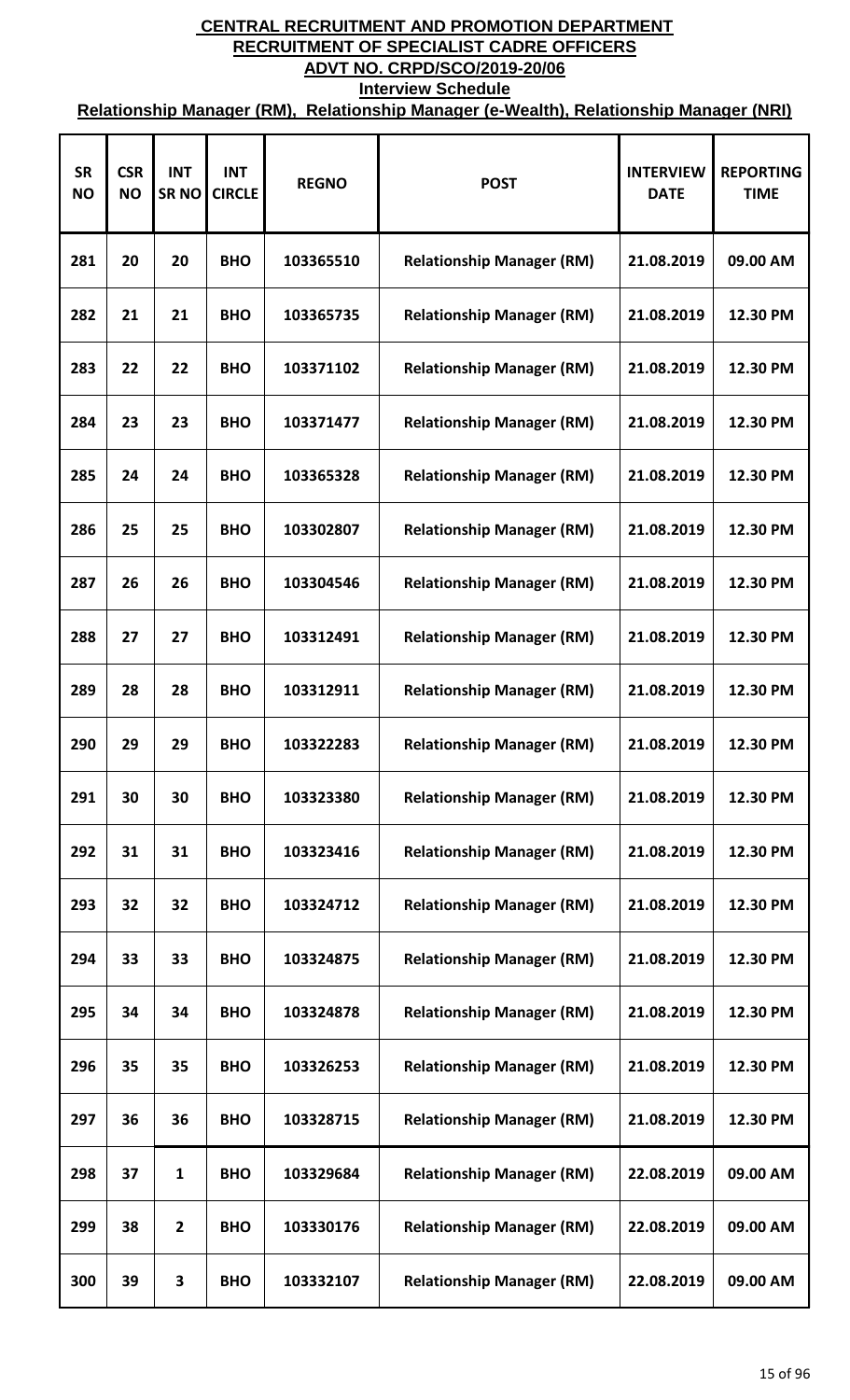| <b>SR</b><br><b>NO</b> | <b>CSR</b><br><b>NO</b> | <b>INT</b><br><b>SRNO</b> | <b>INT</b><br><b>CIRCLE</b> | <b>REGNO</b> | <b>POST</b>                      | <b>INTERVIEW</b><br><b>DATE</b> | <b>REPORTING</b><br><b>TIME</b> |
|------------------------|-------------------------|---------------------------|-----------------------------|--------------|----------------------------------|---------------------------------|---------------------------------|
| 301                    | 40                      | 4                         | <b>BHO</b>                  | 103333997    | <b>Relationship Manager (RM)</b> | 22.08.2019                      | 09.00 AM                        |
| 302                    | 41                      | 5                         | <b>BHO</b>                  | 103338661    | <b>Relationship Manager (RM)</b> | 22.08.2019                      | 09.00 AM                        |
| 303                    | 42                      | 6                         | <b>BHO</b>                  | 103339615    | <b>Relationship Manager (RM)</b> | 22.08.2019                      | 09.00 AM                        |
| 304                    | 43                      | $\overline{7}$            | <b>BHO</b>                  | 103341752    | <b>Relationship Manager (RM)</b> | 22.08.2019                      | 09.00 AM                        |
| 305                    | 44                      | 8                         | <b>BHO</b>                  | 103342648    | <b>Relationship Manager (RM)</b> | 22.08.2019                      | 09.00 AM                        |
| 306                    | 45                      | 9                         | <b>BHO</b>                  | 103342705    | <b>Relationship Manager (RM)</b> | 22.08.2019                      | 09.00 AM                        |
| 307                    | 46                      | 10                        | <b>BHO</b>                  | 103342778    | <b>Relationship Manager (RM)</b> | 22.08.2019                      | 09.00 AM                        |
| 308                    | 47                      | 11                        | <b>BHO</b>                  | 103345187    | <b>Relationship Manager (RM)</b> | 22.08.2019                      | 09.00 AM                        |
| 309                    | 48                      | 12                        | <b>BHO</b>                  | 103345401    | <b>Relationship Manager (RM)</b> | 22.08.2019                      | 09.00 AM                        |
| 310                    | 49                      | 13                        | <b>BHO</b>                  | 103346173    | <b>Relationship Manager (RM)</b> | 22.08.2019                      | 09.00 AM                        |
| 311                    | 50                      | 14                        | <b>BHO</b>                  | 103346834    | <b>Relationship Manager (RM)</b> | 22.08.2019                      | 09.00 AM                        |
| 312                    | 51                      | 15                        | <b>BHO</b>                  | 103347337    | <b>Relationship Manager (RM)</b> | 22.08.2019                      | 09.00 AM                        |
| 313                    | 52                      | 16                        | <b>BHO</b>                  | 103347525    | <b>Relationship Manager (RM)</b> | 22.08.2019                      | 09.00 AM                        |
| 314                    | 53                      | 17                        | <b>BHO</b>                  | 103350651    | <b>Relationship Manager (RM)</b> | 22.08.2019                      | 09.00 AM                        |
| 315                    | 54                      | 18                        | <b>BHO</b>                  | 103351492    | <b>Relationship Manager (RM)</b> | 22.08.2019                      | 09.00 AM                        |
| 316                    | 55                      | 19                        | <b>BHO</b>                  | 103353726    | <b>Relationship Manager (RM)</b> | 22.08.2019                      | 09.00 AM                        |
| 317                    | 56                      | 20                        | <b>BHO</b>                  | 103353740    | <b>Relationship Manager (RM)</b> | 22.08.2019                      | 09.00 AM                        |
| 318                    | 57                      | 21                        | <b>BHO</b>                  | 103354388    | <b>Relationship Manager (RM)</b> | 22.08.2019                      | 12.30 PM                        |
| 319                    | 58                      | 22                        | <b>BHO</b>                  | 103354814    | <b>Relationship Manager (RM)</b> | 22.08.2019                      | 12.30 PM                        |
| 320                    | 59                      | 23                        | <b>BHO</b>                  | 103358627    | <b>Relationship Manager (RM)</b> | 22.08.2019                      | 12.30 PM                        |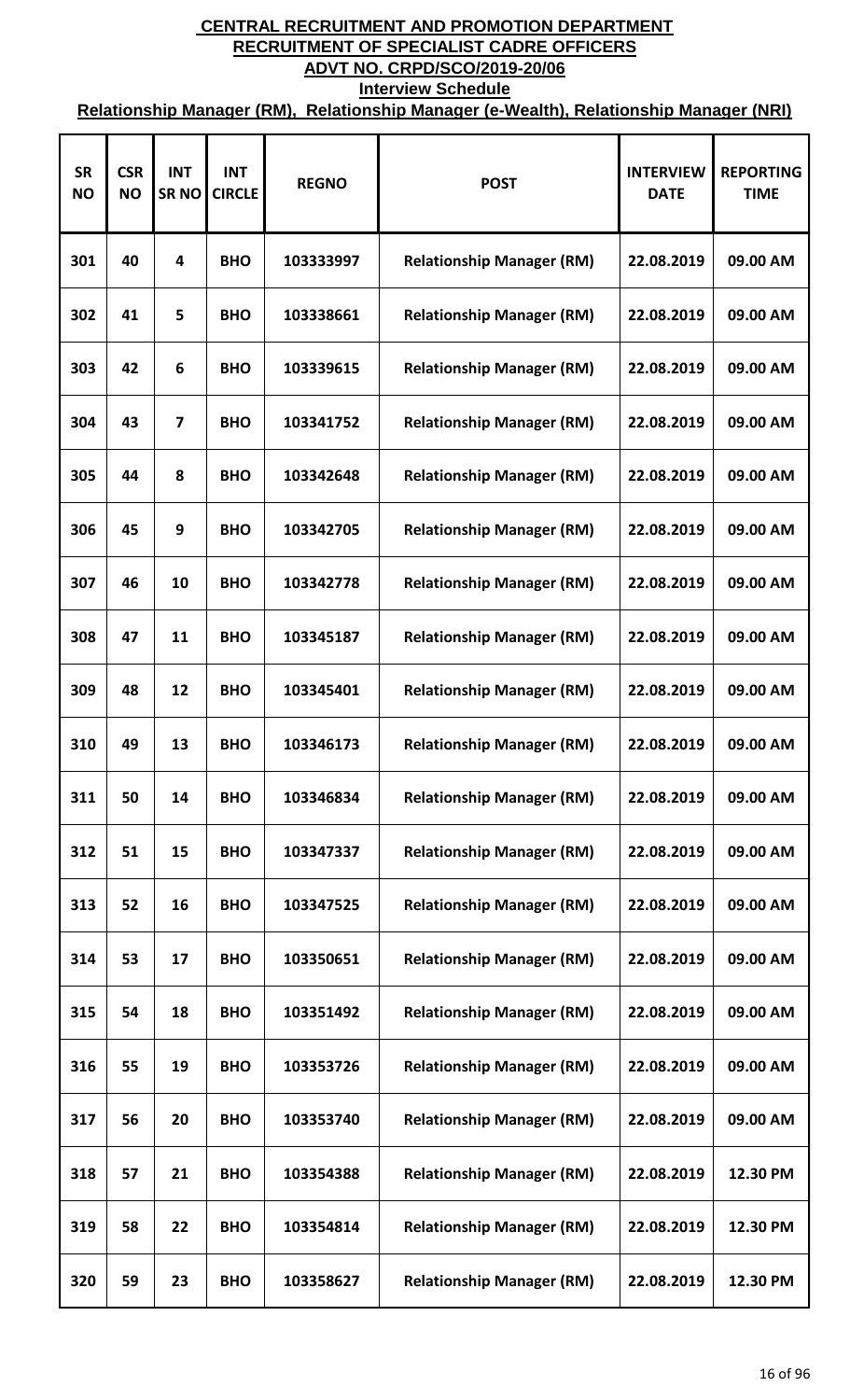| <b>SR</b><br><b>NO</b> | <b>CSR</b><br><b>NO</b> | <b>INT</b><br><b>SRNO</b> | <b>INT</b><br><b>CIRCLE</b> | <b>REGNO</b> | <b>POST</b>                      | <b>INTERVIEW</b><br><b>DATE</b> | <b>REPORTING</b><br><b>TIME</b> |
|------------------------|-------------------------|---------------------------|-----------------------------|--------------|----------------------------------|---------------------------------|---------------------------------|
| 321                    | 60                      | 24                        | <b>BHO</b>                  | 103358837    | <b>Relationship Manager (RM)</b> | 22.08.2019                      | 12.30 PM                        |
| 322                    | 61                      | 25                        | <b>BHO</b>                  | 103359683    | <b>Relationship Manager (RM)</b> | 22.08.2019                      | 12.30 PM                        |
| 323                    | 62                      | 26                        | <b>BHO</b>                  | 103360028    | <b>Relationship Manager (RM)</b> | 22.08.2019                      | 12.30 PM                        |
| 324                    | 63                      | 27                        | <b>BHO</b>                  | 103360262    | <b>Relationship Manager (RM)</b> | 22.08.2019                      | 12.30 PM                        |
| 325                    | 64                      | 28                        | <b>BHO</b>                  | 103360712    | <b>Relationship Manager (RM)</b> | 22.08.2019                      | 12.30 PM                        |
| 326                    | 65                      | 29                        | <b>BHO</b>                  | 103362794    | <b>Relationship Manager (RM)</b> | 22.08.2019                      | 12.30 PM                        |
| 327                    | 66                      | 30                        | <b>BHO</b>                  | 103363125    | <b>Relationship Manager (RM)</b> | 22.08.2019                      | 12.30 PM                        |
| 328                    | 67                      | 31                        | <b>BHO</b>                  | 103363151    | <b>Relationship Manager (RM)</b> | 22.08.2019                      | 12.30 PM                        |
| 329                    | 68                      | 32                        | <b>BHO</b>                  | 103363181    | <b>Relationship Manager (RM)</b> | 22.08.2019                      | 12.30 PM                        |
| 330                    | 69                      | 33                        | <b>BHO</b>                  | 103364564    | <b>Relationship Manager (RM)</b> | 22.08.2019                      | 12.30 PM                        |
| 331                    | 70                      | 34                        | <b>BHO</b>                  | 103365203    | <b>Relationship Manager (RM)</b> | 22.08.2019                      | 12.30 PM                        |
| 332                    | 71                      | 35                        | <b>BHO</b>                  | 103365988    | <b>Relationship Manager (RM)</b> | 22.08.2019                      | 12.30 PM                        |
| 333                    | 72                      | 36                        | <b>BHO</b>                  | 103366847    | <b>Relationship Manager (RM)</b> | 22.08.2019                      | 12.30 PM                        |
| 334                    | 73                      | 1                         | <b>BHO</b>                  | 103368286    | <b>Relationship Manager (RM)</b> | 23.08.2019                      | 09.00 AM                        |
| 335                    | 74                      | $\mathbf{2}$              | <b>BHO</b>                  | 103368431    | <b>Relationship Manager (RM)</b> | 23.08.2019                      | 09.00 AM                        |
| 336                    | 75                      | 3                         | <b>BHO</b>                  | 103369107    | <b>Relationship Manager (RM)</b> | 23.08.2019                      | 09.00 AM                        |
| 337                    | 76                      | 4                         | <b>BHO</b>                  | 103369577    | <b>Relationship Manager (RM)</b> | 23.08.2019                      | 09.00 AM                        |
| 338                    | 77                      | 5                         | <b>BHO</b>                  | 103369588    | <b>Relationship Manager (RM)</b> | 23.08.2019                      | 09.00 AM                        |
| 339                    | 78                      | 6                         | <b>BHO</b>                  | 103369765    | <b>Relationship Manager (RM)</b> | 23.08.2019                      | 09.00 AM                        |
| 340                    | 79                      | 7                         | <b>BHO</b>                  | 103371172    | <b>Relationship Manager (RM)</b> | 23.08.2019                      | 09.00 AM                        |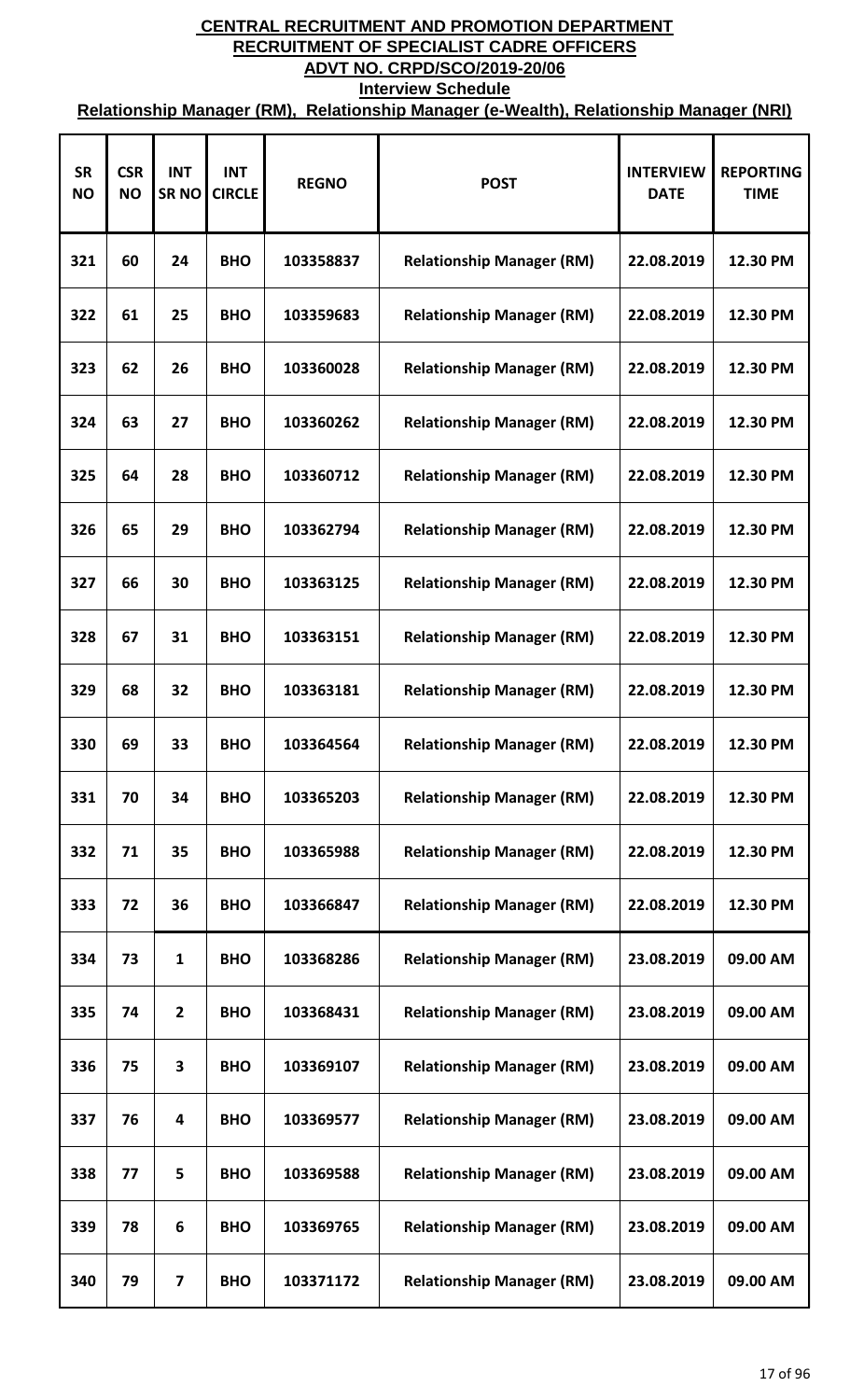| <b>SR</b><br><b>NO</b> | <b>CSR</b><br><b>NO</b> | <b>INT</b><br>SR <sub>NO</sub> | <b>INT</b><br><b>CIRCLE</b> | <b>REGNO</b> | <b>POST</b>                            | <b>INTERVIEW</b><br><b>DATE</b> | <b>REPORTING</b><br><b>TIME</b> |
|------------------------|-------------------------|--------------------------------|-----------------------------|--------------|----------------------------------------|---------------------------------|---------------------------------|
| 341                    | 80                      | 8                              | <b>BHO</b>                  | 103371625    | <b>Relationship Manager (RM)</b>       | 23.08.2019                      | 09.00 AM                        |
| 342                    | 81                      | 9                              | <b>BHO</b>                  | 103319589    | <b>Relationship Manager (e-Wealth)</b> | 23.08.2019                      | 09.00 AM                        |
| 343                    | 82                      | 10                             | <b>BHO</b>                  | 103340887    | <b>Relationship Manager (e-Wealth)</b> | 23.08.2019                      | 09.00 AM                        |
| 344                    | 83                      | 11                             | <b>BHO</b>                  | 103357644    | <b>Relationship Manager (e-Wealth)</b> | 23.08.2019                      | 09.00 AM                        |
| 345                    | 84                      | 12                             | <b>BHO</b>                  | 103305721    | <b>Relationship Manager (e-Wealth)</b> | 23.08.2019                      | 09.00 AM                        |
| 346                    | 85                      | 13                             | <b>BHO</b>                  | 103372754    | <b>Relationship Manager (e-Wealth)</b> | 23.08.2019                      | 09.00 AM                        |
| 347                    | 86                      | 14                             | <b>BHO</b>                  | 103332462    | <b>Relationship Manager (e-Wealth)</b> | 23.08.2019                      | 09.00 AM                        |
| 348                    | 87                      | 15                             | <b>BHO</b>                  | 103337222    | <b>Relationship Manager (e-Wealth)</b> | 23.08.2019                      | 09.00 AM                        |
| 349                    | 88                      | 16                             | <b>BHO</b>                  | 103339417    | <b>Relationship Manager (e-Wealth)</b> | 23.08.2019                      | 09.00 AM                        |
| 350                    | 89                      | 17                             | <b>BHO</b>                  | 103357648    | <b>Relationship Manager (e-Wealth)</b> | 23.08.2019                      | 09.00 AM                        |
| 351                    | 90                      | 18                             | <b>BHO</b>                  | 103369250    | <b>Relationship Manager (e-Wealth)</b> | 23.08.2019                      | 09.00 AM                        |
| 352                    | 91                      | 19                             | <b>BHO</b>                  | 103331881    | <b>Relationship Manager (e-Wealth)</b> | 23.08.2019                      | 09.00 AM                        |
| 353                    | 92                      | 20                             | <b>BHO</b>                  | 103332718    | <b>Relationship Manager (e-Wealth)</b> | 23.08.2019                      | 09.00 AM                        |
| 354                    | 93                      | 21                             | <b>BHO</b>                  | 103342299    | <b>Relationship Manager (e-Wealth)</b> | 23.08.2019                      | 12.30 PM                        |
| 355                    | 94                      | 22                             | <b>BHO</b>                  | 103342609    | <b>Relationship Manager (e-Wealth)</b> | 23.08.2019                      | 12.30 PM                        |
| 356                    | 95                      | 23                             | <b>BHO</b>                  | 103342944    | <b>Relationship Manager (e-Wealth)</b> | 23.08.2019                      | 12.30 PM                        |
| 357                    | 96                      | 24                             | <b>BHO</b>                  | 103361859    | <b>Relationship Manager (e-Wealth)</b> | 23.08.2019                      | 12.30 PM                        |
| 358                    | 97                      | 25                             | <b>BHO</b>                  | 103366356    | <b>Relationship Manager (e-Wealth)</b> | 23.08.2019                      | 12.30 PM                        |
| 359                    | 98                      | 26                             | <b>BHO</b>                  | 103370757    | <b>Relationship Manager (e-Wealth)</b> | 23.08.2019                      | 12.30 PM                        |
| 360                    | 99                      | 27                             | <b>BHO</b>                  | 103371287    | <b>Relationship Manager (e-Wealth)</b> | 23.08.2019                      | 12.30 PM                        |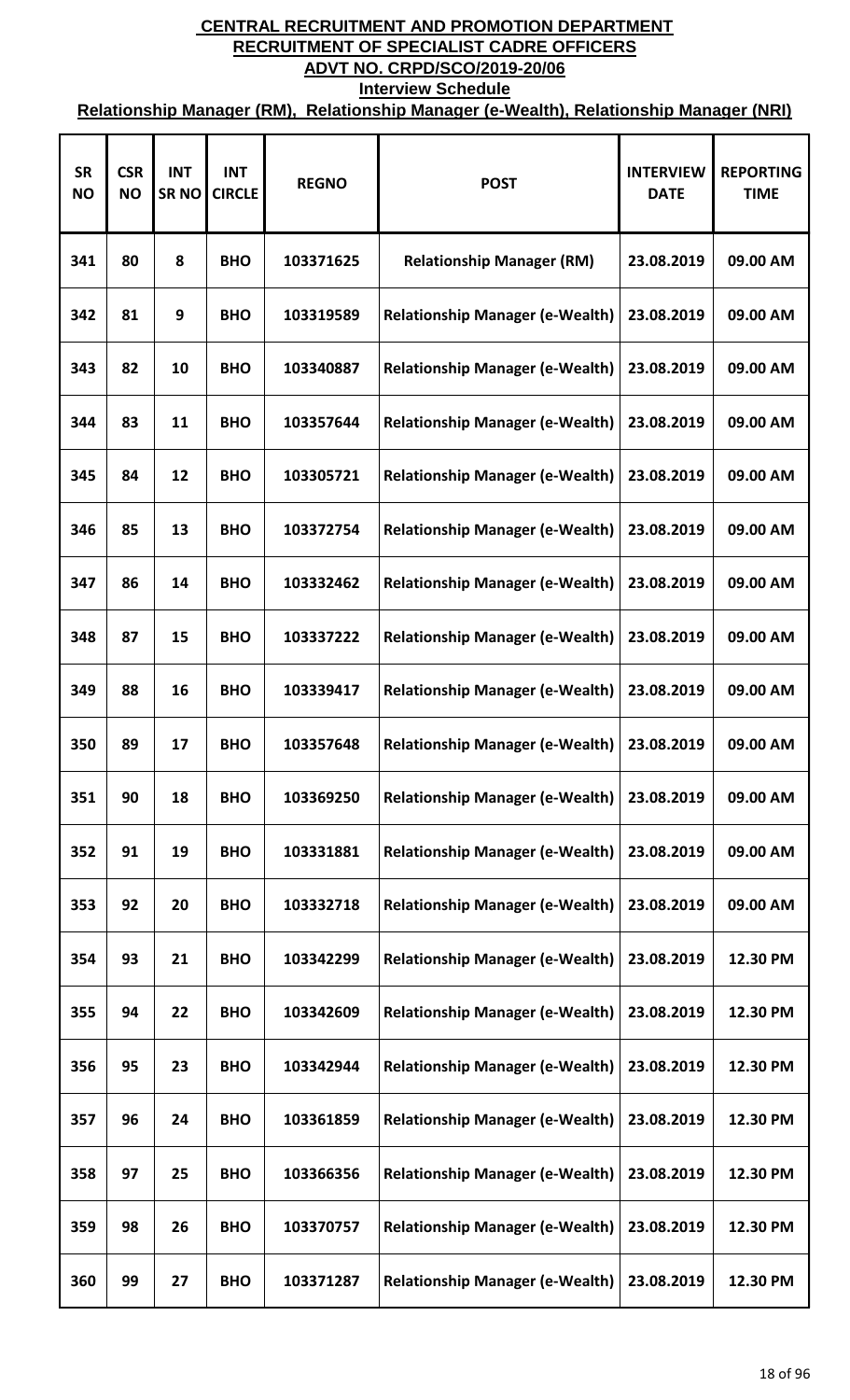| <b>SR</b><br><b>NO</b> | <b>CSR</b><br><b>NO</b> | <b>INT</b><br><b>SRNO</b> | <b>INT</b><br><b>CIRCLE</b> | <b>REGNO</b> | <b>POST</b>                            | <b>INTERVIEW</b><br><b>DATE</b> | <b>REPORTING</b><br><b>TIME</b> |
|------------------------|-------------------------|---------------------------|-----------------------------|--------------|----------------------------------------|---------------------------------|---------------------------------|
| 361                    | 100                     | 28                        | <b>BHO</b>                  | 103371326    | <b>Relationship Manager (e-Wealth)</b> | 23.08.2019                      | 12.30 PM                        |
| 362                    | 101                     | 29                        | <b>BHO</b>                  | 103371441    | <b>Relationship Manager (NRI)</b>      | 23.08.2019                      | 12.30 PM                        |
| 363                    | 102                     | 30                        | <b>BHO</b>                  | 103339608    | <b>Relationship Manager (NRI)</b>      | 23.08.2019                      | 12.30 PM                        |
| 364                    | 103                     | 31                        | <b>BHO</b>                  | 103353892    | <b>Relationship Manager (NRI)</b>      | 23.08.2019                      | 12.30 PM                        |
| 365                    | 104                     | 32                        | <b>BHO</b>                  | 103355012    | <b>Relationship Manager (NRI)</b>      | 23.08.2019                      | 12.30 PM                        |
| 366                    | 105                     | 33                        | <b>BHO</b>                  | 103356149    | <b>Relationship Manager (NRI)</b>      | 23.08.2019                      | 12.30 PM                        |
| 367                    | 106                     | 34                        | <b>BHO</b>                  | 103363724    | <b>Relationship Manager (NRI)</b>      | 23.08.2019                      | 12.30 PM                        |
| 368                    | 107                     | 35                        | <b>BHO</b>                  | 103367171    | <b>Relationship Manager (NRI)</b>      | 23.08.2019                      | 12.30 PM                        |
| 369                    | 108                     | 36                        | <b>BHO</b>                  | 103369430    | <b>Relationship Manager (NRI)</b>      | 23.08.2019                      | 12.30 PM                        |
| 370                    | 1                       | 1                         | <b>BHU</b>                  | 103302646    | <b>Relationship Manager (RM)</b>       | 19.08.2019                      | 09.00 AM                        |
| 371                    | $\overline{2}$          | $\overline{2}$            | <b>BHU</b>                  | 103304553    | <b>Relationship Manager (RM)</b>       | 19.08.2019                      | 09.00 AM                        |
| 372                    | 3                       | 3                         | <b>BHU</b>                  | 103355866    | <b>Relationship Manager (RM)</b>       | 19.08.2019                      | 09.00 AM                        |
| 373                    | 4                       | 4                         | <b>BHU</b>                  | 103358172    | <b>Relationship Manager (RM)</b>       | 19.08.2019                      | 09.00 AM                        |
| 374                    | 5                       | 5                         | <b>BHU</b>                  | 103358787    | <b>Relationship Manager (RM)</b>       | 19.08.2019                      | 09.00 AM                        |
| 375                    | 6                       | 6                         | <b>BHU</b>                  | 103359279    | <b>Relationship Manager (RM)</b>       | 19.08.2019                      | 09.00 AM                        |
| 376                    | 7                       | $\overline{7}$            | <b>BHU</b>                  | 103364490    | <b>Relationship Manager (RM)</b>       | 19.08.2019                      | 09.00 AM                        |
| 377                    | 8                       | 8                         | <b>BHU</b>                  | 103366130    | <b>Relationship Manager (RM)</b>       | 19.08.2019                      | 09.00 AM                        |
| 378                    | 9                       | 9                         | <b>BHU</b>                  | 103303714    | <b>Relationship Manager (RM)</b>       | 19.08.2019                      | 09.00 AM                        |
| 379                    | 10                      | 10                        | <b>BHU</b>                  | 103305949    | <b>Relationship Manager (RM)</b>       | 19.08.2019                      | 09.00 AM                        |
| 380                    | 11                      | 11                        | <b>BHU</b>                  | 103306578    | <b>Relationship Manager (RM)</b>       | 19.08.2019                      | 09.00 AM                        |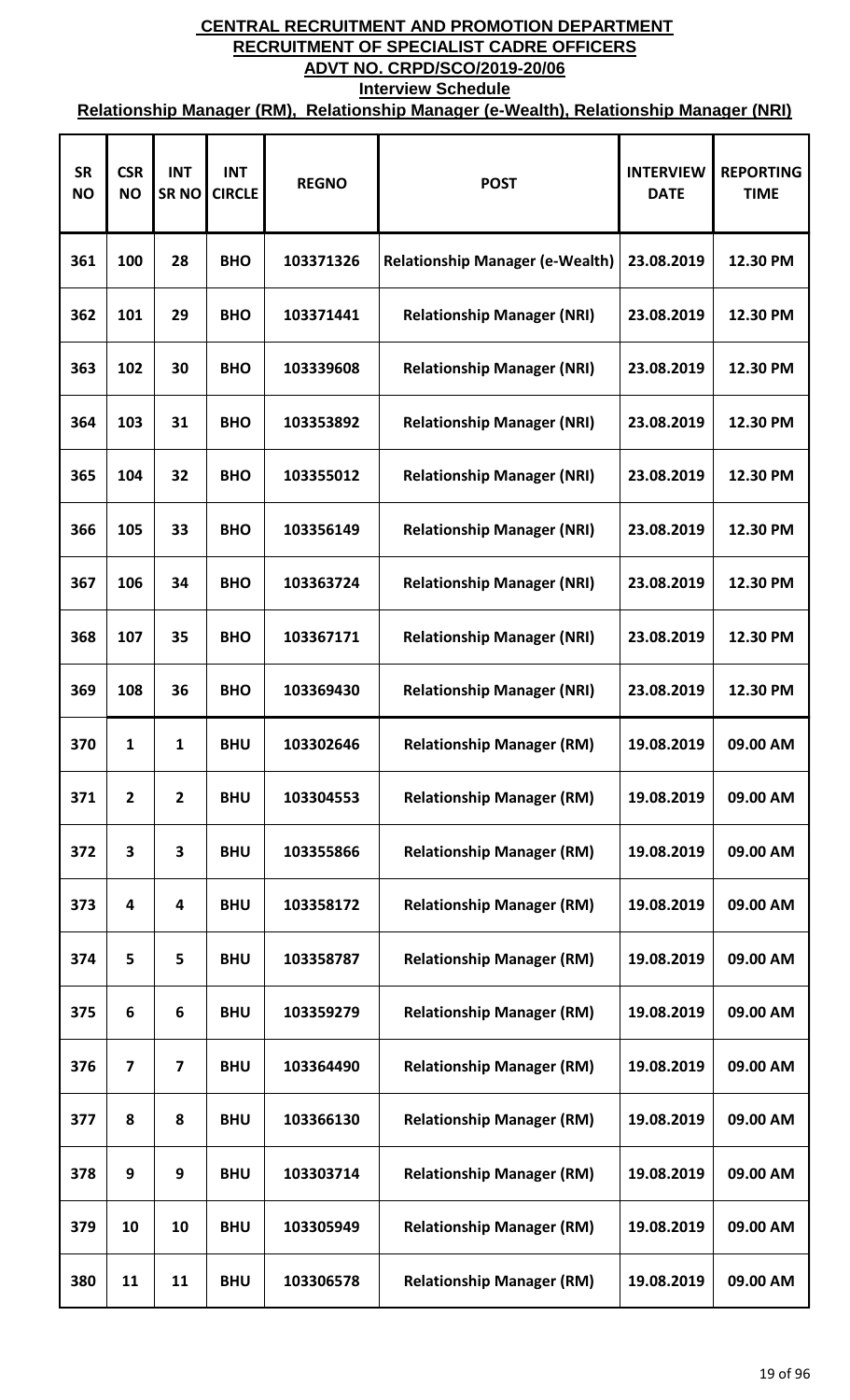| <b>SR</b><br><b>NO</b> | <b>CSR</b><br><b>NO</b> | <b>INT</b><br><b>SRNO</b> | <b>INT</b><br><b>CIRCLE</b> | <b>REGNO</b> | <b>POST</b>                      | <b>INTERVIEW</b><br><b>DATE</b> | <b>REPORTING</b><br><b>TIME</b> |
|------------------------|-------------------------|---------------------------|-----------------------------|--------------|----------------------------------|---------------------------------|---------------------------------|
| 381                    | 12                      | 12                        | <b>BHU</b>                  | 103314085    | <b>Relationship Manager (RM)</b> | 19.08.2019                      | 09.00 AM                        |
| 382                    | 13                      | 13                        | <b>BHU</b>                  | 103314903    | <b>Relationship Manager (RM)</b> | 19.08.2019                      | 09.00 AM                        |
| 383                    | 14                      | 14                        | <b>BHU</b>                  | 103316404    | <b>Relationship Manager (RM)</b> | 19.08.2019                      | 09.00 AM                        |
| 384                    | 15                      | 15                        | <b>BHU</b>                  | 103320929    | <b>Relationship Manager (RM)</b> | 19.08.2019                      | 09.00 AM                        |
| 385                    | 16                      | 16                        | <b>BHU</b>                  | 103330037    | <b>Relationship Manager (RM)</b> | 19.08.2019                      | 09.00 AM                        |
| 386                    | 17                      | 17                        | <b>BHU</b>                  | 103345687    | <b>Relationship Manager (RM)</b> | 19.08.2019                      | 09.00 AM                        |
| 387                    | 18                      | 18                        | <b>BHU</b>                  | 103347261    | <b>Relationship Manager (RM)</b> | 19.08.2019                      | 09.00 AM                        |
| 388                    | 19                      | 19                        | <b>BHU</b>                  | 103355313    | <b>Relationship Manager (RM)</b> | 19.08.2019                      | 09.00 AM                        |
| 389                    | 20                      | 20                        | <b>BHU</b>                  | 103362629    | <b>Relationship Manager (RM)</b> | 19.08.2019                      | 09.00 AM                        |
| 390                    | 21                      | 21                        | <b>BHU</b>                  | 103366475    | <b>Relationship Manager (RM)</b> | 19.08.2019                      | 12.30 PM                        |
| 391                    | 22                      | 22                        | <b>BHU</b>                  | 103366640    | <b>Relationship Manager (RM)</b> | 19.08.2019                      | 12.30 PM                        |
| 392                    | 23                      | 23                        | <b>BHU</b>                  | 103369266    | <b>Relationship Manager (RM)</b> | 19.08.2019                      | 12.30 PM                        |
| 393                    | 24                      | 24                        | <b>BHU</b>                  | 103371057    | <b>Relationship Manager (RM)</b> | 19.08.2019                      | 12.30 PM                        |
| 394                    | 25                      | 25                        | <b>BHU</b>                  | 103333392    | <b>Relationship Manager (RM)</b> | 19.08.2019                      | 12.30 PM                        |
| 395                    | 26                      | 26                        | <b>BHU</b>                  | 103300002    | <b>Relationship Manager (RM)</b> | 19.08.2019                      | 12.30 PM                        |
| 396                    | 27                      | 27                        | <b>BHU</b>                  | 103308466    | <b>Relationship Manager (RM)</b> | 19.08.2019                      | 12.30 PM                        |
| 397                    | 28                      | 28                        | <b>BHU</b>                  | 103310038    | <b>Relationship Manager (RM)</b> | 19.08.2019                      | 12.30 PM                        |
| 398                    | 29                      | 29                        | <b>BHU</b>                  | 103311561    | <b>Relationship Manager (RM)</b> | 19.08.2019                      | 12.30 PM                        |
| 399                    | 30                      | 30                        | <b>BHU</b>                  | 103312352    | <b>Relationship Manager (RM)</b> | 19.08.2019                      | 12.30 PM                        |
| 400                    | 31                      | 31                        | <b>BHU</b>                  | 103312678    | <b>Relationship Manager (RM)</b> | 19.08.2019                      | 12.30 PM                        |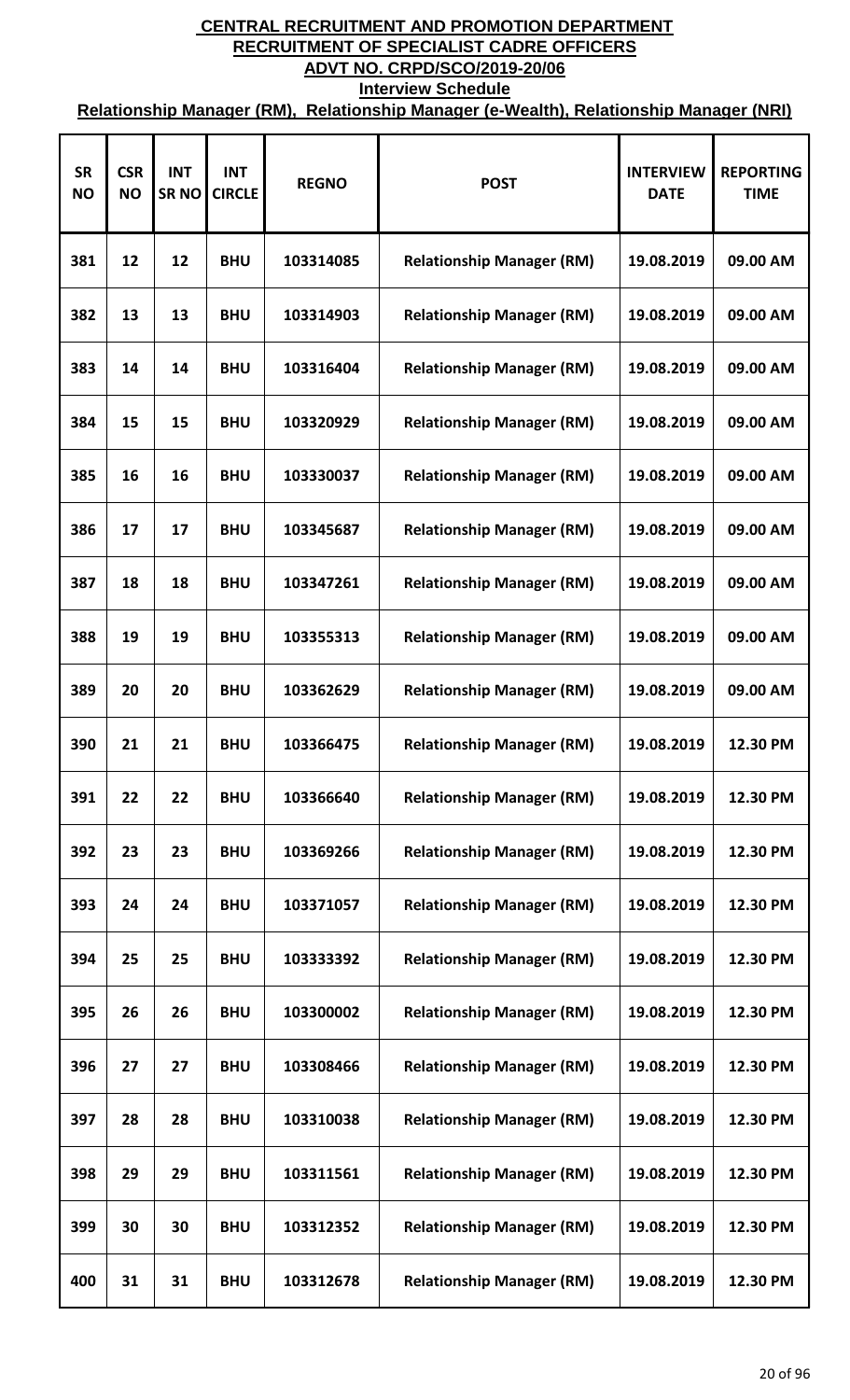| <b>SR</b><br><b>NO</b> | <b>CSR</b><br><b>NO</b> | <b>INT</b><br><b>SRNO</b> | <b>INT</b><br><b>CIRCLE</b> | <b>REGNO</b> | <b>POST</b>                      | <b>INTERVIEW</b><br><b>DATE</b> | <b>REPORTING</b><br><b>TIME</b> |
|------------------------|-------------------------|---------------------------|-----------------------------|--------------|----------------------------------|---------------------------------|---------------------------------|
| 401                    | 32                      | 32                        | <b>BHU</b>                  | 103312698    | <b>Relationship Manager (RM)</b> | 19.08.2019                      | 12.30 PM                        |
| 402                    | 33                      | 33                        | <b>BHU</b>                  | 103313532    | <b>Relationship Manager (RM)</b> | 19.08.2019                      | 12.30 PM                        |
| 403                    | 34                      | $\mathbf{1}$              | <b>BHU</b>                  | 103313711    | <b>Relationship Manager (RM)</b> | 20.08.2019                      | 09.00 AM                        |
| 404                    | 35                      | $\mathbf{2}$              | <b>BHU</b>                  | 103313966    | <b>Relationship Manager (RM)</b> | 20.08.2019                      | 09.00 AM                        |
| 405                    | 36                      | 3                         | <b>BHU</b>                  | 103319709    | <b>Relationship Manager (RM)</b> | 20.08.2019                      | 09.00 AM                        |
| 406                    | 37                      | 4                         | <b>BHU</b>                  | 103323642    | <b>Relationship Manager (RM)</b> | 20.08.2019                      | 09.00 AM                        |
| 407                    | 38                      | 5                         | <b>BHU</b>                  | 103325581    | <b>Relationship Manager (RM)</b> | 20.08.2019                      | 09.00 AM                        |
| 408                    | 39                      | 6                         | <b>BHU</b>                  | 103333848    | <b>Relationship Manager (RM)</b> | 20.08.2019                      | 09.00 AM                        |
| 409                    | 40                      | 7                         | <b>BHU</b>                  | 103334307    | <b>Relationship Manager (RM)</b> | 20.08.2019                      | 09.00 AM                        |
| 410                    | 41                      | 8                         | <b>BHU</b>                  | 103334423    | <b>Relationship Manager (RM)</b> | 20.08.2019                      | 09.00 AM                        |
| 411                    | 42                      | 9                         | <b>BHU</b>                  | 103334650    | <b>Relationship Manager (RM)</b> | 20.08.2019                      | 09.00 AM                        |
| 412                    | 43                      | 10                        | <b>BHU</b>                  | 103337323    | <b>Relationship Manager (RM)</b> | 20.08.2019                      | 09.00 AM                        |
| 413                    | 44                      | 11                        | <b>BHU</b>                  | 103339178    | <b>Relationship Manager (RM)</b> | 20.08.2019                      | 09.00 AM                        |
| 414                    | 45                      | 12                        | <b>BHU</b>                  | 103340226    | <b>Relationship Manager (RM)</b> | 20.08.2019                      | 09.00 AM                        |
| 415                    | 46                      | 13                        | <b>BHU</b>                  | 103341546    | <b>Relationship Manager (RM)</b> | 20.08.2019                      | 09.00 AM                        |
| 416                    | 47                      | 14                        | <b>BHU</b>                  | 103346239    | <b>Relationship Manager (RM)</b> | 20.08.2019                      | 09.00 AM                        |
| 417                    | 48                      | 15                        | <b>BHU</b>                  | 103346848    | <b>Relationship Manager (RM)</b> | 20.08.2019                      | 09.00 AM                        |
| 418                    | 49                      | 16                        | <b>BHU</b>                  | 103347701    | <b>Relationship Manager (RM)</b> | 20.08.2019                      | 09.00 AM                        |
| 419                    | 50                      | 17                        | <b>BHU</b>                  | 103348229    | <b>Relationship Manager (RM)</b> | 20.08.2019                      | 09.00 AM                        |
| 420                    | 51                      | 18                        | <b>BHU</b>                  | 103353028    | <b>Relationship Manager (RM)</b> | 20.08.2019                      | 09.00 AM                        |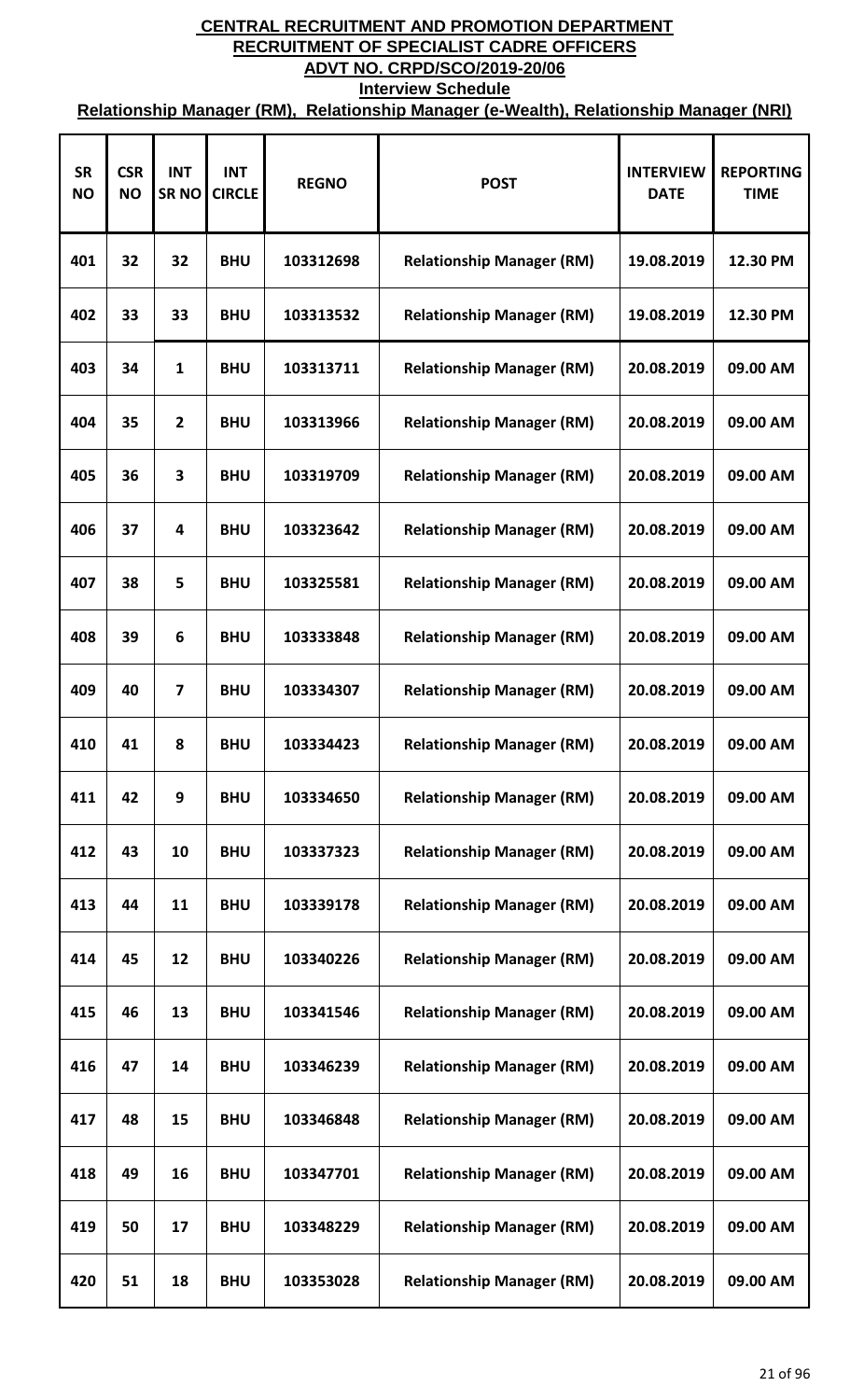| <b>SR</b><br><b>NO</b> | <b>CSR</b><br><b>NO</b> | <b>INT</b><br><b>SRNO</b> | <b>INT</b><br><b>CIRCLE</b> | <b>REGNO</b> | <b>POST</b>                      | <b>INTERVIEW</b><br><b>DATE</b> | <b>REPORTING</b><br><b>TIME</b> |
|------------------------|-------------------------|---------------------------|-----------------------------|--------------|----------------------------------|---------------------------------|---------------------------------|
| 421                    | 52                      | 19                        | <b>BHU</b>                  | 103353238    | <b>Relationship Manager (RM)</b> | 20.08.2019                      | 09.00 AM                        |
| 422                    | 53                      | 20                        | <b>BHU</b>                  | 103353996    | <b>Relationship Manager (RM)</b> | 20.08.2019                      | 09.00 AM                        |
| 423                    | 54                      | 21                        | <b>BHU</b>                  | 103354063    | <b>Relationship Manager (RM)</b> | 20.08.2019                      | 12.30 PM                        |
| 424                    | 55                      | 22                        | <b>BHU</b>                  | 103354537    | <b>Relationship Manager (RM)</b> | 20.08.2019                      | 12.30 PM                        |
| 425                    | 56                      | 23                        | <b>BHU</b>                  | 103354852    | <b>Relationship Manager (RM)</b> | 20.08.2019                      | 12.30 PM                        |
| 426                    | 57                      | 24                        | <b>BHU</b>                  | 103355295    | <b>Relationship Manager (RM)</b> | 20.08.2019                      | 12.30 PM                        |
| 427                    | 58                      | 25                        | <b>BHU</b>                  | 103355459    | <b>Relationship Manager (RM)</b> | 20.08.2019                      | 12.30 PM                        |
| 428                    | 59                      | 26                        | <b>BHU</b>                  | 103355645    | <b>Relationship Manager (RM)</b> | 20.08.2019                      | 12.30 PM                        |
| 429                    | 60                      | 27                        | <b>BHU</b>                  | 103356760    | <b>Relationship Manager (RM)</b> | 20.08.2019                      | 12.30 PM                        |
| 430                    | 61                      | 28                        | <b>BHU</b>                  | 103356962    | <b>Relationship Manager (RM)</b> | 20.08.2019                      | 12.30 PM                        |
| 431                    | 62                      | 29                        | <b>BHU</b>                  | 103357744    | <b>Relationship Manager (RM)</b> | 20.08.2019                      | 12.30 PM                        |
| 432                    | 63                      | 30                        | <b>BHU</b>                  | 103360169    | <b>Relationship Manager (RM)</b> | 20.08.2019                      | 12.30 PM                        |
| 433                    | 64                      | 31                        | <b>BHU</b>                  | 103360296    | <b>Relationship Manager (RM)</b> | 20.08.2019                      | 12.30 PM                        |
| 434                    | 65                      | 32                        | <b>BHU</b>                  | 103360350    | <b>Relationship Manager (RM)</b> | 20.08.2019                      | 12.30 PM                        |
| 435                    | 66                      | 33                        | <b>BHU</b>                  | 103360669    | <b>Relationship Manager (RM)</b> | 20.08.2019                      | 12.30 PM                        |
| 436                    | 67                      | $\mathbf{1}$              | <b>BHU</b>                  | 103360898    | <b>Relationship Manager (RM)</b> | 21.08.2019                      | 09.00 AM                        |
| 437                    | 68                      | $\overline{2}$            | <b>BHU</b>                  | 103362111    | <b>Relationship Manager (RM)</b> | 21.08.2019                      | 09.00 AM                        |
| 438                    | 69                      | 3                         | <b>BHU</b>                  | 103362587    | <b>Relationship Manager (RM)</b> | 21.08.2019                      | 09.00 AM                        |
| 439                    | 70                      | 4                         | <b>BHU</b>                  | 103363869    | <b>Relationship Manager (RM)</b> | 21.08.2019                      | 09.00 AM                        |
| 440                    | 71                      | 5                         | <b>BHU</b>                  | 103364302    | <b>Relationship Manager (RM)</b> | 21.08.2019                      | 09.00 AM                        |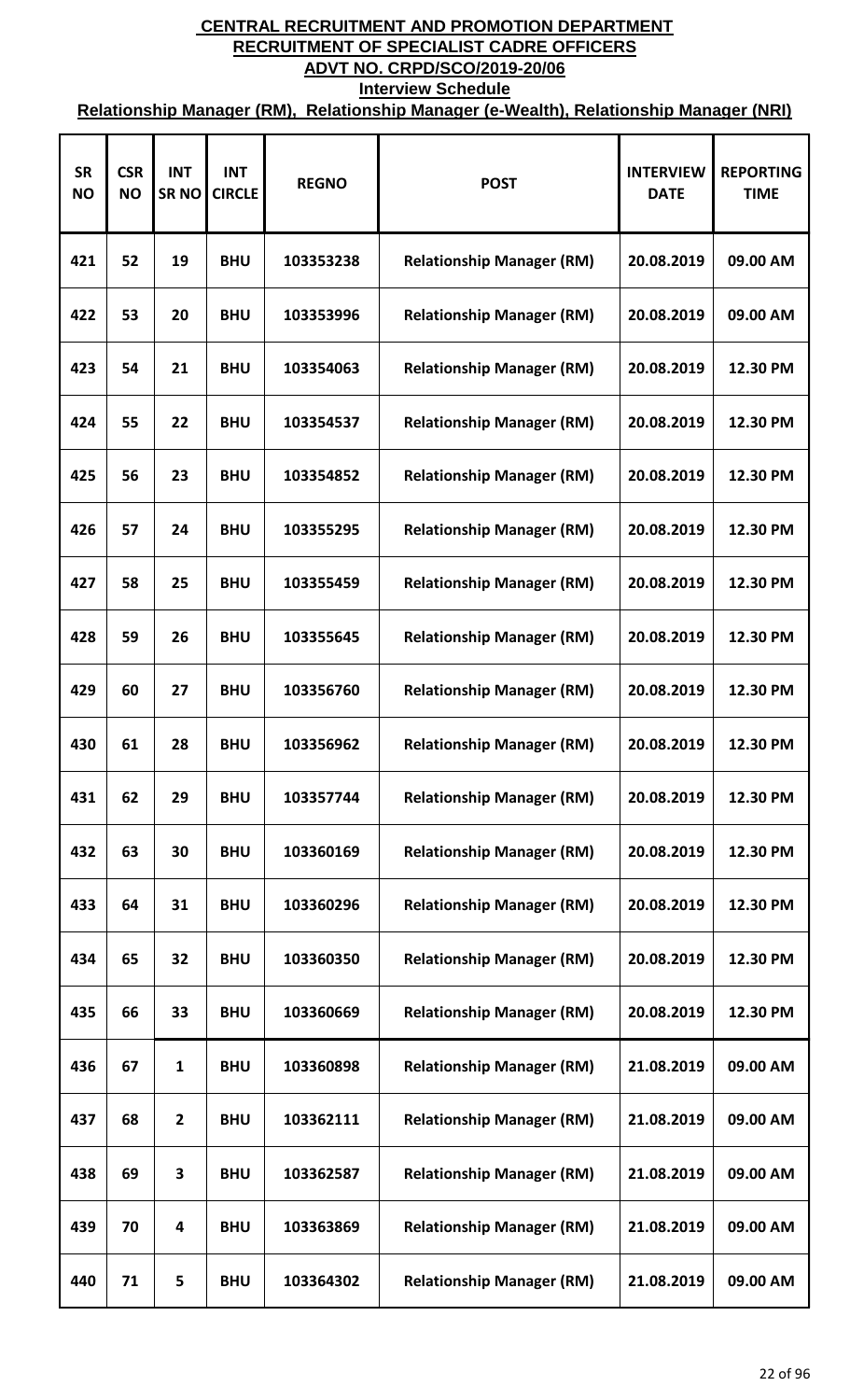| <b>SR</b><br><b>NO</b> | <b>CSR</b><br><b>NO</b> | <b>INT</b><br><b>SRNO</b> | <b>INT</b><br><b>CIRCLE</b> | <b>REGNO</b> | <b>POST</b>                            | <b>INTERVIEW</b><br><b>DATE</b> | <b>REPORTING</b><br><b>TIME</b> |
|------------------------|-------------------------|---------------------------|-----------------------------|--------------|----------------------------------------|---------------------------------|---------------------------------|
| 441                    | 72                      | 6                         | <b>BHU</b>                  | 103365018    | <b>Relationship Manager (RM)</b>       | 21.08.2019                      | 09.00 AM                        |
| 442                    | 73                      | $\overline{7}$            | <b>BHU</b>                  | 103365087    | <b>Relationship Manager (RM)</b>       | 21.08.2019                      | 09.00 AM                        |
| 443                    | 74                      | 8                         | <b>BHU</b>                  | 103365095    | <b>Relationship Manager (RM)</b>       | 21.08.2019                      | 09.00 AM                        |
| 444                    | 75                      | 9                         | <b>BHU</b>                  | 103365152    | <b>Relationship Manager (RM)</b>       | 21.08.2019                      | 09.00 AM                        |
| 445                    | 76                      | 10                        | <b>BHU</b>                  | 103365311    | <b>Relationship Manager (RM)</b>       | 21.08.2019                      | 09.00 AM                        |
| 446                    | 77                      | 11                        | <b>BHU</b>                  | 103365523    | <b>Relationship Manager (RM)</b>       | 21.08.2019                      | 09.00 AM                        |
| 447                    | 78                      | 12                        | <b>BHU</b>                  | 103365601    | <b>Relationship Manager (RM)</b>       | 21.08.2019                      | 09.00 AM                        |
| 448                    | 79                      | 13                        | <b>BHU</b>                  | 103365603    | <b>Relationship Manager (RM)</b>       | 21.08.2019                      | 09.00 AM                        |
| 449                    | 80                      | 14                        | <b>BHU</b>                  | 103366011    | <b>Relationship Manager (RM)</b>       | 21.08.2019                      | 09.00 AM                        |
| 450                    | 81                      | 15                        | <b>BHU</b>                  | 103366036    | <b>Relationship Manager (RM)</b>       | 21.08.2019                      | 09.00 AM                        |
| 451                    | 82                      | 16                        | <b>BHU</b>                  | 103366253    | <b>Relationship Manager (RM)</b>       | 21.08.2019                      | 09.00 AM                        |
| 452                    | 83                      | 17                        | <b>BHU</b>                  | 103370751    | <b>Relationship Manager (RM)</b>       | 21.08.2019                      | 09.00 AM                        |
| 453                    | 84                      | 18                        | <b>BHU</b>                  | 103371870    | <b>Relationship Manager (RM)</b>       | 21.08.2019                      | 09.00 AM                        |
| 454                    | 85                      | 19                        | <b>BHU</b>                  | 103372578    | <b>Relationship Manager (RM)</b>       | 21.08.2019                      | 09.00 AM                        |
| 455                    | 86                      | 20                        | <b>BHU</b>                  | 103340194    | <b>Relationship Manager (e-Wealth)</b> | 21.08.2019                      | 09.00 AM                        |
| 456                    | 87                      | 21                        | <b>BHU</b>                  | 103324423    | <b>Relationship Manager (e-Wealth)</b> | 21.08.2019                      | 12.30 PM                        |
| 457                    | 88                      | 22                        | <b>BHU</b>                  | 103339575    | <b>Relationship Manager (e-Wealth)</b> | 21.08.2019                      | 12.30 PM                        |
| 458                    | 89                      | 23                        | <b>BHU</b>                  | 103350553    | <b>Relationship Manager (e-Wealth)</b> | 21.08.2019                      | 12.30 PM                        |
| 459                    | 90                      | 24                        | <b>BHU</b>                  | 103365100    | <b>Relationship Manager (e-Wealth)</b> | 21.08.2019                      | 12.30 PM                        |
| 460                    | 91                      | 25                        | <b>BHU</b>                  | 103317308    | <b>Relationship Manager (e-Wealth)</b> | 21.08.2019                      | 12.30 PM                        |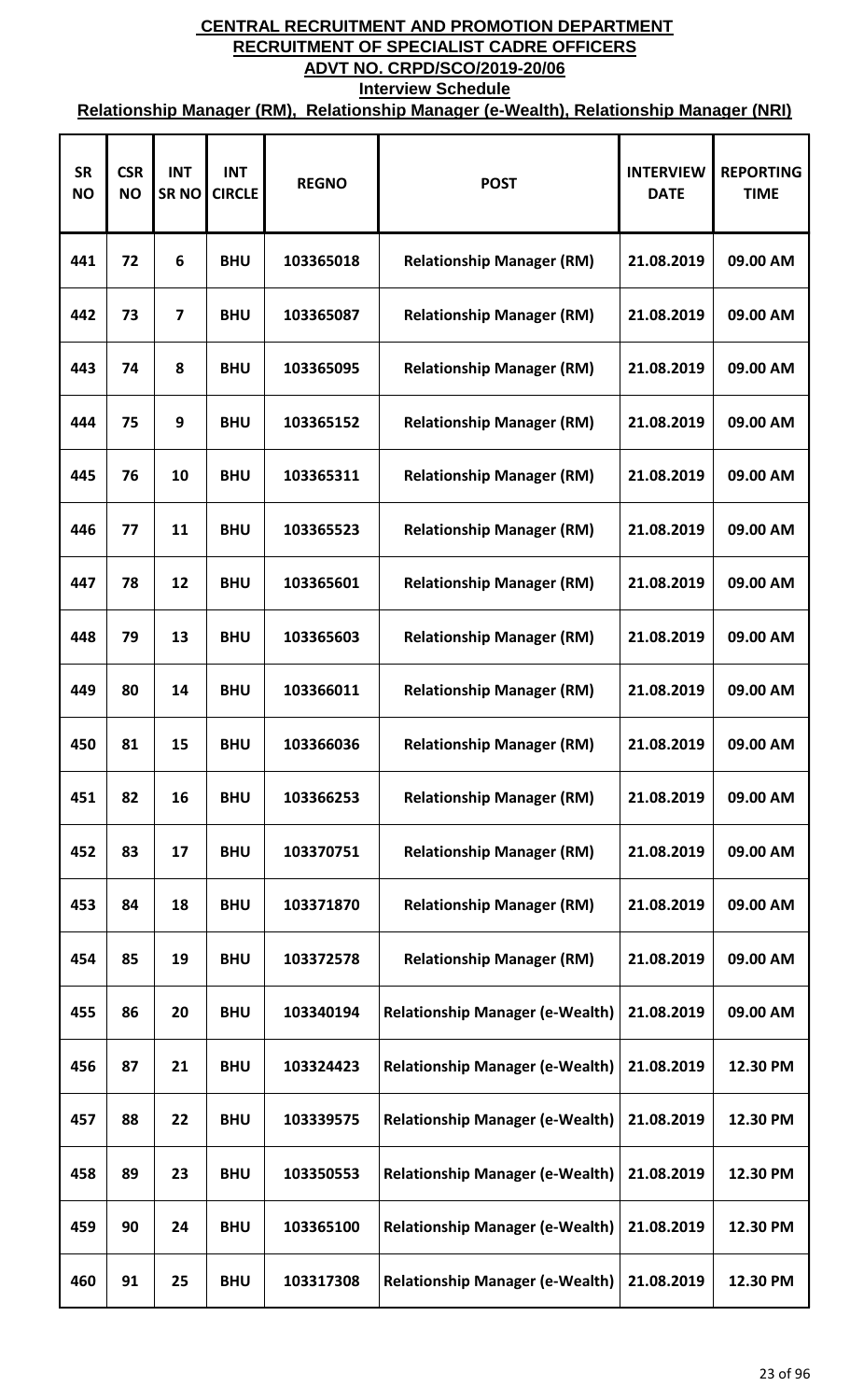| <b>SR</b><br><b>NO</b> | <b>CSR</b><br><b>NO</b> | <b>INT</b><br><b>SRNO</b> | <b>INT</b><br><b>CIRCLE</b> | <b>REGNO</b> | <b>POST</b>                            | <b>INTERVIEW</b><br><b>DATE</b> | <b>REPORTING</b><br><b>TIME</b> |
|------------------------|-------------------------|---------------------------|-----------------------------|--------------|----------------------------------------|---------------------------------|---------------------------------|
| 461                    | 92                      | 26                        | <b>BHU</b>                  | 103353933    | <b>Relationship Manager (e-Wealth)</b> | 21.08.2019                      | 12.30 PM                        |
| 462                    | 93                      | 27                        | <b>BHU</b>                  | 103354389    | <b>Relationship Manager (e-Wealth)</b> | 21.08.2019                      | 12.30 PM                        |
| 463                    | 94                      | 28                        | <b>BHU</b>                  | 103366361    | <b>Relationship Manager (e-Wealth)</b> | 21.08.2019                      | 12.30 PM                        |
| 464                    | 95                      | 29                        | <b>BHU</b>                  | 103367347    | <b>Relationship Manager (e-Wealth)</b> | 21.08.2019                      | 12.30 PM                        |
| 465                    | 96                      | 30                        | <b>BHU</b>                  | 103370475    | <b>Relationship Manager (e-Wealth)</b> | 21.08.2019                      | 12.30 PM                        |
| 466                    | 97                      | 31                        | <b>BHU</b>                  | 103356460    | <b>Relationship Manager (NRI)</b>      | 21.08.2019                      | 12.30 PM                        |
| 467                    | 98                      | 32                        | <b>BHU</b>                  | 103369706    | <b>Relationship Manager (NRI)</b>      | 21.08.2019                      | 12.30 PM                        |
| 468                    | 99                      | 33                        | <b>BHU</b>                  | 103371847    | <b>Relationship Manager (NRI)</b>      | 21.08.2019                      | 12.30 PM                        |
| 469                    | 1                       | 1                         | <b>CHA</b>                  | 103301645    | <b>Relationship Manager (RM)</b>       | 19.08.2019                      | 09.00 AM                        |
| 470                    | $\overline{2}$          | 2                         | <b>CHA</b>                  | 103305281    | <b>Relationship Manager (RM)</b>       | 19.08.2019                      | 09.00 AM                        |
| 471                    | 3                       | 3                         | <b>CHA</b>                  | 103308971    | <b>Relationship Manager (RM)</b>       | 19.08.2019                      | 09.00 AM                        |
| 472                    | 4                       | 4                         | <b>CHA</b>                  | 103310376    | <b>Relationship Manager (RM)</b>       | 19.08.2019                      | 09.00 AM                        |
| 473                    | 5                       | 5                         | <b>CHA</b>                  | 103312816    | <b>Relationship Manager (RM)</b>       | 19.08.2019                      | 09.00 AM                        |
| 474                    | 6                       | 6                         | <b>CHA</b>                  | 103324151    | <b>Relationship Manager (RM)</b>       | 19.08.2019                      | 09.00 AM                        |
| 475                    | $\overline{7}$          | $\overline{7}$            | <b>CHA</b>                  | 103325325    | <b>Relationship Manager (RM)</b>       | 19.08.2019                      | 09.00 AM                        |
| 476                    | 8                       | 8                         | <b>CHA</b>                  | 103341123    | <b>Relationship Manager (RM)</b>       | 19.08.2019                      | 09.00 AM                        |
| 477                    | 9                       | 9                         | <b>CHA</b>                  | 103343365    | <b>Relationship Manager (RM)</b>       | 19.08.2019                      | 09.00 AM                        |
| 478                    | 10                      | 10                        | <b>CHA</b>                  | 103344807    | <b>Relationship Manager (RM)</b>       | 19.08.2019                      | 09.00 AM                        |
| 479                    | 11                      | 11                        | <b>CHA</b>                  | 103358582    | <b>Relationship Manager (RM)</b>       | 19.08.2019                      | 09.00 AM                        |
| 480                    | 12                      | 12                        | <b>CHA</b>                  | 103369571    | <b>Relationship Manager (RM)</b>       | 19.08.2019                      | 09.00 AM                        |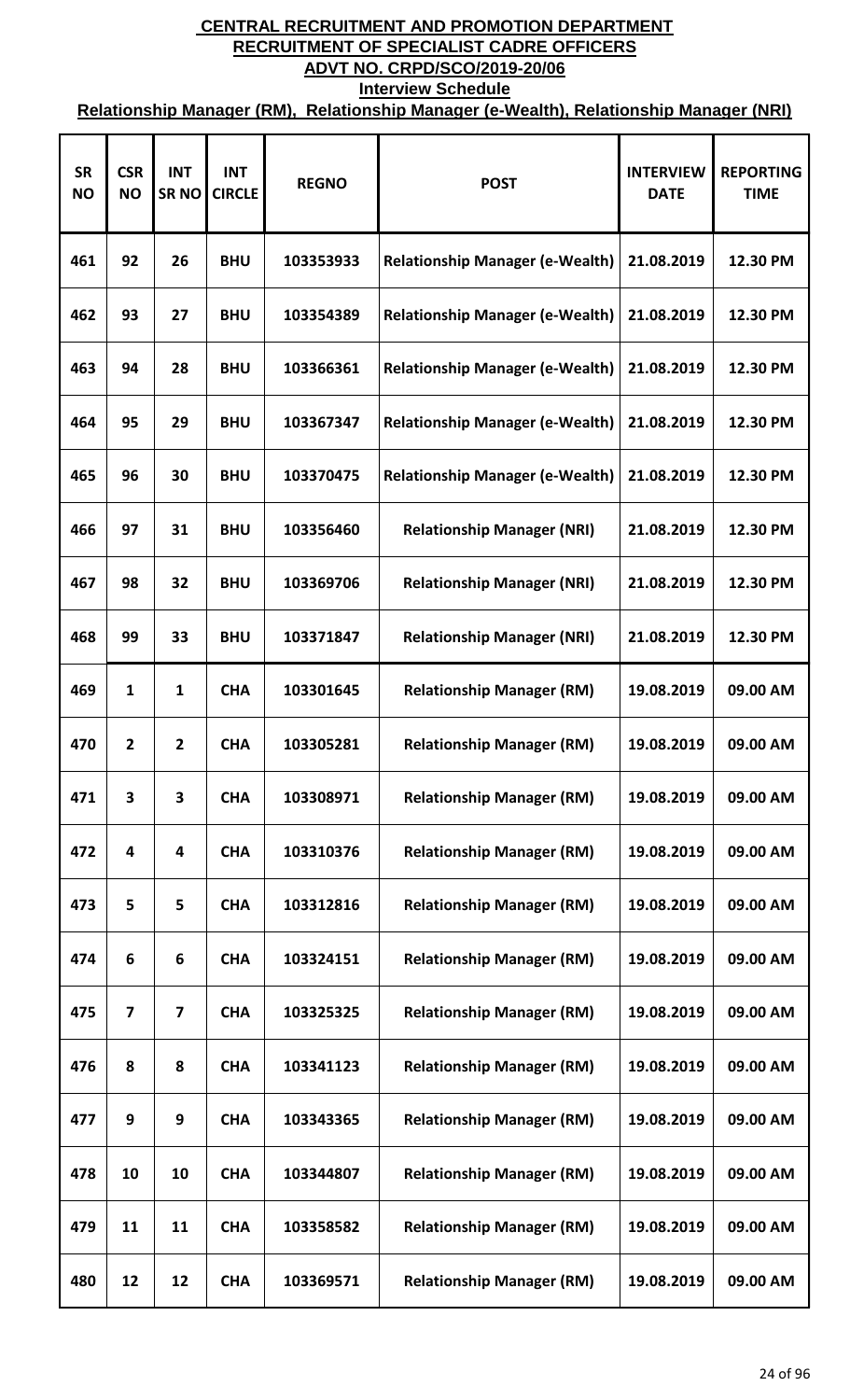| <b>SR</b><br><b>NO</b> | <b>CSR</b><br><b>NO</b> | <b>INT</b><br><b>SRNO</b> | <b>INT</b><br><b>CIRCLE</b> | <b>REGNO</b> | <b>POST</b>                      | <b>INTERVIEW</b><br><b>DATE</b> | <b>REPORTING</b><br><b>TIME</b> |
|------------------------|-------------------------|---------------------------|-----------------------------|--------------|----------------------------------|---------------------------------|---------------------------------|
| 481                    | 13                      | 13                        | <b>CHA</b>                  | 103370995    | <b>Relationship Manager (RM)</b> | 19.08.2019                      | 09.00 AM                        |
| 482                    | 14                      | 14                        | <b>CHA</b>                  | 103371315    | <b>Relationship Manager (RM)</b> | 19.08.2019                      | 09.00 AM                        |
| 483                    | 15                      | 15                        | <b>CHA</b>                  | 103371573    | <b>Relationship Manager (RM)</b> | 19.08.2019                      | 09.00 AM                        |
| 484                    | 16                      | 16                        | <b>CHA</b>                  | 103331500    | <b>Relationship Manager (RM)</b> | 19.08.2019                      | 09.00 AM                        |
| 485                    | 17                      | 17                        | <b>CHA</b>                  | 103361905    | <b>Relationship Manager (RM)</b> | 19.08.2019                      | 09.00 AM                        |
| 486                    | 18                      | 18                        | <b>CHA</b>                  | 103362498    | <b>Relationship Manager (RM)</b> | 19.08.2019                      | 09.00 AM                        |
| 487                    | 19                      | 19                        | <b>CHA</b>                  | 103372003    | <b>Relationship Manager (RM)</b> | 19.08.2019                      | 12.30 PM                        |
| 488                    | 20                      | 20                        | <b>CHA</b>                  | 103310861    | <b>Relationship Manager (RM)</b> | 19.08.2019                      | 12.30 PM                        |
| 489                    | 21                      | 21                        | <b>CHA</b>                  | 103311794    | <b>Relationship Manager (RM)</b> | 19.08.2019                      | 12.30 PM                        |
| 490                    | 22                      | 22                        | <b>CHA</b>                  | 103327877    | <b>Relationship Manager (RM)</b> | 19.08.2019                      | 12.30 PM                        |
| 491                    | 23                      | 23                        | <b>CHA</b>                  | 103333061    | <b>Relationship Manager (RM)</b> | 19.08.2019                      | 12.30 PM                        |
| 492                    | 24                      | 24                        | <b>CHA</b>                  | 103339711    | <b>Relationship Manager (RM)</b> | 19.08.2019                      | 12.30 PM                        |
| 493                    | 25                      | 25                        | <b>CHA</b>                  | 103341958    | <b>Relationship Manager (RM)</b> | 19.08.2019                      | 12.30 PM                        |
| 494                    | 26                      | 26                        | <b>CHA</b>                  | 103347120    | <b>Relationship Manager (RM)</b> | 19.08.2019                      | 12.30 PM                        |
| 495                    | 27                      | 27                        | <b>CHA</b>                  | 103354934    | <b>Relationship Manager (RM)</b> | 19.08.2019                      | 12.30 PM                        |
| 496                    | 28                      | 28                        | <b>CHA</b>                  | 103363570    | <b>Relationship Manager (RM)</b> | 19.08.2019                      | 12.30 PM                        |
| 497                    | 29                      | 29                        | <b>CHA</b>                  | 103366002    | <b>Relationship Manager (RM)</b> | 19.08.2019                      | 12.30 PM                        |
| 498                    | 30                      | 30                        | <b>CHA</b>                  | 103371701    | <b>Relationship Manager (RM)</b> | 19.08.2019                      | 12.30 PM                        |
| 499                    | 31                      | $\mathbf{1}$              | <b>CHA</b>                  | 103306868    | <b>Relationship Manager (RM)</b> | 20.08.2019                      | 09.00 AM                        |
| 500                    | 32                      | $\mathbf{2}$              | <b>CHA</b>                  | 103363071    | <b>Relationship Manager (RM)</b> | 20.08.2019                      | 09.00 AM                        |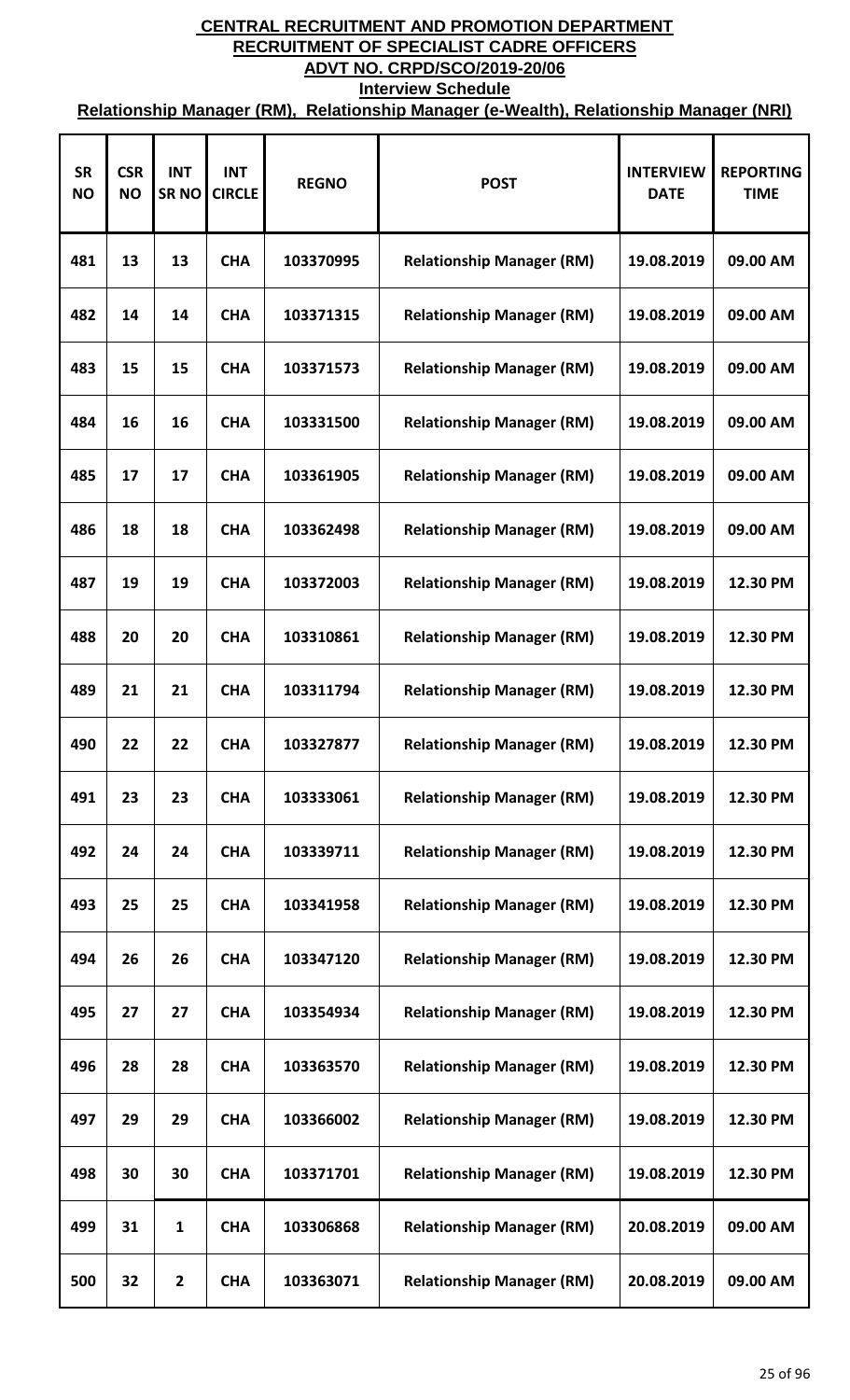| <b>SR</b><br><b>NO</b> | <b>CSR</b><br><b>NO</b> | <b>INT</b><br><b>SRNO</b> | <b>INT</b><br><b>CIRCLE</b> | <b>REGNO</b> | <b>POST</b>                      | <b>INTERVIEW</b><br><b>DATE</b> | <b>REPORTING</b><br><b>TIME</b> |
|------------------------|-------------------------|---------------------------|-----------------------------|--------------|----------------------------------|---------------------------------|---------------------------------|
| 501                    | 33                      | 3                         | <b>CHA</b>                  | 103304425    | <b>Relationship Manager (RM)</b> | 20.08.2019                      | 09.00 AM                        |
| 502                    | 34                      | 4                         | <b>CHA</b>                  | 103306610    | <b>Relationship Manager (RM)</b> | 20.08.2019                      | 09.00 AM                        |
| 503                    | 35                      | 5                         | <b>CHA</b>                  | 103307044    | <b>Relationship Manager (RM)</b> | 20.08.2019                      | 09.00 AM                        |
| 504                    | 36                      | 6                         | <b>CHA</b>                  | 103308779    | <b>Relationship Manager (RM)</b> | 20.08.2019                      | 09.00 AM                        |
| 505                    | 37                      | 7                         | <b>CHA</b>                  | 103312457    | <b>Relationship Manager (RM)</b> | 20.08.2019                      | 09.00 AM                        |
| 506                    | 38                      | 8                         | <b>CHA</b>                  | 103312619    | <b>Relationship Manager (RM)</b> | 20.08.2019                      | 09.00 AM                        |
| 507                    | 39                      | 9                         | <b>CHA</b>                  | 103313271    | <b>Relationship Manager (RM)</b> | 20.08.2019                      | 09.00 AM                        |
| 508                    | 40                      | 10                        | <b>CHA</b>                  | 103314106    | <b>Relationship Manager (RM)</b> | 20.08.2019                      | 09.00 AM                        |
| 509                    | 41                      | 11                        | <b>CHA</b>                  | 103314633    | <b>Relationship Manager (RM)</b> | 20.08.2019                      | 09.00 AM                        |
| 510                    | 42                      | 12                        | <b>CHA</b>                  | 103314765    | <b>Relationship Manager (RM)</b> | 20.08.2019                      | 09.00 AM                        |
| 511                    | 43                      | 13                        | <b>CHA</b>                  | 103320506    | <b>Relationship Manager (RM)</b> | 20.08.2019                      | 09.00 AM                        |
| 512                    | 44                      | 14                        | <b>CHA</b>                  | 103320570    | <b>Relationship Manager (RM)</b> | 20.08.2019                      | 09.00 AM                        |
| 513                    | 45                      | 15                        | <b>CHA</b>                  | 103320619    | <b>Relationship Manager (RM)</b> | 20.08.2019                      | 09.00 AM                        |
| 514                    | 46                      | 16                        | <b>CHA</b>                  | 103321014    | <b>Relationship Manager (RM)</b> | 20.08.2019                      | 09.00 AM                        |
| 515                    | 47                      | 17                        | <b>CHA</b>                  | 103324494    | <b>Relationship Manager (RM)</b> | 20.08.2019                      | 09.00 AM                        |
| 516                    | 48                      | 18                        | <b>CHA</b>                  | 103324495    | <b>Relationship Manager (RM)</b> | 20.08.2019                      | 09.00 AM                        |
| 517                    | 49                      | 19                        | <b>CHA</b>                  | 103325183    | <b>Relationship Manager (RM)</b> | 20.08.2019                      | 12.30 PM                        |
| 518                    | 50                      | 20                        | <b>CHA</b>                  | 103326952    | <b>Relationship Manager (RM)</b> | 20.08.2019                      | 12.30 PM                        |
| 519                    | 51                      | 21                        | <b>CHA</b>                  | 103327252    | <b>Relationship Manager (RM)</b> | 20.08.2019                      | 12.30 PM                        |
| 520                    | 52                      | 22                        | <b>CHA</b>                  | 103327384    | <b>Relationship Manager (RM)</b> | 20.08.2019                      | 12.30 PM                        |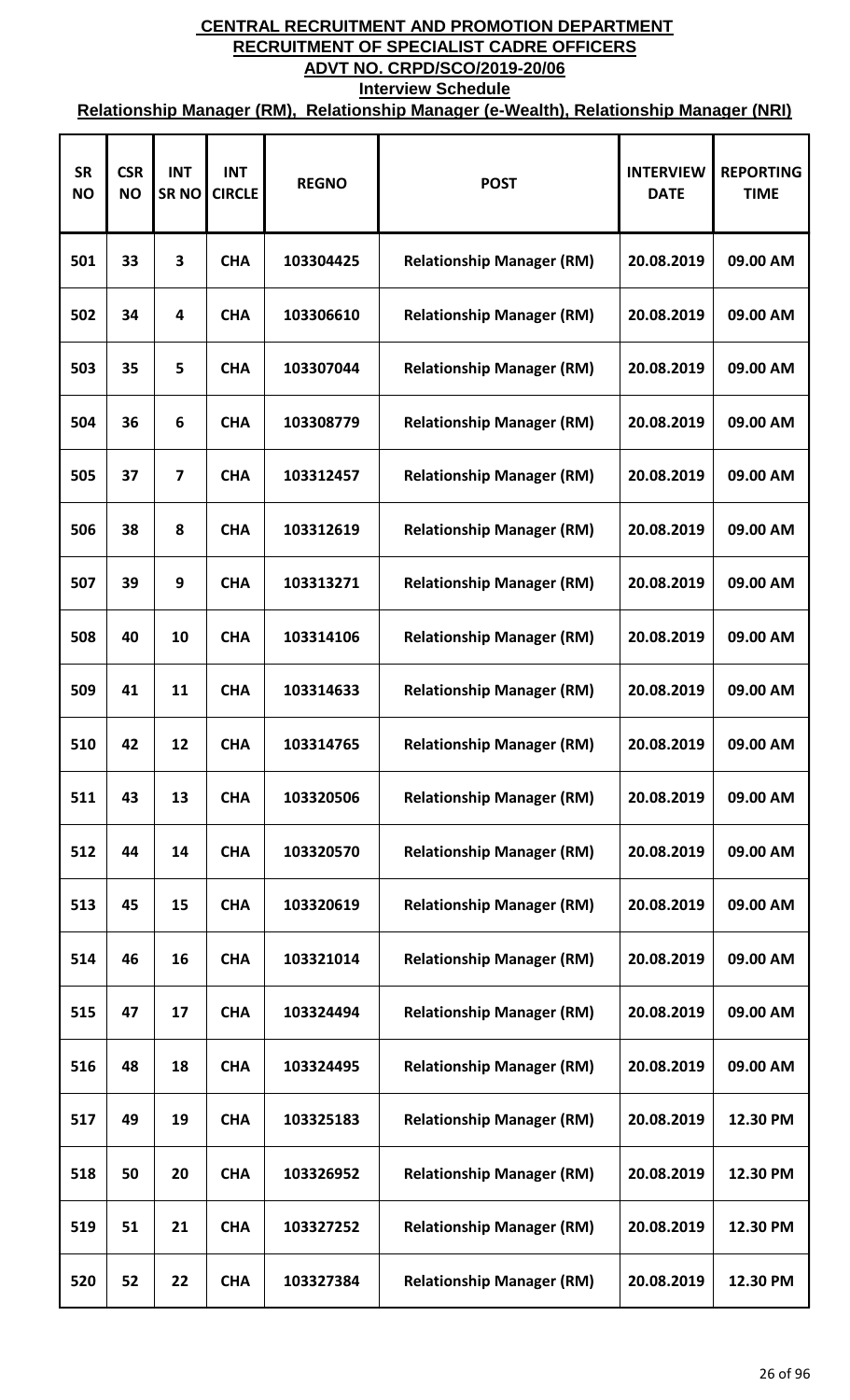| <b>SR</b><br><b>NO</b> | <b>CSR</b><br><b>NO</b> | <b>INT</b><br><b>SRNO</b> | <b>INT</b><br><b>CIRCLE</b> | <b>REGNO</b> | <b>POST</b>                      | <b>INTERVIEW</b><br><b>DATE</b> | <b>REPORTING</b><br><b>TIME</b> |
|------------------------|-------------------------|---------------------------|-----------------------------|--------------|----------------------------------|---------------------------------|---------------------------------|
| 521                    | 53                      | 23                        | <b>CHA</b>                  | 103329479    | <b>Relationship Manager (RM)</b> | 20.08.2019                      | 12.30 PM                        |
| 522                    | 54                      | 24                        | <b>CHA</b>                  | 103329768    | <b>Relationship Manager (RM)</b> | 20.08.2019                      | 12.30 PM                        |
| 523                    | 55                      | 25                        | <b>CHA</b>                  | 103332416    | <b>Relationship Manager (RM)</b> | 20.08.2019                      | 12.30 PM                        |
| 524                    | 56                      | 26                        | <b>CHA</b>                  | 103333961    | <b>Relationship Manager (RM)</b> | 20.08.2019                      | 12.30 PM                        |
| 525                    | 57                      | 27                        | <b>CHA</b>                  | 103335082    | <b>Relationship Manager (RM)</b> | 20.08.2019                      | 12.30 PM                        |
| 526                    | 58                      | 28                        | <b>CHA</b>                  | 103335156    | <b>Relationship Manager (RM)</b> | 20.08.2019                      | 12.30 PM                        |
| 527                    | 59                      | 29                        | <b>CHA</b>                  | 103335837    | <b>Relationship Manager (RM)</b> | 20.08.2019                      | 12.30 PM                        |
| 528                    | 60                      | 30                        | <b>CHA</b>                  | 103336831    | <b>Relationship Manager (RM)</b> | 20.08.2019                      | 12.30 PM                        |
| 529                    | 61                      | $\mathbf{1}$              | <b>CHA</b>                  | 103338318    | <b>Relationship Manager (RM)</b> | 21.08.2019                      | 09.00 AM                        |
| 530                    | 62                      | 2                         | <b>CHA</b>                  | 103338669    | <b>Relationship Manager (RM)</b> | 21.08.2019                      | 09.00 AM                        |
| 531                    | 63                      | 3                         | <b>CHA</b>                  | 103340523    | <b>Relationship Manager (RM)</b> | 21.08.2019                      | 09.00 AM                        |
| 532                    | 64                      | 4                         | <b>CHA</b>                  | 103341081    | <b>Relationship Manager (RM)</b> | 21.08.2019                      | 09.00 AM                        |
| 533                    | 65                      | 5                         | <b>CHA</b>                  | 103341504    | <b>Relationship Manager (RM)</b> | 21.08.2019                      | 09.00 AM                        |
| 534                    | 66                      | 6                         | <b>CHA</b>                  | 103341898    | <b>Relationship Manager (RM)</b> | 21.08.2019                      | 09.00 AM                        |
| 535                    | 67                      | $\overline{\mathbf{z}}$   | <b>CHA</b>                  | 103342780    | <b>Relationship Manager (RM)</b> | 21.08.2019                      | 09.00 AM                        |
| 536                    | 68                      | 8                         | <b>CHA</b>                  | 103342954    | <b>Relationship Manager (RM)</b> | 21.08.2019                      | 09.00 AM                        |
| 537                    | 69                      | 9                         | <b>CHA</b>                  | 103343348    | <b>Relationship Manager (RM)</b> | 21.08.2019                      | 09.00 AM                        |
| 538                    | 70                      | 10                        | <b>CHA</b>                  | 103347657    | <b>Relationship Manager (RM)</b> | 21.08.2019                      | 09.00 AM                        |
| 539                    | 71                      | 11                        | <b>CHA</b>                  | 103350186    | <b>Relationship Manager (RM)</b> | 21.08.2019                      | 09.00 AM                        |
| 540                    | 72                      | 12                        | <b>CHA</b>                  | 103351359    | <b>Relationship Manager (RM)</b> | 21.08.2019                      | 09.00 AM                        |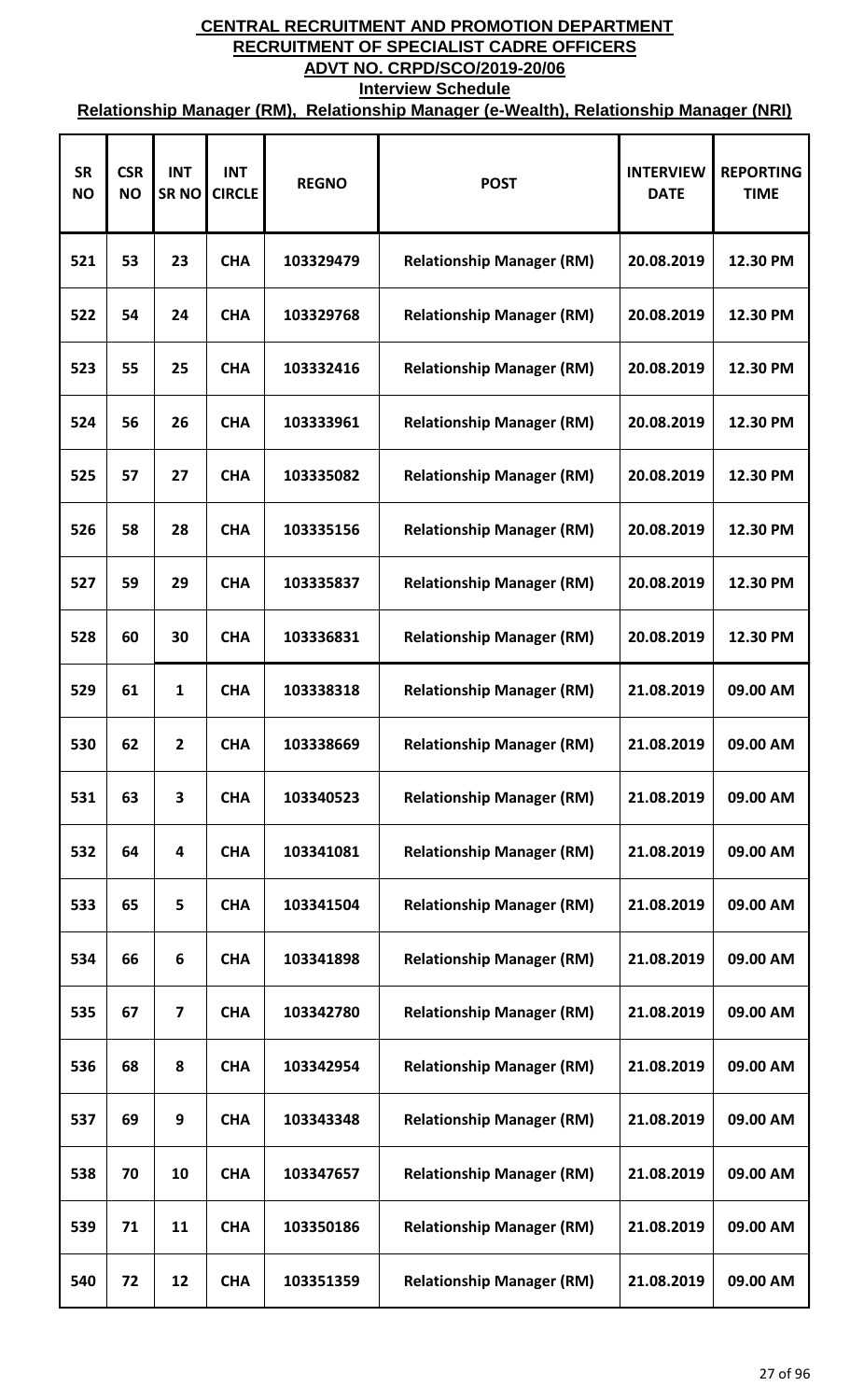| <b>SR</b><br><b>NO</b> | <b>CSR</b><br><b>NO</b> | <b>INT</b><br><b>SRNO</b> | <b>INT</b><br><b>CIRCLE</b> | <b>REGNO</b> | <b>POST</b>                      | <b>INTERVIEW</b><br><b>DATE</b> | <b>REPORTING</b><br><b>TIME</b> |
|------------------------|-------------------------|---------------------------|-----------------------------|--------------|----------------------------------|---------------------------------|---------------------------------|
| 541                    | 73                      | 13                        | <b>CHA</b>                  | 103351362    | <b>Relationship Manager (RM)</b> | 21.08.2019                      | 09.00 AM                        |
| 542                    | 74                      | 14                        | <b>CHA</b>                  | 103351477    | <b>Relationship Manager (RM)</b> | 21.08.2019                      | 09.00 AM                        |
| 543                    | 75                      | 15                        | <b>CHA</b>                  | 103351661    | <b>Relationship Manager (RM)</b> | 21.08.2019                      | 09.00 AM                        |
| 544                    | 76                      | 16                        | <b>CHA</b>                  | 103351673    | <b>Relationship Manager (RM)</b> | 21.08.2019                      | 09.00 AM                        |
| 545                    | 77                      | 17                        | <b>CHA</b>                  | 103352264    | <b>Relationship Manager (RM)</b> | 21.08.2019                      | 09.00 AM                        |
| 546                    | 78                      | 18                        | <b>CHA</b>                  | 103354920    | <b>Relationship Manager (RM)</b> | 21.08.2019                      | 09.00 AM                        |
| 547                    | 79                      | 19                        | <b>CHA</b>                  | 103356158    | <b>Relationship Manager (RM)</b> | 21.08.2019                      | 12.30 PM                        |
| 548                    | 80                      | 20                        | <b>CHA</b>                  | 103357536    | <b>Relationship Manager (RM)</b> | 21.08.2019                      | 12.30 PM                        |
| 549                    | 81                      | 21                        | <b>CHA</b>                  | 103357759    | <b>Relationship Manager (RM)</b> | 21.08.2019                      | 12.30 PM                        |
| 550                    | 82                      | 22                        | <b>CHA</b>                  | 103358324    | <b>Relationship Manager (RM)</b> | 21.08.2019                      | 12.30 PM                        |
| 551                    | 83                      | 23                        | <b>CHA</b>                  | 103358929    | <b>Relationship Manager (RM)</b> | 21.08.2019                      | 12.30 PM                        |
| 552                    | 84                      | 24                        | <b>CHA</b>                  | 103359123    | <b>Relationship Manager (RM)</b> | 21.08.2019                      | 12.30 PM                        |
| 553                    | 85                      | 25                        | <b>CHA</b>                  | 103359558    | <b>Relationship Manager (RM)</b> | 21.08.2019                      | 12.30 PM                        |
| 554                    | 86                      | 26                        | <b>CHA</b>                  | 103359725    | <b>Relationship Manager (RM)</b> | 21.08.2019                      | 12.30 PM                        |
| 555                    | 87                      | 27                        | <b>CHA</b>                  | 103359801    | <b>Relationship Manager (RM)</b> | 21.08.2019                      | 12.30 PM                        |
| 556                    | 88                      | 28                        | <b>CHA</b>                  | 103359906    | <b>Relationship Manager (RM)</b> | 21.08.2019                      | 12.30 PM                        |
| 557                    | 89                      | 29                        | <b>CHA</b>                  | 103360416    | <b>Relationship Manager (RM)</b> | 21.08.2019                      | 12.30 PM                        |
| 558                    | 90                      | 30                        | <b>CHA</b>                  | 103361005    | <b>Relationship Manager (RM)</b> | 21.08.2019                      | 12.30 PM                        |
| 559                    | 91                      | $\mathbf{1}$              | <b>CHA</b>                  | 103361837    | <b>Relationship Manager (RM)</b> | 22.08.2019                      | 09.00 AM                        |
| 560                    | 92                      | $\overline{2}$            | <b>CHA</b>                  | 103362178    | <b>Relationship Manager (RM)</b> | 22.08.2019                      | 09.00 AM                        |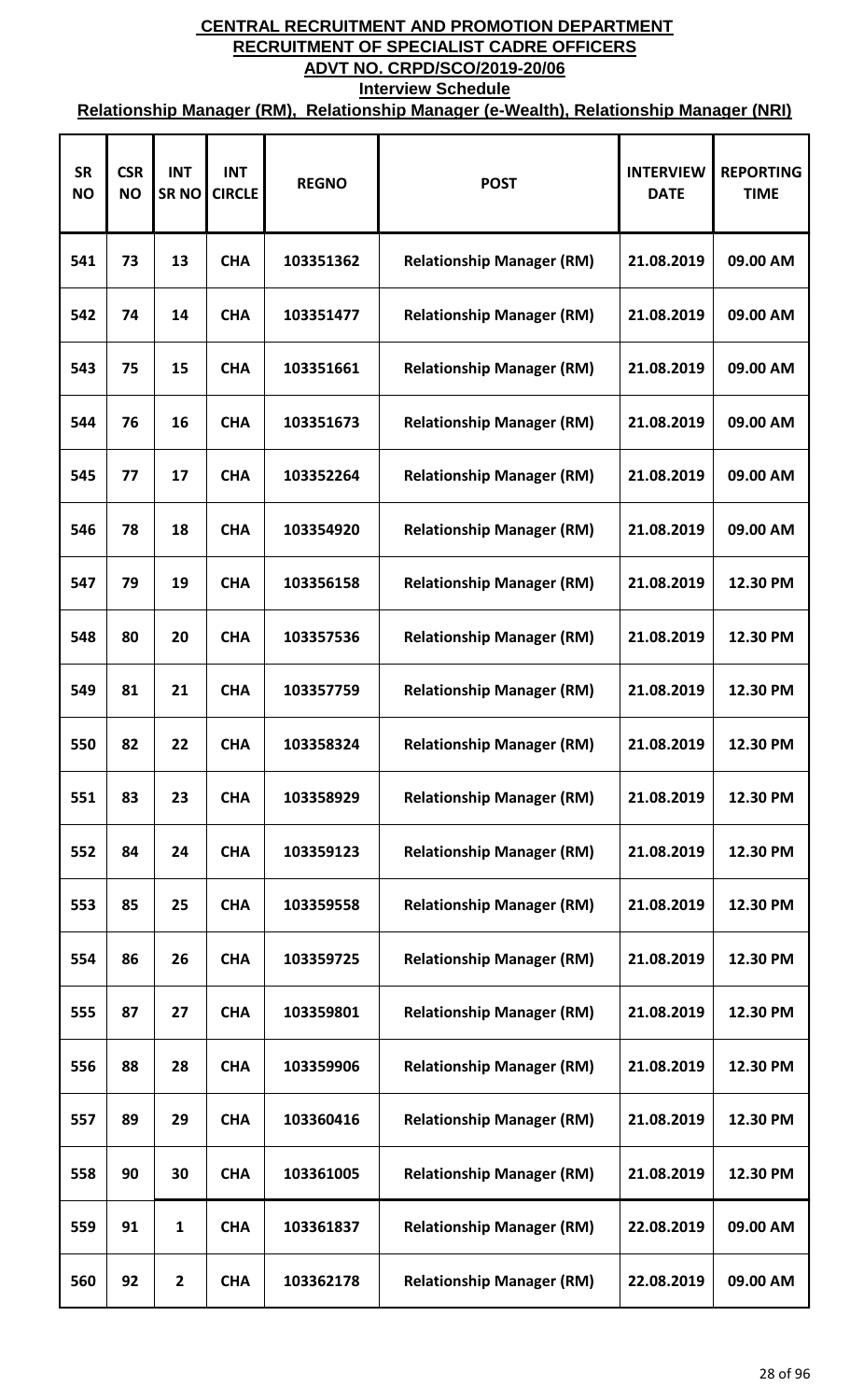| <b>SR</b><br><b>NO</b> | <b>CSR</b><br><b>NO</b> | <b>INT</b><br><b>SRNO</b> | <b>INT</b><br><b>CIRCLE</b> | <b>REGNO</b> | <b>POST</b>                      | <b>INTERVIEW</b><br><b>DATE</b> | <b>REPORTING</b><br><b>TIME</b> |
|------------------------|-------------------------|---------------------------|-----------------------------|--------------|----------------------------------|---------------------------------|---------------------------------|
| 561                    | 93                      | 3                         | <b>CHA</b>                  | 103365029    | <b>Relationship Manager (RM)</b> | 22.08.2019                      | 09.00 AM                        |
| 562                    | 94                      | 4                         | <b>CHA</b>                  | 103365167    | <b>Relationship Manager (RM)</b> | 22.08.2019                      | 09.00 AM                        |
| 563                    | 95                      | 5                         | <b>CHA</b>                  | 103365867    | <b>Relationship Manager (RM)</b> | 22.08.2019                      | 09.00 AM                        |
| 564                    | 96                      | 6                         | <b>CHA</b>                  | 103365882    | <b>Relationship Manager (RM)</b> | 22.08.2019                      | 09.00 AM                        |
| 565                    | 97                      | 7                         | <b>CHA</b>                  | 103365900    | <b>Relationship Manager (RM)</b> | 22.08.2019                      | 09.00 AM                        |
| 566                    | 98                      | 8                         | <b>CHA</b>                  | 103365963    | <b>Relationship Manager (RM)</b> | 22.08.2019                      | 09.00 AM                        |
| 567                    | 99                      | 9                         | <b>CHA</b>                  | 103366027    | <b>Relationship Manager (RM)</b> | 22.08.2019                      | 09.00 AM                        |
| 568                    | 100                     | 10                        | <b>CHA</b>                  | 103366188    | <b>Relationship Manager (RM)</b> | 22.08.2019                      | 09.00 AM                        |
| 569                    | 101                     | 11                        | <b>CHA</b>                  | 103368681    | <b>Relationship Manager (RM)</b> | 22.08.2019                      | 09.00 AM                        |
| 570                    | 102                     | 12                        | <b>CHA</b>                  | 103369345    | <b>Relationship Manager (RM)</b> | 22.08.2019                      | 09.00 AM                        |
| 571                    | 103                     | 13                        | <b>CHA</b>                  | 103369790    | <b>Relationship Manager (RM)</b> | 22.08.2019                      | 09.00 AM                        |
| 572                    | 104                     | 14                        | <b>CHA</b>                  | 103369841    | <b>Relationship Manager (RM)</b> | 22.08.2019                      | 09.00 AM                        |
| 573                    | 105                     | 15                        | <b>CHA</b>                  | 103370133    | <b>Relationship Manager (RM)</b> | 22.08.2019                      | 09.00 AM                        |
| 574                    | 106                     | 16                        | <b>CHA</b>                  | 103370237    | <b>Relationship Manager (RM)</b> | 22.08.2019                      | 09.00 AM                        |
| 575                    | 107                     | 17                        | <b>CHA</b>                  | 103370352    | <b>Relationship Manager (RM)</b> | 22.08.2019                      | 09.00 AM                        |
| 576                    | 108                     | 18                        | <b>CHA</b>                  | 103370540    | <b>Relationship Manager (RM)</b> | 22.08.2019                      | 09.00 AM                        |
| 577                    | 109                     | 19                        | <b>CHA</b>                  | 103370672    | <b>Relationship Manager (RM)</b> | 22.08.2019                      | 12.30 PM                        |
| 578                    | 110                     | 20                        | <b>CHA</b>                  | 103370794    | <b>Relationship Manager (RM)</b> | 22.08.2019                      | 12.30 PM                        |
| 579                    | 111                     | 21                        | <b>CHA</b>                  | 103371068    | <b>Relationship Manager (RM)</b> | 22.08.2019                      | 12.30 PM                        |
| 580                    | 112                     | 22                        | <b>CHA</b>                  | 103371815    | <b>Relationship Manager (RM)</b> | 22.08.2019                      | 12.30 PM                        |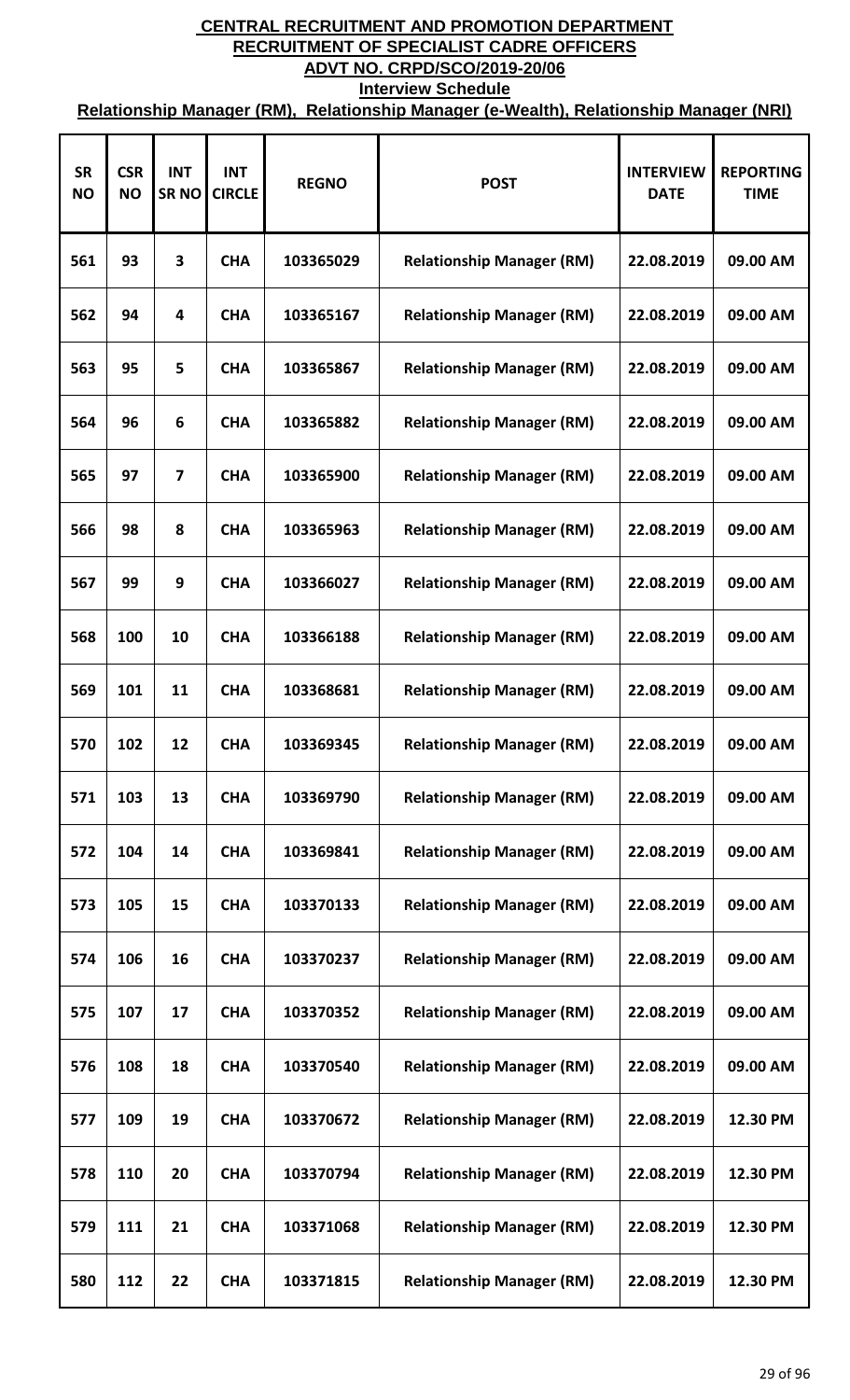| <b>SR</b><br><b>NO</b> | <b>CSR</b><br><b>NO</b> | <b>INT</b><br><b>SRNO</b> | <b>INT</b><br><b>CIRCLE</b> | <b>REGNO</b> | <b>POST</b>                            | <b>INTERVIEW</b><br><b>DATE</b> | <b>REPORTING</b><br><b>TIME</b> |
|------------------------|-------------------------|---------------------------|-----------------------------|--------------|----------------------------------------|---------------------------------|---------------------------------|
| 581                    | 113                     | 23                        | <b>CHA</b>                  | 103371980    | <b>Relationship Manager (RM)</b>       | 22.08.2019                      | 12.30 PM                        |
| 582                    | 114                     | 24                        | <b>CHA</b>                  | 103372297    | <b>Relationship Manager (RM)</b>       | 22.08.2019                      | 12.30 PM                        |
| 583                    | 115                     | 25                        | <b>CHA</b>                  | 103372554    | <b>Relationship Manager (RM)</b>       | 22.08.2019                      | 12.30 PM                        |
| 584                    | 116                     | 26                        | <b>CHA</b>                  | 103372609    | <b>Relationship Manager (RM)</b>       | 22.08.2019                      | 12.30 PM                        |
| 585                    | 117                     | 27                        | <b>CHA</b>                  | 103311390    | <b>Relationship Manager (e-Wealth)</b> | 22.08.2019                      | 12.30 PM                        |
| 586                    | 118                     | 28                        | <b>CHA</b>                  | 103319659    | <b>Relationship Manager (e-Wealth)</b> | 22.08.2019                      | 12.30 PM                        |
| 587                    | 119                     | 29                        | <b>CHA</b>                  | 103333700    | <b>Relationship Manager (e-Wealth)</b> | 22.08.2019                      | 12.30 PM                        |
| 588                    | 120                     | 30                        | <b>CHA</b>                  | 103345835    | <b>Relationship Manager (e-Wealth)</b> | 22.08.2019                      | 12.30 PM                        |
| 589                    | 121                     | 1                         | <b>CHA</b>                  | 103353145    | <b>Relationship Manager (e-Wealth)</b> | 23.08.2019                      | 09.00 AM                        |
| 590                    | 122                     | 2                         | <b>CHA</b>                  | 103368417    | <b>Relationship Manager (e-Wealth)</b> | 23.08.2019                      | 09.00 AM                        |
| 591                    | 123                     | 3                         | <b>CHA</b>                  | 103307730    | <b>Relationship Manager (e-Wealth)</b> | 23.08.2019                      | 09.00 AM                        |
| 592                    | 124                     | 4                         | <b>CHA</b>                  | 103327655    | <b>Relationship Manager (e-Wealth)</b> | 23.08.2019                      | 09.00 AM                        |
| 593                    | 125                     | 5                         | <b>CHA</b>                  | 103342881    | <b>Relationship Manager (e-Wealth)</b> | 23.08.2019                      | 09.00 AM                        |
| 594                    | 126                     | 6                         | <b>CHA</b>                  | 103343111    | <b>Relationship Manager (e-Wealth)</b> | 23.08.2019                      | 09.00 AM                        |
| 595                    | 127                     | $\overline{7}$            | <b>CHA</b>                  | 103343265    | <b>Relationship Manager (e-Wealth)</b> | 23.08.2019                      | 09.00 AM                        |
| 596                    | 128                     | 8                         | <b>CHA</b>                  | 103345226    | <b>Relationship Manager (e-Wealth)</b> | 23.08.2019                      | 09.00 AM                        |
| 597                    | 129                     | 9                         | <b>CHA</b>                  | 103351459    | <b>Relationship Manager (e-Wealth)</b> | 23.08.2019                      | 09.00 AM                        |
| 598                    | 130                     | 10                        | <b>CHA</b>                  | 103351780    | <b>Relationship Manager (e-Wealth)</b> | 23.08.2019                      | 09.00 AM                        |
| 599                    | 131                     | 11                        | <b>CHA</b>                  | 103354187    | <b>Relationship Manager (e-Wealth)</b> | 23.08.2019                      | 09.00 AM                        |
| 600                    | 132                     | 12                        | <b>CHA</b>                  | 103357667    | <b>Relationship Manager (e-Wealth)</b> | 23.08.2019                      | 09.00 AM                        |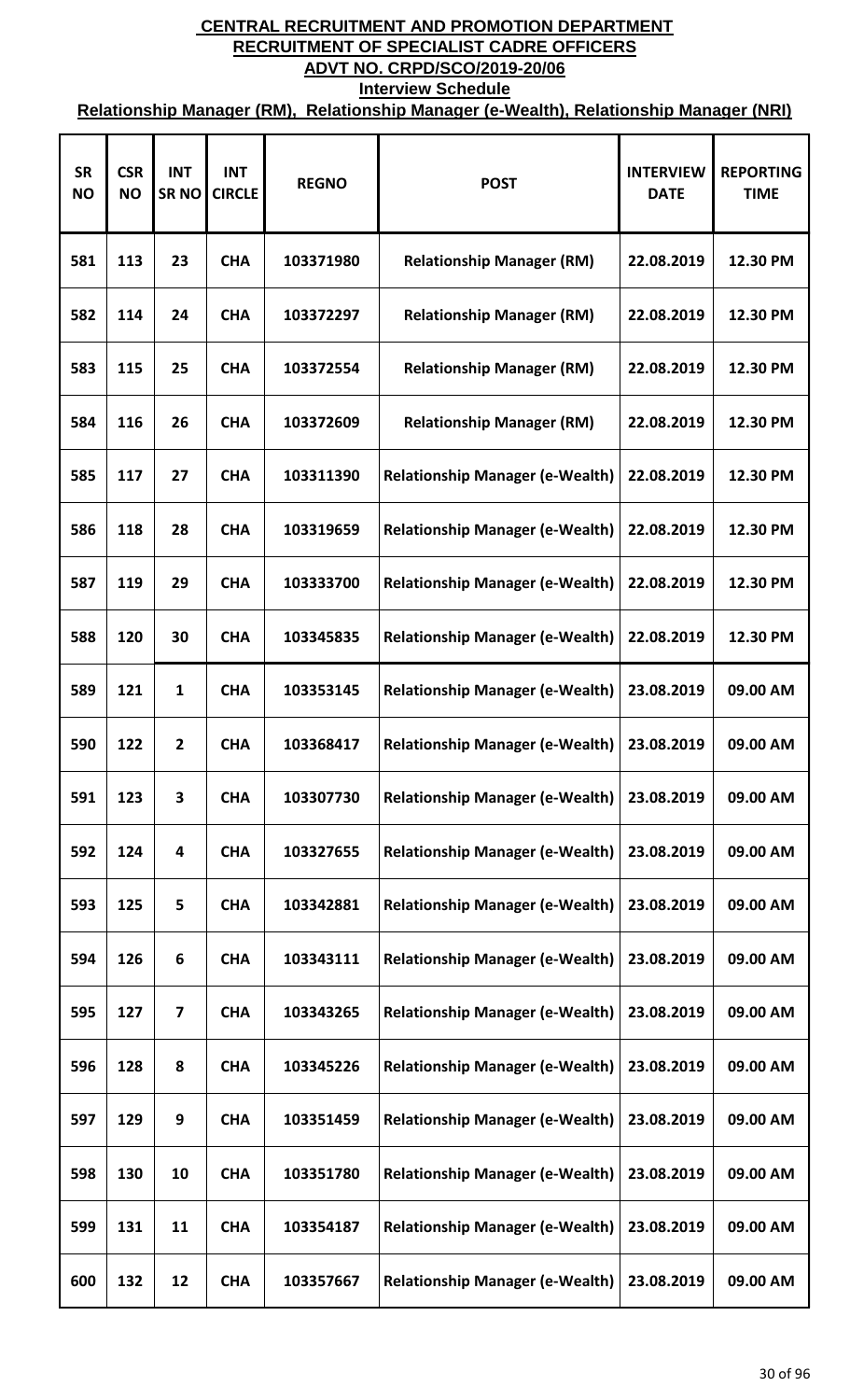| <b>SR</b><br><b>NO</b> | <b>CSR</b><br><b>NO</b> | <b>INT</b><br><b>SRNO</b> | <b>INT</b><br><b>CIRCLE</b> | <b>REGNO</b> | <b>POST</b>                            | <b>INTERVIEW</b><br><b>DATE</b> | <b>REPORTING</b><br><b>TIME</b> |
|------------------------|-------------------------|---------------------------|-----------------------------|--------------|----------------------------------------|---------------------------------|---------------------------------|
| 601                    | 133                     | 13                        | <b>CHA</b>                  | 103357804    | <b>Relationship Manager (e-Wealth)</b> | 23.08.2019                      | 09.00 AM                        |
| 602                    | 134                     | 14                        | <b>CHA</b>                  | 103359681    | <b>Relationship Manager (e-Wealth)</b> | 23.08.2019                      | 09.00 AM                        |
| 603                    | 135                     | 15                        | <b>CHA</b>                  | 103364308    | <b>Relationship Manager (e-Wealth)</b> | 23.08.2019                      | 09.00 AM                        |
| 604                    | 136                     | 16                        | <b>CHA</b>                  | 103366459    | <b>Relationship Manager (e-Wealth)</b> | 23.08.2019                      | 09.00 AM                        |
| 605                    | 137                     | 17                        | <b>CHA</b>                  | 103368061    | <b>Relationship Manager (e-Wealth)</b> | 23.08.2019                      | 09.00 AM                        |
| 606                    | 138                     | 18                        | <b>CHA</b>                  | 103369989    | <b>Relationship Manager (e-Wealth)</b> | 23.08.2019                      | 09.00 AM                        |
| 607                    | 139                     | 19                        | <b>CHA</b>                  | 103370123    | <b>Relationship Manager (e-Wealth)</b> | 23.08.2019                      | 12.30 PM                        |
| 608                    | 140                     | 20                        | <b>CHA</b>                  | 103371411    | <b>Relationship Manager (e-Wealth)</b> | 23.08.2019                      | 12.30 PM                        |
| 609                    | 141                     | 21                        | <b>CHA</b>                  | 103371837    | <b>Relationship Manager (e-Wealth)</b> | 23.08.2019                      | 12.30 PM                        |
| 610                    | 142                     | 22                        | <b>CHA</b>                  | 103305069    | <b>Relationship Manager (NRI)</b>      | 23.08.2019                      | 12.30 PM                        |
| 611                    | 143                     | 23                        | <b>CHA</b>                  | 103321139    | <b>Relationship Manager (NRI)</b>      | 23.08.2019                      | 12.30 PM                        |
| 612                    | 144                     | 24                        | <b>CHA</b>                  | 103334121    | <b>Relationship Manager (NRI)</b>      | 23.08.2019                      | 12.30 PM                        |
| 613                    | 145                     | 25                        | <b>CHA</b>                  | 103355300    | <b>Relationship Manager (NRI)</b>      | 23.08.2019                      | 12.30 PM                        |
| 614                    | 146                     | 26                        | <b>CHA</b>                  | 103356250    | <b>Relationship Manager (NRI)</b>      | 23.08.2019                      | 12.30 PM                        |
| 615                    | 147                     | 27                        | <b>CHA</b>                  | 103365509    | <b>Relationship Manager (NRI)</b>      | 23.08.2019                      | 12.30 PM                        |
| 616                    | 148                     | 28                        | <b>CHA</b>                  | 103365616    | <b>Relationship Manager (NRI)</b>      | 23.08.2019                      | 12.30 PM                        |
| 617                    | 149                     | 29                        | <b>CHA</b>                  | 103371770    | <b>Relationship Manager (NRI)</b>      | 23.08.2019                      | 12.30 PM                        |
| 618                    | 150                     | 30                        | <b>CHA</b>                  | 103372608    | <b>Relationship Manager (NRI)</b>      | 23.08.2019                      | 12.30 PM                        |
| 619                    | 1                       | 1                         | <b>CHE</b>                  | 103317492    | <b>Relationship Manager (RM)</b>       | 21.08.2019                      | 09.00 AM                        |
| 620                    | $\overline{2}$          | $\mathbf{2}$              | <b>CHE</b>                  | 103318843    | <b>Relationship Manager (RM)</b>       | 21.08.2019                      | 09.00 AM                        |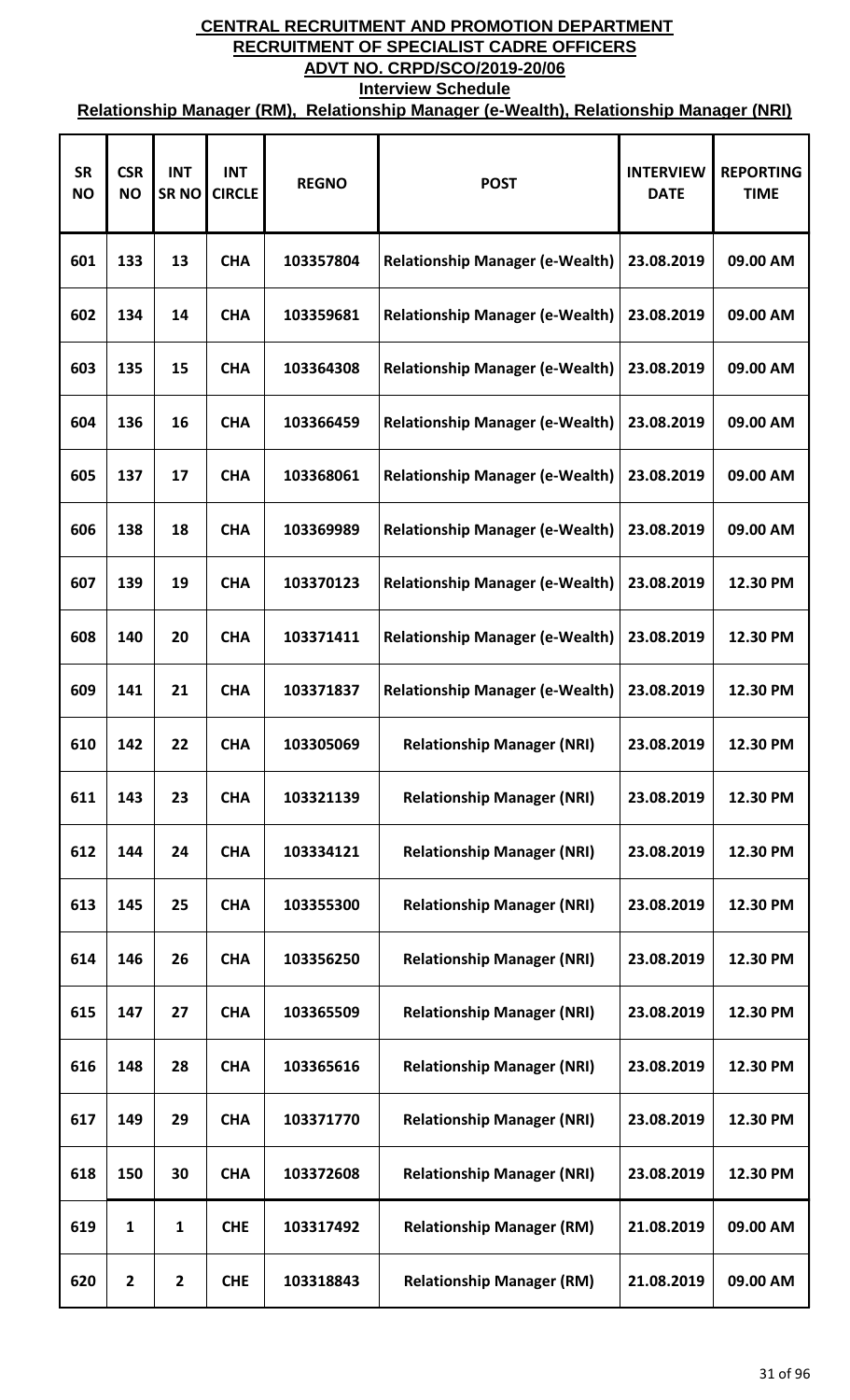| <b>SR</b><br><b>NO</b> | <b>CSR</b><br><b>NO</b> | <b>INT</b><br><b>SRNO</b> | <b>INT</b><br><b>CIRCLE</b> | <b>REGNO</b> | <b>POST</b>                      | <b>INTERVIEW</b><br><b>DATE</b> | <b>REPORTING</b><br><b>TIME</b> |
|------------------------|-------------------------|---------------------------|-----------------------------|--------------|----------------------------------|---------------------------------|---------------------------------|
| 621                    | 3                       | 3                         | <b>CHE</b>                  | 103322125    | <b>Relationship Manager (RM)</b> | 21.08.2019                      | 09.00 AM                        |
| 622                    | 4                       | 4                         | <b>CHE</b>                  | 103322209    | <b>Relationship Manager (RM)</b> | 21.08.2019                      | 09.00 AM                        |
| 623                    | 5                       | 5                         | <b>CHE</b>                  | 103329929    | <b>Relationship Manager (RM)</b> | 21.08.2019                      | 09.00 AM                        |
| 624                    | 6                       | 6                         | <b>CHE</b>                  | 103330034    | <b>Relationship Manager (RM)</b> | 21.08.2019                      | 09.00 AM                        |
| 625                    | $\overline{\mathbf{z}}$ | 7                         | <b>CHE</b>                  | 103334250    | <b>Relationship Manager (RM)</b> | 21.08.2019                      | 09.00 AM                        |
| 626                    | 8                       | 8                         | <b>CHE</b>                  | 103352968    | <b>Relationship Manager (RM)</b> | 21.08.2019                      | 09.00 AM                        |
| 627                    | 9                       | 9                         | <b>CHE</b>                  | 103356049    | <b>Relationship Manager (RM)</b> | 21.08.2019                      | 09.00 AM                        |
| 628                    | 10                      | 10                        | <b>CHE</b>                  | 103356414    | <b>Relationship Manager (RM)</b> | 21.08.2019                      | 09.00 AM                        |
| 629                    | 11                      | 11                        | <b>CHE</b>                  | 103359461    | <b>Relationship Manager (RM)</b> | 21.08.2019                      | 09.00 AM                        |
| 630                    | 12                      | 12                        | <b>CHE</b>                  | 103360199    | <b>Relationship Manager (RM)</b> | 21.08.2019                      | 09.00 AM                        |
| 631                    | 13                      | 13                        | <b>CHE</b>                  | 103364696    | <b>Relationship Manager (RM)</b> | 21.08.2019                      | 09.00 AM                        |
| 632                    | 14                      | 14                        | <b>CHE</b>                  | 103370993    | <b>Relationship Manager (RM)</b> | 21.08.2019                      | 09.00 AM                        |
| 633                    | 15                      | 15                        | <b>CHE</b>                  | 103371637    | <b>Relationship Manager (RM)</b> | 21.08.2019                      | 09.00 AM                        |
| 634                    | 16                      | 16                        | <b>CHE</b>                  | 103336731    | <b>Relationship Manager (RM)</b> | 21.08.2019                      | 09.00 AM                        |
| 635                    | 17                      | 17                        | <b>CHE</b>                  | 103365209    | <b>Relationship Manager (RM)</b> | 21.08.2019                      | 09.00 AM                        |
| 636                    | 18                      | 18                        | <b>CHE</b>                  | 103368787    | <b>Relationship Manager (RM)</b> | 21.08.2019                      | 09.00 AM                        |
| 637                    | 19                      | 19                        | <b>CHE</b>                  | 103307677    | <b>Relationship Manager (RM)</b> | 21.08.2019                      | 12.30 PM                        |
| 638                    | 20                      | 20                        | <b>CHE</b>                  | 103309014    | <b>Relationship Manager (RM)</b> | 21.08.2019                      | 12.30 PM                        |
| 639                    | 21                      | 21                        | <b>CHE</b>                  | 103316187    | <b>Relationship Manager (RM)</b> | 21.08.2019                      | 12.30 PM                        |
| 640                    | 22                      | 22                        | <b>CHE</b>                  | 103316460    | <b>Relationship Manager (RM)</b> | 21.08.2019                      | 12.30 PM                        |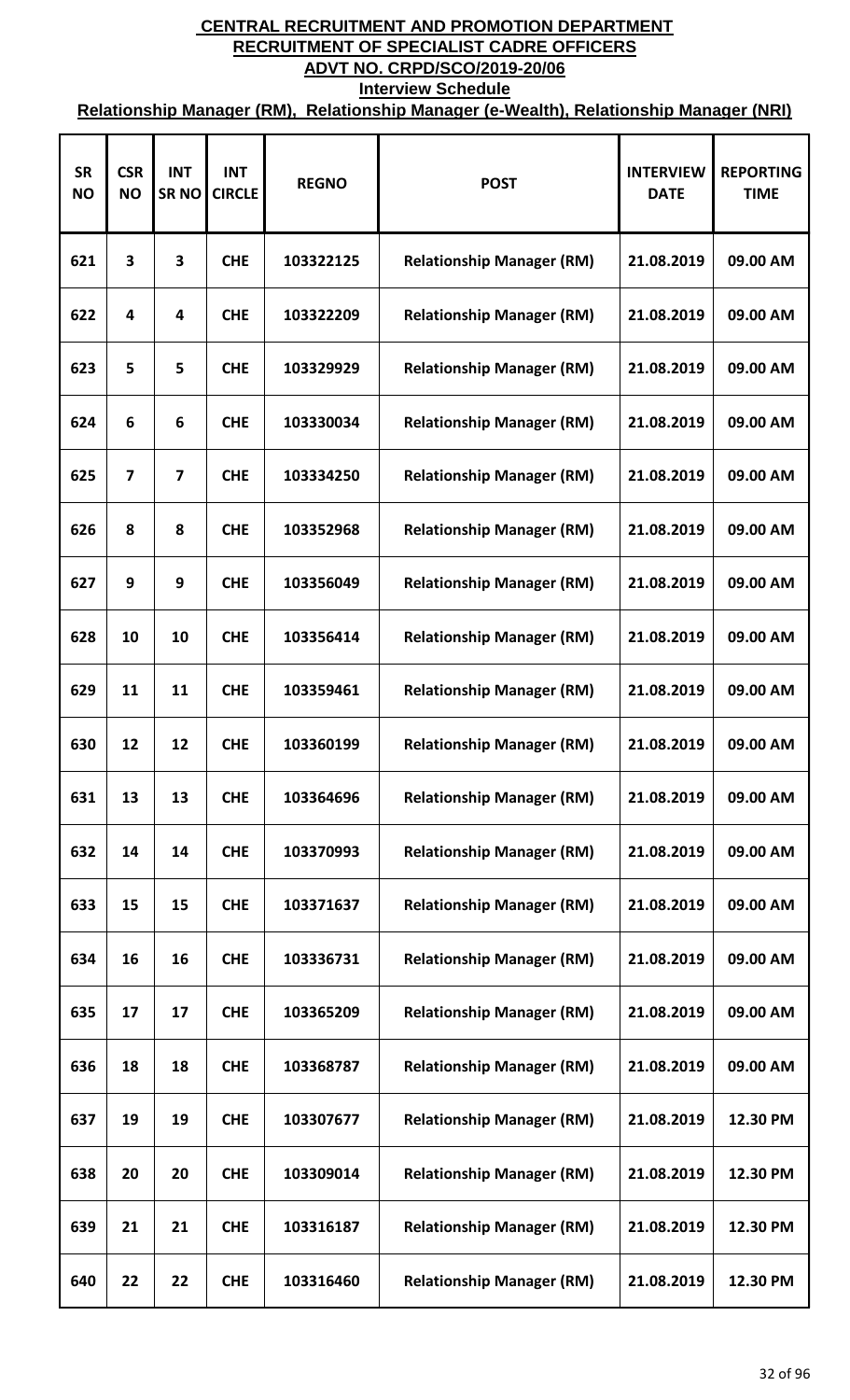| <b>SR</b><br><b>NO</b> | <b>CSR</b><br><b>NO</b> | <b>INT</b><br><b>SRNO</b> | <b>INT</b><br><b>CIRCLE</b> | <b>REGNO</b> | <b>POST</b>                      | <b>INTERVIEW</b><br><b>DATE</b> | <b>REPORTING</b><br><b>TIME</b> |
|------------------------|-------------------------|---------------------------|-----------------------------|--------------|----------------------------------|---------------------------------|---------------------------------|
| 641                    | 23                      | 23                        | <b>CHE</b>                  | 103318089    | <b>Relationship Manager (RM)</b> | 21.08.2019                      | 12.30 PM                        |
| 642                    | 24                      | 24                        | <b>CHE</b>                  | 103318753    | <b>Relationship Manager (RM)</b> | 21.08.2019                      | 12.30 PM                        |
| 643                    | 25                      | 25                        | <b>CHE</b>                  | 103326291    | <b>Relationship Manager (RM)</b> | 21.08.2019                      | 12.30 PM                        |
| 644                    | 26                      | 26                        | <b>CHE</b>                  | 103326828    | <b>Relationship Manager (RM)</b> | 21.08.2019                      | 12.30 PM                        |
| 645                    | 27                      | 27                        | <b>CHE</b>                  | 103328606    | <b>Relationship Manager (RM)</b> | 21.08.2019                      | 12.30 PM                        |
| 646                    | 28                      | 28                        | <b>CHE</b>                  | 103333546    | <b>Relationship Manager (RM)</b> | 21.08.2019                      | 12.30 PM                        |
| 647                    | 29                      | 29                        | <b>CHE</b>                  | 103333612    | <b>Relationship Manager (RM)</b> | 21.08.2019                      | 12.30 PM                        |
| 648                    | 30                      | 1                         | <b>CHE</b>                  | 103337475    | <b>Relationship Manager (RM)</b> | 22.08.2019                      | 09.00 AM                        |
| 649                    | 31                      | $\overline{2}$            | <b>CHE</b>                  | 103337663    | <b>Relationship Manager (RM)</b> | 22.08.2019                      | 09.00 AM                        |
| 650                    | 32                      | 3                         | <b>CHE</b>                  | 103341331    | <b>Relationship Manager (RM)</b> | 22.08.2019                      | 09.00 AM                        |
| 651                    | 33                      | 4                         | <b>CHE</b>                  | 103341843    | <b>Relationship Manager (RM)</b> | 22.08.2019                      | 09.00 AM                        |
| 652                    | 34                      | 5                         | <b>CHE</b>                  | 103341850    | <b>Relationship Manager (RM)</b> | 22.08.2019                      | 09.00 AM                        |
| 653                    | 35                      | 6                         | <b>CHE</b>                  | 103341863    | <b>Relationship Manager (RM)</b> | 22.08.2019                      | 09.00 AM                        |
| 654                    | 36                      | $\overline{7}$            | <b>CHE</b>                  | 103344909    | <b>Relationship Manager (RM)</b> | 22.08.2019                      | 09.00 AM                        |
| 655                    | 37                      | 8                         | <b>CHE</b>                  | 103345626    | <b>Relationship Manager (RM)</b> | 22.08.2019                      | 09.00 AM                        |
| 656                    | 38                      | 9                         | <b>CHE</b>                  | 103346101    | <b>Relationship Manager (RM)</b> | 22.08.2019                      | 09.00 AM                        |
| 657                    | 39                      | 10                        | <b>CHE</b>                  | 103349784    | <b>Relationship Manager (RM)</b> | 22.08.2019                      | 09.00 AM                        |
| 658                    | 40                      | 11                        | <b>CHE</b>                  | 103353851    | <b>Relationship Manager (RM)</b> | 22.08.2019                      | 09.00 AM                        |
| 659                    | 41                      | 12                        | <b>CHE</b>                  | 103354178    | <b>Relationship Manager (RM)</b> | 22.08.2019                      | 09.00 AM                        |
| 660                    | 42                      | 13                        | <b>CHE</b>                  | 103355124    | <b>Relationship Manager (RM)</b> | 22.08.2019                      | 09.00 AM                        |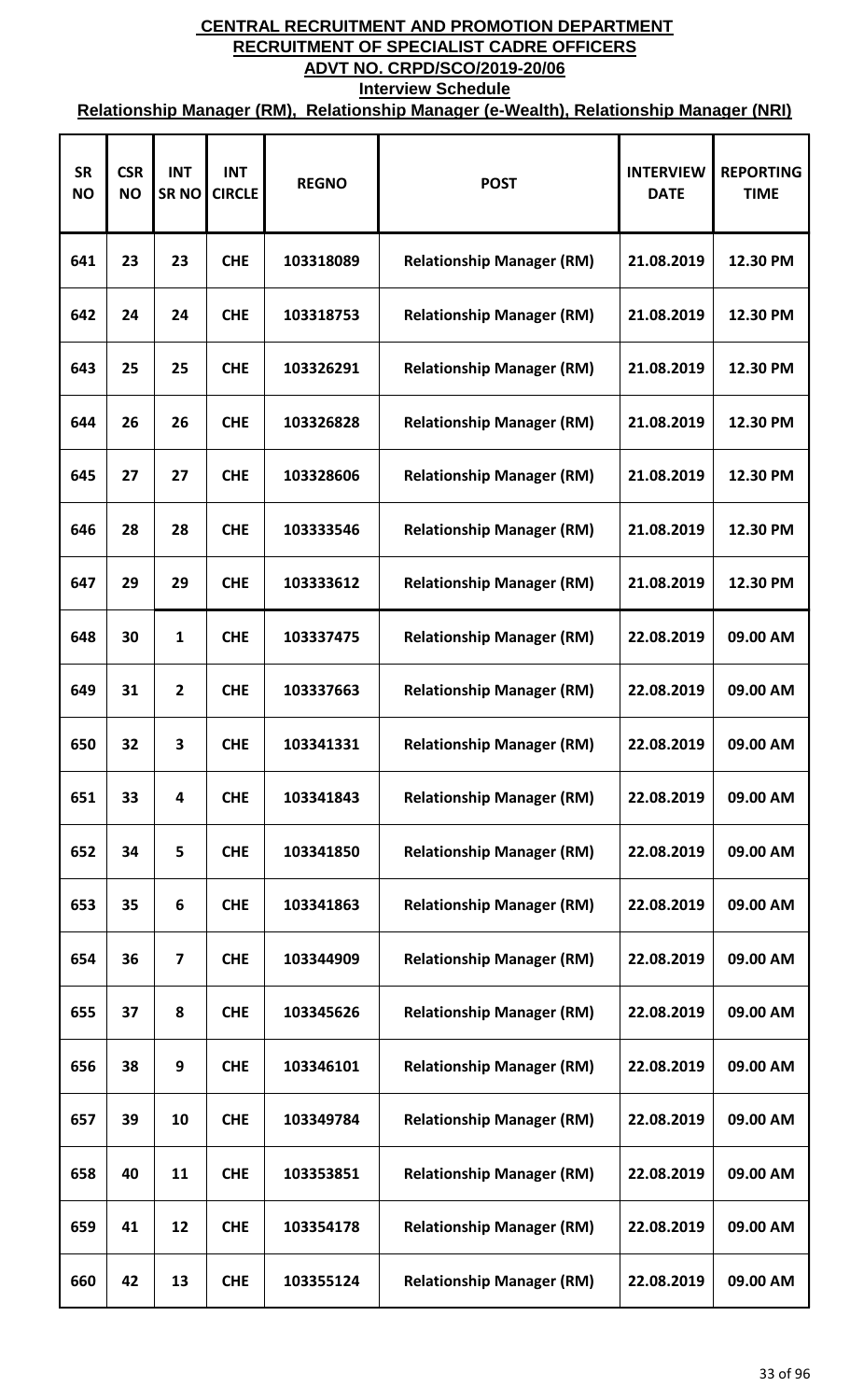| <b>SR</b><br><b>NO</b> | <b>CSR</b><br><b>NO</b> | <b>INT</b><br><b>SRNO</b> | <b>INT</b><br><b>CIRCLE</b> | <b>REGNO</b> | <b>POST</b>                      | <b>INTERVIEW</b><br><b>DATE</b> | <b>REPORTING</b><br><b>TIME</b> |
|------------------------|-------------------------|---------------------------|-----------------------------|--------------|----------------------------------|---------------------------------|---------------------------------|
| 661                    | 43                      | 14                        | <b>CHE</b>                  | 103358006    | <b>Relationship Manager (RM)</b> | 22.08.2019                      | 09.00 AM                        |
| 662                    | 44                      | 15                        | <b>CHE</b>                  | 103359391    | <b>Relationship Manager (RM)</b> | 22.08.2019                      | 09.00 AM                        |
| 663                    | 45                      | 16                        | <b>CHE</b>                  | 103360618    | <b>Relationship Manager (RM)</b> | 22.08.2019                      | 09.00 AM                        |
| 664                    | 46                      | 17                        | <b>CHE</b>                  | 103362857    | <b>Relationship Manager (RM)</b> | 22.08.2019                      | 09.00 AM                        |
| 665                    | 47                      | 18                        | <b>CHE</b>                  | 103364132    | <b>Relationship Manager (RM)</b> | 22.08.2019                      | 09.00 AM                        |
| 666                    | 48                      | 19                        | <b>CHE</b>                  | 103365112    | <b>Relationship Manager (RM)</b> | 22.08.2019                      | 12.30 PM                        |
| 667                    | 49                      | 20                        | <b>CHE</b>                  | 103365241    | <b>Relationship Manager (RM)</b> | 22.08.2019                      | 12.30 PM                        |
| 668                    | 50                      | 21                        | <b>CHE</b>                  | 103365471    | <b>Relationship Manager (RM)</b> | 22.08.2019                      | 12.30 PM                        |
| 669                    | 51                      | 22                        | <b>CHE</b>                  | 103365498    | <b>Relationship Manager (RM)</b> | 22.08.2019                      | 12.30 PM                        |
| 670                    | 52                      | 23                        | <b>CHE</b>                  | 103365752    | <b>Relationship Manager (RM)</b> | 22.08.2019                      | 12.30 PM                        |
| 671                    | 53                      | 24                        | <b>CHE</b>                  | 103366990    | <b>Relationship Manager (RM)</b> | 22.08.2019                      | 12.30 PM                        |
| 672                    | 54                      | 25                        | <b>CHE</b>                  | 103368776    | <b>Relationship Manager (RM)</b> | 22.08.2019                      | 12.30 PM                        |
| 673                    | 55                      | 26                        | <b>CHE</b>                  | 103371811    | <b>Relationship Manager (RM)</b> | 22.08.2019                      | 12.30 PM                        |
| 674                    | 56                      | 27                        | <b>CHE</b>                  | 103372157    | <b>Relationship Manager (RM)</b> | 22.08.2019                      | 12.30 PM                        |
| 675                    | 57                      | 28                        | <b>CHE</b>                  | 103305826    | <b>Relationship Manager (RM)</b> | 22.08.2019                      | 12.30 PM                        |
| 676                    | 58                      | 29                        | <b>CHE</b>                  | 103309023    | <b>Relationship Manager (RM)</b> | 22.08.2019                      | 12.30 PM                        |
| 677                    | 59                      | 1                         | <b>CHE</b>                  | 103315111    | <b>Relationship Manager (RM)</b> | 26.08.2019                      | 09.00 AM                        |
| 678                    | 60                      | $\overline{2}$            | <b>CHE</b>                  | 103316281    | <b>Relationship Manager (RM)</b> | 26.08.2019                      | 09.00 AM                        |
| 679                    | 61                      | 3                         | <b>CHE</b>                  | 103322787    | <b>Relationship Manager (RM)</b> | 26.08.2019                      | 09.00 AM                        |
| 680                    | 62                      | 4                         | <b>CHE</b>                  | 103323150    | <b>Relationship Manager (RM)</b> | 26.08.2019                      | 09.00 AM                        |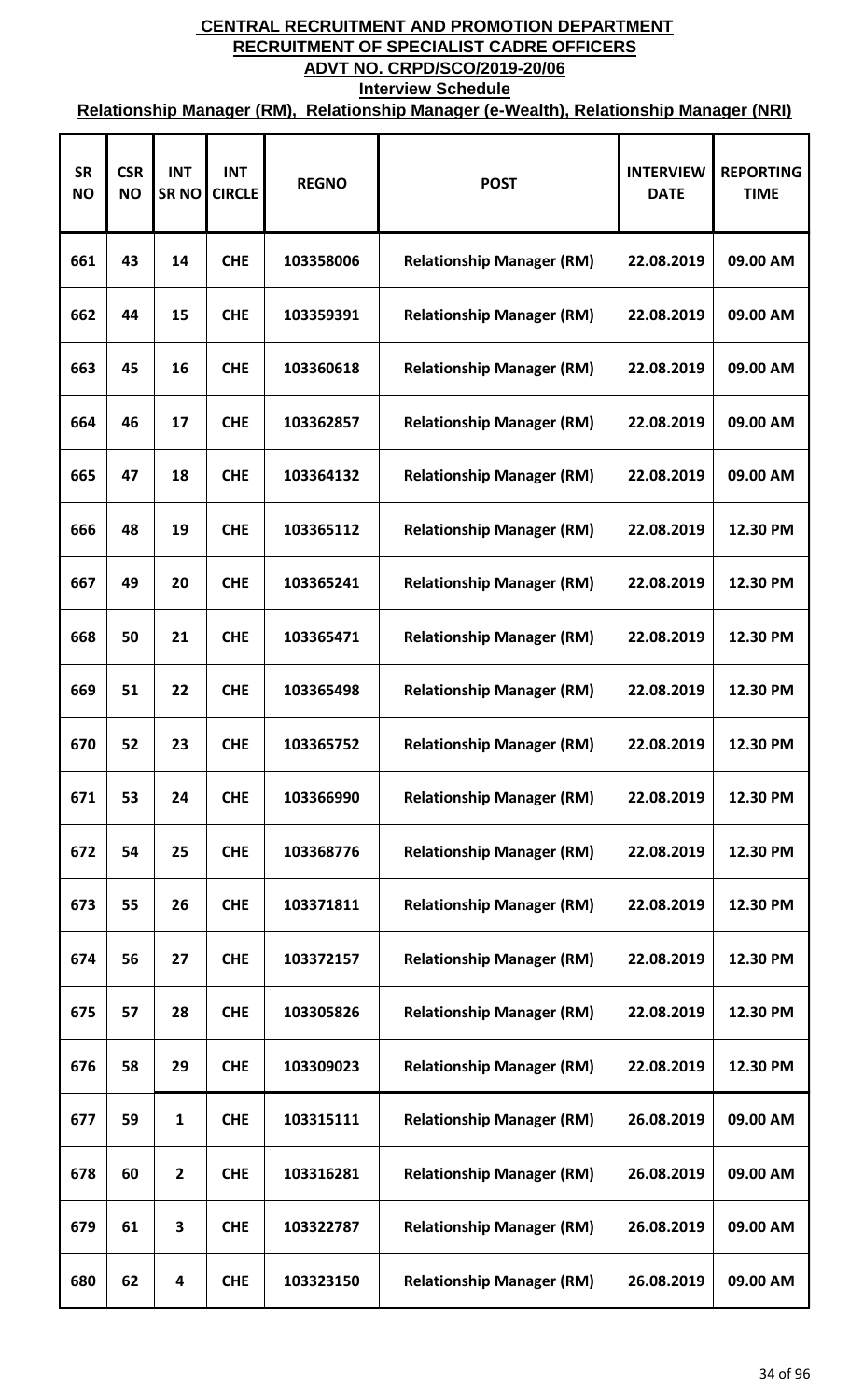| <b>SR</b><br><b>NO</b> | <b>CSR</b><br><b>NO</b> | <b>INT</b><br><b>SRNO</b> | <b>INT</b><br><b>CIRCLE</b> | <b>REGNO</b> | <b>POST</b>                            | <b>INTERVIEW</b><br><b>DATE</b> | <b>REPORTING</b><br><b>TIME</b> |
|------------------------|-------------------------|---------------------------|-----------------------------|--------------|----------------------------------------|---------------------------------|---------------------------------|
| 681                    | 63                      | 5                         | <b>CHE</b>                  | 103324260    | <b>Relationship Manager (RM)</b>       | 26.08.2019                      | 09.00 AM                        |
| 682                    | 64                      | 6                         | <b>CHE</b>                  | 103324473    | <b>Relationship Manager (RM)</b>       | 26.08.2019                      | 09.00 AM                        |
| 683                    | 65                      | 7                         | <b>CHE</b>                  | 103326923    | <b>Relationship Manager (RM)</b>       | 26.08.2019                      | 09.00 AM                        |
| 684                    | 66                      | 8                         | <b>CHE</b>                  | 103327729    | <b>Relationship Manager (RM)</b>       | 26.08.2019                      | 09.00 AM                        |
| 685                    | 67                      | 9                         | <b>CHE</b>                  | 103327796    | <b>Relationship Manager (RM)</b>       | 26.08.2019                      | 09.00 AM                        |
| 686                    | 68                      | 10                        | <b>CHE</b>                  | 103335206    | <b>Relationship Manager (RM)</b>       | 26.08.2019                      | 09.00 AM                        |
| 687                    | 69                      | 11                        | <b>CHE</b>                  | 103335833    | <b>Relationship Manager (RM)</b>       | 26.08.2019                      | 09.00 AM                        |
| 688                    | 70                      | 12                        | <b>CHE</b>                  | 103337348    | <b>Relationship Manager (RM)</b>       | 26.08.2019                      | 09.00 AM                        |
| 689                    | 71                      | 13                        | <b>CHE</b>                  | 103342860    | <b>Relationship Manager (RM)</b>       | 26.08.2019                      | 09.00 AM                        |
| 690                    | 72                      | 14                        | <b>CHE</b>                  | 103349710    | <b>Relationship Manager (RM)</b>       | 26.08.2019                      | 09.00 AM                        |
| 691                    | 73                      | 15                        | <b>CHE</b>                  | 103351756    | <b>Relationship Manager (RM)</b>       | 26.08.2019                      | 09.00 AM                        |
| 692                    | 74                      | 16                        | <b>CHE</b>                  | 103353793    | <b>Relationship Manager (RM)</b>       | 26.08.2019                      | 12.30 PM                        |
| 693                    | 75                      | 17                        | <b>CHE</b>                  | 103354672    | <b>Relationship Manager (RM)</b>       | 26.08.2019                      | 12.30 PM                        |
| 694                    | 76                      | 18                        | <b>CHE</b>                  | 103356249    | <b>Relationship Manager (RM)</b>       | 26.08.2019                      | 12.30 PM                        |
| 695                    | 77                      | 19                        | <b>CHE</b>                  | 103359736    | <b>Relationship Manager (RM)</b>       | 26.08.2019                      | 12.30 PM                        |
| 696                    | 78                      | 20                        | <b>CHE</b>                  | 103364818    | <b>Relationship Manager (RM)</b>       | 26.08.2019                      | 12.30 PM                        |
| 697                    | 79                      | 21                        | <b>CHE</b>                  | 103366075    | <b>Relationship Manager (RM)</b>       | 26.08.2019                      | 12.30 PM                        |
| 698                    | 80                      | 22                        | <b>CHE</b>                  | 103367509    | <b>Relationship Manager (RM)</b>       | 26.08.2019                      | 12.30 PM                        |
| 699                    | 81                      | 23                        | <b>CHE</b>                  | 103323831    | <b>Relationship Manager (e-Wealth)</b> | 26.08.2019                      | 12.30 PM                        |
| 700                    | 82                      | 24                        | <b>CHE</b>                  | 103324108    | <b>Relationship Manager (e-Wealth)</b> | 26.08.2019                      | 12.30 PM                        |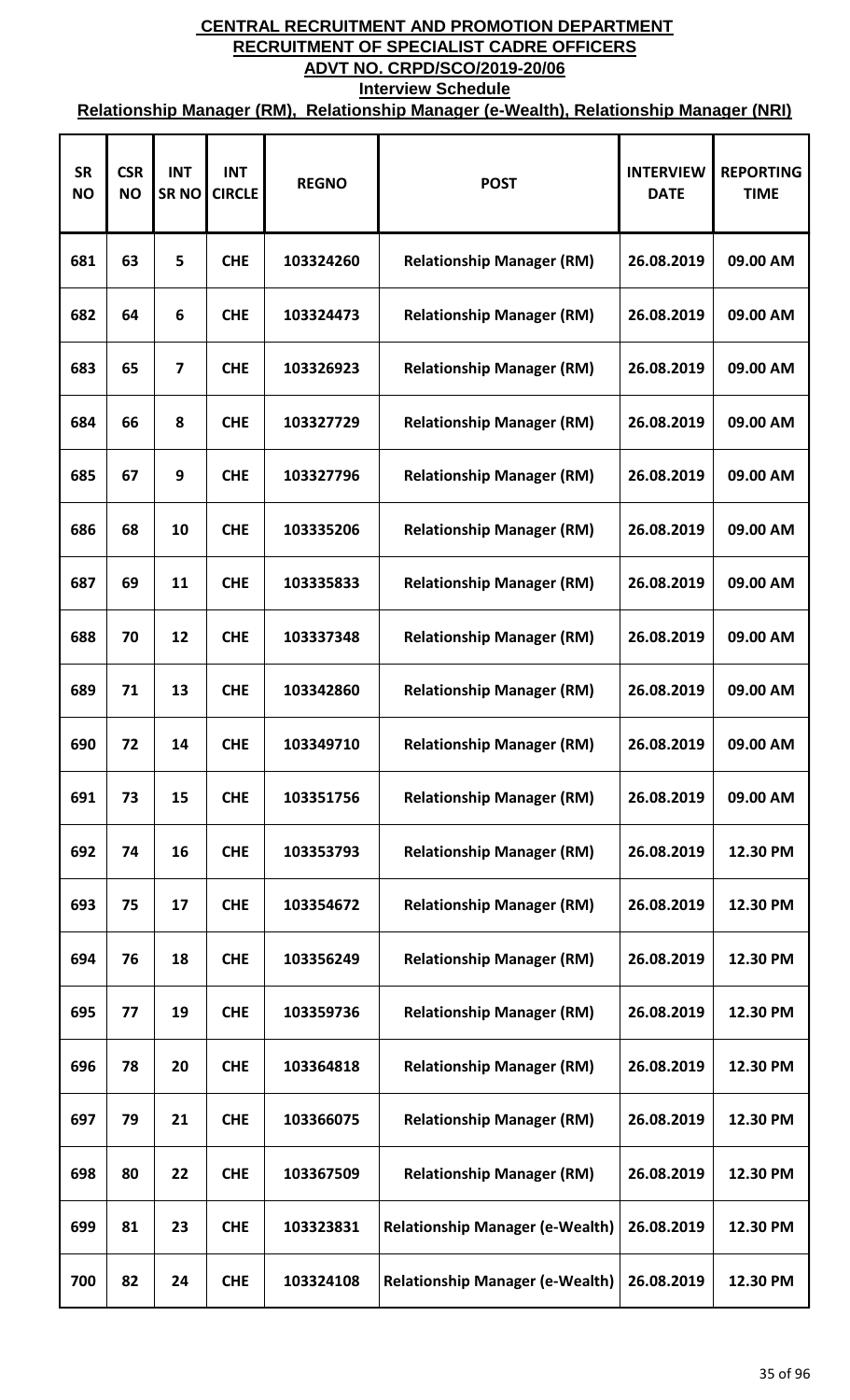| <b>SR</b><br><b>NO</b> | <b>CSR</b><br><b>NO</b> | <b>INT</b><br><b>SRNO</b> | <b>INT</b><br><b>CIRCLE</b> | <b>REGNO</b> | <b>POST</b>                            | <b>INTERVIEW</b><br><b>DATE</b> | <b>REPORTING</b><br><b>TIME</b> |
|------------------------|-------------------------|---------------------------|-----------------------------|--------------|----------------------------------------|---------------------------------|---------------------------------|
| 701                    | 83                      | 25                        | <b>CHE</b>                  | 103349107    | <b>Relationship Manager (e-Wealth)</b> | 26.08.2019                      | 12.30 PM                        |
| 702                    | 84                      | 26                        | <b>CHE</b>                  | 103358093    | <b>Relationship Manager (e-Wealth)</b> | 26.08.2019                      | 12.30 PM                        |
| 703                    | 85                      | 27                        | <b>CHE</b>                  | 103370430    | <b>Relationship Manager (e-Wealth)</b> | 26.08.2019                      | 12.30 PM                        |
| 704                    | 86                      | 28                        | <b>CHE</b>                  | 103311013    | <b>Relationship Manager (e-Wealth)</b> | 26.08.2019                      | 12.30 PM                        |
| 705                    | 87                      | 1                         | <b>CHE</b>                  | 103311035    | <b>Relationship Manager (e-Wealth)</b> | 27.08.2019                      | 09.00 AM                        |
| 706                    | 88                      | $\mathbf{2}$              | <b>CHE</b>                  | 103316887    | <b>Relationship Manager (e-Wealth)</b> | 27.08.2019                      | 09.00 AM                        |
| 707                    | 89                      | 3                         | <b>CHE</b>                  | 103317962    | <b>Relationship Manager (e-Wealth)</b> | 27.08.2019                      | 09.00 AM                        |
| 708                    | 90                      | 4                         | <b>CHE</b>                  | 103320892    | <b>Relationship Manager (e-Wealth)</b> | 27.08.2019                      | 09.00 AM                        |
| 709                    | 91                      | 5                         | <b>CHE</b>                  | 103344821    | <b>Relationship Manager (e-Wealth)</b> | 27.08.2019                      | 09.00 AM                        |
| 710                    | 92                      | 6                         | <b>CHE</b>                  | 103353205    | <b>Relationship Manager (e-Wealth)</b> | 27.08.2019                      | 09.00 AM                        |
| 711                    | 93                      | 7                         | <b>CHE</b>                  | 103364037    | <b>Relationship Manager (e-Wealth)</b> | 27.08.2019                      | 09.00 AM                        |
| 712                    | 94                      | 8                         | <b>CHE</b>                  | 103365656    | <b>Relationship Manager (e-Wealth)</b> | 27.08.2019                      | 09.00 AM                        |
| 713                    | 95                      | 9                         | <b>CHE</b>                  | 103367601    | <b>Relationship Manager (e-Wealth)</b> | 27.08.2019                      | 09.00 AM                        |
| 714                    | 96                      | 10                        | <b>CHE</b>                  | 103368062    | <b>Relationship Manager (e-Wealth)</b> | 27.08.2019                      | 09.00 AM                        |
| 715                    | 97                      | 11                        | <b>CHE</b>                  | 103370332    | <b>Relationship Manager (e-Wealth)</b> | 27.08.2019                      | 09.00 AM                        |
| 716                    | 98                      | 12                        | <b>CHE</b>                  | 103370735    | <b>Relationship Manager (e-Wealth)</b> | 27.08.2019                      | 09.00 AM                        |
| 717                    | 99                      | 13                        | <b>CHE</b>                  | 103372590    | <b>Relationship Manager (e-Wealth)</b> | 27.08.2019                      | 09.00 AM                        |
| 718                    | 100                     | 14                        | <b>CHE</b>                  | 103356889    | <b>Relationship Manager (e-Wealth)</b> | 27.08.2019                      | 09.00 AM                        |
| 719                    | 101                     | 15                        | <b>CHE</b>                  | 103366850    | <b>Relationship Manager (e-Wealth)</b> | 27.08.2019                      | 09.00 AM                        |
| 720                    | 102                     | 16                        | <b>CHE</b>                  | 103343359    | <b>Relationship Manager (NRI)</b>      | 27.08.2019                      | 12.30 PM                        |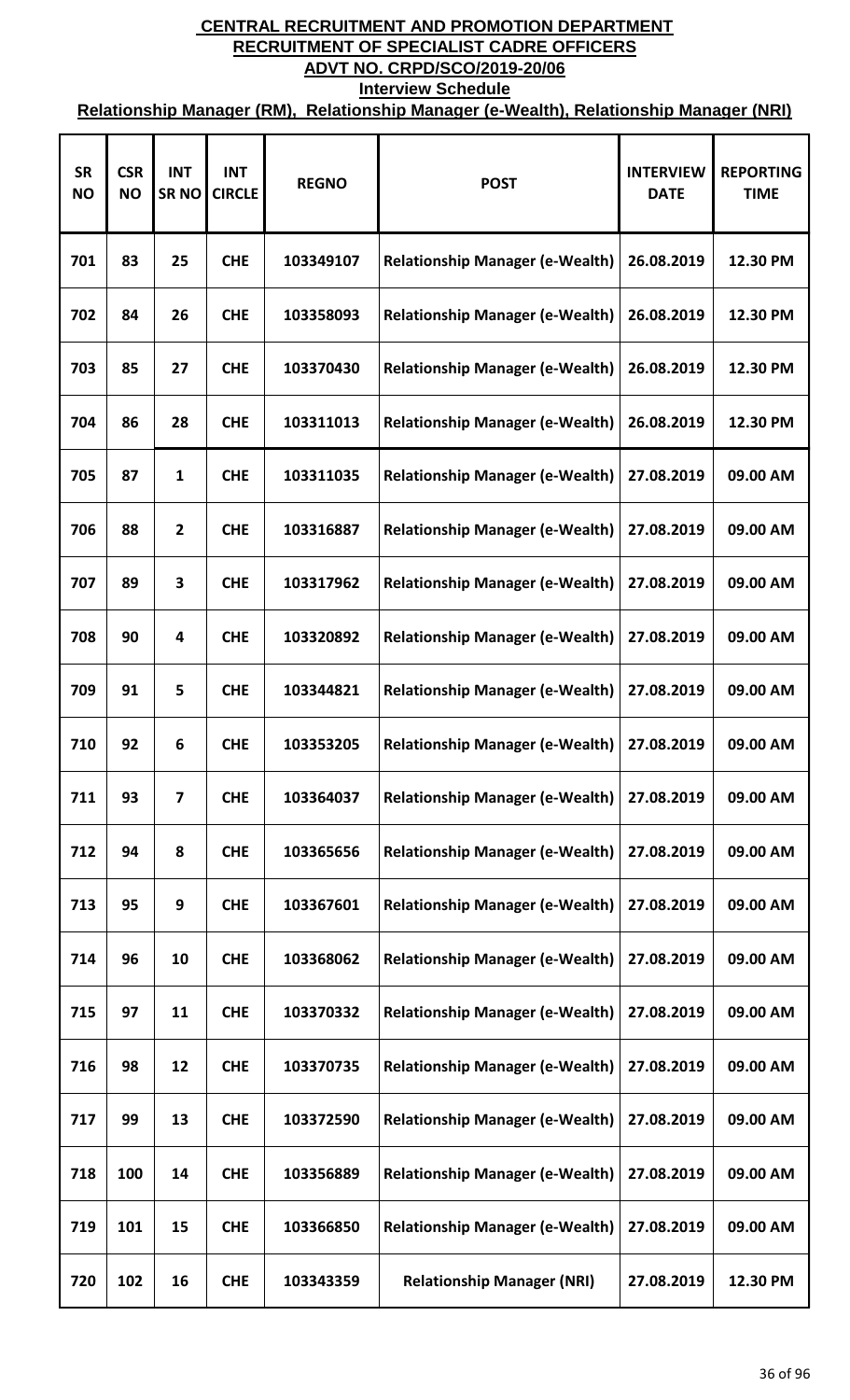| <b>SR</b><br><b>NO</b> | <b>CSR</b><br><b>NO</b> | <b>INT</b><br><b>SRNO</b> | <b>INT</b><br><b>CIRCLE</b> | <b>REGNO</b> | <b>POST</b>                       | <b>INTERVIEW</b><br><b>DATE</b> | <b>REPORTING</b><br><b>TIME</b> |
|------------------------|-------------------------|---------------------------|-----------------------------|--------------|-----------------------------------|---------------------------------|---------------------------------|
| 721                    | 103                     | 17                        | <b>CHE</b>                  | 103369356    | <b>Relationship Manager (NRI)</b> | 27.08.2019                      | 12.30 PM                        |
| 722                    | 104                     | 18                        | <b>CHE</b>                  | 103372075    | <b>Relationship Manager (NRI)</b> | 27.08.2019                      | 12.30 PM                        |
| 723                    | 105                     | 19                        | <b>CHE</b>                  | 103316222    | <b>Relationship Manager (NRI)</b> | 27.08.2019                      | 12.30 PM                        |
| 724                    | 106                     | 20                        | <b>CHE</b>                  | 103327587    | <b>Relationship Manager (NRI)</b> | 27.08.2019                      | 12.30 PM                        |
| 725                    | 107                     | 21                        | <b>CHE</b>                  | 103363593    | <b>Relationship Manager (NRI)</b> | 27.08.2019                      | 12.30 PM                        |
| 726                    | 108                     | 22                        | <b>CHE</b>                  | 103371070    | <b>Relationship Manager (NRI)</b> | 27.08.2019                      | 12.30 PM                        |
| 727                    | 109                     | 23                        | <b>CHE</b>                  | 103356431    | <b>Relationship Manager (NRI)</b> | 27.08.2019                      | 12.30 PM                        |
| 728                    | 110                     | 24                        | <b>CHE</b>                  | 103360309    | <b>Relationship Manager (NRI)</b> | 27.08.2019                      | 12.30 PM                        |
| 729                    | 111                     | 25                        | <b>CHE</b>                  | 103360802    | <b>Relationship Manager (NRI)</b> | 27.08.2019                      | 12.30 PM                        |
| 730                    | 112                     | 26                        | <b>CHE</b>                  | 103361529    | <b>Relationship Manager (NRI)</b> | 27.08.2019                      | 12.30 PM                        |
| 731                    | 113                     | 27                        | <b>CHE</b>                  | 103366117    | <b>Relationship Manager (NRI)</b> | 27.08.2019                      | 12.30 PM                        |
| 732                    | 114                     | 28                        | <b>CHE</b>                  | 103366232    | <b>Relationship Manager (NRI)</b> | 27.08.2019                      | 12.30 PM                        |
| 733                    | 1                       | $\mathbf{1}$              | <b>DEL</b>                  | 103300487    | <b>Relationship Manager (RM)</b>  | 19.08.2019                      | 09.00 AM                        |
| 734                    | $\overline{2}$          | $\mathbf{2}$              | <b>DEL</b>                  | 103309879    | <b>Relationship Manager (RM)</b>  | 19.08.2019                      | 09.00 AM                        |
| 735                    | 3                       | 3                         | <b>DEL</b>                  | 103320751    | <b>Relationship Manager (RM)</b>  | 19.08.2019                      | 09.00 AM                        |
| 736                    | $\overline{\mathbf{4}}$ | 4                         | <b>DEL</b>                  | 103326568    | <b>Relationship Manager (RM)</b>  | 19.08.2019                      | 09.00 AM                        |
| 737                    | 5                       | 5                         | <b>DEL</b>                  | 103329297    | <b>Relationship Manager (RM)</b>  | 19.08.2019                      | 09.00 AM                        |
| 738                    | 6                       | 6                         | <b>DEL</b>                  | 103333717    | <b>Relationship Manager (RM)</b>  | 19.08.2019                      | 09.00 AM                        |
| 739                    | $\overline{\mathbf{z}}$ | 7                         | <b>DEL</b>                  | 103342205    | <b>Relationship Manager (RM)</b>  | 19.08.2019                      | 09.00 AM                        |
| 740                    | 8                       | 8                         | <b>DEL</b>                  | 103352428    | <b>Relationship Manager (RM)</b>  | 19.08.2019                      | 09.00 AM                        |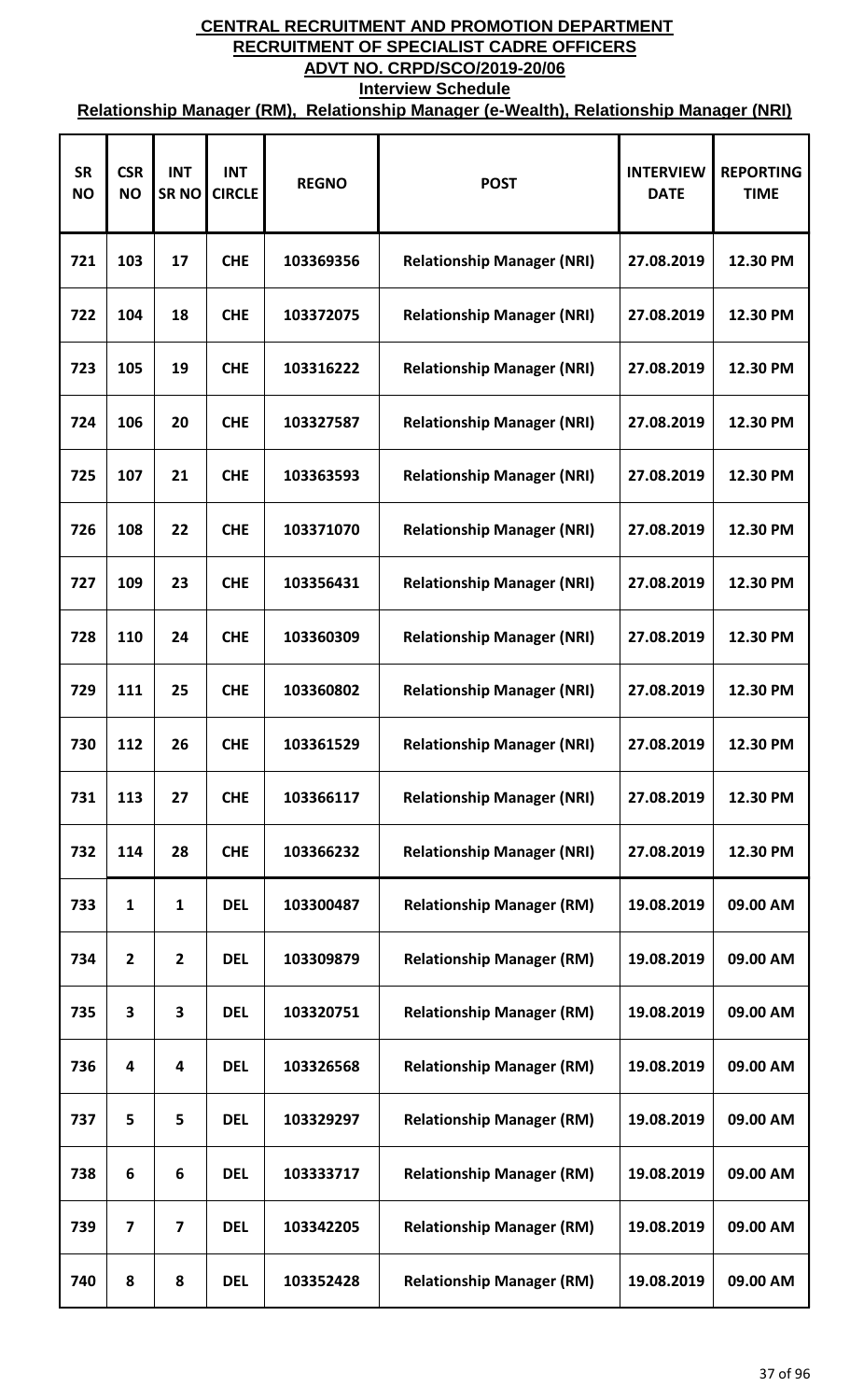| <b>SR</b><br><b>NO</b> | <b>CSR</b><br><b>NO</b> | <b>INT</b><br><b>SRNO</b> | <b>INT</b><br><b>CIRCLE</b> | <b>REGNO</b> | <b>POST</b>                      | <b>INTERVIEW</b><br><b>DATE</b> | <b>REPORTING</b><br><b>TIME</b> |
|------------------------|-------------------------|---------------------------|-----------------------------|--------------|----------------------------------|---------------------------------|---------------------------------|
| 741                    | 9                       | 9                         | <b>DEL</b>                  | 103361127    | <b>Relationship Manager (RM)</b> | 19.08.2019                      | 09.00 AM                        |
| 742                    | 10                      | 10                        | <b>DEL</b>                  | 103366311    | <b>Relationship Manager (RM)</b> | 19.08.2019                      | 09.00 AM                        |
| 743                    | 11                      | 11                        | <b>DEL</b>                  | 103327408    | <b>Relationship Manager (RM)</b> | 19.08.2019                      | 09.00 AM                        |
| 744                    | 12                      | 12                        | <b>DEL</b>                  | 103331882    | <b>Relationship Manager (RM)</b> | 19.08.2019                      | 09.00 AM                        |
| 745                    | 13                      | 13                        | <b>DEL</b>                  | 103332652    | <b>Relationship Manager (RM)</b> | 19.08.2019                      | 09.00 AM                        |
| 746                    | 14                      | 14                        | <b>DEL</b>                  | 103334174    | <b>Relationship Manager (RM)</b> | 19.08.2019                      | 09.00 AM                        |
| 747                    | 15                      | 15                        | <b>DEL</b>                  | 103334363    | <b>Relationship Manager (RM)</b> | 19.08.2019                      | 09.00 AM                        |
| 748                    | 16                      | 16                        | <b>DEL</b>                  | 103336068    | <b>Relationship Manager (RM)</b> | 19.08.2019                      | 09.00 AM                        |
| 749                    | 17                      | 17                        | <b>DEL</b>                  | 103336994    | <b>Relationship Manager (RM)</b> | 19.08.2019                      | 09.00 AM                        |
| 750                    | 18                      | 18                        | <b>DEL</b>                  | 103341287    | <b>Relationship Manager (RM)</b> | 19.08.2019                      | 09.00 AM                        |
| 751                    | 19                      | 19                        | <b>DEL</b>                  | 103342050    | <b>Relationship Manager (RM)</b> | 19.08.2019                      | 09.00 AM                        |
| 752                    | 20                      | 20                        | <b>DEL</b>                  | 103342324    | <b>Relationship Manager (RM)</b> | 19.08.2019                      | 09.00 AM                        |
| 753                    | 21                      | 21                        | <b>DEL</b>                  | 103342539    | <b>Relationship Manager (RM)</b> | 19.08.2019                      | 12.30 PM                        |
| 754                    | 22                      | 22                        | <b>DEL</b>                  | 103343106    | <b>Relationship Manager (RM)</b> | 19.08.2019                      | 12.30 PM                        |
| 755                    | 23                      | 23                        | <b>DEL</b>                  | 103348770    | <b>Relationship Manager (RM)</b> | 19.08.2019                      | 12.30 PM                        |
| 756                    | 24                      | 24                        | <b>DEL</b>                  | 103352216    | <b>Relationship Manager (RM)</b> | 19.08.2019                      | 12.30 PM                        |
| 757                    | 25                      | 25                        | <b>DEL</b>                  | 103355406    | <b>Relationship Manager (RM)</b> | 19.08.2019                      | 12.30 PM                        |
| 758                    | 26                      | 26                        | <b>DEL</b>                  | 103355971    | <b>Relationship Manager (RM)</b> | 19.08.2019                      | 12.30 PM                        |
| 759                    | 27                      | 27                        | <b>DEL</b>                  | 103356126    | <b>Relationship Manager (RM)</b> | 19.08.2019                      | 12.30 PM                        |
| 760                    | 28                      | 28                        | <b>DEL</b>                  | 103358071    | <b>Relationship Manager (RM)</b> | 19.08.2019                      | 12.30 PM                        |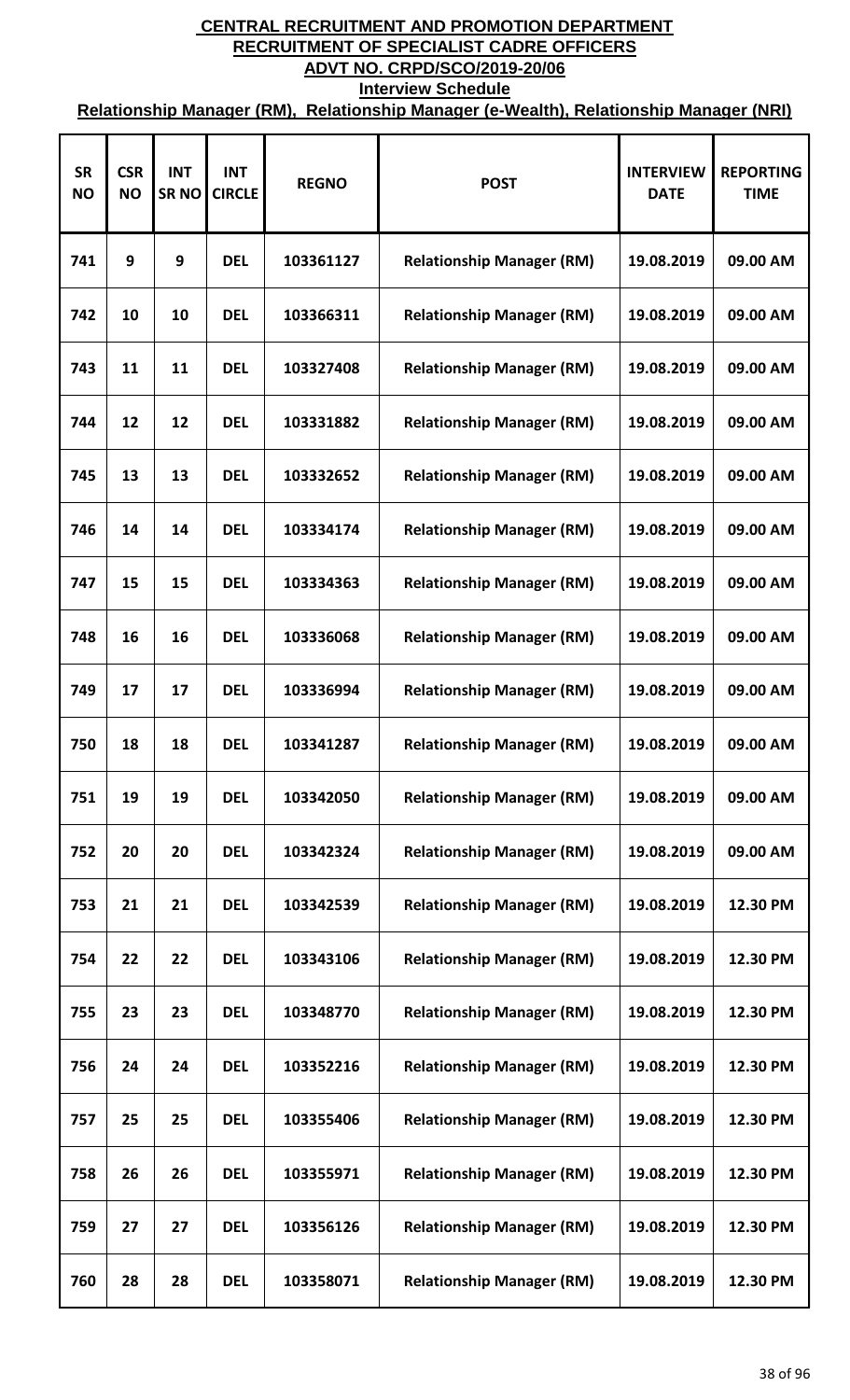| <b>SR</b><br><b>NO</b> | <b>CSR</b><br><b>NO</b> | <b>INT</b><br><b>SRNO</b> | <b>INT</b><br><b>CIRCLE</b> | <b>REGNO</b> | <b>POST</b>                      | <b>INTERVIEW</b><br><b>DATE</b> | <b>REPORTING</b><br><b>TIME</b> |
|------------------------|-------------------------|---------------------------|-----------------------------|--------------|----------------------------------|---------------------------------|---------------------------------|
| 761                    | 29                      | 29                        | <b>DEL</b>                  | 103360730    | <b>Relationship Manager (RM)</b> | 19.08.2019                      | 12.30 PM                        |
| 762                    | 30                      | 30                        | <b>DEL</b>                  | 103365341    | <b>Relationship Manager (RM)</b> | 19.08.2019                      | 12.30 PM                        |
| 763                    | 31                      | 31                        | <b>DEL</b>                  | 103365781    | <b>Relationship Manager (RM)</b> | 19.08.2019                      | 12.30 PM                        |
| 764                    | 32                      | 32                        | <b>DEL</b>                  | 103367644    | <b>Relationship Manager (RM)</b> | 19.08.2019                      | 12.30 PM                        |
| 765                    | 33                      | 1                         | <b>DEL</b>                  | 103308222    | <b>Relationship Manager (RM)</b> | 20.08.2019                      | 09.00 AM                        |
| 766                    | 34                      | $\overline{2}$            | <b>DEL</b>                  | 103311628    | <b>Relationship Manager (RM)</b> | 20.08.2019                      | 09.00 AM                        |
| 767                    | 35                      | 3                         | <b>DEL</b>                  | 103311865    | <b>Relationship Manager (RM)</b> | 20.08.2019                      | 09.00 AM                        |
| 768                    | 36                      | 4                         | <b>DEL</b>                  | 103313535    | <b>Relationship Manager (RM)</b> | 20.08.2019                      | 09.00 AM                        |
| 769                    | 37                      | 5                         | <b>DEL</b>                  | 103313778    | <b>Relationship Manager (RM)</b> | 20.08.2019                      | 09.00 AM                        |
| 770                    | 38                      | 6                         | <b>DEL</b>                  | 103314137    | <b>Relationship Manager (RM)</b> | 20.08.2019                      | 09.00 AM                        |
| 771                    | 39                      | $\overline{\mathbf{z}}$   | <b>DEL</b>                  | 103317208    | <b>Relationship Manager (RM)</b> | 20.08.2019                      | 09.00 AM                        |
| 772                    | 40                      | 8                         | <b>DEL</b>                  | 103317217    | <b>Relationship Manager (RM)</b> | 20.08.2019                      | 09.00 AM                        |
| 773                    | 41                      | 9                         | <b>DEL</b>                  | 103318957    | <b>Relationship Manager (RM)</b> | 20.08.2019                      | 09.00 AM                        |
| 774                    | 42                      | 10                        | <b>DEL</b>                  | 103323356    | <b>Relationship Manager (RM)</b> | 20.08.2019                      | 09.00 AM                        |
| 775                    | 43                      | 11                        | <b>DEL</b>                  | 103325654    | <b>Relationship Manager (RM)</b> | 20.08.2019                      | 09.00 AM                        |
| 776                    | 44                      | 12                        | <b>DEL</b>                  | 103326574    | <b>Relationship Manager (RM)</b> | 20.08.2019                      | 09.00 AM                        |
| 777                    | 45                      | 13                        | <b>DEL</b>                  | 103327460    | <b>Relationship Manager (RM)</b> | 20.08.2019                      | 09.00 AM                        |
| 778                    | 46                      | 14                        | <b>DEL</b>                  | 103328577    | <b>Relationship Manager (RM)</b> | 20.08.2019                      | 09.00 AM                        |
| 779                    | 47                      | 15                        | <b>DEL</b>                  | 103331227    | <b>Relationship Manager (RM)</b> | 20.08.2019                      | 09.00 AM                        |
| 780                    | 48                      | 16                        | <b>DEL</b>                  | 103333827    | <b>Relationship Manager (RM)</b> | 20.08.2019                      | 09.00 AM                        |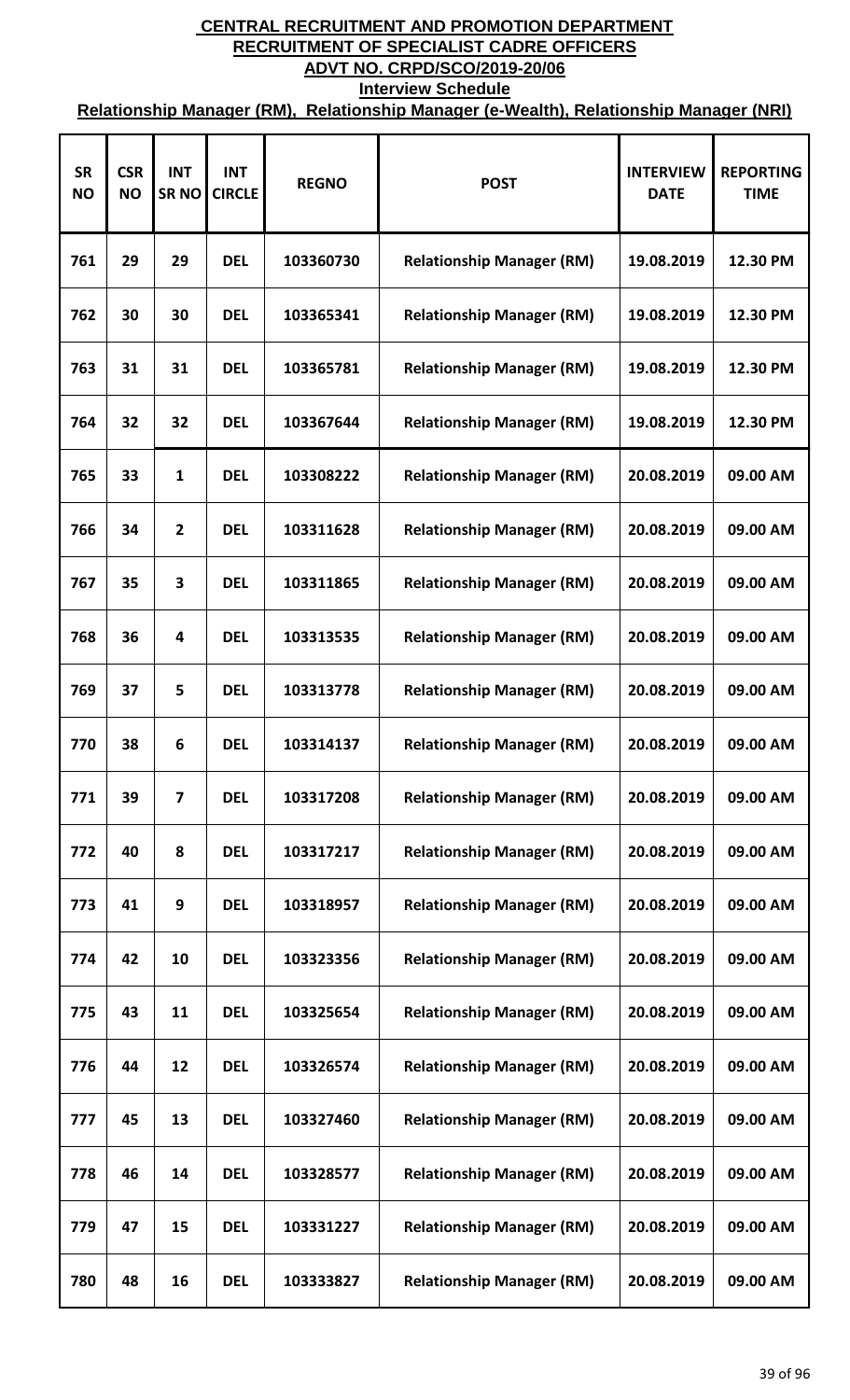| <b>SR</b><br><b>NO</b> | <b>CSR</b><br><b>NO</b> | <b>INT</b><br><b>SRNO</b> | <b>INT</b><br><b>CIRCLE</b> | <b>REGNO</b> | <b>POST</b>                      | <b>INTERVIEW</b><br><b>DATE</b> | <b>REPORTING</b><br><b>TIME</b> |
|------------------------|-------------------------|---------------------------|-----------------------------|--------------|----------------------------------|---------------------------------|---------------------------------|
| 781                    | 49                      | 17                        | <b>DEL</b>                  | 103334496    | <b>Relationship Manager (RM)</b> | 20.08.2019                      | 09.00 AM                        |
| 782                    | 50                      | 18                        | <b>DEL</b>                  | 103334609    | <b>Relationship Manager (RM)</b> | 20.08.2019                      | 09.00 AM                        |
| 783                    | 51                      | 19                        | <b>DEL</b>                  | 103336004    | <b>Relationship Manager (RM)</b> | 20.08.2019                      | 09.00 AM                        |
| 784                    | 52                      | 20                        | <b>DEL</b>                  | 103336478    | <b>Relationship Manager (RM)</b> | 20.08.2019                      | 09.00 AM                        |
| 785                    | 53                      | 21                        | <b>DEL</b>                  | 103337001    | <b>Relationship Manager (RM)</b> | 20.08.2019                      | 12.30 PM                        |
| 786                    | 54                      | 22                        | <b>DEL</b>                  | 103337197    | <b>Relationship Manager (RM)</b> | 20.08.2019                      | 12.30 PM                        |
| 787                    | 55                      | 23                        | <b>DEL</b>                  | 103337889    | <b>Relationship Manager (RM)</b> | 20.08.2019                      | 12.30 PM                        |
| 788                    | 56                      | 24                        | <b>DEL</b>                  | 103337999    | <b>Relationship Manager (RM)</b> | 20.08.2019                      | 12.30 PM                        |
| 789                    | 57                      | 25                        | <b>DEL</b>                  | 103338731    | <b>Relationship Manager (RM)</b> | 20.08.2019                      | 12.30 PM                        |
| 790                    | 58                      | 26                        | <b>DEL</b>                  | 103339982    | <b>Relationship Manager (RM)</b> | 20.08.2019                      | 12.30 PM                        |
| 791                    | 59                      | 27                        | <b>DEL</b>                  | 103340363    | <b>Relationship Manager (RM)</b> | 20.08.2019                      | 12.30 PM                        |
| 792                    | 60                      | 28                        | <b>DEL</b>                  | 103340734    | <b>Relationship Manager (RM)</b> | 20.08.2019                      | 12.30 PM                        |
| 793                    | 61                      | 29                        | <b>DEL</b>                  | 103342215    | <b>Relationship Manager (RM)</b> | 20.08.2019                      | 12.30 PM                        |
| 794                    | 62                      | 30                        | <b>DEL</b>                  | 103342806    | <b>Relationship Manager (RM)</b> | 20.08.2019                      | 12.30 PM                        |
| 795                    | 63                      | 31                        | <b>DEL</b>                  | 103343329    | <b>Relationship Manager (RM)</b> | 20.08.2019                      | 12.30 PM                        |
| 796                    | 64                      | 32                        | <b>DEL</b>                  | 103344094    | <b>Relationship Manager (RM)</b> | 20.08.2019                      | 12.30 PM                        |
| 797                    | 65                      | 1                         | <b>DEL</b>                  | 103345261    | <b>Relationship Manager (RM)</b> | 21.08.2019                      | 09.00 AM                        |
| 798                    | 66                      | $\overline{2}$            | <b>DEL</b>                  | 103345895    | <b>Relationship Manager (RM)</b> | 21.08.2019                      | 09.00 AM                        |
| 799                    | 67                      | 3                         | <b>DEL</b>                  | 103346345    | <b>Relationship Manager (RM)</b> | 21.08.2019                      | 09.00 AM                        |
| 800                    | 68                      | 4                         | <b>DEL</b>                  | 103348053    | <b>Relationship Manager (RM)</b> | 21.08.2019                      | 09.00 AM                        |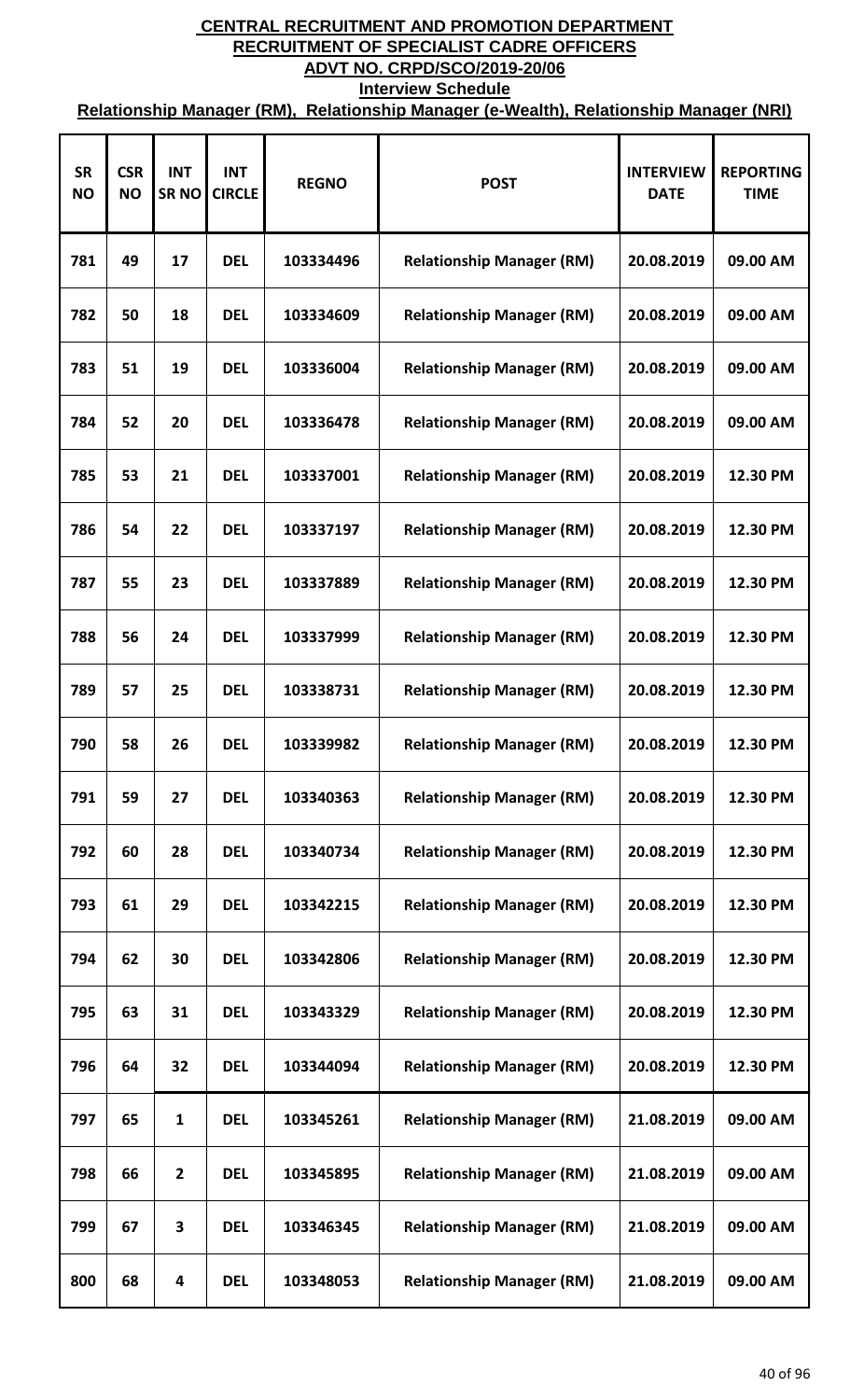| <b>SR</b><br><b>NO</b> | <b>CSR</b><br><b>NO</b> | <b>INT</b><br><b>SRNO</b> | <b>INT</b><br><b>CIRCLE</b> | <b>REGNO</b> | <b>POST</b>                      | <b>INTERVIEW</b><br><b>DATE</b> | <b>REPORTING</b><br><b>TIME</b> |
|------------------------|-------------------------|---------------------------|-----------------------------|--------------|----------------------------------|---------------------------------|---------------------------------|
| 801                    | 69                      | 5                         | <b>DEL</b>                  | 103352885    | <b>Relationship Manager (RM)</b> | 21.08.2019                      | 09.00 AM                        |
| 802                    | 70                      | 6                         | <b>DEL</b>                  | 103354101    | <b>Relationship Manager (RM)</b> | 21.08.2019                      | 09.00 AM                        |
| 803                    | 71                      | 7                         | <b>DEL</b>                  | 103355433    | <b>Relationship Manager (RM)</b> | 21.08.2019                      | 09.00 AM                        |
| 804                    | 72                      | 8                         | <b>DEL</b>                  | 103358091    | <b>Relationship Manager (RM)</b> | 21.08.2019                      | 09.00 AM                        |
| 805                    | 73                      | 9                         | <b>DEL</b>                  | 103358140    | <b>Relationship Manager (RM)</b> | 21.08.2019                      | 09.00 AM                        |
| 806                    | 74                      | 10                        | <b>DEL</b>                  | 103358731    | <b>Relationship Manager (RM)</b> | 21.08.2019                      | 09.00 AM                        |
| 807                    | 75                      | 11                        | <b>DEL</b>                  | 103359253    | <b>Relationship Manager (RM)</b> | 21.08.2019                      | 09.00 AM                        |
| 808                    | 76                      | 12                        | <b>DEL</b>                  | 103359960    | <b>Relationship Manager (RM)</b> | 21.08.2019                      | 09.00 AM                        |
| 809                    | 77                      | 13                        | <b>DEL</b>                  | 103360203    | <b>Relationship Manager (RM)</b> | 21.08.2019                      | 09.00 AM                        |
| 810                    | 78                      | 14                        | <b>DEL</b>                  | 103360351    | <b>Relationship Manager (RM)</b> | 21.08.2019                      | 09.00 AM                        |
| 811                    | 79                      | 15                        | <b>DEL</b>                  | 103361051    | <b>Relationship Manager (RM)</b> | 21.08.2019                      | 09.00 AM                        |
| 812                    | 80                      | 16                        | <b>DEL</b>                  | 103361901    | <b>Relationship Manager (RM)</b> | 21.08.2019                      | 09.00 AM                        |
| 813                    | 81                      | 17                        | <b>DEL</b>                  | 103363971    | <b>Relationship Manager (RM)</b> | 21.08.2019                      | 09.00 AM                        |
| 814                    | 82                      | 18                        | <b>DEL</b>                  | 103364157    | <b>Relationship Manager (RM)</b> | 21.08.2019                      | 09.00 AM                        |
| 815                    | 83                      | 19                        | <b>DEL</b>                  | 103365249    | <b>Relationship Manager (RM)</b> | 21.08.2019                      | 09.00 AM                        |
| 816                    | 84                      | 20                        | <b>DEL</b>                  | 103365467    | <b>Relationship Manager (RM)</b> | 21.08.2019                      | 09.00 AM                        |
| 817                    | 85                      | 21                        | <b>DEL</b>                  | 103365773    | <b>Relationship Manager (RM)</b> | 21.08.2019                      | 12.30 PM                        |
| 818                    | 86                      | 22                        | <b>DEL</b>                  | 103365808    | <b>Relationship Manager (RM)</b> | 21.08.2019                      | 12.30 PM                        |
| 819                    | 87                      | 23                        | <b>DEL</b>                  | 103367313    | <b>Relationship Manager (RM)</b> | 21.08.2019                      | 12.30 PM                        |
| 820                    | 88                      | 24                        | <b>DEL</b>                  | 103367651    | <b>Relationship Manager (RM)</b> | 21.08.2019                      | 12.30 PM                        |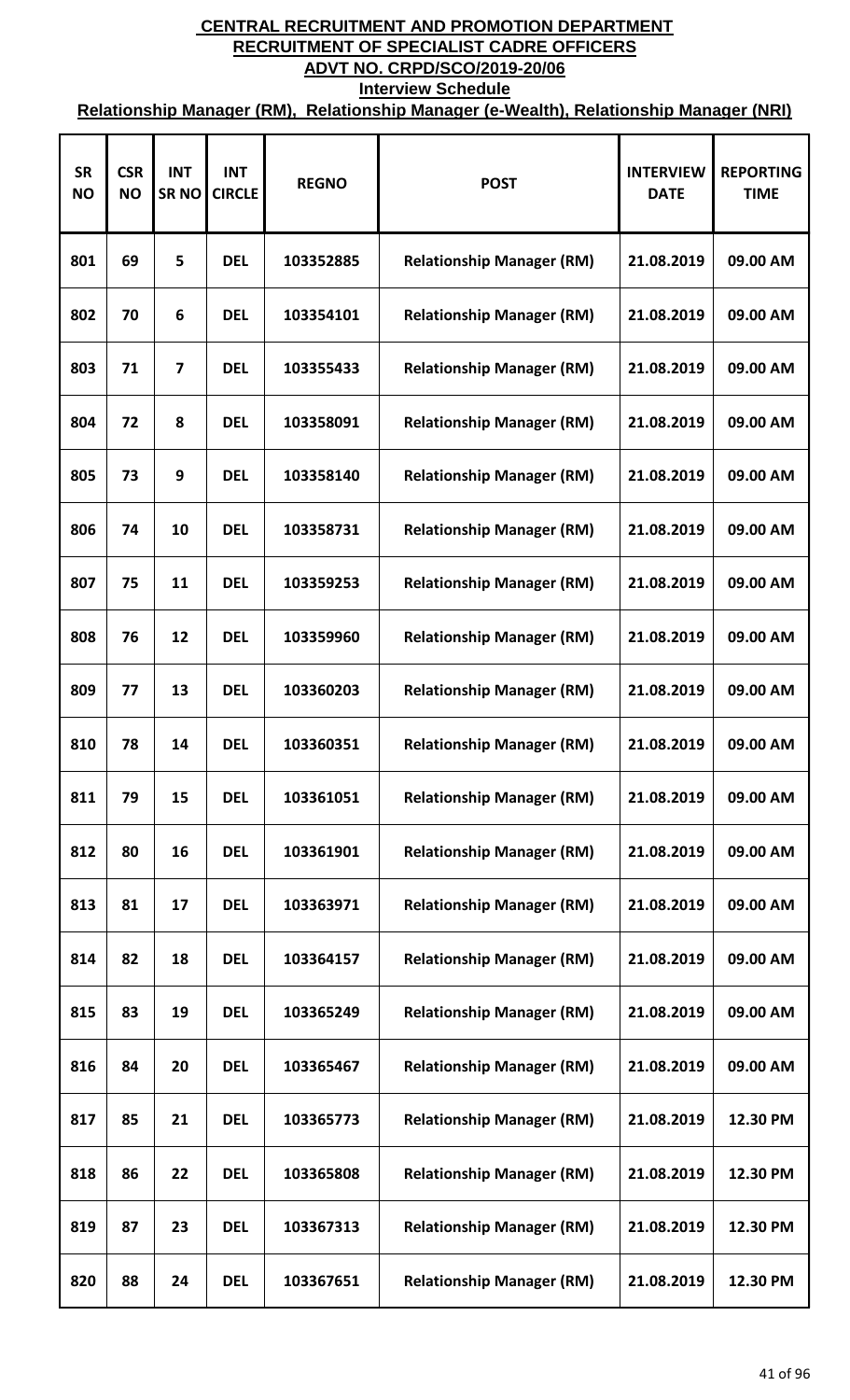| <b>SR</b><br><b>NO</b> | <b>CSR</b><br><b>NO</b> | <b>INT</b><br><b>SRNO</b> | <b>INT</b><br><b>CIRCLE</b> | <b>REGNO</b> | <b>POST</b>                            | <b>INTERVIEW</b><br><b>DATE</b> | <b>REPORTING</b><br><b>TIME</b> |
|------------------------|-------------------------|---------------------------|-----------------------------|--------------|----------------------------------------|---------------------------------|---------------------------------|
| 821                    | 89                      | 25                        | <b>DEL</b>                  | 103369365    | <b>Relationship Manager (RM)</b>       | 21.08.2019                      | 12.30 PM                        |
| 822                    | 90                      | 26                        | <b>DEL</b>                  | 103369794    | <b>Relationship Manager (RM)</b>       | 21.08.2019                      | 12.30 PM                        |
| 823                    | 91                      | 27                        | <b>DEL</b>                  | 103369893    | <b>Relationship Manager (RM)</b>       | 21.08.2019                      | 12.30 PM                        |
| 824                    | 92                      | 28                        | <b>DEL</b>                  | 103370202    | <b>Relationship Manager (RM)</b>       | 21.08.2019                      | 12.30 PM                        |
| 825                    | 93                      | 29                        | <b>DEL</b>                  | 103370245    | <b>Relationship Manager (RM)</b>       | 21.08.2019                      | 12.30 PM                        |
| 826                    | 94                      | 30                        | <b>DEL</b>                  | 103371578    | <b>Relationship Manager (RM)</b>       | 21.08.2019                      | 12.30 PM                        |
| 827                    | 95                      | 31                        | <b>DEL</b>                  | 103371645    | <b>Relationship Manager (RM)</b>       | 21.08.2019                      | 12.30 PM                        |
| 828                    | 96                      | 32                        | <b>DEL</b>                  | 103372248    | <b>Relationship Manager (RM)</b>       | 21.08.2019                      | 12.30 PM                        |
| 829                    | 97                      | $\mathbf{1}$              | <b>DEL</b>                  | 103372443    | <b>Relationship Manager (RM)</b>       | 22.08.2019                      | 09.00 AM                        |
| 830                    | 98                      | $\mathbf{2}$              | <b>DEL</b>                  | 103372716    | <b>Relationship Manager (RM)</b>       | 22.08.2019                      | 09.00 AM                        |
| 831                    | 99                      | 3                         | <b>DEL</b>                  | 103321010    | <b>Relationship Manager (e-Wealth)</b> | 22.08.2019                      | 09.00 AM                        |
| 832                    | 100                     | 4                         | <b>DEL</b>                  | 103325189    | <b>Relationship Manager (e-Wealth)</b> | 22.08.2019                      | 09.00 AM                        |
| 833                    | 101                     | 5                         | <b>DEL</b>                  | 103332409    | <b>Relationship Manager (e-Wealth)</b> | 22.08.2019                      | 09.00 AM                        |
| 834                    | 102                     | 6                         | <b>DEL</b>                  | 103353843    | <b>Relationship Manager (e-Wealth)</b> | 22.08.2019                      | 09.00 AM                        |
| 835                    | 103                     | 7                         | <b>DEL</b>                  | 103364985    | <b>Relationship Manager (e-Wealth)</b> | 22.08.2019                      | 09.00 AM                        |
| 836                    | 104                     | 8                         | <b>DEL</b>                  | 103315178    | <b>Relationship Manager (e-Wealth)</b> | 22.08.2019                      | 09.00 AM                        |
| 837                    | 105                     | 9                         | <b>DEL</b>                  | 103310231    | <b>Relationship Manager (e-Wealth)</b> | 22.08.2019                      | 09.00 AM                        |
| 838                    | 106                     | 10                        | <b>DEL</b>                  | 103350897    | <b>Relationship Manager (e-Wealth)</b> | 22.08.2019                      | 09.00 AM                        |
| 839                    | 107                     | 11                        | <b>DEL</b>                  | 103354014    | <b>Relationship Manager (e-Wealth)</b> | 22.08.2019                      | 09.00 AM                        |
| 840                    | 108                     | 12                        | <b>DEL</b>                  | 103300689    | <b>Relationship Manager (e-Wealth)</b> | 22.08.2019                      | 09.00 AM                        |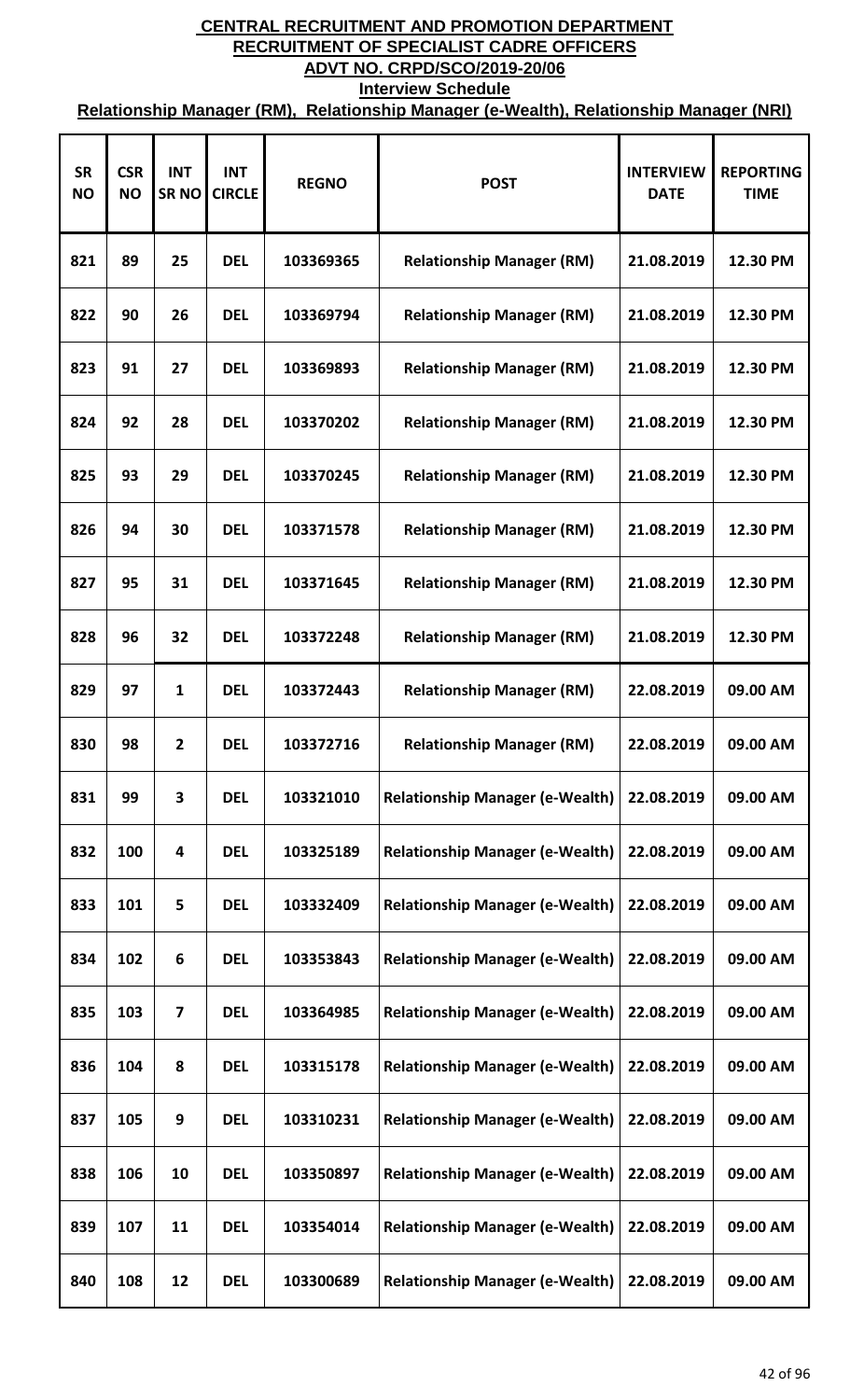| <b>SR</b><br><b>NO</b> | <b>CSR</b><br><b>NO</b> | <b>INT</b><br><b>SRNO</b> | <b>INT</b><br><b>CIRCLE</b> | <b>REGNO</b> | <b>POST</b>                            | <b>INTERVIEW</b><br><b>DATE</b> | <b>REPORTING</b><br><b>TIME</b> |
|------------------------|-------------------------|---------------------------|-----------------------------|--------------|----------------------------------------|---------------------------------|---------------------------------|
| 841                    | 109                     | 13                        | <b>DEL</b>                  | 103329552    | <b>Relationship Manager (e-Wealth)</b> | 22.08.2019                      | 09.00 AM                        |
| 842                    | 110                     | 14                        | <b>DEL</b>                  | 103333684    | <b>Relationship Manager (e-Wealth)</b> | 22.08.2019                      | 09.00 AM                        |
| 843                    | 111                     | 15                        | <b>DEL</b>                  | 103340864    | <b>Relationship Manager (e-Wealth)</b> | 22.08.2019                      | 09.00 AM                        |
| 844                    | 112                     | 16                        | <b>DEL</b>                  | 103344892    | <b>Relationship Manager (e-Wealth)</b> | 22.08.2019                      | 09.00 AM                        |
| 845                    | 113                     | 17                        | <b>DEL</b>                  | 103345587    | <b>Relationship Manager (e-Wealth)</b> | 22.08.2019                      | 09.00 AM                        |
| 846                    | 114                     | 18                        | <b>DEL</b>                  | 103349636    | <b>Relationship Manager (e-Wealth)</b> | 22.08.2019                      | 09.00 AM                        |
| 847                    | 115                     | 19                        | <b>DEL</b>                  | 103358845    | <b>Relationship Manager (e-Wealth)</b> | 22.08.2019                      | 09.00 AM                        |
| 848                    | 116                     | 20                        | <b>DEL</b>                  | 103359572    | <b>Relationship Manager (e-Wealth)</b> | 22.08.2019                      | 09.00 AM                        |
| 849                    | 117                     | 21                        | <b>DEL</b>                  | 103361575    | <b>Relationship Manager (e-Wealth)</b> | 22.08.2019                      | 12.30 PM                        |
| 850                    | 118                     | 22                        | <b>DEL</b>                  | 103364552    | <b>Relationship Manager (e-Wealth)</b> | 22.08.2019                      | 12.30 PM                        |
| 851                    | 119                     | 23                        | <b>DEL</b>                  | 103364999    | <b>Relationship Manager (e-Wealth)</b> | 22.08.2019                      | 12.30 PM                        |
| 852                    | 120                     | 24                        | <b>DEL</b>                  | 103365171    | <b>Relationship Manager (e-Wealth)</b> | 22.08.2019                      | 12.30 PM                        |
| 853                    | 121                     | 25                        | <b>DEL</b>                  | 103366859    | <b>Relationship Manager (e-Wealth)</b> | 22.08.2019                      | 12.30 PM                        |
| 854                    | 122                     | 26                        | <b>DEL</b>                  | 103367010    | <b>Relationship Manager (e-Wealth)</b> | 22.08.2019                      | 12.30 PM                        |
| 855                    | 123                     | 27                        | <b>DEL</b>                  | 103370859    | <b>Relationship Manager (e-Wealth)</b> | 22.08.2019                      | 12.30 PM                        |
| 856                    | 124                     | 28                        | <b>DEL</b>                  | 103300953    | <b>Relationship Manager (NRI)</b>      | 22.08.2019                      | 12.30 PM                        |
| 857                    | 125                     | 29                        | <b>DEL</b>                  | 103351396    | <b>Relationship Manager (NRI)</b>      | 22.08.2019                      | 12.30 PM                        |
| 858                    | 126                     | 30                        | <b>DEL</b>                  | 103365185    | <b>Relationship Manager (NRI)</b>      | 22.08.2019                      | 12.30 PM                        |
| 859                    | 127                     | 31                        | <b>DEL</b>                  | 103366449    | <b>Relationship Manager (NRI)</b>      | 22.08.2019                      | 12.30 PM                        |
| 860                    | 128                     | 32                        | <b>DEL</b>                  | 103367257    | <b>Relationship Manager (NRI)</b>      | 22.08.2019                      | 12.30 PM                        |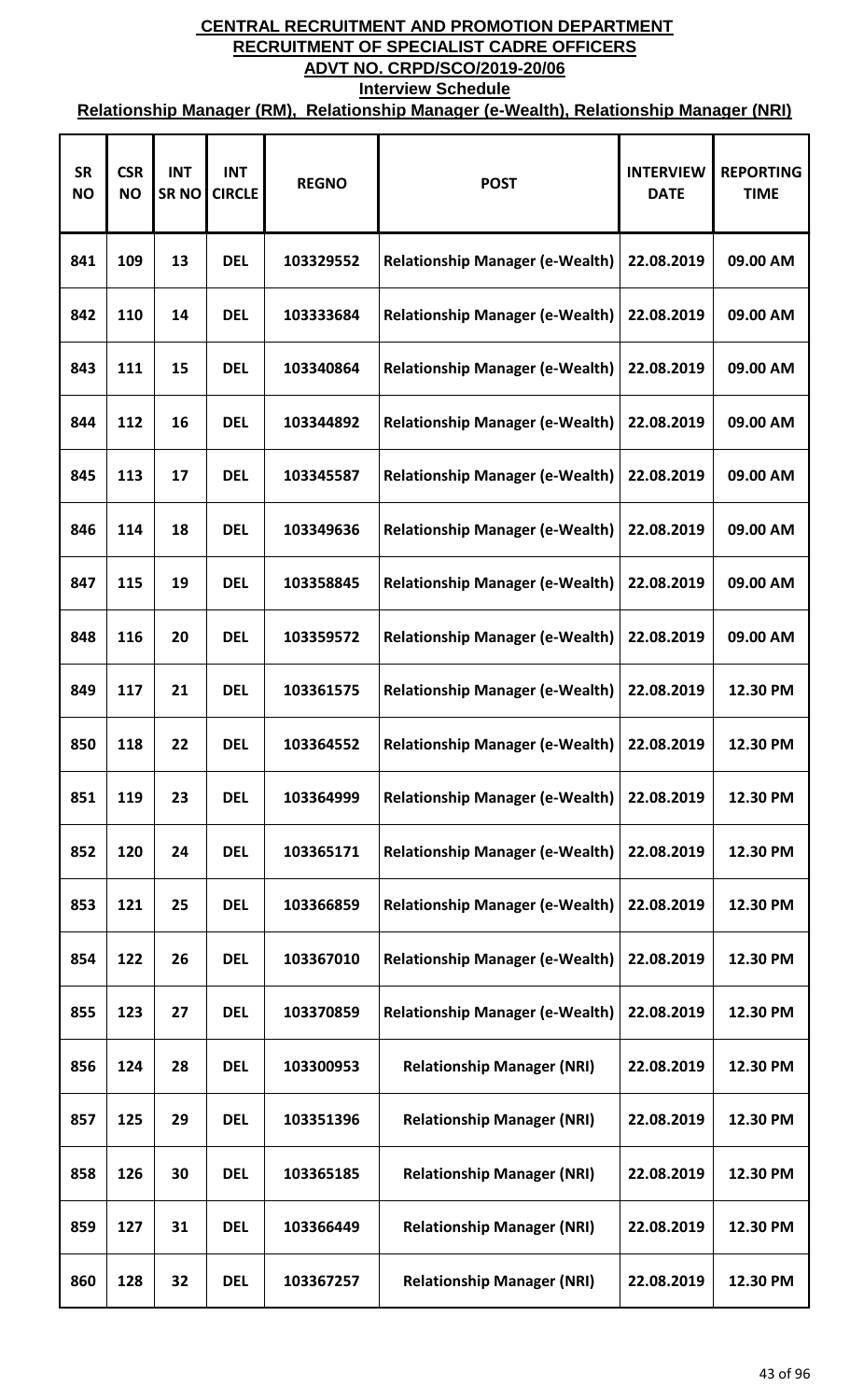| <b>SR</b><br><b>NO</b> | <b>CSR</b><br><b>NO</b> | <b>INT</b><br><b>SRNO</b> | <b>INT</b><br><b>CIRCLE</b> | <b>REGNO</b> | <b>POST</b>                       | <b>INTERVIEW</b><br><b>DATE</b> | <b>REPORTING</b><br><b>TIME</b> |
|------------------------|-------------------------|---------------------------|-----------------------------|--------------|-----------------------------------|---------------------------------|---------------------------------|
| 861                    | 129                     | 33                        | <b>DEL</b>                  | 103369858    | <b>Relationship Manager (NRI)</b> | 22.08.2019                      | 12.30 PM                        |
| 862                    | 1                       | 1                         | <b>GUW</b>                  | 103337169    | <b>Relationship Manager (RM)</b>  | 26.08.2019                      | 09.00 AM                        |
| 863                    | $\overline{2}$          | $\overline{2}$            | <b>GUW</b>                  | 103339617    | <b>Relationship Manager (RM)</b>  | 26.08.2019                      | 09.00 AM                        |
| 864                    | 3                       | 3                         | <b>GUW</b>                  | 103362319    | <b>Relationship Manager (RM)</b>  | 26.08.2019                      | 09.00 AM                        |
| 865                    | 4                       | 4                         | <b>GUW</b>                  | 103370218    | <b>Relationship Manager (RM)</b>  | 26.08.2019                      | 09.00 AM                        |
| 866                    | 5                       | 5                         | <b>GUW</b>                  | 103314922    | <b>Relationship Manager (RM)</b>  | 26.08.2019                      | 09.00 AM                        |
| 867                    | 6                       | 6                         | <b>GUW</b>                  | 103327693    | <b>Relationship Manager (RM)</b>  | 26.08.2019                      | 09.00 AM                        |
| 868                    | 7                       | $\overline{\mathbf{z}}$   | <b>GUW</b>                  | 103350872    | <b>Relationship Manager (RM)</b>  | 26.08.2019                      | 09.00 AM                        |
| 869                    | 8                       | 8                         | <b>GUW</b>                  | 103351068    | <b>Relationship Manager (RM)</b>  | 26.08.2019                      | 09.00 AM                        |
| 870                    | 9                       | 9                         | <b>GUW</b>                  | 103364320    | <b>Relationship Manager (RM)</b>  | 26.08.2019                      | 09.00 AM                        |
| 871                    | 10                      | 10                        | <b>GUW</b>                  | 103367005    | <b>Relationship Manager (RM)</b>  | 26.08.2019                      | 09.00 AM                        |
| 872                    | 11                      | 11                        | <b>GUW</b>                  | 103367378    | <b>Relationship Manager (RM)</b>  | 26.08.2019                      | 09.00 AM                        |
| 873                    | 12                      | 12                        | <b>GUW</b>                  | 103371900    | <b>Relationship Manager (RM)</b>  | 26.08.2019                      | 09.00 AM                        |
| 874                    | 13                      | 13                        | <b>GUW</b>                  | 103313459    | <b>Relationship Manager (RM)</b>  | 26.08.2019                      | 09.00 AM                        |
| 875                    | 14                      | 14                        | <b>GUW</b>                  | 103316834    | <b>Relationship Manager (RM)</b>  | 26.08.2019                      | 09.00 AM                        |
| 876                    | 15                      | 15                        | <b>GUW</b>                  | 103337610    | <b>Relationship Manager (RM)</b>  | 26.08.2019                      | 09.00 AM                        |
| 877                    | 16                      | 16                        | <b>GUW</b>                  | 103341499    | <b>Relationship Manager (RM)</b>  | 26.08.2019                      | 09.00 AM                        |
| 878                    | 17                      | 17                        | <b>GUW</b>                  | 103349606    | <b>Relationship Manager (RM)</b>  | 26.08.2019                      | 09.00 AM                        |
| 879                    | 18                      | 18                        | <b>GUW</b>                  | 103350766    | <b>Relationship Manager (RM)</b>  | 26.08.2019                      | 09.00 AM                        |
| 880                    | 19                      | 19                        | <b>GUW</b>                  | 103360369    | <b>Relationship Manager (RM)</b>  | 26.08.2019                      | 09.00 AM                        |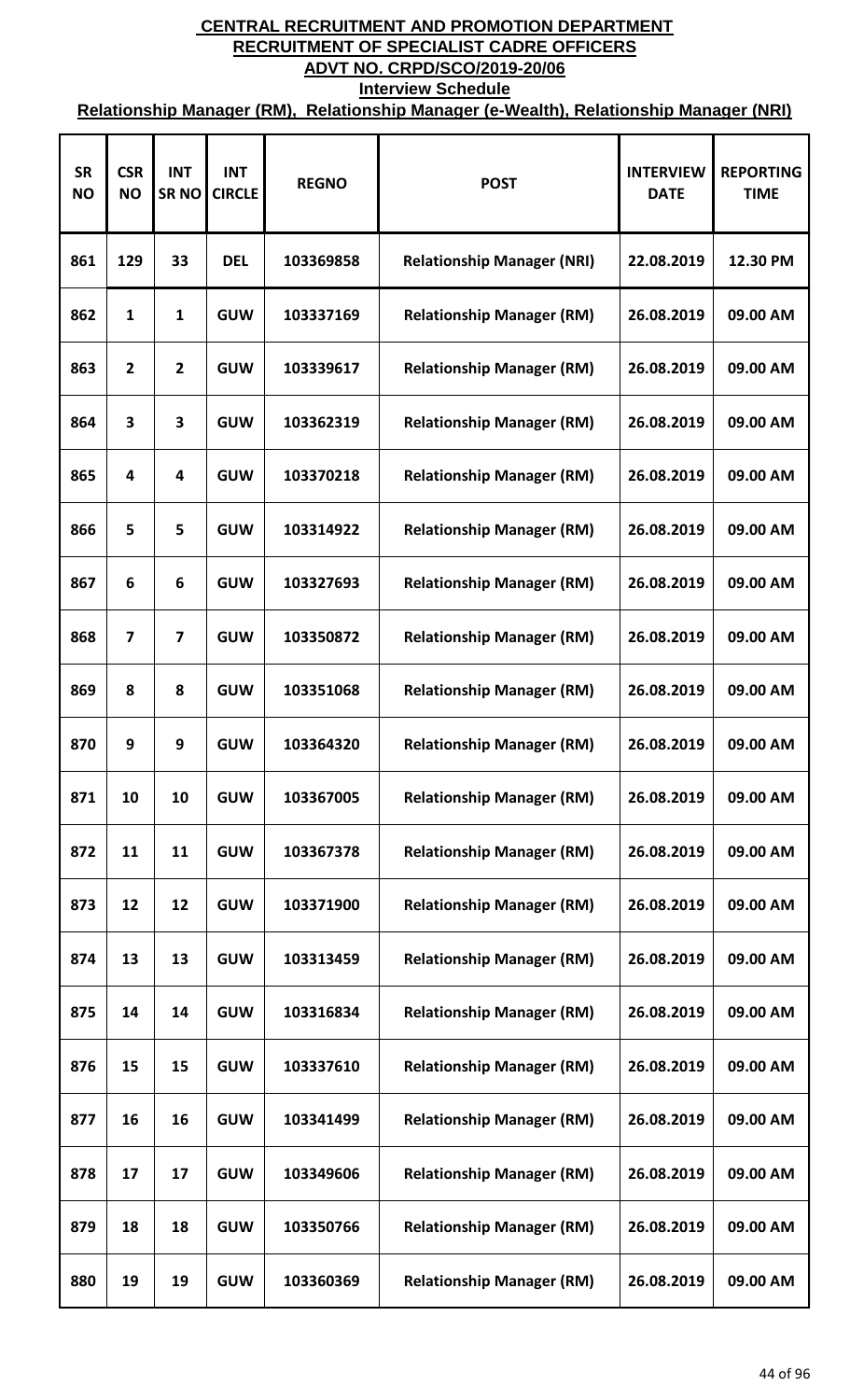| <b>SR</b><br><b>NO</b> | <b>CSR</b><br><b>NO</b> | <b>INT</b><br><b>SRNO</b> | <b>INT</b><br><b>CIRCLE</b> | <b>REGNO</b> | <b>POST</b>                            | <b>INTERVIEW</b><br><b>DATE</b> | <b>REPORTING</b><br><b>TIME</b> |
|------------------------|-------------------------|---------------------------|-----------------------------|--------------|----------------------------------------|---------------------------------|---------------------------------|
| 881                    | 20                      | 20                        | <b>GUW</b>                  | 103361374    | <b>Relationship Manager (RM)</b>       | 26.08.2019                      | 09.00 AM                        |
| 882                    | 21                      | 21                        | <b>GUW</b>                  | 103363534    | <b>Relationship Manager (RM)</b>       | 26.08.2019                      | 12.30 PM                        |
| 883                    | 22                      | 22                        | <b>GUW</b>                  | 103365053    | <b>Relationship Manager (RM)</b>       | 26.08.2019                      | 12.30 PM                        |
| 884                    | 23                      | 23                        | <b>GUW</b>                  | 103365515    | <b>Relationship Manager (RM)</b>       | 26.08.2019                      | 12.30 PM                        |
| 885                    | 24                      | 24                        | <b>GUW</b>                  | 103370201    | <b>Relationship Manager (RM)</b>       | 26.08.2019                      | 12.30 PM                        |
| 886                    | 25                      | 25                        | <b>GUW</b>                  | 103305791    | <b>Relationship Manager (e-Wealth)</b> | 26.08.2019                      | 12.30 PM                        |
| 887                    | 26                      | 26                        | <b>GUW</b>                  | 103340168    | <b>Relationship Manager (e-Wealth)</b> | 26.08.2019                      | 12.30 PM                        |
| 888                    | 27                      | 27                        | <b>GUW</b>                  | 103345086    | <b>Relationship Manager (e-Wealth)</b> | 26.08.2019                      | 12.30 PM                        |
| 889                    | 28                      | 28                        | <b>GUW</b>                  | 103313456    | <b>Relationship Manager (e-Wealth)</b> | 26.08.2019                      | 12.30 PM                        |
| 890                    | 29                      | 29                        | <b>GUW</b>                  | 103319145    | <b>Relationship Manager (e-Wealth)</b> | 26.08.2019                      | 12.30 PM                        |
| 891                    | 30                      | 30                        | <b>GUW</b>                  | 103367393    | <b>Relationship Manager (e-Wealth)</b> | 26.08.2019                      | 12.30 PM                        |
| 892                    | 31                      | 31                        | <b>GUW</b>                  | 103309300    | <b>Relationship Manager (e-Wealth)</b> | 26.08.2019                      | 12.30 PM                        |
| 893                    | 32                      | 32                        | <b>GUW</b>                  | 103370362    | <b>Relationship Manager (e-Wealth)</b> | 26.08.2019                      | 12.30 PM                        |
| 894                    | 1                       | 1                         | <b>HYD</b>                  | 103314408    | <b>Relationship Manager (RM)</b>       | 25.08.2019                      | 09.00 AM                        |
| 895                    | $\overline{2}$          | $\overline{2}$            | <b>HYD</b>                  | 103325592    | <b>Relationship Manager (RM)</b>       | 25.08.2019                      | 09.00 AM                        |
| 896                    | 3                       | 3                         | <b>HYD</b>                  | 103326712    | <b>Relationship Manager (RM)</b>       | 25.08.2019                      | 09.00 AM                        |
| 897                    | 4                       | 4                         | <b>HYD</b>                  | 103340026    | <b>Relationship Manager (RM)</b>       | 25.08.2019                      | 09.00 AM                        |
| 898                    | 5                       | 5                         | <b>HYD</b>                  | 103368841    | <b>Relationship Manager (RM)</b>       | 25.08.2019                      | 09.00 AM                        |
| 899                    | 6                       | 6                         | <b>HYD</b>                  | 103372738    | <b>Relationship Manager (RM)</b>       | 25.08.2019                      | 09.00 AM                        |
| 900                    | 7                       | 7                         | <b>HYD</b>                  | 103320147    | <b>Relationship Manager (RM)</b>       | 25.08.2019                      | 09.00 AM                        |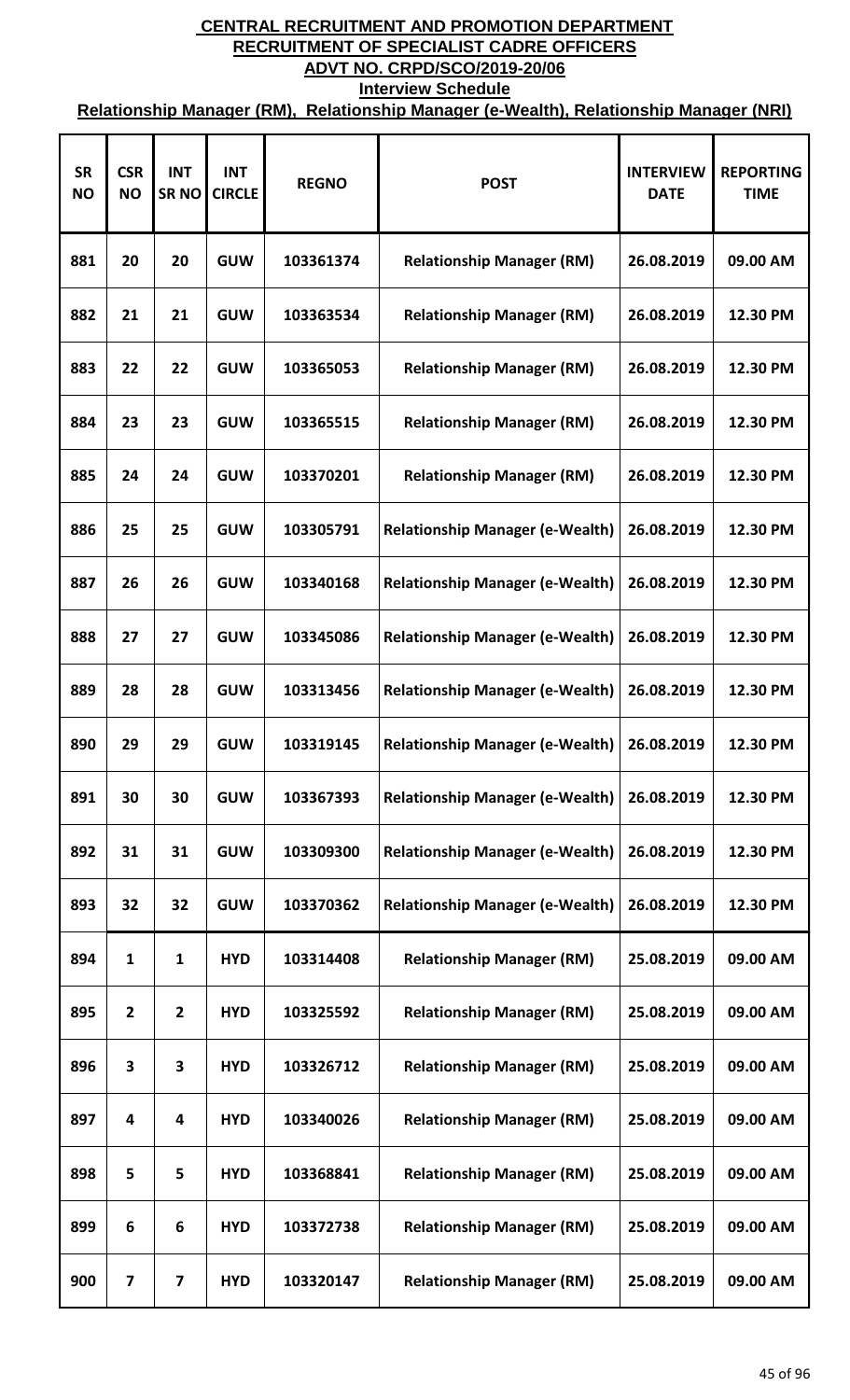| <b>SR</b><br><b>NO</b> | <b>CSR</b><br><b>NO</b> | <b>INT</b><br><b>SRNO</b> | <b>INT</b><br><b>CIRCLE</b> | <b>REGNO</b> | <b>POST</b>                      | <b>INTERVIEW</b><br><b>DATE</b> | <b>REPORTING</b><br><b>TIME</b> |
|------------------------|-------------------------|---------------------------|-----------------------------|--------------|----------------------------------|---------------------------------|---------------------------------|
| 901                    | 8                       | 8                         | <b>HYD</b>                  | 103369386    | <b>Relationship Manager (RM)</b> | 25.08.2019                      | 09.00 AM                        |
| 902                    | 9                       | 9                         | <b>HYD</b>                  | 103351253    | <b>Relationship Manager (RM)</b> | 25.08.2019                      | 09.00 AM                        |
| 903                    | 10                      | 10                        | <b>HYD</b>                  | 103311833    | <b>Relationship Manager (RM)</b> | 25.08.2019                      | 09.00 AM                        |
| 904                    | 11                      | 11                        | <b>HYD</b>                  | 103315025    | <b>Relationship Manager (RM)</b> | 25.08.2019                      | 09.00 AM                        |
| 905                    | 12                      | 12                        | <b>HYD</b>                  | 103316421    | <b>Relationship Manager (RM)</b> | 25.08.2019                      | 09.00 AM                        |
| 906                    | 13                      | 13                        | <b>HYD</b>                  | 103321168    | <b>Relationship Manager (RM)</b> | 25.08.2019                      | 09.00 AM                        |
| 907                    | 14                      | 14                        | <b>HYD</b>                  | 103321957    | <b>Relationship Manager (RM)</b> | 25.08.2019                      | 09.00 AM                        |
| 908                    | 15                      | 15                        | <b>HYD</b>                  | 103325215    | <b>Relationship Manager (RM)</b> | 25.08.2019                      | 09.00 AM                        |
| 909                    | 16                      | 16                        | <b>HYD</b>                  | 103325420    | <b>Relationship Manager (RM)</b> | 25.08.2019                      | 09.00 AM                        |
| 910                    | 17                      | 17                        | <b>HYD</b>                  | 103326592    | <b>Relationship Manager (RM)</b> | 25.08.2019                      | 09.00 AM                        |
| 911                    | 18                      | 18                        | <b>HYD</b>                  | 103327675    | <b>Relationship Manager (RM)</b> | 25.08.2019                      | 09.00 AM                        |
| 912                    | 19                      | 19                        | <b>HYD</b>                  | 103330163    | <b>Relationship Manager (RM)</b> | 25.08.2019                      | 09.00 AM                        |
| 913                    | 20                      | 20                        | <b>HYD</b>                  | 103330902    | <b>Relationship Manager (RM)</b> | 25.08.2019                      | 09.00 AM                        |
| 914                    | 21                      | 21                        | <b>HYD</b>                  | 103336663    | <b>Relationship Manager (RM)</b> | 25.08.2019                      | 12.30 PM                        |
| 915                    | 22                      | 22                        | <b>HYD</b>                  | 103336792    | <b>Relationship Manager (RM)</b> | 25.08.2019                      | 12.30 PM                        |
| 916                    | 23                      | 23                        | <b>HYD</b>                  | 103339248    | <b>Relationship Manager (RM)</b> | 25.08.2019                      | 12.30 PM                        |
| 917                    | 24                      | 24                        | <b>HYD</b>                  | 103341599    | <b>Relationship Manager (RM)</b> | 25.08.2019                      | 12.30 PM                        |
| 918                    | 25                      | 25                        | <b>HYD</b>                  | 103342171    | <b>Relationship Manager (RM)</b> | 25.08.2019                      | 12.30 PM                        |
| 919                    | 26                      | 26                        | <b>HYD</b>                  | 103349088    | <b>Relationship Manager (RM)</b> | 25.08.2019                      | 12.30 PM                        |
| 920                    | 27                      | 27                        | <b>HYD</b>                  | 103349994    | <b>Relationship Manager (RM)</b> | 25.08.2019                      | 12.30 PM                        |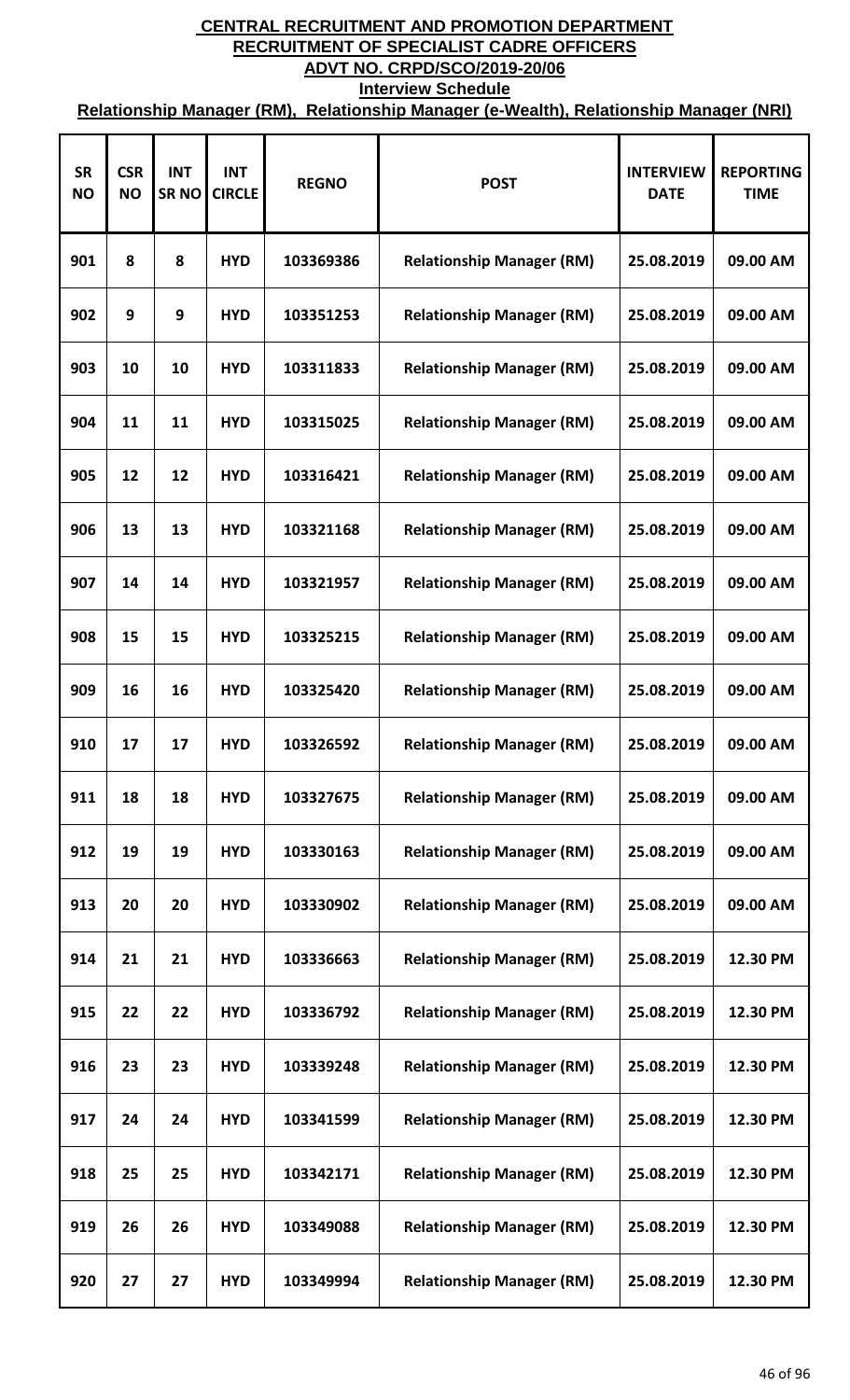| <b>SR</b><br><b>NO</b> | <b>CSR</b><br><b>NO</b> | <b>INT</b><br><b>SRNO</b> | <b>INT</b><br><b>CIRCLE</b> | <b>REGNO</b> | <b>POST</b>                      | <b>INTERVIEW</b><br><b>DATE</b> | <b>REPORTING</b><br><b>TIME</b> |
|------------------------|-------------------------|---------------------------|-----------------------------|--------------|----------------------------------|---------------------------------|---------------------------------|
| 921                    | 28                      | 28                        | <b>HYD</b>                  | 103352350    | <b>Relationship Manager (RM)</b> | 25.08.2019                      | 12.30 PM                        |
| 922                    | 29                      | 29                        | <b>HYD</b>                  | 103352806    | <b>Relationship Manager (RM)</b> | 25.08.2019                      | 12.30 PM                        |
| 923                    | 30                      | 30                        | <b>HYD</b>                  | 103354226    | <b>Relationship Manager (RM)</b> | 25.08.2019                      | 12.30 PM                        |
| 924                    | 31                      | 31                        | <b>HYD</b>                  | 103358601    | <b>Relationship Manager (RM)</b> | 25.08.2019                      | 12.30 PM                        |
| 925                    | 32                      | 32                        | <b>HYD</b>                  | 103358673    | <b>Relationship Manager (RM)</b> | 25.08.2019                      | 12.30 PM                        |
| 926                    | 33                      | 33                        | <b>HYD</b>                  | 103358899    | <b>Relationship Manager (RM)</b> | 25.08.2019                      | 12.30 PM                        |
| 927                    | 34                      | 34                        | <b>HYD</b>                  | 103359020    | <b>Relationship Manager (RM)</b> | 25.08.2019                      | 12.30 PM                        |
| 928                    | 35                      | 35                        | <b>HYD</b>                  | 103360196    | <b>Relationship Manager (RM)</b> | 25.08.2019                      | 12.30 PM                        |
| 929                    | 36                      | $\mathbf{1}$              | <b>HYD</b>                  | 103361845    | <b>Relationship Manager (RM)</b> | 26.08.2019                      | 09.00 AM                        |
| 930                    | 37                      | $\mathbf{2}$              | <b>HYD</b>                  | 103362697    | <b>Relationship Manager (RM)</b> | 26.08.2019                      | 09.00 AM                        |
| 931                    | 38                      | 3                         | <b>HYD</b>                  | 103365655    | <b>Relationship Manager (RM)</b> | 26.08.2019                      | 09.00 AM                        |
| 932                    | 39                      | 4                         | <b>HYD</b>                  | 103366586    | <b>Relationship Manager (RM)</b> | 26.08.2019                      | 09.00 AM                        |
| 933                    | 40                      | 5                         | <b>HYD</b>                  | 103369295    | <b>Relationship Manager (RM)</b> | 26.08.2019                      | 09.00 AM                        |
| 934                    | 41                      | 6                         | <b>HYD</b>                  | 103370644    | <b>Relationship Manager (RM)</b> | 26.08.2019                      | 09.00 AM                        |
| 935                    | 42                      | $\overline{\mathbf{z}}$   | <b>HYD</b>                  | 103371743    | <b>Relationship Manager (RM)</b> | 26.08.2019                      | 09.00 AM                        |
| 936                    | 43                      | 8                         | <b>HYD</b>                  | 103372235    | <b>Relationship Manager (RM)</b> | 26.08.2019                      | 09.00 AM                        |
| 937                    | 44                      | 9                         | <b>HYD</b>                  | 103355811    | <b>Relationship Manager (RM)</b> | 26.08.2019                      | 09.00 AM                        |
| 938                    | 45                      | 10                        | <b>HYD</b>                  | 103300524    | <b>Relationship Manager (RM)</b> | 26.08.2019                      | 09.00 AM                        |
| 939                    | 46                      | 11                        | <b>HYD</b>                  | 103306013    | <b>Relationship Manager (RM)</b> | 26.08.2019                      | 09.00 AM                        |
| 940                    | 47                      | 12                        | <b>HYD</b>                  | 103307780    | <b>Relationship Manager (RM)</b> | 26.08.2019                      | 09.00 AM                        |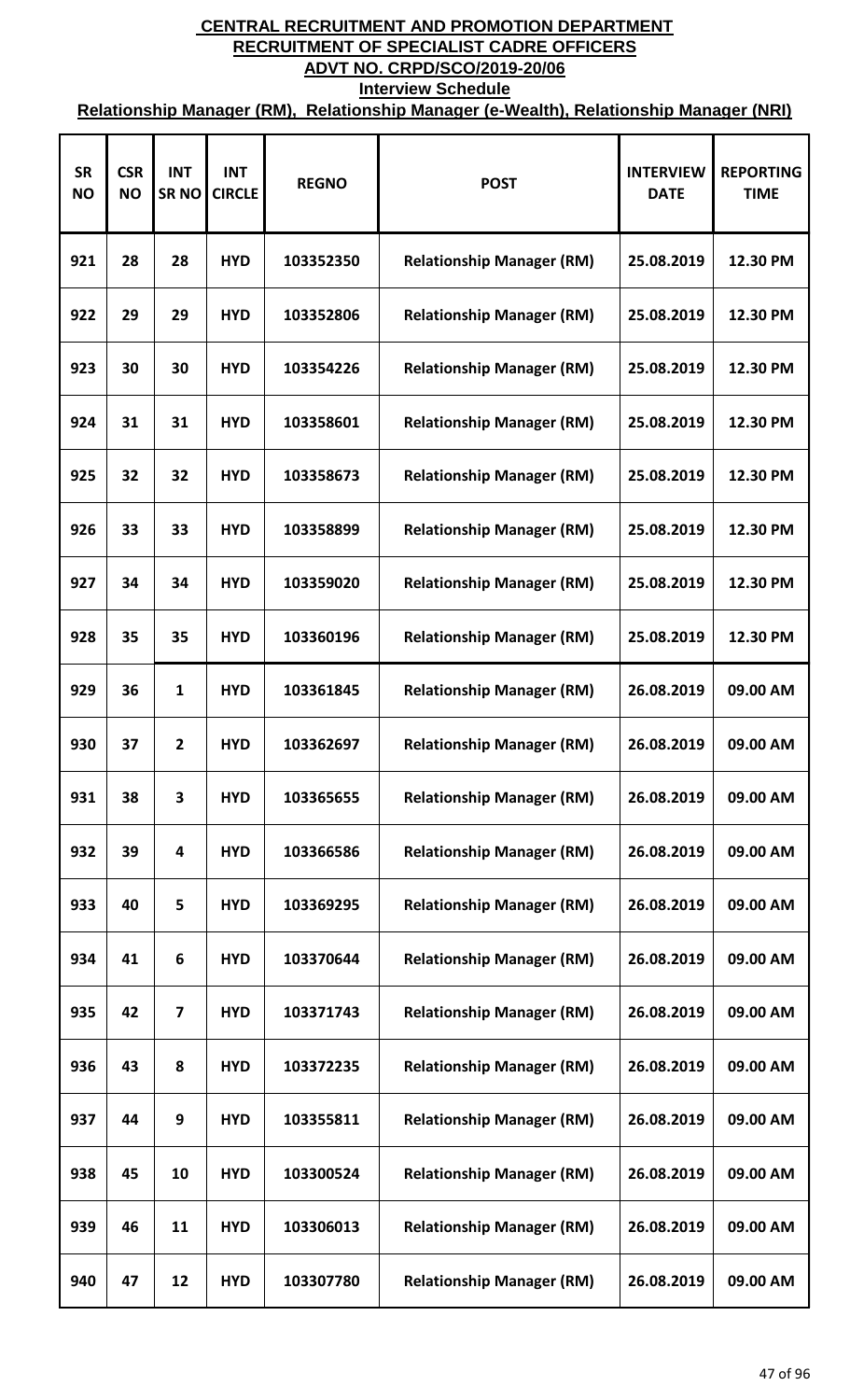| <b>SR</b><br><b>NO</b> | <b>CSR</b><br><b>NO</b> | <b>INT</b><br><b>SRNO</b> | <b>INT</b><br><b>CIRCLE</b> | <b>REGNO</b> | <b>POST</b>                      | <b>INTERVIEW</b><br><b>DATE</b> | <b>REPORTING</b><br><b>TIME</b> |
|------------------------|-------------------------|---------------------------|-----------------------------|--------------|----------------------------------|---------------------------------|---------------------------------|
| 941                    | 48                      | 13                        | <b>HYD</b>                  | 103312105    | <b>Relationship Manager (RM)</b> | 26.08.2019                      | 09.00 AM                        |
| 942                    | 49                      | 14                        | <b>HYD</b>                  | 103316919    | <b>Relationship Manager (RM)</b> | 26.08.2019                      | 09.00 AM                        |
| 943                    | 50                      | 15                        | <b>HYD</b>                  | 103319333    | <b>Relationship Manager (RM)</b> | 26.08.2019                      | 09.00 AM                        |
| 944                    | 51                      | 16                        | <b>HYD</b>                  | 103320637    | <b>Relationship Manager (RM)</b> | 26.08.2019                      | 09.00 AM                        |
| 945                    | 52                      | 17                        | <b>HYD</b>                  | 103322968    | <b>Relationship Manager (RM)</b> | 26.08.2019                      | 09.00 AM                        |
| 946                    | 53                      | 18                        | <b>HYD</b>                  | 103324897    | <b>Relationship Manager (RM)</b> | 26.08.2019                      | 09.00 AM                        |
| 947                    | 54                      | 19                        | <b>HYD</b>                  | 103327709    | <b>Relationship Manager (RM)</b> | 26.08.2019                      | 09.00 AM                        |
| 948                    | 55                      | 20                        | <b>HYD</b>                  | 103328808    | <b>Relationship Manager (RM)</b> | 26.08.2019                      | 09.00 AM                        |
| 949                    | 56                      | 21                        | <b>HYD</b>                  | 103329403    | <b>Relationship Manager (RM)</b> | 26.08.2019                      | 12.30 PM                        |
| 950                    | 57                      | 22                        | <b>HYD</b>                  | 103331904    | <b>Relationship Manager (RM)</b> | 26.08.2019                      | 12.30 PM                        |
| 951                    | 58                      | 23                        | <b>HYD</b>                  | 103334829    | <b>Relationship Manager (RM)</b> | 26.08.2019                      | 12.30 PM                        |
| 952                    | 59                      | 24                        | <b>HYD</b>                  | 103334920    | <b>Relationship Manager (RM)</b> | 26.08.2019                      | 12.30 PM                        |
| 953                    | 60                      | 25                        | <b>HYD</b>                  | 103338188    | <b>Relationship Manager (RM)</b> | 26.08.2019                      | 12.30 PM                        |
| 954                    | 61                      | 26                        | <b>HYD</b>                  | 103341155    | <b>Relationship Manager (RM)</b> | 26.08.2019                      | 12.30 PM                        |
| 955                    | 62                      | 27                        | <b>HYD</b>                  | 103341473    | <b>Relationship Manager (RM)</b> | 26.08.2019                      | 12.30 PM                        |
| 956                    | 63                      | 28                        | <b>HYD</b>                  | 103342458    | <b>Relationship Manager (RM)</b> | 26.08.2019                      | 12.30 PM                        |
| 957                    | 64                      | 29                        | <b>HYD</b>                  | 103345102    | <b>Relationship Manager (RM)</b> | 26.08.2019                      | 12.30 PM                        |
| 958                    | 65                      | 30                        | <b>HYD</b>                  | 103353908    | <b>Relationship Manager (RM)</b> | 26.08.2019                      | 12.30 PM                        |
| 959                    | 66                      | 31                        | <b>HYD</b>                  | 103357808    | <b>Relationship Manager (RM)</b> | 26.08.2019                      | 12.30 PM                        |
| 960                    | 67                      | 32                        | <b>HYD</b>                  | 103359189    | <b>Relationship Manager (RM)</b> | 26.08.2019                      | 12.30 PM                        |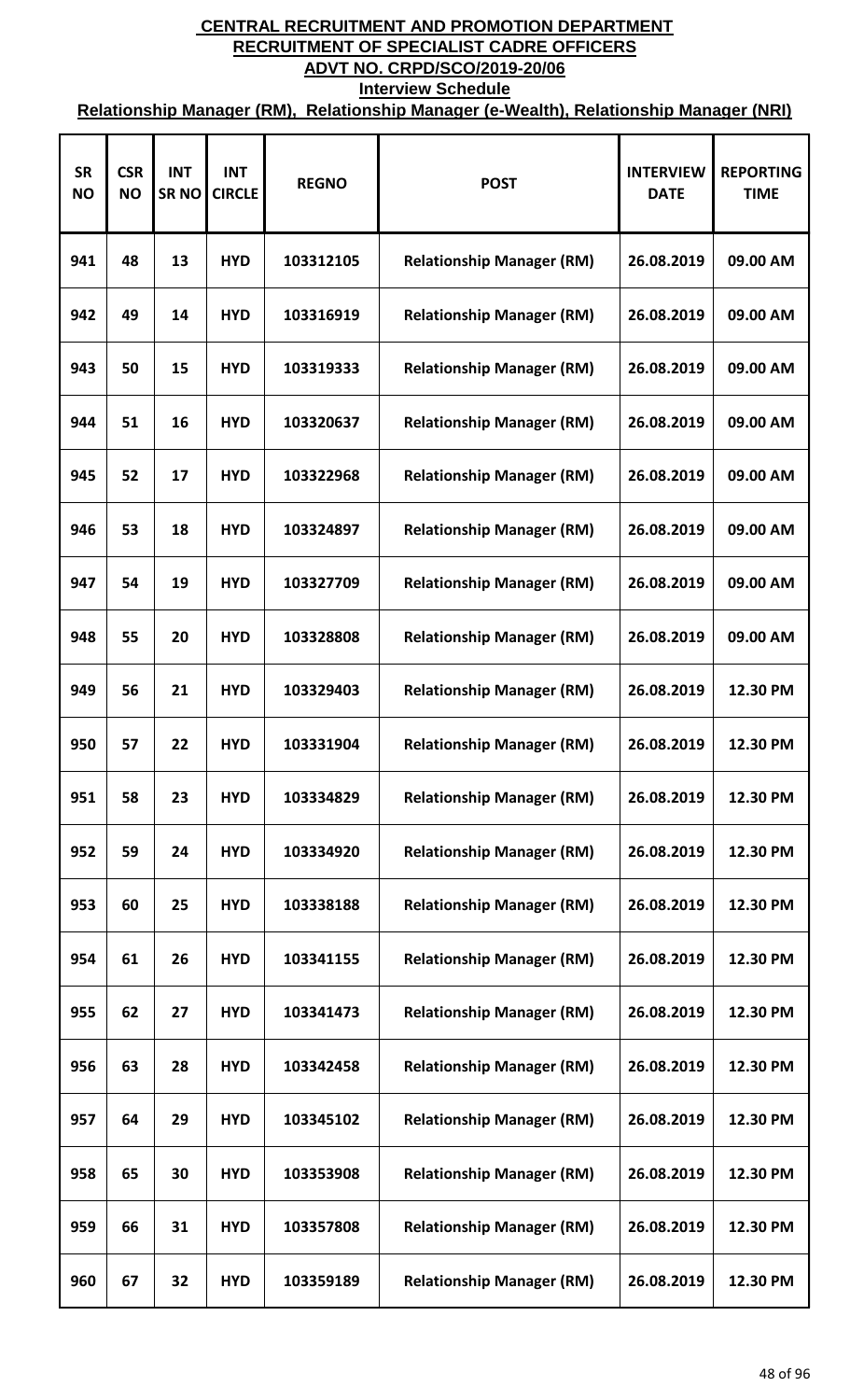| <b>SR</b><br><b>NO</b> | <b>CSR</b><br><b>NO</b> | <b>INT</b><br><b>SRNO</b> | <b>INT</b><br><b>CIRCLE</b> | <b>REGNO</b> | <b>POST</b>                            | <b>INTERVIEW</b><br><b>DATE</b> | <b>REPORTING</b><br><b>TIME</b> |
|------------------------|-------------------------|---------------------------|-----------------------------|--------------|----------------------------------------|---------------------------------|---------------------------------|
| 961                    | 68                      | 33                        | <b>HYD</b>                  | 103359482    | <b>Relationship Manager (RM)</b>       | 26.08.2019                      | 12.30 PM                        |
| 962                    | 69                      | 34                        | <b>HYD</b>                  | 103359625    | <b>Relationship Manager (RM)</b>       | 26.08.2019                      | 12.30 PM                        |
| 963                    | 70                      | 35                        | <b>HYD</b>                  | 103359969    | <b>Relationship Manager (RM)</b>       | 26.08.2019                      | 12.30 PM                        |
| 964                    | 71                      | $\mathbf{1}$              | <b>HYD</b>                  | 103360524    | <b>Relationship Manager (RM)</b>       | 27.08.2019                      | 09.00 AM                        |
| 965                    | 72                      | $\overline{2}$            | <b>HYD</b>                  | 103364019    | <b>Relationship Manager (RM)</b>       | 27.08.2019                      | 09.00 AM                        |
| 966                    | 73                      | 3                         | <b>HYD</b>                  | 103364584    | <b>Relationship Manager (RM)</b>       | 27.08.2019                      | 09.00 AM                        |
| 967                    | 74                      | 4                         | <b>HYD</b>                  | 103366304    | <b>Relationship Manager (RM)</b>       | 27.08.2019                      | 09.00 AM                        |
| 968                    | 75                      | 5                         | <b>HYD</b>                  | 103367547    | <b>Relationship Manager (RM)</b>       | 27.08.2019                      | 09.00 AM                        |
| 969                    | 76                      | 6                         | <b>HYD</b>                  | 103368179    | <b>Relationship Manager (RM)</b>       | 27.08.2019                      | 09.00 AM                        |
| 970                    | 77                      | 7                         | <b>HYD</b>                  | 103368494    | <b>Relationship Manager (RM)</b>       | 27.08.2019                      | 09.00 AM                        |
| 971                    | 78                      | 8                         | <b>HYD</b>                  | 103369321    | <b>Relationship Manager (RM)</b>       | 27.08.2019                      | 09.00 AM                        |
| 972                    | 79                      | 9                         | <b>HYD</b>                  | 103372820    | <b>Relationship Manager (RM)</b>       | 27.08.2019                      | 09.00 AM                        |
| 973                    | 80                      | 10                        | <b>HYD</b>                  | 103355943    | <b>Relationship Manager (e-Wealth)</b> | 27.08.2019                      | 09.00 AM                        |
| 974                    | 81                      | 11                        | <b>HYD</b>                  | 103361231    | <b>Relationship Manager (e-Wealth)</b> | 27.08.2019                      | 09.00 AM                        |
| 975                    | 82                      | 12                        | <b>HYD</b>                  | 103366805    | <b>Relationship Manager (e-Wealth)</b> | 27.08.2019                      | 09.00 AM                        |
| 976                    | 83                      | 13                        | <b>HYD</b>                  | 103330308    | <b>Relationship Manager (e-Wealth)</b> | 27.08.2019                      | 09.00 AM                        |
| 977                    | 84                      | 14                        | <b>HYD</b>                  | 103334522    | <b>Relationship Manager (e-Wealth)</b> | 27.08.2019                      | 09.00 AM                        |
| 978                    | 85                      | 15                        | <b>HYD</b>                  | 103341515    | <b>Relationship Manager (e-Wealth)</b> | 27.08.2019                      | 09.00 AM                        |
| 979                    | 86                      | 16                        | <b>HYD</b>                  | 103364236    | <b>Relationship Manager (e-Wealth)</b> | 27.08.2019                      | 09.00 AM                        |
| 980                    | 87                      | 17                        | <b>HYD</b>                  | 103364822    | <b>Relationship Manager (e-Wealth)</b> | 27.08.2019                      | 09.00 AM                        |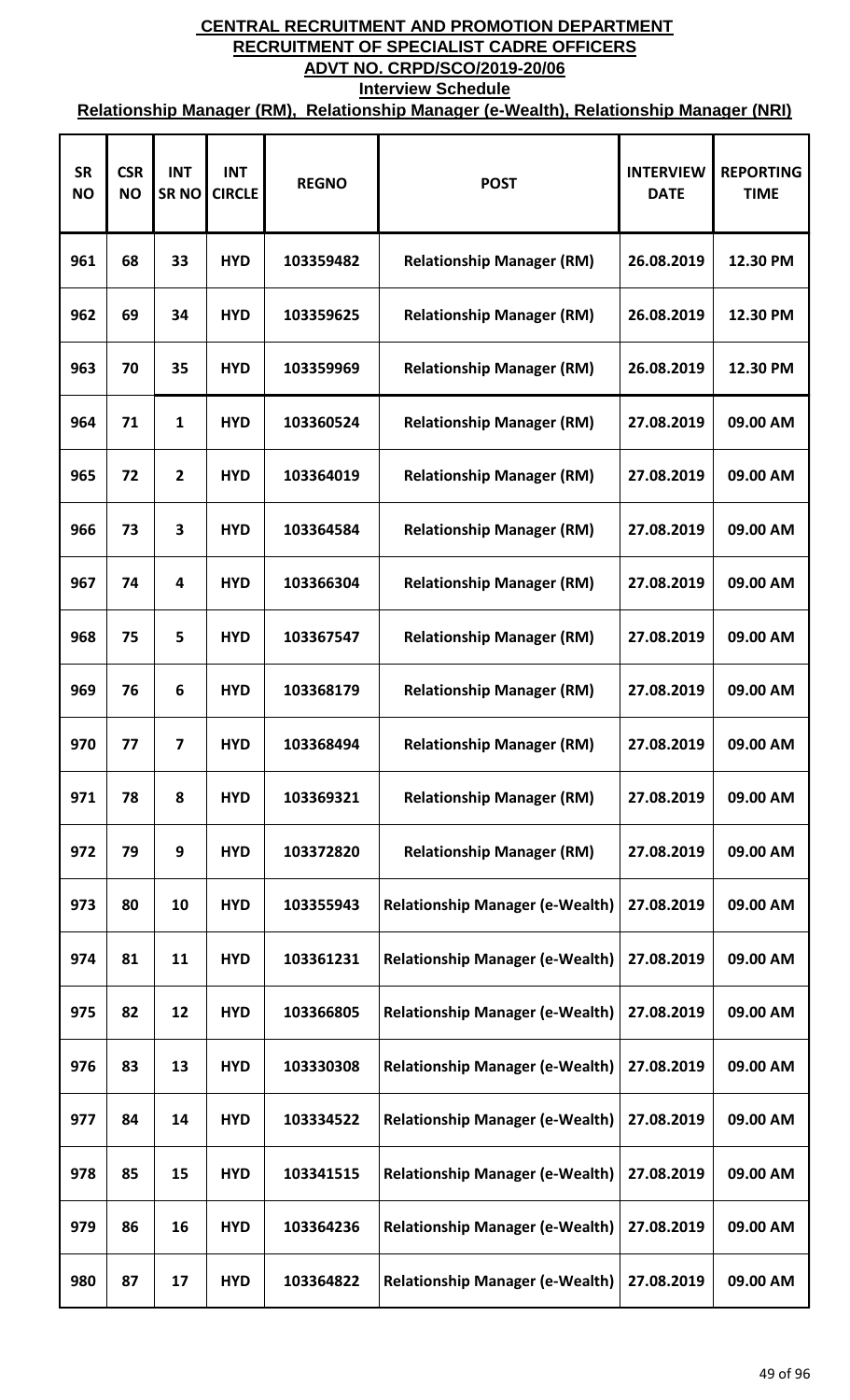| <b>SR</b><br><b>NO</b> | <b>CSR</b><br><b>NO</b> | <b>INT</b><br><b>SRNO</b> | <b>INT</b><br><b>CIRCLE</b> | <b>REGNO</b> | <b>POST</b>                            | <b>INTERVIEW</b><br><b>DATE</b> | <b>REPORTING</b><br><b>TIME</b> |
|------------------------|-------------------------|---------------------------|-----------------------------|--------------|----------------------------------------|---------------------------------|---------------------------------|
| 981                    | 88                      | 18                        | <b>HYD</b>                  | 103369359    | <b>Relationship Manager (e-Wealth)</b> | 27.08.2019                      | 09.00 AM                        |
| 982                    | 89                      | 19                        | <b>HYD</b>                  | 103369854    | <b>Relationship Manager (e-Wealth)</b> | 27.08.2019                      | 09.00 AM                        |
| 983                    | 90                      | 20                        | <b>HYD</b>                  | 103371465    | <b>Relationship Manager (e-Wealth)</b> | 27.08.2019                      | 09.00 AM                        |
| 984                    | 91                      | 21                        | <b>HYD</b>                  | 103371598    | <b>Relationship Manager (e-Wealth)</b> | 27.08.2019                      | 12.30 PM                        |
| 985                    | 92                      | 22                        | <b>HYD</b>                  | 103371952    | <b>Relationship Manager (e-Wealth)</b> | 27.08.2019                      | 12.30 PM                        |
| 986                    | 93                      | 23                        | <b>HYD</b>                  | 103306583    | <b>Relationship Manager (e-Wealth)</b> | 27.08.2019                      | 12.30 PM                        |
| 987                    | 94                      | 24                        | <b>HYD</b>                  | 103320992    | <b>Relationship Manager (e-Wealth)</b> | 27.08.2019                      | 12.30 PM                        |
| 988                    | 95                      | 25                        | <b>HYD</b>                  | 103322448    | <b>Relationship Manager (e-Wealth)</b> | 27.08.2019                      | 12.30 PM                        |
| 989                    | 96                      | 26                        | <b>HYD</b>                  | 103360132    | <b>Relationship Manager (e-Wealth)</b> | 27.08.2019                      | 12.30 PM                        |
| 990                    | 97                      | 27                        | <b>HYD</b>                  | 103361592    | <b>Relationship Manager (e-Wealth)</b> | 27.08.2019                      | 12.30 PM                        |
| 991                    | 98                      | 28                        | <b>HYD</b>                  | 103365072    | <b>Relationship Manager (e-Wealth)</b> | 27.08.2019                      | 12.30 PM                        |
| 992                    | 99                      | 29                        | <b>HYD</b>                  | 103315069    | <b>Relationship Manager (NRI)</b>      | 27.08.2019                      | 12.30 PM                        |
| 993                    | 100                     | 30                        | <b>HYD</b>                  | 103331142    | <b>Relationship Manager (NRI)</b>      | 27.08.2019                      | 12.30 PM                        |
| 994                    | 101                     | 31                        | <b>HYD</b>                  | 103362084    | <b>Relationship Manager (NRI)</b>      | 27.08.2019                      | 12.30 PM                        |
| 995                    | 102                     | 32                        | <b>HYD</b>                  | 103345633    | <b>Relationship Manager (NRI)</b>      | 27.08.2019                      | 12.30 PM                        |
| 996                    | 103                     | 33                        | <b>HYD</b>                  | 103301828    | <b>Relationship Manager (NRI)</b>      | 27.08.2019                      | 12.30 PM                        |
| 997                    | 104                     | 34                        | <b>HYD</b>                  | 103326109    | <b>Relationship Manager (NRI)</b>      | 27.08.2019                      | 12.30 PM                        |
| 998                    | 1                       | 1                         | JAI                         | 103311221    | <b>Relationship Manager (RM)</b>       | 26.08.2019                      | 09.00 AM                        |
| 999                    | $\overline{2}$          | $\overline{2}$            | JAI                         | 103332941    | <b>Relationship Manager (RM)</b>       | 26.08.2019                      | 09.00 AM                        |
| 1000                   | 3                       | 3                         | JAI                         | 103335107    | <b>Relationship Manager (RM)</b>       | 26.08.2019                      | 09.00 AM                        |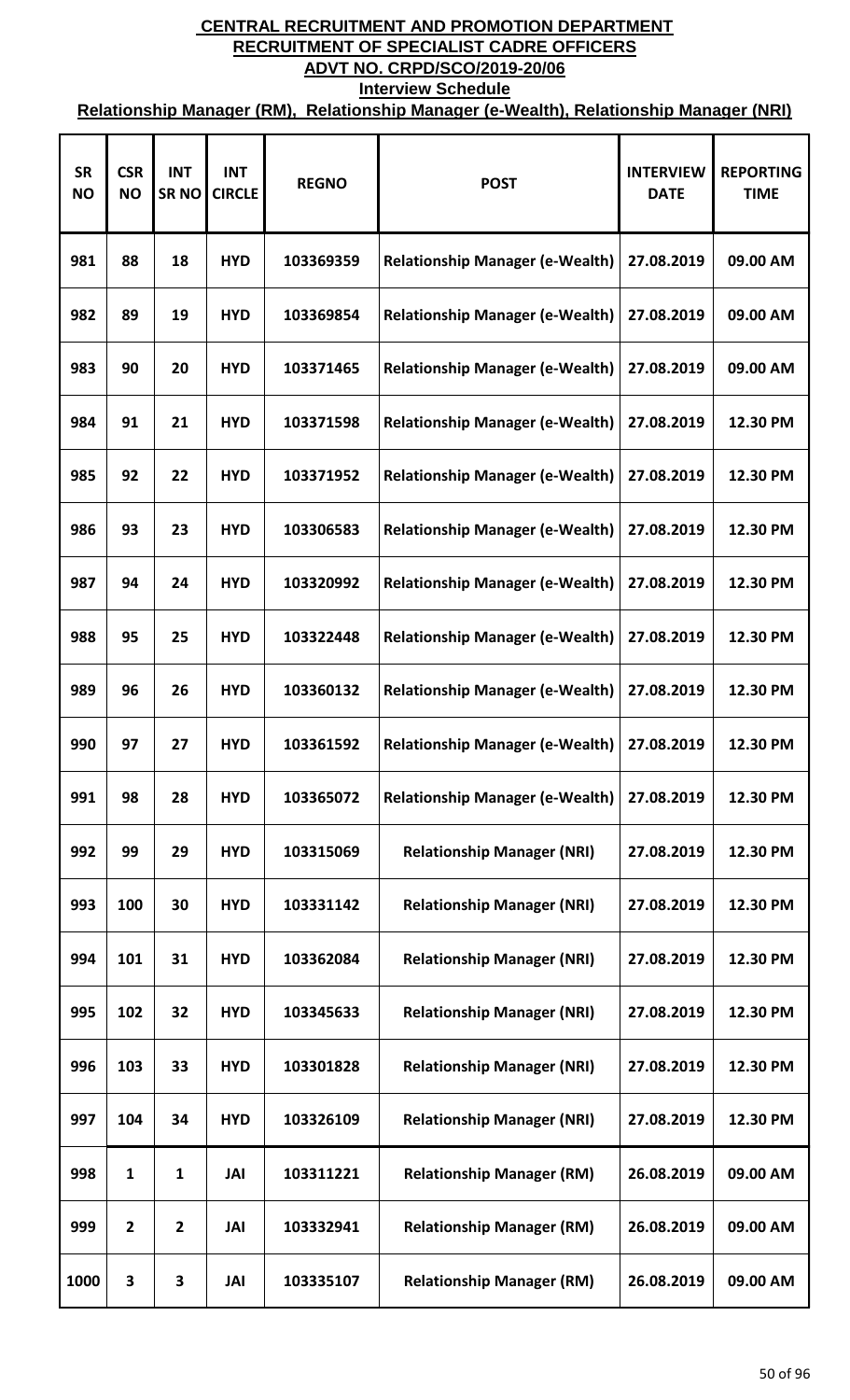| <b>SR</b><br><b>NO</b> | <b>CSR</b><br><b>NO</b> | <b>INT</b><br><b>SRNO</b> | <b>INT</b><br><b>CIRCLE</b> | <b>REGNO</b> | <b>POST</b>                      | <b>INTERVIEW</b><br><b>DATE</b> | <b>REPORTING</b><br><b>TIME</b> |
|------------------------|-------------------------|---------------------------|-----------------------------|--------------|----------------------------------|---------------------------------|---------------------------------|
| 1001                   | 4                       | 4                         | JAI                         | 103359412    | <b>Relationship Manager (RM)</b> | 26.08.2019                      | 09.00 AM                        |
| 1002                   | 5                       | 5                         | JAI                         | 103363443    | <b>Relationship Manager (RM)</b> | 26.08.2019                      | 09.00 AM                        |
| 1003                   | 6                       | 6                         | JAI                         | 103372461    | <b>Relationship Manager (RM)</b> | 26.08.2019                      | 09.00 AM                        |
| 1004                   | 7                       | $\overline{7}$            | JAI                         | 103307785    | <b>Relationship Manager (RM)</b> | 26.08.2019                      | 09.00 AM                        |
| 1005                   | 8                       | 8                         | JAI                         | 103303209    | <b>Relationship Manager (RM)</b> | 26.08.2019                      | 09.00 AM                        |
| 1006                   | 9                       | 9                         | JAI                         | 103308203    | <b>Relationship Manager (RM)</b> | 26.08.2019                      | 09.00 AM                        |
| 1007                   | 10                      | 10                        | JAI                         | 103315657    | <b>Relationship Manager (RM)</b> | 26.08.2019                      | 09.00 AM                        |
| 1008                   | 11                      | 11                        | JAI                         | 103316372    | <b>Relationship Manager (RM)</b> | 26.08.2019                      | 09.00 AM                        |
| 1009                   | 12                      | 12                        | JAI                         | 103333274    | <b>Relationship Manager (RM)</b> | 26.08.2019                      | 09.00 AM                        |
| 1010                   | 13                      | 13                        | JAI                         | 103340535    | <b>Relationship Manager (RM)</b> | 26.08.2019                      | 09.00 AM                        |
| 1011                   | 14                      | 14                        | JAI                         | 103341374    | <b>Relationship Manager (RM)</b> | 26.08.2019                      | 09.00 AM                        |
| 1012                   | 15                      | 15                        | JAI                         | 103350337    | <b>Relationship Manager (RM)</b> | 26.08.2019                      | 09.00 AM                        |
| 1013                   | 16                      | 16                        | JAI                         | 103350505    | <b>Relationship Manager (RM)</b> | 26.08.2019                      | 09.00 AM                        |
| 1014                   | 17                      | 17                        | JAI                         | 103350760    | <b>Relationship Manager (RM)</b> | 26.08.2019                      | 09.00 AM                        |
| 1015                   | 18                      | 18                        | JAI                         | 103353986    | <b>Relationship Manager (RM)</b> | 26.08.2019                      | 09.00 AM                        |
| 1016                   | 19                      | 19                        | JAI                         | 103360164    | <b>Relationship Manager (RM)</b> | 26.08.2019                      | 09.00 AM                        |
| 1017                   | 20                      | 20                        | <b>JAI</b>                  | 103364758    | <b>Relationship Manager (RM)</b> | 26.08.2019                      | 09.00 AM                        |
| 1018                   | 21                      | 21                        | JAI                         | 103365823    | <b>Relationship Manager (RM)</b> | 26.08.2019                      | 12.30 PM                        |
| 1019                   | 22                      | 22                        | JAI                         | 103366189    | <b>Relationship Manager (RM)</b> | 26.08.2019                      | 12.30 PM                        |
| 1020                   | 23                      | 23                        | JAI                         | 103369130    | <b>Relationship Manager (RM)</b> | 26.08.2019                      | 12.30 PM                        |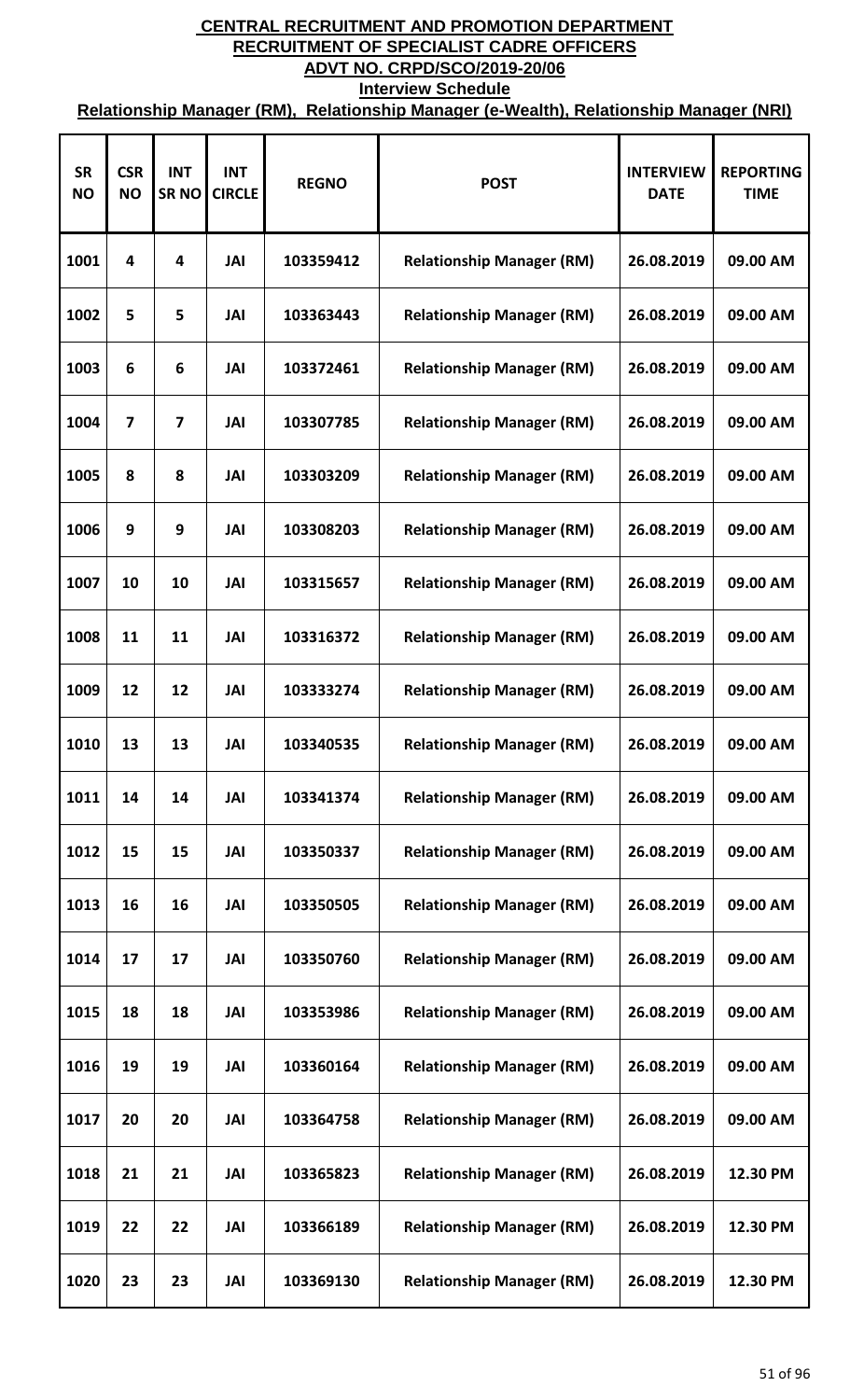| <b>SR</b><br><b>NO</b> | <b>CSR</b><br><b>NO</b> | <b>INT</b><br><b>SRNO</b> | <b>INT</b><br><b>CIRCLE</b> | <b>REGNO</b> | <b>POST</b>                      | <b>INTERVIEW</b><br><b>DATE</b> | <b>REPORTING</b><br><b>TIME</b> |
|------------------------|-------------------------|---------------------------|-----------------------------|--------------|----------------------------------|---------------------------------|---------------------------------|
| 1021                   | 24                      | 24                        | JAI                         | 103370170    | <b>Relationship Manager (RM)</b> | 26.08.2019                      | 12.30 PM                        |
| 1022                   | 25                      | 25                        | JAI                         | 103370673    | <b>Relationship Manager (RM)</b> | 26.08.2019                      | 12.30 PM                        |
| 1023                   | 26                      | 26                        | JAI                         | 103370752    | <b>Relationship Manager (RM)</b> | 26.08.2019                      | 12.30 PM                        |
| 1024                   | 27                      | 27                        | JAI                         | 103346402    | <b>Relationship Manager (RM)</b> | 26.08.2019                      | 12.30 PM                        |
| 1025                   | 28                      | 28                        | JAI                         | 103352061    | <b>Relationship Manager (RM)</b> | 26.08.2019                      | 12.30 PM                        |
| 1026                   | 29                      | 29                        | JAI                         | 103355085    | <b>Relationship Manager (RM)</b> | 26.08.2019                      | 12.30 PM                        |
| 1027                   | 30                      | 30                        | JAI                         | 103302060    | <b>Relationship Manager (RM)</b> | 26.08.2019                      | 12.30 PM                        |
| 1028                   | 31                      | 31                        | JAI                         | 103306688    | <b>Relationship Manager (RM)</b> | 26.08.2019                      | 12.30 PM                        |
| 1029                   | 32                      | 32                        | JAI                         | 103317205    | <b>Relationship Manager (RM)</b> | 26.08.2019                      | 12.30 PM                        |
| 1030                   | 33                      | 1                         | JAI                         | 103317228    | <b>Relationship Manager (RM)</b> | 27.08.2019                      | 09.00 AM                        |
| 1031                   | 34                      | $\overline{2}$            | JAI                         | 103319201    | <b>Relationship Manager (RM)</b> | 27.08.2019                      | 09.00 AM                        |
| 1032                   | 35                      | 3                         | JAI                         | 103319780    | <b>Relationship Manager (RM)</b> | 27.08.2019                      | 09.00 AM                        |
| 1033                   | 36                      | 4                         | JAI                         | 103320957    | <b>Relationship Manager (RM)</b> | 27.08.2019                      | 09.00 AM                        |
| 1034                   | 37                      | 5                         | JAI                         | 103321033    | <b>Relationship Manager (RM)</b> | 27.08.2019                      | 09.00 AM                        |
| 1035                   | 38                      | 6                         | JAI                         | 103322830    | <b>Relationship Manager (RM)</b> | 27.08.2019                      | 09.00 AM                        |
| 1036                   | 39                      | 7                         | JAI                         | 103324188    | <b>Relationship Manager (RM)</b> | 27.08.2019                      | 09.00 AM                        |
| 1037                   | 40                      | 8                         | JAI                         | 103334003    | <b>Relationship Manager (RM)</b> | 27.08.2019                      | 09.00 AM                        |
| 1038                   | 41                      | 9                         | JAI                         | 103334411    | <b>Relationship Manager (RM)</b> | 27.08.2019                      | 09.00 AM                        |
| 1039                   | 42                      | 10                        | JAI                         | 103334466    | <b>Relationship Manager (RM)</b> | 27.08.2019                      | 09.00 AM                        |
| 1040                   | 43                      | 11                        | JAI                         | 103334941    | <b>Relationship Manager (RM)</b> | 27.08.2019                      | 09.00 AM                        |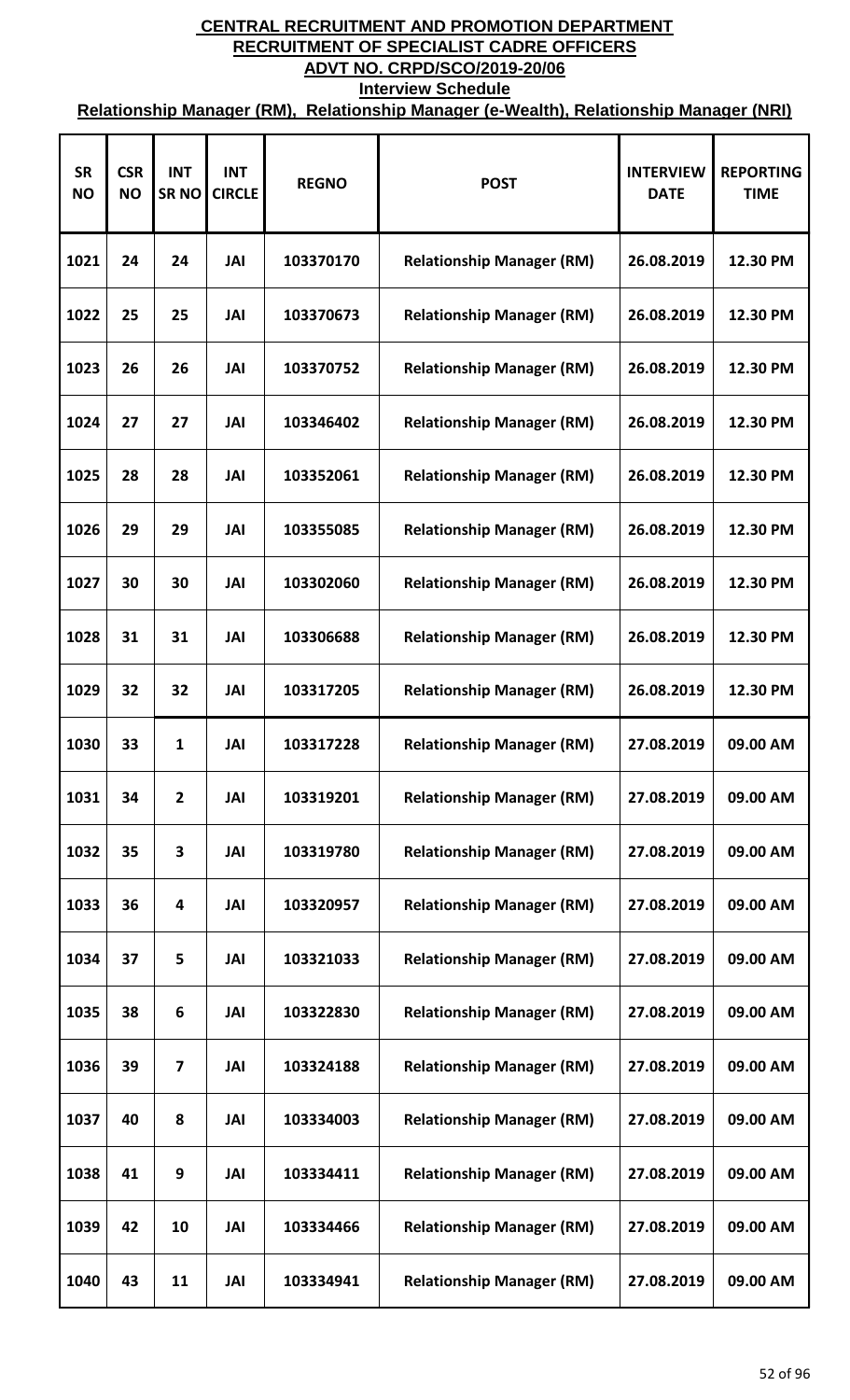| <b>SR</b><br><b>NO</b> | <b>CSR</b><br><b>NO</b> | <b>INT</b><br><b>SRNO</b> | <b>INT</b><br><b>CIRCLE</b> | <b>REGNO</b> | <b>POST</b>                      | <b>INTERVIEW</b><br><b>DATE</b> | <b>REPORTING</b><br><b>TIME</b> |
|------------------------|-------------------------|---------------------------|-----------------------------|--------------|----------------------------------|---------------------------------|---------------------------------|
| 1041                   | 44                      | 12                        | JAI                         | 103335078    | <b>Relationship Manager (RM)</b> | 27.08.2019                      | 09.00 AM                        |
| 1042                   | 45                      | 13                        | JAI                         | 103336023    | <b>Relationship Manager (RM)</b> | 27.08.2019                      | 09.00 AM                        |
| 1043                   | 46                      | 14                        | JAI                         | 103338369    | <b>Relationship Manager (RM)</b> | 27.08.2019                      | 09.00 AM                        |
| 1044                   | 47                      | 15                        | JAI                         | 103341203    | <b>Relationship Manager (RM)</b> | 27.08.2019                      | 09.00 AM                        |
| 1045                   | 48                      | 16                        | JAI                         | 103342844    | <b>Relationship Manager (RM)</b> | 27.08.2019                      | 09.00 AM                        |
| 1046                   | 49                      | 17                        | JAI                         | 103343964    | <b>Relationship Manager (RM)</b> | 27.08.2019                      | 09.00 AM                        |
| 1047                   | 50                      | 18                        | JAI                         | 103348778    | <b>Relationship Manager (RM)</b> | 27.08.2019                      | 09.00 AM                        |
| 1048                   | 51                      | 19                        | JAI                         | 103349898    | <b>Relationship Manager (RM)</b> | 27.08.2019                      | 09.00 AM                        |
| 1049                   | 52                      | 20                        | JAI                         | 103350200    | <b>Relationship Manager (RM)</b> | 27.08.2019                      | 09.00 AM                        |
| 1050                   | 53                      | 21                        | JAI                         | 103352205    | <b>Relationship Manager (RM)</b> | 27.08.2019                      | 12.30 PM                        |
| 1051                   | 54                      | 22                        | JAI                         | 103352230    | <b>Relationship Manager (RM)</b> | 27.08.2019                      | 12.30 PM                        |
| 1052                   | 55                      | 23                        | JAI                         | 103354242    | <b>Relationship Manager (RM)</b> | 27.08.2019                      | 12.30 PM                        |
| 1053                   | 56                      | 24                        | JAI                         | 103354909    | <b>Relationship Manager (RM)</b> | 27.08.2019                      | 12.30 PM                        |
| 1054                   | 57                      | 25                        | JAI                         | 103355581    | <b>Relationship Manager (RM)</b> | 27.08.2019                      | 12.30 PM                        |
| 1055                   | 58                      | 26                        | JAI                         | 103358212    | <b>Relationship Manager (RM)</b> | 27.08.2019                      | 12.30 PM                        |
| 1056                   | 59                      | 27                        | JAI                         | 103358748    | <b>Relationship Manager (RM)</b> | 27.08.2019                      | 12.30 PM                        |
| 1057                   | 60                      | 28                        | JAI                         | 103360574    | <b>Relationship Manager (RM)</b> | 27.08.2019                      | 12.30 PM                        |
| 1058                   | 61                      | 29                        | JAI                         | 103364212    | <b>Relationship Manager (RM)</b> | 27.08.2019                      | 12.30 PM                        |
| 1059                   | 62                      | 30                        | JAI                         | 103365939    | <b>Relationship Manager (RM)</b> | 27.08.2019                      | 12.30 PM                        |
| 1060                   | 63                      | 31                        | JAI                         | 103366610    | <b>Relationship Manager (RM)</b> | 27.08.2019                      | 12.30 PM                        |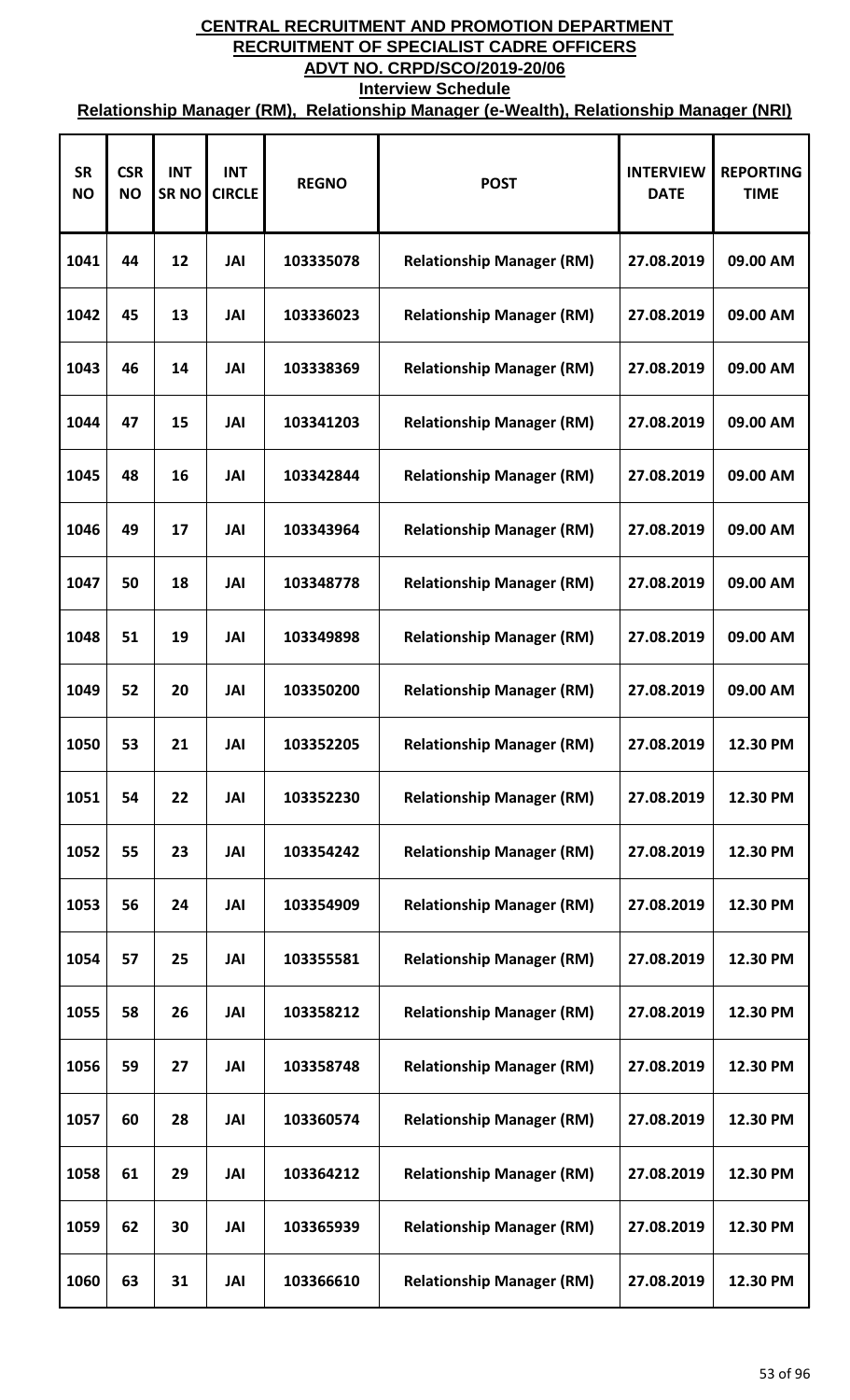| <b>SR</b><br><b>NO</b> | <b>CSR</b><br><b>NO</b> | <b>INT</b><br><b>SRNO</b> | <b>INT</b><br><b>CIRCLE</b> | <b>REGNO</b> | <b>POST</b>                            | <b>INTERVIEW</b><br><b>DATE</b> | <b>REPORTING</b><br><b>TIME</b> |
|------------------------|-------------------------|---------------------------|-----------------------------|--------------|----------------------------------------|---------------------------------|---------------------------------|
| 1061                   | 64                      | 32                        | JAI                         | 103367162    | <b>Relationship Manager (RM)</b>       | 27.08.2019                      | 12.30 PM                        |
| 1062                   | 65                      | 1                         | JAI                         | 103368990    | <b>Relationship Manager (RM)</b>       | 28.08.2019                      | 09.00 AM                        |
| 1063                   | 66                      | $\overline{2}$            | JAI                         | 103369218    | <b>Relationship Manager (RM)</b>       | 28.08.2019                      | 09.00 AM                        |
| 1064                   | 67                      | 3                         | JAI                         | 103370387    | <b>Relationship Manager (RM)</b>       | 28.08.2019                      | 09.00 AM                        |
| 1065                   | 68                      | 4                         | JAI                         | 103370420    | <b>Relationship Manager (RM)</b>       | 28.08.2019                      | 09.00 AM                        |
| 1066                   | 69                      | 5                         | JAI                         | 103370585    | <b>Relationship Manager (RM)</b>       | 28.08.2019                      | 09.00 AM                        |
| 1067                   | 70                      | 6                         | JAI                         | 103371311    | <b>Relationship Manager (RM)</b>       | 28.08.2019                      | 09.00 AM                        |
| 1068                   | 71                      | $\overline{\mathbf{z}}$   | JAI                         | 103372039    | <b>Relationship Manager (RM)</b>       | 28.08.2019                      | 09.00 AM                        |
| 1069                   | 72                      | 8                         | JAI                         | 103372276    | <b>Relationship Manager (RM)</b>       | 28.08.2019                      | 09.00 AM                        |
| 1070                   | 73                      | 9                         | JAI                         | 103368608    | <b>Relationship Manager (e-Wealth)</b> | 28.08.2019                      | 09.00 AM                        |
| 1071                   | 74                      | 10                        | JAI                         | 103370606    | <b>Relationship Manager (e-Wealth)</b> | 28.08.2019                      | 09.00 AM                        |
| 1072                   | 75                      | 11                        | JAI                         | 103370766    | <b>Relationship Manager (e-Wealth)</b> | 28.08.2019                      | 09.00 AM                        |
| 1073                   | 76                      | 12                        | JAI                         | 103311827    | <b>Relationship Manager (e-Wealth)</b> | 28.08.2019                      | 09.00 AM                        |
| 1074                   | 77                      | 13                        | JAI                         | 103324792    | <b>Relationship Manager (e-Wealth)</b> | 28.08.2019                      | 09.00 AM                        |
| 1075                   | 78                      | 14                        | JAI                         | 103331865    | <b>Relationship Manager (e-Wealth)</b> | 28.08.2019                      | 09.00 AM                        |
| 1076                   | 79                      | 15                        | JAI                         | 103347476    | <b>Relationship Manager (e-Wealth)</b> | 28.08.2019                      | 09.00 AM                        |
| 1077                   | 80                      | 16                        | JAI                         | 103356605    | <b>Relationship Manager (e-Wealth)</b> | 28.08.2019                      | 09.00 AM                        |
| 1078                   | 81                      | 17                        | JAI                         | 103359252    | <b>Relationship Manager (e-Wealth)</b> | 28.08.2019                      | 09.00 AM                        |
| 1079                   | 82                      | 18                        | JAI                         | 103308160    | <b>Relationship Manager (e-Wealth)</b> | 28.08.2019                      | 09.00 AM                        |
| 1080                   | 83                      | 19                        | JAI                         | 103324833    | <b>Relationship Manager (e-Wealth)</b> | 28.08.2019                      | 09.00 AM                        |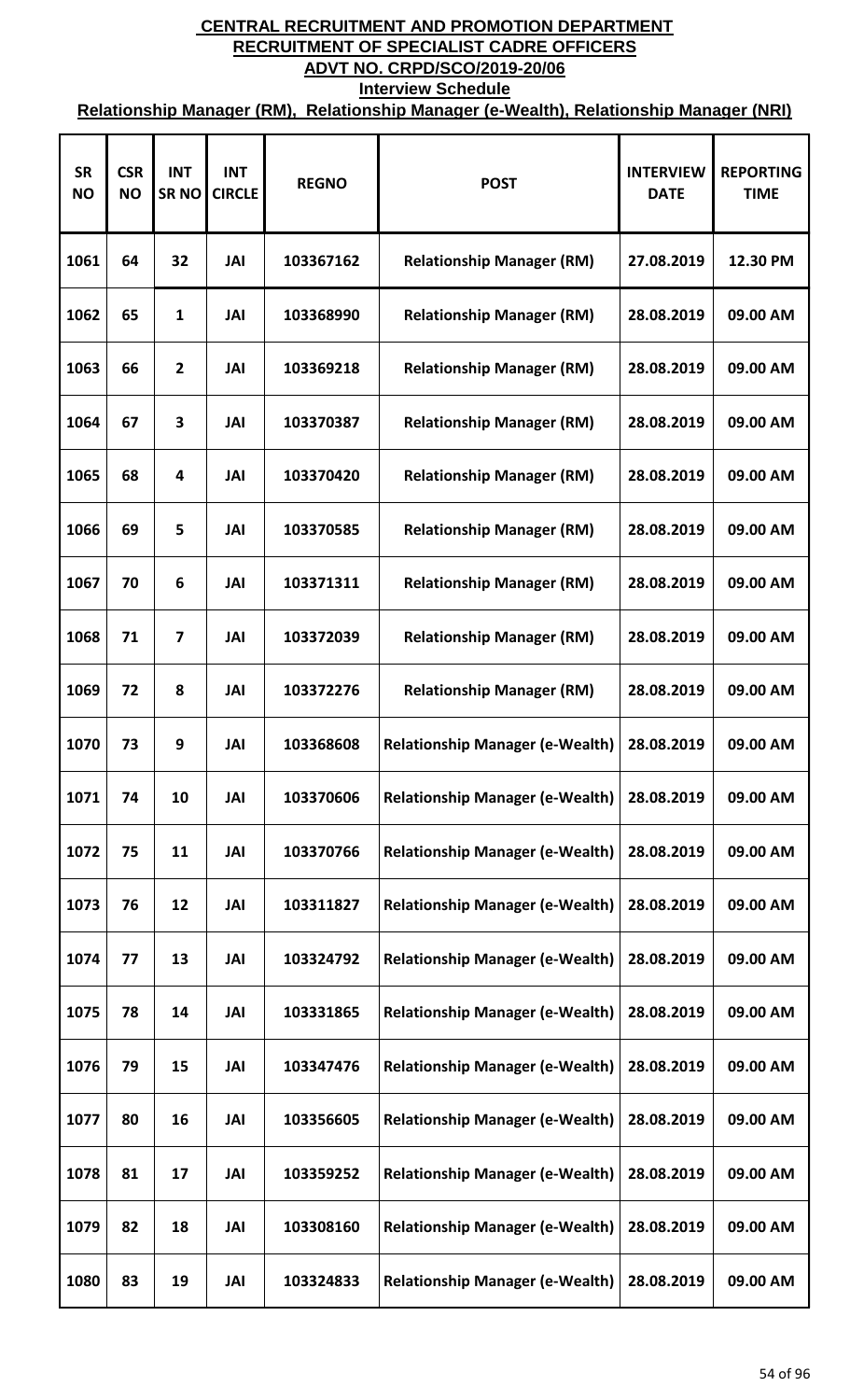| <b>SR</b><br><b>NO</b> | <b>CSR</b><br><b>NO</b> | <b>INT</b><br>SR <sub>NO</sub> | <b>INT</b><br><b>CIRCLE</b> | <b>REGNO</b> | <b>POST</b>                            | <b>INTERVIEW</b><br><b>DATE</b> | <b>REPORTING</b><br><b>TIME</b> |
|------------------------|-------------------------|--------------------------------|-----------------------------|--------------|----------------------------------------|---------------------------------|---------------------------------|
| 1081                   | 84                      | 20                             | JAI                         | 103336319    | <b>Relationship Manager (e-Wealth)</b> | 28.08.2019                      | 09.00 AM                        |
| 1082                   | 85                      | 21                             | JAI                         | 103340589    | <b>Relationship Manager (e-Wealth)</b> | 28.08.2019                      | 12.30 PM                        |
| 1083                   | 86                      | 22                             | JAI                         | 103348015    | <b>Relationship Manager (e-Wealth)</b> | 28.08.2019                      | 12.30 PM                        |
| 1084                   | 87                      | 23                             | JAI                         | 103356017    | <b>Relationship Manager (e-Wealth)</b> | 28.08.2019                      | 12.30 PM                        |
| 1085                   | 88                      | 24                             | JAI                         | 103363039    | <b>Relationship Manager (e-Wealth)</b> | 28.08.2019                      | 12.30 PM                        |
| 1086                   | 89                      | 25                             | JAI                         | 103366366    | <b>Relationship Manager (e-Wealth)</b> | 28.08.2019                      | 12.30 PM                        |
| 1087                   | 90                      | 26                             | JAI                         | 103371858    | <b>Relationship Manager (e-Wealth)</b> | 28.08.2019                      | 12.30 PM                        |
| 1088                   | 91                      | 27                             | JAI                         | 103371993    | <b>Relationship Manager (e-Wealth)</b> | 28.08.2019                      | 12.30 PM                        |
| 1089                   | 92                      | 28                             | JAI                         | 103350674    | <b>Relationship Manager (NRI)</b>      | 28.08.2019                      | 12.30 PM                        |
| 1090                   | 93                      | 29                             | JAI                         | 103315576    | <b>Relationship Manager (NRI)</b>      | 28.08.2019                      | 12.30 PM                        |
| 1091                   | 94                      | 30                             | JAI                         | 103335460    | <b>Relationship Manager (NRI)</b>      | 28.08.2019                      | 12.30 PM                        |
| 1092                   | 95                      | 31                             | JAI                         | 103353287    | <b>Relationship Manager (NRI)</b>      | 28.08.2019                      | 12.30 PM                        |
| 1093                   | 96                      | 32                             | JAI                         | 103358992    | <b>Relationship Manager (NRI)</b>      | 28.08.2019                      | 12.30 PM                        |
| 1094                   | 1                       | 1                              | <b>KOL</b>                  | 103302304    | <b>Relationship Manager (RM)</b>       | 23.08.2019                      | 09.00 AM                        |
| 1095                   | $\overline{2}$          | $\overline{2}$                 | <b>KOL</b>                  | 103305974    | <b>Relationship Manager (RM)</b>       | 23.08.2019                      | 09.00 AM                        |
| 1096                   | 3                       | 3                              | <b>KOL</b>                  | 103316224    | <b>Relationship Manager (RM)</b>       | 23.08.2019                      | 09.00 AM                        |
| 1097                   | 4                       | 4                              | <b>KOL</b>                  | 103316953    | <b>Relationship Manager (RM)</b>       | 23.08.2019                      | 09.00 AM                        |
| 1098                   | 5                       | 5                              | <b>KOL</b>                  | 103327554    | <b>Relationship Manager (RM)</b>       | 23.08.2019                      | 09.00 AM                        |
| 1099                   | 6                       | 6                              | <b>KOL</b>                  | 103334040    | <b>Relationship Manager (RM)</b>       | 23.08.2019                      | 09.00 AM                        |
| 1100                   | 7                       | 7                              | <b>KOL</b>                  | 103334184    | <b>Relationship Manager (RM)</b>       | 23.08.2019                      | 09.00 AM                        |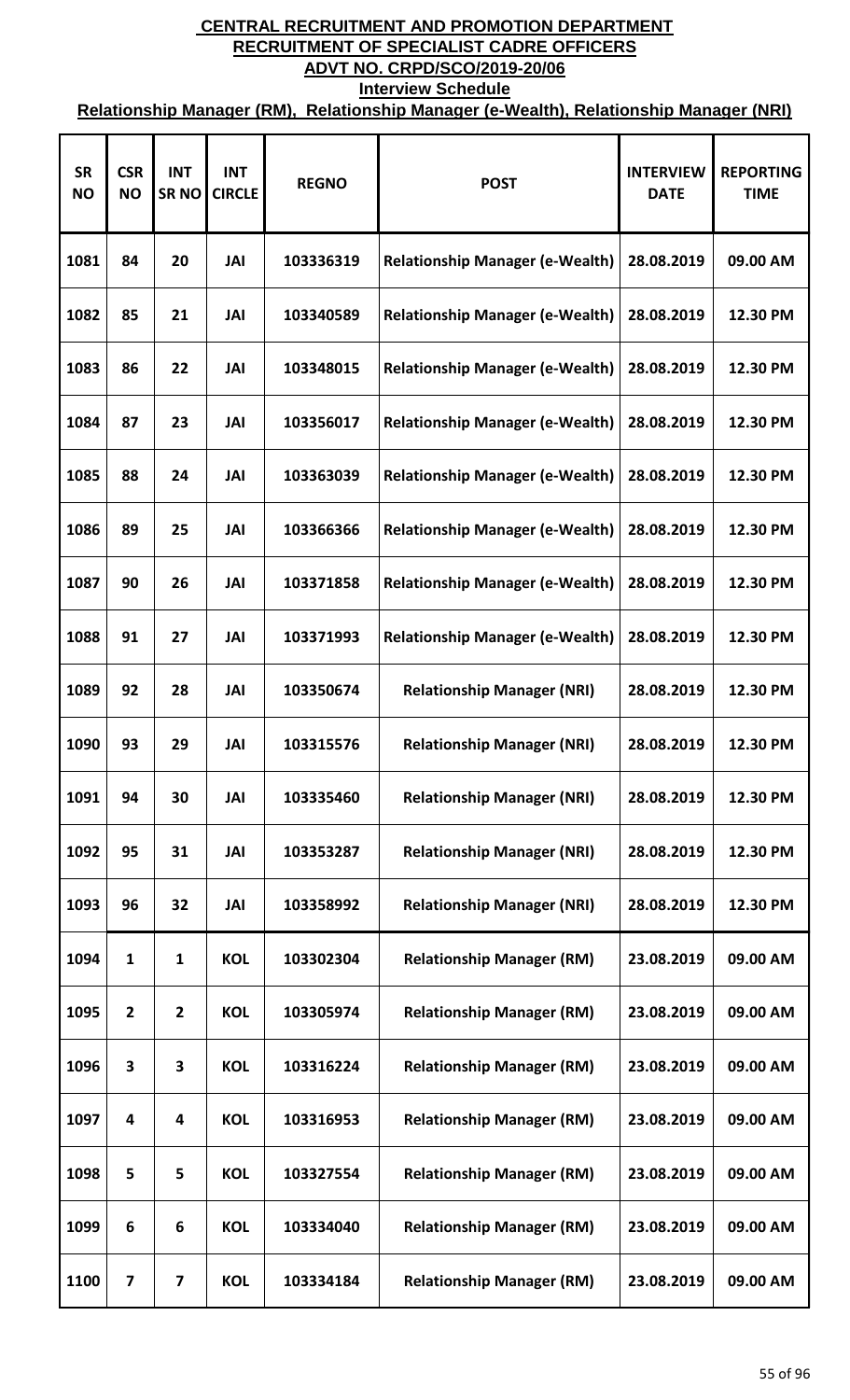| <b>SR</b><br><b>NO</b> | <b>CSR</b><br><b>NO</b> | <b>INT</b><br><b>SRNO</b> | <b>INT</b><br><b>CIRCLE</b> | <b>REGNO</b> | <b>POST</b>                      | <b>INTERVIEW</b><br><b>DATE</b> | <b>REPORTING</b><br><b>TIME</b> |
|------------------------|-------------------------|---------------------------|-----------------------------|--------------|----------------------------------|---------------------------------|---------------------------------|
| 1101                   | 8                       | 8                         | <b>KOL</b>                  | 103345284    | <b>Relationship Manager (RM)</b> | 23.08.2019                      | 09.00 AM                        |
| 1102                   | 9                       | 9                         | <b>KOL</b>                  | 103353189    | <b>Relationship Manager (RM)</b> | 23.08.2019                      | 09.00 AM                        |
| 1103                   | 10                      | 10                        | <b>KOL</b>                  | 103359408    | <b>Relationship Manager (RM)</b> | 23.08.2019                      | 09.00 AM                        |
| 1104                   | 11                      | 11                        | <b>KOL</b>                  | 103369681    | <b>Relationship Manager (RM)</b> | 23.08.2019                      | 09.00 AM                        |
| 1105                   | 12                      | 12                        | <b>KOL</b>                  | 103304779    | <b>Relationship Manager (RM)</b> | 23.08.2019                      | 09.00 AM                        |
| 1106                   | 13                      | 13                        | <b>KOL</b>                  | 103326004    | <b>Relationship Manager (RM)</b> | 23.08.2019                      | 09.00 AM                        |
| 1107                   | 14                      | 14                        | <b>KOL</b>                  | 103301607    | <b>Relationship Manager (RM)</b> | 23.08.2019                      | 09.00 AM                        |
| 1108                   | 15                      | 15                        | <b>KOL</b>                  | 103313230    | <b>Relationship Manager (RM)</b> | 23.08.2019                      | 09.00 AM                        |
| 1109                   | 16                      | 16                        | <b>KOL</b>                  | 103325211    | <b>Relationship Manager (RM)</b> | 23.08.2019                      | 09.00 AM                        |
| 1110                   | 17                      | 17                        | <b>KOL</b>                  | 103333342    | <b>Relationship Manager (RM)</b> | 23.08.2019                      | 09.00 AM                        |
| 1111                   | 18                      | 18                        | <b>KOL</b>                  | 103347088    | <b>Relationship Manager (RM)</b> | 23.08.2019                      | 09.00 AM                        |
| 1112                   | 19                      | 19                        | <b>KOL</b>                  | 103363489    | <b>Relationship Manager (RM)</b> | 23.08.2019                      | 09.00 AM                        |
| 1113                   | 20                      | 20                        | <b>KOL</b>                  | 103365525    | <b>Relationship Manager (RM)</b> | 23.08.2019                      | 09.00 AM                        |
| 1114                   | 21                      | 21                        | <b>KOL</b>                  | 103365844    | <b>Relationship Manager (RM)</b> | 23.08.2019                      | 09.00 AM                        |
| 1115                   | 22                      | 22                        | <b>KOL</b>                  | 103300712    | <b>Relationship Manager (RM)</b> | 23.08.2019                      | 09.00 AM                        |
| 1116                   | 23                      | 23                        | <b>KOL</b>                  | 103301250    | <b>Relationship Manager (RM)</b> | 23.08.2019                      | 09.00 AM                        |
| 1117                   | 24                      | 24                        | <b>KOL</b>                  | 103302715    | <b>Relationship Manager (RM)</b> | 23.08.2019                      | 12.30 PM                        |
| 1118                   | 25                      | 25                        | <b>KOL</b>                  | 103305208    | <b>Relationship Manager (RM)</b> | 23.08.2019                      | 12.30 PM                        |
| 1119                   | 26                      | 26                        | <b>KOL</b>                  | 103305940    | <b>Relationship Manager (RM)</b> | 23.08.2019                      | 12.30 PM                        |
| 1120                   | 27                      | 27                        | <b>KOL</b>                  | 103306172    | <b>Relationship Manager (RM)</b> | 23.08.2019                      | 12.30 PM                        |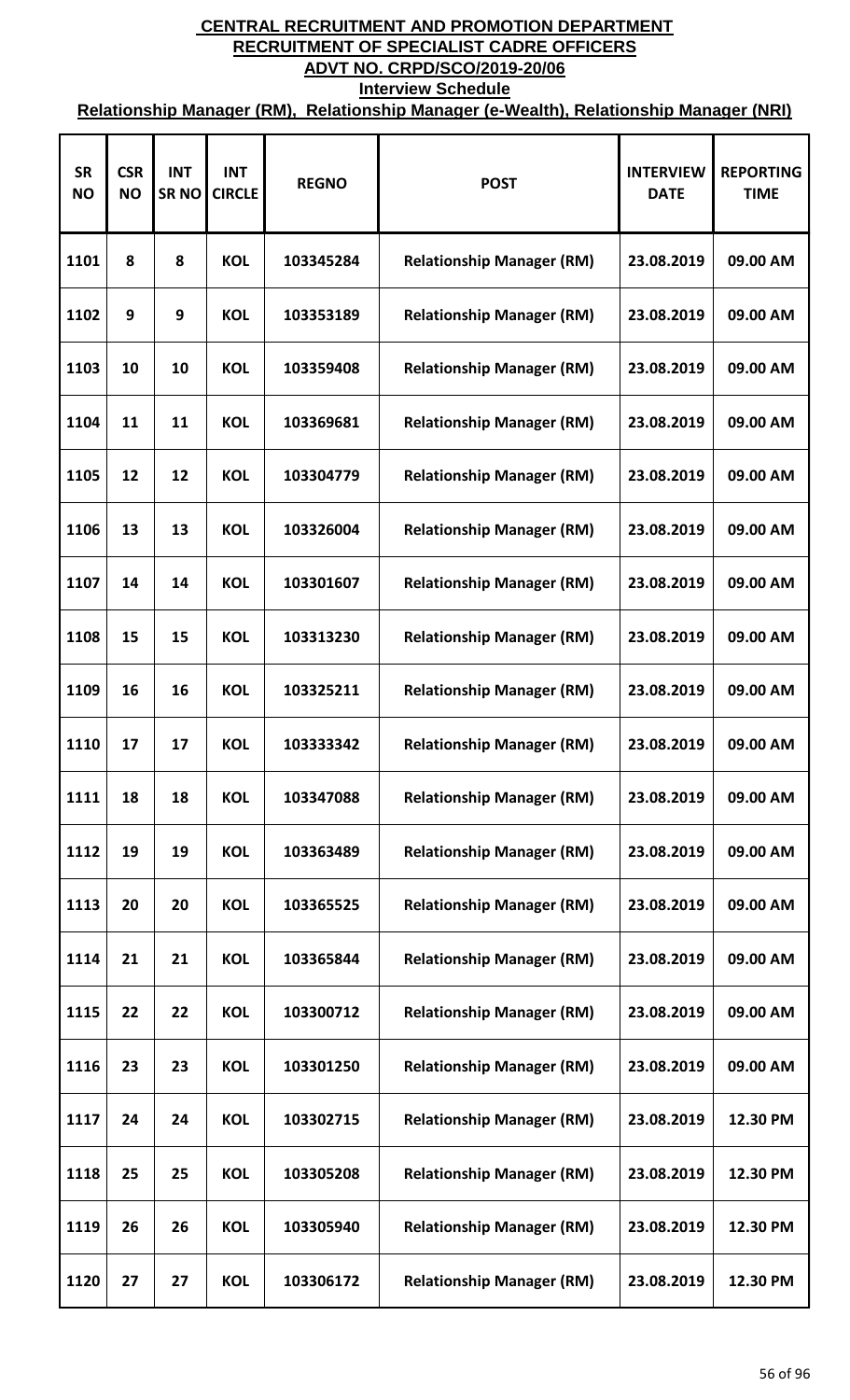| <b>SR</b><br><b>NO</b> | <b>CSR</b><br><b>NO</b> | <b>INT</b><br><b>SRNO</b> | <b>INT</b><br><b>CIRCLE</b> | <b>REGNO</b> | <b>POST</b>                      | <b>INTERVIEW</b><br><b>DATE</b> | <b>REPORTING</b><br><b>TIME</b> |
|------------------------|-------------------------|---------------------------|-----------------------------|--------------|----------------------------------|---------------------------------|---------------------------------|
| 1121                   | 28                      | 28                        | <b>KOL</b>                  | 103306823    | <b>Relationship Manager (RM)</b> | 23.08.2019                      | 12.30 PM                        |
| 1122                   | 29                      | 29                        | <b>KOL</b>                  | 103310053    | <b>Relationship Manager (RM)</b> | 23.08.2019                      | 12.30 PM                        |
| 1123                   | 30                      | 30                        | <b>KOL</b>                  | 103312566    | <b>Relationship Manager (RM)</b> | 23.08.2019                      | 12.30 PM                        |
| 1124                   | 31                      | 31                        | <b>KOL</b>                  | 103313243    | <b>Relationship Manager (RM)</b> | 23.08.2019                      | 12.30 PM                        |
| 1125                   | 32                      | 32                        | <b>KOL</b>                  | 103313591    | <b>Relationship Manager (RM)</b> | 23.08.2019                      | 12.30 PM                        |
| 1126                   | 33                      | 33                        | <b>KOL</b>                  | 103315094    | <b>Relationship Manager (RM)</b> | 23.08.2019                      | 12.30 PM                        |
| 1127                   | 34                      | 34                        | <b>KOL</b>                  | 103316046    | <b>Relationship Manager (RM)</b> | 23.08.2019                      | 12.30 PM                        |
| 1128                   | 35                      | 35                        | <b>KOL</b>                  | 103316798    | <b>Relationship Manager (RM)</b> | 23.08.2019                      | 12.30 PM                        |
| 1129                   | 36                      | 36                        | <b>KOL</b>                  | 103317090    | <b>Relationship Manager (RM)</b> | 23.08.2019                      | 12.30 PM                        |
| 1130                   | 37                      | 37                        | <b>KOL</b>                  | 103317843    | <b>Relationship Manager (RM)</b> | 23.08.2019                      | 12.30 PM                        |
| 1131                   | 38                      | 38                        | <b>KOL</b>                  | 103318138    | <b>Relationship Manager (RM)</b> | 23.08.2019                      | 12.30 PM                        |
| 1132                   | 39                      | 39                        | <b>KOL</b>                  | 103319148    | <b>Relationship Manager (RM)</b> | 23.08.2019                      | 12.30 PM                        |
| 1133                   | 40                      | 40                        | <b>KOL</b>                  | 103320008    | <b>Relationship Manager (RM)</b> | 23.08.2019                      | 12.30 PM                        |
| 1134                   | 41                      | 41                        | <b>KOL</b>                  | 103321500    | <b>Relationship Manager (RM)</b> | 23.08.2019                      | 12.30 PM                        |
| 1135                   | 42                      | 42                        | <b>KOL</b>                  | 103322134    | <b>Relationship Manager (RM)</b> | 23.08.2019                      | 12.30 PM                        |
| 1136                   | 43                      | 43                        | <b>KOL</b>                  | 103322347    | <b>Relationship Manager (RM)</b> | 23.08.2019                      | 12.30 PM                        |
| 1137                   | 44                      | $\mathbf{1}$              | <b>KOL</b>                  | 103323554    | <b>Relationship Manager (RM)</b> | 24.08.2019                      | 09.00 AM                        |
| 1138                   | 45                      | $\overline{2}$            | <b>KOL</b>                  | 103323934    | <b>Relationship Manager (RM)</b> | 24.08.2019                      | 09.00 AM                        |
| 1139                   | 46                      | 3                         | <b>KOL</b>                  | 103324706    | <b>Relationship Manager (RM)</b> | 24.08.2019                      | 09.00 AM                        |
| 1140                   | 47                      | 4                         | <b>KOL</b>                  | 103325421    | <b>Relationship Manager (RM)</b> | 24.08.2019                      | 09.00 AM                        |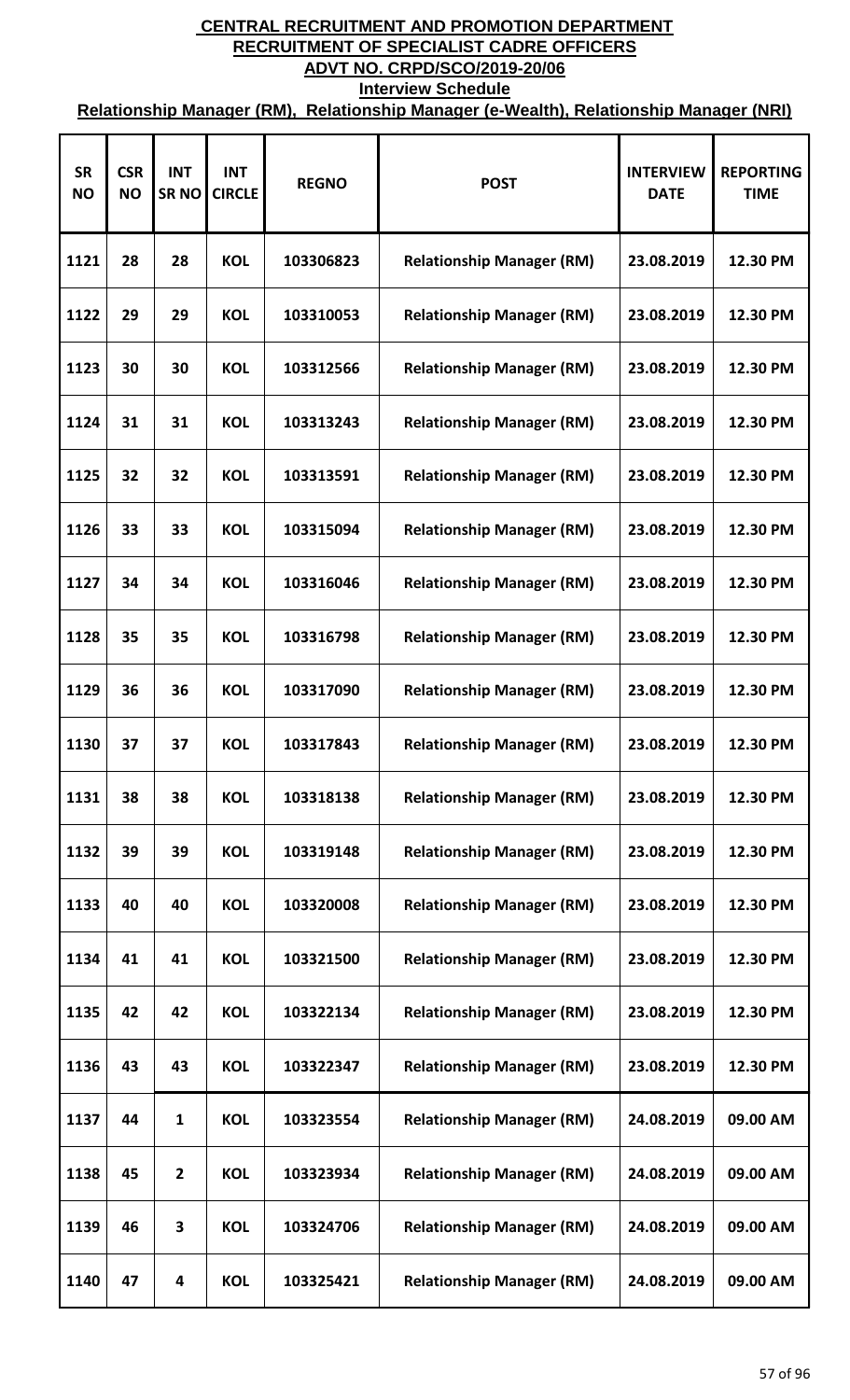| <b>SR</b><br><b>NO</b> | <b>CSR</b><br><b>NO</b> | <b>INT</b><br><b>SRNO</b> | <b>INT</b><br><b>CIRCLE</b> | <b>REGNO</b> | <b>POST</b>                      | <b>INTERVIEW</b><br><b>DATE</b> | <b>REPORTING</b><br><b>TIME</b> |
|------------------------|-------------------------|---------------------------|-----------------------------|--------------|----------------------------------|---------------------------------|---------------------------------|
| 1141                   | 48                      | 5                         | <b>KOL</b>                  | 103325827    | <b>Relationship Manager (RM)</b> | 24.08.2019                      | 09.00 AM                        |
| 1142                   | 49                      | 6                         | <b>KOL</b>                  | 103326906    | <b>Relationship Manager (RM)</b> | 24.08.2019                      | 09.00 AM                        |
| 1143                   | 50                      | 7                         | <b>KOL</b>                  | 103327450    | <b>Relationship Manager (RM)</b> | 24.08.2019                      | 09.00 AM                        |
| 1144                   | 51                      | 8                         | <b>KOL</b>                  | 103328944    | <b>Relationship Manager (RM)</b> | 24.08.2019                      | 09.00 AM                        |
| 1145                   | 52                      | 9                         | <b>KOL</b>                  | 103329801    | <b>Relationship Manager (RM)</b> | 24.08.2019                      | 09.00 AM                        |
| 1146                   | 53                      | 10                        | <b>KOL</b>                  | 103333291    | <b>Relationship Manager (RM)</b> | 24.08.2019                      | 09.00 AM                        |
| 1147                   | 54                      | 11                        | <b>KOL</b>                  | 103333711    | <b>Relationship Manager (RM)</b> | 24.08.2019                      | 09.00 AM                        |
| 1148                   | 55                      | 12                        | <b>KOL</b>                  | 103333948    | <b>Relationship Manager (RM)</b> | 24.08.2019                      | 09.00 AM                        |
| 1149                   | 56                      | 13                        | <b>KOL</b>                  | 103334643    | <b>Relationship Manager (RM)</b> | 24.08.2019                      | 09.00 AM                        |
| 1150                   | 57                      | 14                        | <b>KOL</b>                  | 103334771    | <b>Relationship Manager (RM)</b> | 24.08.2019                      | 09.00 AM                        |
| 1151                   | 58                      | 15                        | <b>KOL</b>                  | 103337309    | <b>Relationship Manager (RM)</b> | 24.08.2019                      | 09.00 AM                        |
| 1152                   | 59                      | 16                        | <b>KOL</b>                  | 103337536    | <b>Relationship Manager (RM)</b> | 24.08.2019                      | 09.00 AM                        |
| 1153                   | 60                      | 17                        | <b>KOL</b>                  | 103339156    | <b>Relationship Manager (RM)</b> | 24.08.2019                      | 09.00 AM                        |
| 1154                   | 61                      | 18                        | <b>KOL</b>                  | 103340487    | <b>Relationship Manager (RM)</b> | 24.08.2019                      | 09.00 AM                        |
| 1155                   | 62                      | 19                        | <b>KOL</b>                  | 103342047    | <b>Relationship Manager (RM)</b> | 24.08.2019                      | 09.00 AM                        |
| 1156                   | 63                      | 20                        | <b>KOL</b>                  | 103342704    | <b>Relationship Manager (RM)</b> | 24.08.2019                      | 09.00 AM                        |
| 1157                   | 64                      | 21                        | <b>KOL</b>                  | 103342932    | <b>Relationship Manager (RM)</b> | 24.08.2019                      | 09.00 AM                        |
| 1158                   | 65                      | 22                        | <b>KOL</b>                  | 103343040    | <b>Relationship Manager (RM)</b> | 24.08.2019                      | 09.00 AM                        |
| 1159                   | 66                      | 23                        | <b>KOL</b>                  | 103344051    | <b>Relationship Manager (RM)</b> | 24.08.2019                      | 09.00 AM                        |
| 1160                   | 67                      | 24                        | <b>KOL</b>                  | 103346070    | <b>Relationship Manager (RM)</b> | 24.08.2019                      | 12.30 PM                        |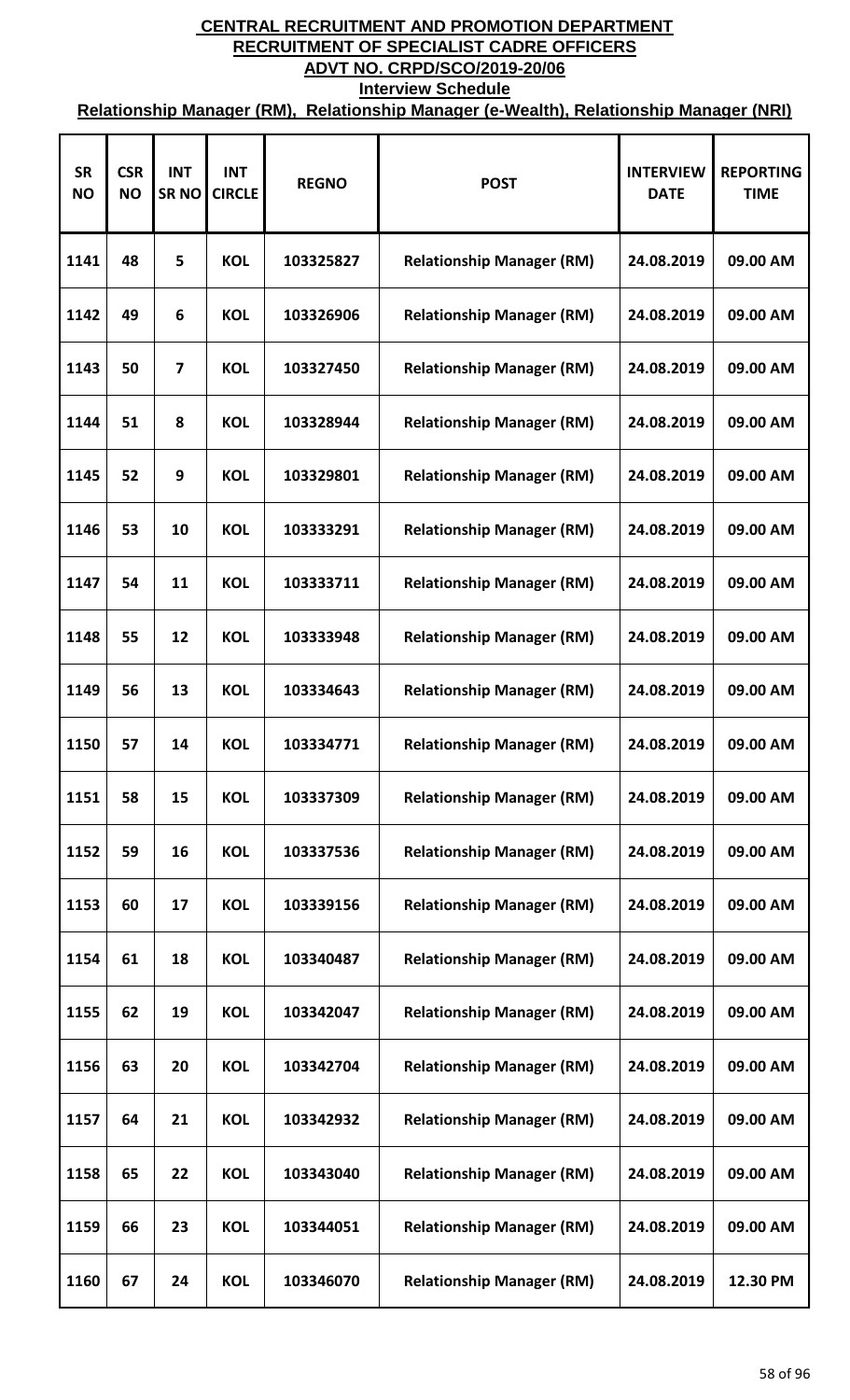| <b>SR</b><br><b>NO</b> | <b>CSR</b><br><b>NO</b> | <b>INT</b><br><b>SRNO</b> | <b>INT</b><br><b>CIRCLE</b> | <b>REGNO</b> | <b>POST</b>                      | <b>INTERVIEW</b><br><b>DATE</b> | <b>REPORTING</b><br><b>TIME</b> |
|------------------------|-------------------------|---------------------------|-----------------------------|--------------|----------------------------------|---------------------------------|---------------------------------|
| 1161                   | 68                      | 25                        | <b>KOL</b>                  | 103350071    | <b>Relationship Manager (RM)</b> | 24.08.2019                      | 12.30 PM                        |
| 1162                   | 69                      | 26                        | <b>KOL</b>                  | 103351047    | <b>Relationship Manager (RM)</b> | 24.08.2019                      | 12.30 PM                        |
| 1163                   | 70                      | 27                        | <b>KOL</b>                  | 103351140    | <b>Relationship Manager (RM)</b> | 24.08.2019                      | 12.30 PM                        |
| 1164                   | 71                      | 28                        | <b>KOL</b>                  | 103351512    | <b>Relationship Manager (RM)</b> | 24.08.2019                      | 12.30 PM                        |
| 1165                   | 72                      | 29                        | <b>KOL</b>                  | 103352358    | <b>Relationship Manager (RM)</b> | 24.08.2019                      | 12.30 PM                        |
| 1166                   | 73                      | 30                        | <b>KOL</b>                  | 103352632    | <b>Relationship Manager (RM)</b> | 24.08.2019                      | 12.30 PM                        |
| 1167                   | 74                      | 31                        | <b>KOL</b>                  | 103354157    | <b>Relationship Manager (RM)</b> | 24.08.2019                      | 12.30 PM                        |
| 1168                   | 75                      | 32                        | <b>KOL</b>                  | 103354961    | <b>Relationship Manager (RM)</b> | 24.08.2019                      | 12.30 PM                        |
| 1169                   | 76                      | 33                        | <b>KOL</b>                  | 103355296    | <b>Relationship Manager (RM)</b> | 24.08.2019                      | 12.30 PM                        |
| 1170                   | 77                      | 34                        | <b>KOL</b>                  | 103355762    | <b>Relationship Manager (RM)</b> | 24.08.2019                      | 12.30 PM                        |
| 1171                   | 78                      | 35                        | <b>KOL</b>                  | 103357430    | <b>Relationship Manager (RM)</b> | 24.08.2019                      | 12.30 PM                        |
| 1172                   | 79                      | 36                        | <b>KOL</b>                  | 103358358    | <b>Relationship Manager (RM)</b> | 24.08.2019                      | 12.30 PM                        |
| 1173                   | 80                      | 37                        | <b>KOL</b>                  | 103359457    | <b>Relationship Manager (RM)</b> | 24.08.2019                      | 12.30 PM                        |
| 1174                   | 81                      | 38                        | <b>KOL</b>                  | 103359851    | <b>Relationship Manager (RM)</b> | 24.08.2019                      | 12.30 PM                        |
| 1175                   | 82                      | 39                        | <b>KOL</b>                  | 103359972    | <b>Relationship Manager (RM)</b> | 24.08.2019                      | 12.30 PM                        |
| 1176                   | 83                      | 40                        | <b>KOL</b>                  | 103360277    | <b>Relationship Manager (RM)</b> | 24.08.2019                      | 12.30 PM                        |
| 1177                   | 84                      | 41                        | <b>KOL</b>                  | 103360640    | <b>Relationship Manager (RM)</b> | 24.08.2019                      | 12.30 PM                        |
| 1178                   | 85                      | 42                        | <b>KOL</b>                  | 103362642    | <b>Relationship Manager (RM)</b> | 24.08.2019                      | 12.30 PM                        |
| 1179                   | 86                      | 43                        | <b>KOL</b>                  | 103362733    | <b>Relationship Manager (RM)</b> | 24.08.2019                      | 12.30 PM                        |
| 1180                   | 87                      | $\mathbf{1}$              | <b>KOL</b>                  | 103362950    | <b>Relationship Manager (RM)</b> | 25.08.2019                      | 09.00 AM                        |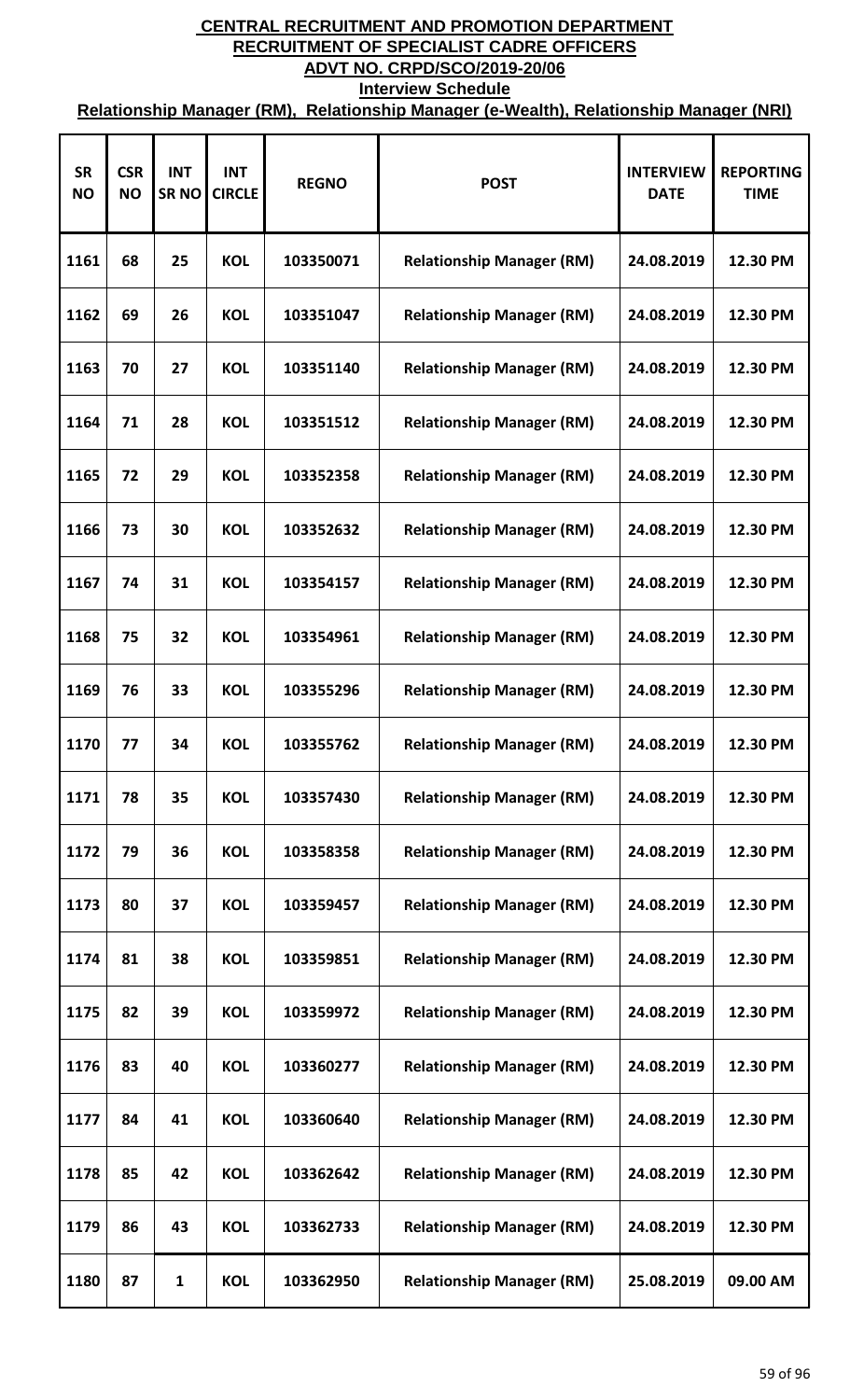| <b>SR</b><br><b>NO</b> | <b>CSR</b><br><b>NO</b> | <b>INT</b><br><b>SRNO</b> | <b>INT</b><br><b>CIRCLE</b> | <b>REGNO</b> | <b>POST</b>                            | <b>INTERVIEW</b><br><b>DATE</b> | <b>REPORTING</b><br><b>TIME</b> |
|------------------------|-------------------------|---------------------------|-----------------------------|--------------|----------------------------------------|---------------------------------|---------------------------------|
| 1181                   | 88                      | $\overline{2}$            | <b>KOL</b>                  | 103364114    | <b>Relationship Manager (RM)</b>       | 25.08.2019                      | 09.00 AM                        |
| 1182                   | 89                      | 3                         | <b>KOL</b>                  | 103365562    | <b>Relationship Manager (RM)</b>       | 25.08.2019                      | 09.00 AM                        |
| 1183                   | 90                      | 4                         | <b>KOL</b>                  | 103366128    | <b>Relationship Manager (RM)</b>       | 25.08.2019                      | 09.00 AM                        |
| 1184                   | 91                      | 5                         | <b>KOL</b>                  | 103366218    | <b>Relationship Manager (RM)</b>       | 25.08.2019                      | 09.00 AM                        |
| 1185                   | 92                      | 6                         | <b>KOL</b>                  | 103366280    | <b>Relationship Manager (RM)</b>       | 25.08.2019                      | 09.00 AM                        |
| 1186                   | 93                      | $\overline{\mathbf{z}}$   | <b>KOL</b>                  | 103366633    | <b>Relationship Manager (NRI)</b>      | 25.08.2019                      | 09.00 AM                        |
| 1187                   | 94                      | 8                         | <b>KOL</b>                  | 103366810    | <b>Relationship Manager (RM)</b>       | 25.08.2019                      | 09.00 AM                        |
| 1188                   | 95                      | 9                         | <b>KOL</b>                  | 103367302    | <b>Relationship Manager (RM)</b>       | 25.08.2019                      | 09.00 AM                        |
| 1189                   | 96                      | 10                        | <b>KOL</b>                  | 103368587    | <b>Relationship Manager (RM)</b>       | 25.08.2019                      | 09.00 AM                        |
| 1190                   | 97                      | 11                        | <b>KOL</b>                  | 103368857    | <b>Relationship Manager (RM)</b>       | 25.08.2019                      | 09.00 AM                        |
| 1191                   | 98                      | 12                        | <b>KOL</b>                  | 103369079    | <b>Relationship Manager (RM)</b>       | 25.08.2019                      | 09.00 AM                        |
| 1192                   | 99                      | 13                        | <b>KOL</b>                  | 103369725    | <b>Relationship Manager (RM)</b>       | 25.08.2019                      | 09.00 AM                        |
| 1193                   | 100                     | 14                        | <b>KOL</b>                  | 103369965    | <b>Relationship Manager (RM)</b>       | 25.08.2019                      | 09.00 AM                        |
| 1194                   | 101                     | 15                        | <b>KOL</b>                  | 103371195    | <b>Relationship Manager (RM)</b>       | 25.08.2019                      | 09.00 AM                        |
| 1195                   | 102                     | 16                        | <b>KOL</b>                  | 103371804    | <b>Relationship Manager (RM)</b>       | 25.08.2019                      | 09.00 AM                        |
| 1196                   | 103                     | 17                        | <b>KOL</b>                  | 103372174    | <b>Relationship Manager (RM)</b>       | 25.08.2019                      | 09.00 AM                        |
| 1197                   | 104                     | 18                        | <b>KOL</b>                  | 103332206    | <b>Relationship Manager (e-Wealth)</b> | 25.08.2019                      | 09.00 AM                        |
| 1198                   | 105                     | 19                        | <b>KOL</b>                  | 103343642    | <b>Relationship Manager (e-Wealth)</b> | 25.08.2019                      | 09.00 AM                        |
| 1199                   | 106                     | 20                        | <b>KOL</b>                  | 103354414    | <b>Relationship Manager (e-Wealth)</b> | 25.08.2019                      | 09.00 AM                        |
| 1200                   | 107                     | 21                        | <b>KOL</b>                  | 103369585    | <b>Relationship Manager (e-Wealth)</b> | 25.08.2019                      | 09.00 AM                        |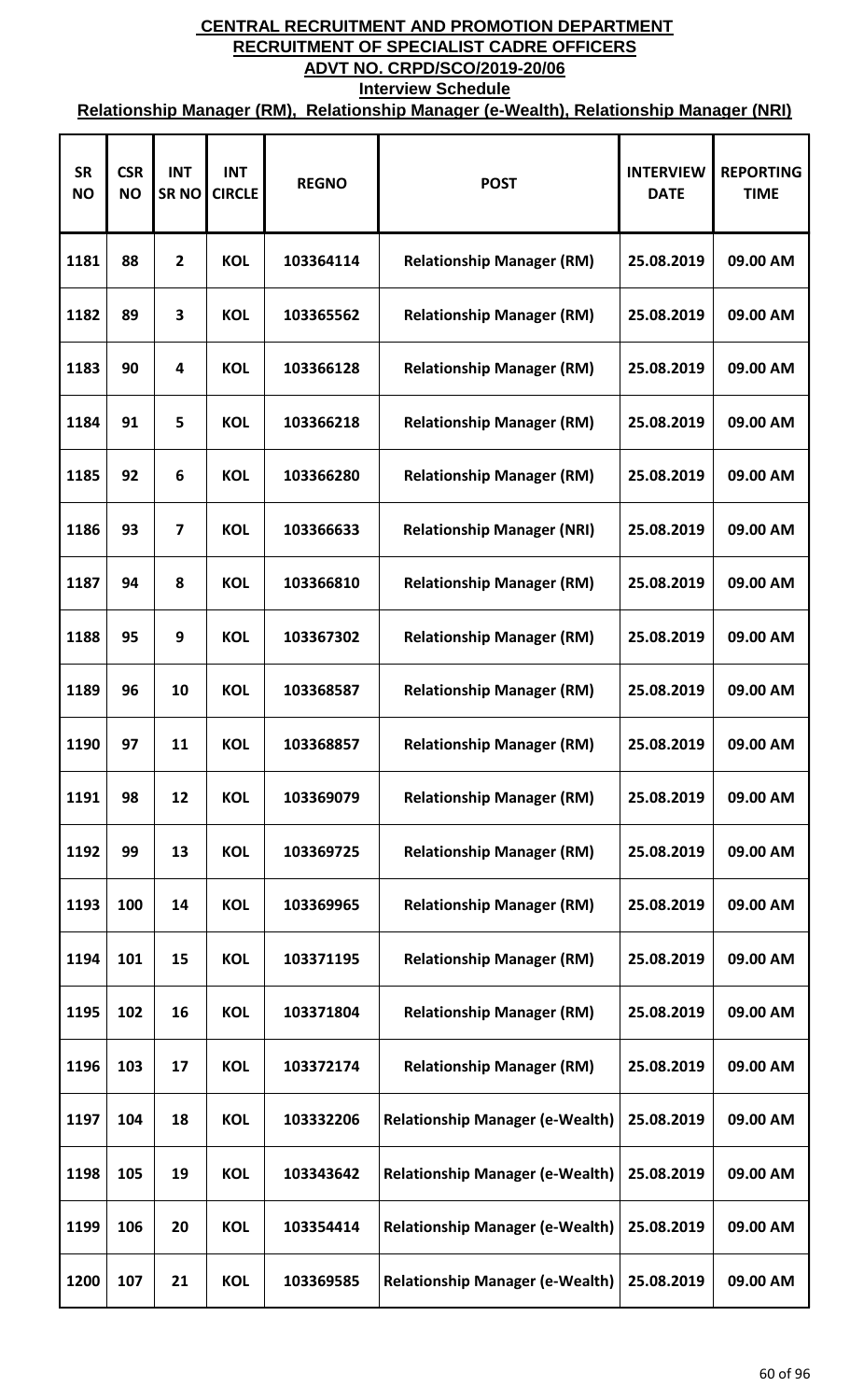| <b>SR</b><br><b>NO</b> | <b>CSR</b><br><b>NO</b> | <b>INT</b><br><b>SRNO</b> | <b>INT</b><br><b>CIRCLE</b> | <b>REGNO</b> | <b>POST</b>                            | <b>INTERVIEW</b><br><b>DATE</b> | <b>REPORTING</b><br><b>TIME</b> |
|------------------------|-------------------------|---------------------------|-----------------------------|--------------|----------------------------------------|---------------------------------|---------------------------------|
| 1201                   | 108                     | 22                        | <b>KOL</b>                  | 103364188    | <b>Relationship Manager (e-Wealth)</b> | 25.08.2019                      | 09.00 AM                        |
| 1202                   | 109                     | 23                        | <b>KOL</b>                  | 103303773    | <b>Relationship Manager (e-Wealth)</b> | 25.08.2019                      | 09.00 AM                        |
| 1203                   | 110                     | 24                        | <b>KOL</b>                  | 103313324    | <b>Relationship Manager (e-Wealth)</b> | 25.08.2019                      | 12.30 PM                        |
| 1204                   | 111                     | 25                        | <b>KOL</b>                  | 103316176    | <b>Relationship Manager (e-Wealth)</b> | 25.08.2019                      | 12.30 PM                        |
| 1205                   | 112                     | 26                        | <b>KOL</b>                  | 103317171    | <b>Relationship Manager (e-Wealth)</b> | 25.08.2019                      | 12.30 PM                        |
| 1206                   | 113                     | 27                        | <b>KOL</b>                  | 103317364    | <b>Relationship Manager (e-Wealth)</b> | 25.08.2019                      | 12.30 PM                        |
| 1207                   | 114                     | 28                        | <b>KOL</b>                  | 103339290    | <b>Relationship Manager (e-Wealth)</b> | 25.08.2019                      | 12.30 PM                        |
| 1208                   | 115                     | 29                        | <b>KOL</b>                  | 103342586    | <b>Relationship Manager (e-Wealth)</b> | 25.08.2019                      | 12.30 PM                        |
| 1209                   | 116                     | 30                        | <b>KOL</b>                  | 103350264    | <b>Relationship Manager (e-Wealth)</b> | 25.08.2019                      | 12.30 PM                        |
| 1210                   | 117                     | 31                        | <b>KOL</b>                  | 103354373    | <b>Relationship Manager (e-Wealth)</b> | 25.08.2019                      | 12.30 PM                        |
| 1211                   | 118                     | 32                        | <b>KOL</b>                  | 103359030    | <b>Relationship Manager (e-Wealth)</b> | 25.08.2019                      | 12.30 PM                        |
| 1212                   | 119                     | 33                        | <b>KOL</b>                  | 103360332    | <b>Relationship Manager (e-Wealth)</b> | 25.08.2019                      | 12.30 PM                        |
| 1213                   | 120                     | 34                        | <b>KOL</b>                  | 103362040    | <b>Relationship Manager (e-Wealth)</b> | 25.08.2019                      | 12.30 PM                        |
| 1214                   | 121                     | 35                        | <b>KOL</b>                  | 103365866    | <b>Relationship Manager (e-Wealth)</b> | 25.08.2019                      | 12.30 PM                        |
| 1215                   | 122                     | 36                        | <b>KOL</b>                  | 103366900    | <b>Relationship Manager (e-Wealth)</b> | 25.08.2019                      | 12.30 PM                        |
| 1216                   | 123                     | 37                        | <b>KOL</b>                  | 103371684    | <b>Relationship Manager (e-Wealth)</b> | 25.08.2019                      | 12.30 PM                        |
| 1217                   | 124                     | 38                        | <b>KOL</b>                  | 103331368    | <b>Relationship Manager (NRI)</b>      | 25.08.2019                      | 12.30 PM                        |
| 1218                   | 125                     | 39                        | <b>KOL</b>                  | 103342028    | <b>Relationship Manager (NRI)</b>      | 25.08.2019                      | 12.30 PM                        |
| 1219                   | 126                     | 40                        | <b>KOL</b>                  | 103345948    | <b>Relationship Manager (NRI)</b>      | 25.08.2019                      | 12.30 PM                        |
| 1220                   | 127                     | 41                        | <b>KOL</b>                  | 103346979    | <b>Relationship Manager (NRI)</b>      | 25.08.2019                      | 12.30 PM                        |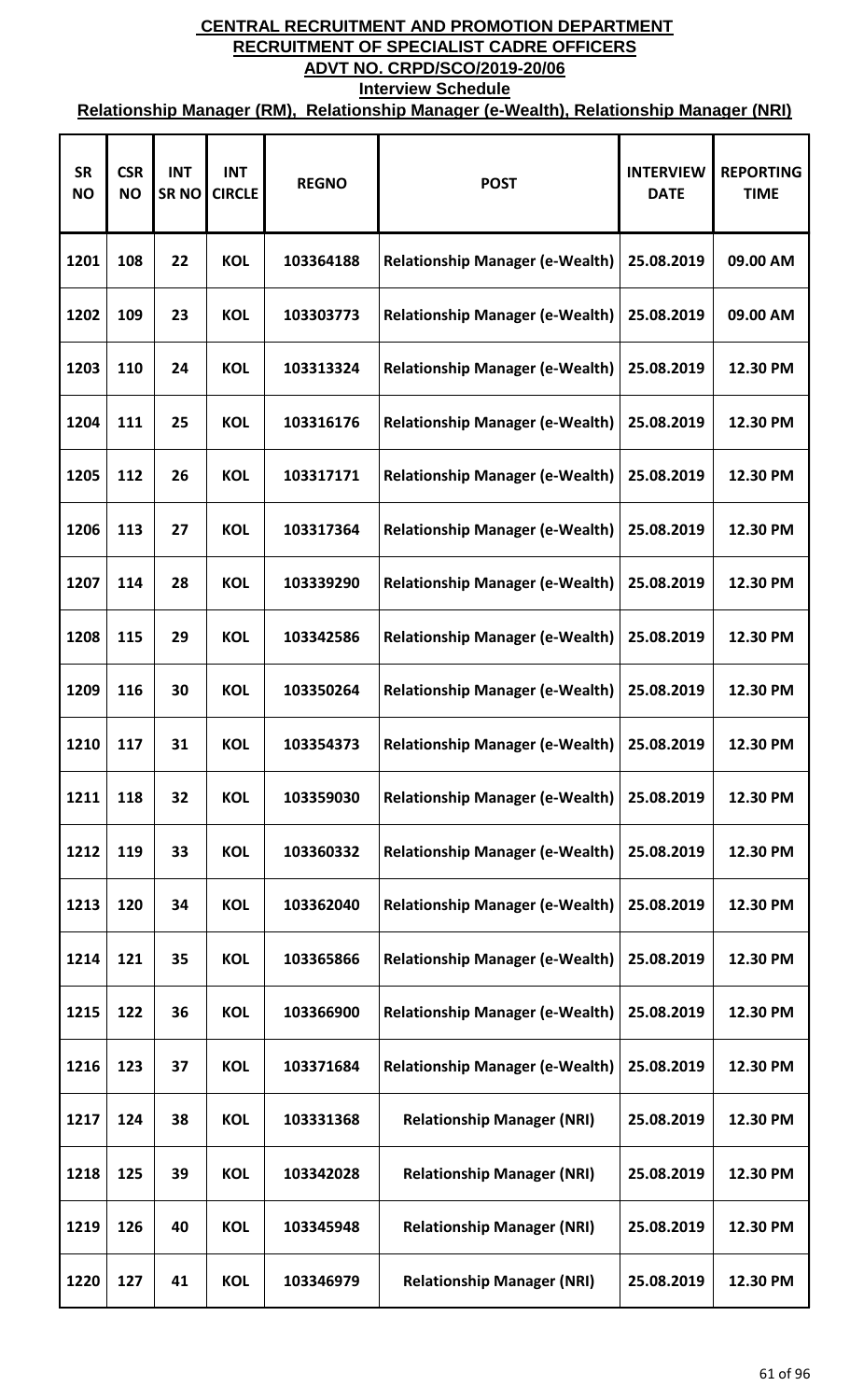| <b>SR</b><br><b>NO</b> | <b>CSR</b><br><b>NO</b> | <b>INT</b><br><b>SRNO</b> | <b>INT</b><br><b>CIRCLE</b> | <b>REGNO</b> | <b>POST</b>                       | <b>INTERVIEW</b><br><b>DATE</b> | <b>REPORTING</b><br><b>TIME</b> |
|------------------------|-------------------------|---------------------------|-----------------------------|--------------|-----------------------------------|---------------------------------|---------------------------------|
| 1221                   | 128                     | 42                        | <b>KOL</b>                  | 103367249    | <b>Relationship Manager (NRI)</b> | 25.08.2019                      | 12.30 PM                        |
| 1222                   | $\mathbf{1}$            | $\mathbf{1}$              | <b>LUC</b>                  | 103324796    | <b>Relationship Manager (RM)</b>  | 19.08.2019                      | 09.00 AM                        |
| 1223                   | $\overline{2}$          | $\overline{2}$            | <b>LUC</b>                  | 103329751    | <b>Relationship Manager (RM)</b>  | 19.08.2019                      | 09.00 AM                        |
| 1224                   | 3                       | 3                         | <b>LUC</b>                  | 103332232    | <b>Relationship Manager (RM)</b>  | 19.08.2019                      | 09.00 AM                        |
| 1225                   | $\overline{\mathbf{4}}$ | 4                         | <b>LUC</b>                  | 103340659    | <b>Relationship Manager (RM)</b>  | 19.08.2019                      | 09.00 AM                        |
| 1226                   | 5                       | 5                         | <b>LUC</b>                  | 103340693    | <b>Relationship Manager (RM)</b>  | 19.08.2019                      | 09.00 AM                        |
| 1227                   | 6                       | 6                         | <b>LUC</b>                  | 103343038    | <b>Relationship Manager (RM)</b>  | 19.08.2019                      | 09.00 AM                        |
| 1228                   | $\overline{7}$          | 7                         | <b>LUC</b>                  | 103352184    | <b>Relationship Manager (RM)</b>  | 19.08.2019                      | 09.00 AM                        |
| 1229                   | 8                       | 8                         | <b>LUC</b>                  | 103356140    | <b>Relationship Manager (RM)</b>  | 19.08.2019                      | 09.00 AM                        |
| 1230                   | 9                       | 9                         | <b>LUC</b>                  | 103361084    | <b>Relationship Manager (RM)</b>  | 19.08.2019                      | 09.00 AM                        |
| 1231                   | 10                      | 10                        | <b>LUC</b>                  | 103365447    | <b>Relationship Manager (RM)</b>  | 19.08.2019                      | 09.00 AM                        |
| 1232                   | 11                      | 11                        | <b>LUC</b>                  | 103366801    | <b>Relationship Manager (RM)</b>  | 19.08.2019                      | 09.00 AM                        |
| 1233                   | 12                      | 12                        | <b>LUC</b>                  | 103367232    | <b>Relationship Manager (RM)</b>  | 19.08.2019                      | 09.00 AM                        |
| 1234                   | 13                      | 13                        | <b>LUC</b>                  | 103370055    | <b>Relationship Manager (RM)</b>  | 19.08.2019                      | 09.00 AM                        |
| 1235                   | 14                      | 14                        | <b>LUC</b>                  | 103372482    | <b>Relationship Manager (RM)</b>  | 19.08.2019                      | 09.00 AM                        |
| 1236                   | 15                      | 15                        | <b>LUC</b>                  | 103353017    | <b>Relationship Manager (RM)</b>  | 19.08.2019                      | 09.00 AM                        |
| 1237                   | 16                      | 16                        | <b>LUC</b>                  | 103302439    | <b>Relationship Manager (RM)</b>  | 19.08.2019                      | 09.00 AM                        |
| 1238                   | 17                      | 17                        | <b>LUC</b>                  | 103302903    | <b>Relationship Manager (RM)</b>  | 19.08.2019                      | 09.00 AM                        |
| 1239                   | 18                      | 18                        | <b>LUC</b>                  | 103303190    | <b>Relationship Manager (RM)</b>  | 19.08.2019                      | 09.00 AM                        |
| 1240                   | 19                      | 19                        | <b>LUC</b>                  | 103304011    | <b>Relationship Manager (RM)</b>  | 19.08.2019                      | 09.00 AM                        |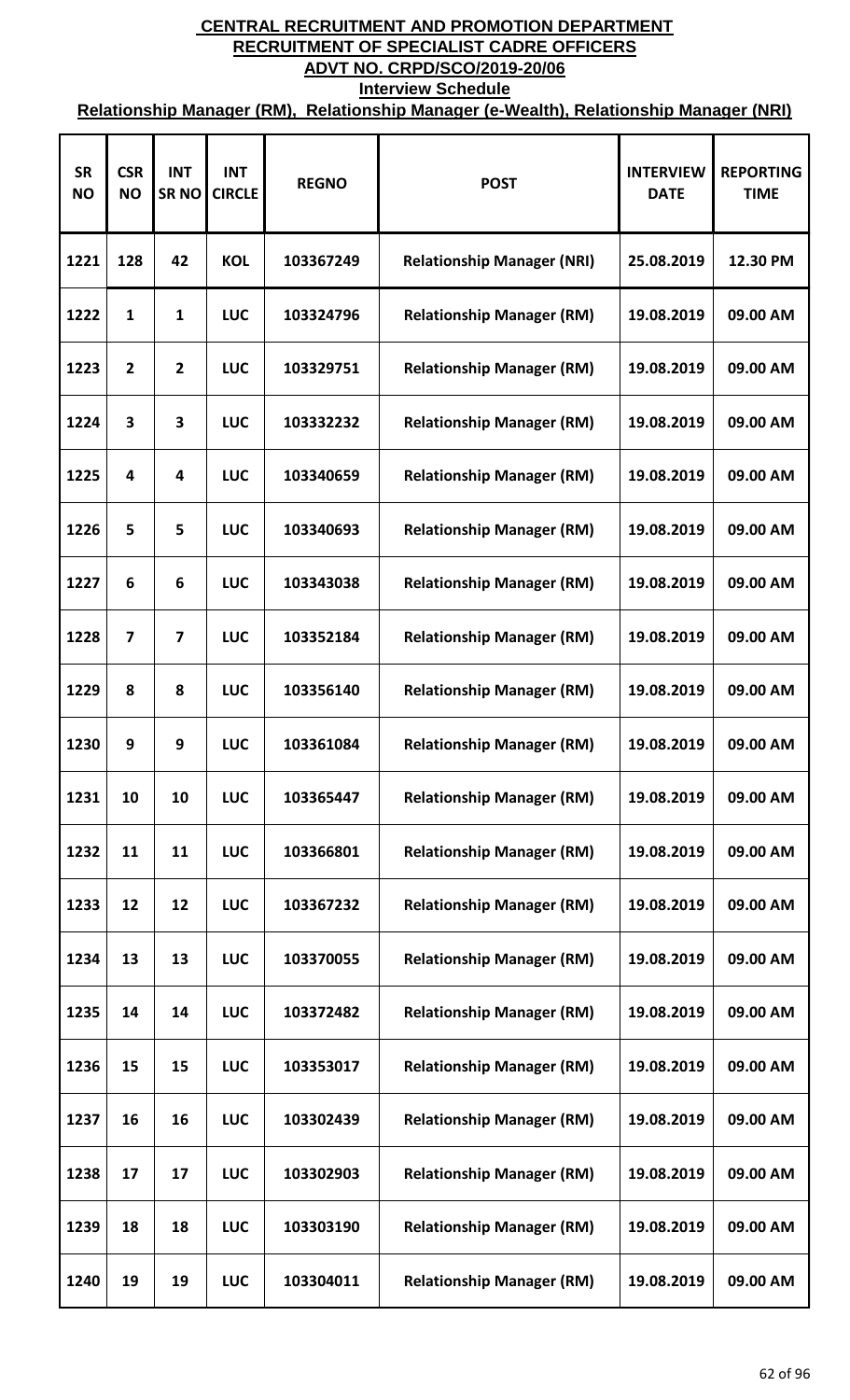| <b>SR</b><br><b>NO</b> | <b>CSR</b><br><b>NO</b> | <b>INT</b><br><b>SRNO</b> | <b>INT</b><br><b>CIRCLE</b> | <b>REGNO</b> | <b>POST</b>                      | <b>INTERVIEW</b><br><b>DATE</b> | <b>REPORTING</b><br><b>TIME</b> |
|------------------------|-------------------------|---------------------------|-----------------------------|--------------|----------------------------------|---------------------------------|---------------------------------|
| 1241                   | 20                      | 20                        | <b>LUC</b>                  | 103308856    | <b>Relationship Manager (RM)</b> | 19.08.2019                      | 09.00 AM                        |
| 1242                   | 21                      | 21                        | <b>LUC</b>                  | 103309052    | <b>Relationship Manager (RM)</b> | 19.08.2019                      | 12.30 PM                        |
| 1243                   | 22                      | 22                        | <b>LUC</b>                  | 103311440    | <b>Relationship Manager (RM)</b> | 19.08.2019                      | 12.30 PM                        |
| 1244                   | 23                      | 23                        | <b>LUC</b>                  | 103311899    | <b>Relationship Manager (RM)</b> | 19.08.2019                      | 12.30 PM                        |
| 1245                   | 24                      | 24                        | <b>LUC</b>                  | 103312057    | <b>Relationship Manager (RM)</b> | 19.08.2019                      | 12.30 PM                        |
| 1246                   | 25                      | 25                        | <b>LUC</b>                  | 103314800    | <b>Relationship Manager (RM)</b> | 19.08.2019                      | 12.30 PM                        |
| 1247                   | 26                      | 26                        | <b>LUC</b>                  | 103315047    | <b>Relationship Manager (RM)</b> | 19.08.2019                      | 12.30 PM                        |
| 1248                   | 27                      | 27                        | <b>LUC</b>                  | 103316538    | <b>Relationship Manager (RM)</b> | 19.08.2019                      | 12.30 PM                        |
| 1249                   | 28                      | 28                        | <b>LUC</b>                  | 103317435    | <b>Relationship Manager (RM)</b> | 19.08.2019                      | 12.30 PM                        |
| 1250                   | 29                      | 29                        | <b>LUC</b>                  | 103317773    | <b>Relationship Manager (RM)</b> | 19.08.2019                      | 12.30 PM                        |
| 1251                   | 30                      | 30                        | <b>LUC</b>                  | 103319368    | <b>Relationship Manager (RM)</b> | 19.08.2019                      | 12.30 PM                        |
| 1252                   | 31                      | 31                        | <b>LUC</b>                  | 103319899    | <b>Relationship Manager (RM)</b> | 19.08.2019                      | 12.30 PM                        |
| 1253                   | 32                      | 32                        | <b>LUC</b>                  | 103320179    | <b>Relationship Manager (RM)</b> | 19.08.2019                      | 12.30 PM                        |
| 1254                   | 33                      | 33                        | <b>LUC</b>                  | 103320883    | <b>Relationship Manager (RM)</b> | 19.08.2019                      | 12.30 PM                        |
| 1255                   | 34                      | 1                         | <b>LUC</b>                  | 103325659    | <b>Relationship Manager (RM)</b> | 20.08.2019                      | 09.00 AM                        |
| 1256                   | 35                      | $\overline{2}$            | <b>LUC</b>                  | 103326656    | <b>Relationship Manager (RM)</b> | 20.08.2019                      | 09.00 AM                        |
| 1257                   | 36                      | 3                         | <b>LUC</b>                  | 103327485    | <b>Relationship Manager (RM)</b> | 20.08.2019                      | 09.00 AM                        |
| 1258                   | 37                      | 4                         | LUC                         | 103330800    | <b>Relationship Manager (RM)</b> | 20.08.2019                      | 09.00 AM                        |
| 1259                   | 38                      | 5                         | <b>LUC</b>                  | 103333389    | <b>Relationship Manager (RM)</b> | 20.08.2019                      | 09.00 AM                        |
| 1260                   | 39                      | 6                         | <b>LUC</b>                  | 103333630    | <b>Relationship Manager (RM)</b> | 20.08.2019                      | 09.00 AM                        |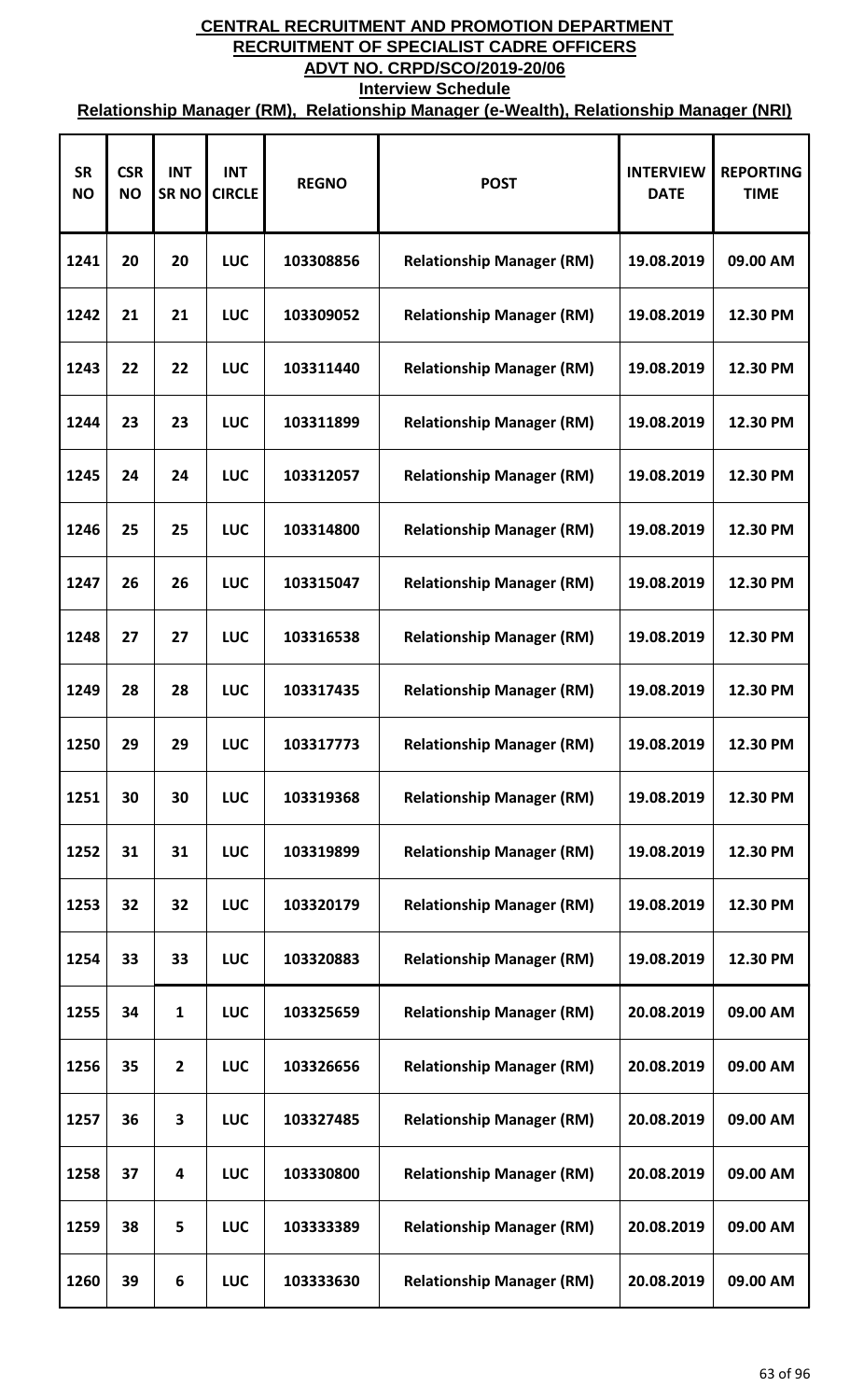| <b>SR</b><br><b>NO</b> | <b>CSR</b><br><b>NO</b> | <b>INT</b><br><b>SRNO</b> | <b>INT</b><br><b>CIRCLE</b> | <b>REGNO</b> | <b>POST</b>                      | <b>INTERVIEW</b><br><b>DATE</b> | <b>REPORTING</b><br><b>TIME</b> |
|------------------------|-------------------------|---------------------------|-----------------------------|--------------|----------------------------------|---------------------------------|---------------------------------|
| 1261                   | 40                      | 7                         | <b>LUC</b>                  | 103333980    | <b>Relationship Manager (RM)</b> | 20.08.2019                      | 09.00 AM                        |
| 1262                   | 41                      | 8                         | <b>LUC</b>                  | 103335077    | <b>Relationship Manager (RM)</b> | 20.08.2019                      | 09.00 AM                        |
| 1263                   | 42                      | 9                         | <b>LUC</b>                  | 103337100    | <b>Relationship Manager (RM)</b> | 20.08.2019                      | 09.00 AM                        |
| 1264                   | 43                      | 10                        | <b>LUC</b>                  | 103337703    | <b>Relationship Manager (RM)</b> | 20.08.2019                      | 09.00 AM                        |
| 1265                   | 44                      | 11                        | <b>LUC</b>                  | 103340662    | <b>Relationship Manager (RM)</b> | 20.08.2019                      | 09.00 AM                        |
| 1266                   | 45                      | 12                        | <b>LUC</b>                  | 103342372    | <b>Relationship Manager (RM)</b> | 20.08.2019                      | 09.00 AM                        |
| 1267                   | 46                      | 13                        | <b>LUC</b>                  | 103345103    | <b>Relationship Manager (RM)</b> | 20.08.2019                      | 09.00 AM                        |
| 1268                   | 47                      | 14                        | <b>LUC</b>                  | 103352505    | <b>Relationship Manager (RM)</b> | 20.08.2019                      | 09.00 AM                        |
| 1269                   | 48                      | 15                        | <b>LUC</b>                  | 103353936    | <b>Relationship Manager (RM)</b> | 20.08.2019                      | 09.00 AM                        |
| 1270                   | 49                      | 16                        | <b>LUC</b>                  | 103354050    | <b>Relationship Manager (RM)</b> | 20.08.2019                      | 09.00 AM                        |
| 1271                   | 50                      | 17                        | <b>LUC</b>                  | 103354094    | <b>Relationship Manager (RM)</b> | 20.08.2019                      | 09.00 AM                        |
| 1272                   | 51                      | 18                        | <b>LUC</b>                  | 103354916    | <b>Relationship Manager (RM)</b> | 20.08.2019                      | 09.00 AM                        |
| 1273                   | 52                      | 19                        | <b>LUC</b>                  | 103355366    | <b>Relationship Manager (RM)</b> | 20.08.2019                      | 09.00 AM                        |
| 1274                   | 53                      | 20                        | <b>LUC</b>                  | 103358750    | <b>Relationship Manager (RM)</b> | 20.08.2019                      | 09.00 AM                        |
| 1275                   | 54                      | 21                        | <b>LUC</b>                  | 103361572    | <b>Relationship Manager (RM)</b> | 20.08.2019                      | 12.30 PM                        |
| 1276                   | 55                      | 22                        | <b>LUC</b>                  | 103362723    | <b>Relationship Manager (RM)</b> | 20.08.2019                      | 12.30 PM                        |
| 1277                   | 56                      | 23                        | <b>LUC</b>                  | 103363845    | <b>Relationship Manager (RM)</b> | 20.08.2019                      | 12.30 PM                        |
| 1278                   | 57                      | 24                        | <b>LUC</b>                  | 103363972    | <b>Relationship Manager (RM)</b> | 20.08.2019                      | 12.30 PM                        |
| 1279                   | 58                      | 25                        | <b>LUC</b>                  | 103365970    | <b>Relationship Manager (RM)</b> | 20.08.2019                      | 12.30 PM                        |
| 1280                   | 59                      | 26                        | LUC                         | 103368885    | <b>Relationship Manager (RM)</b> | 20.08.2019                      | 12.30 PM                        |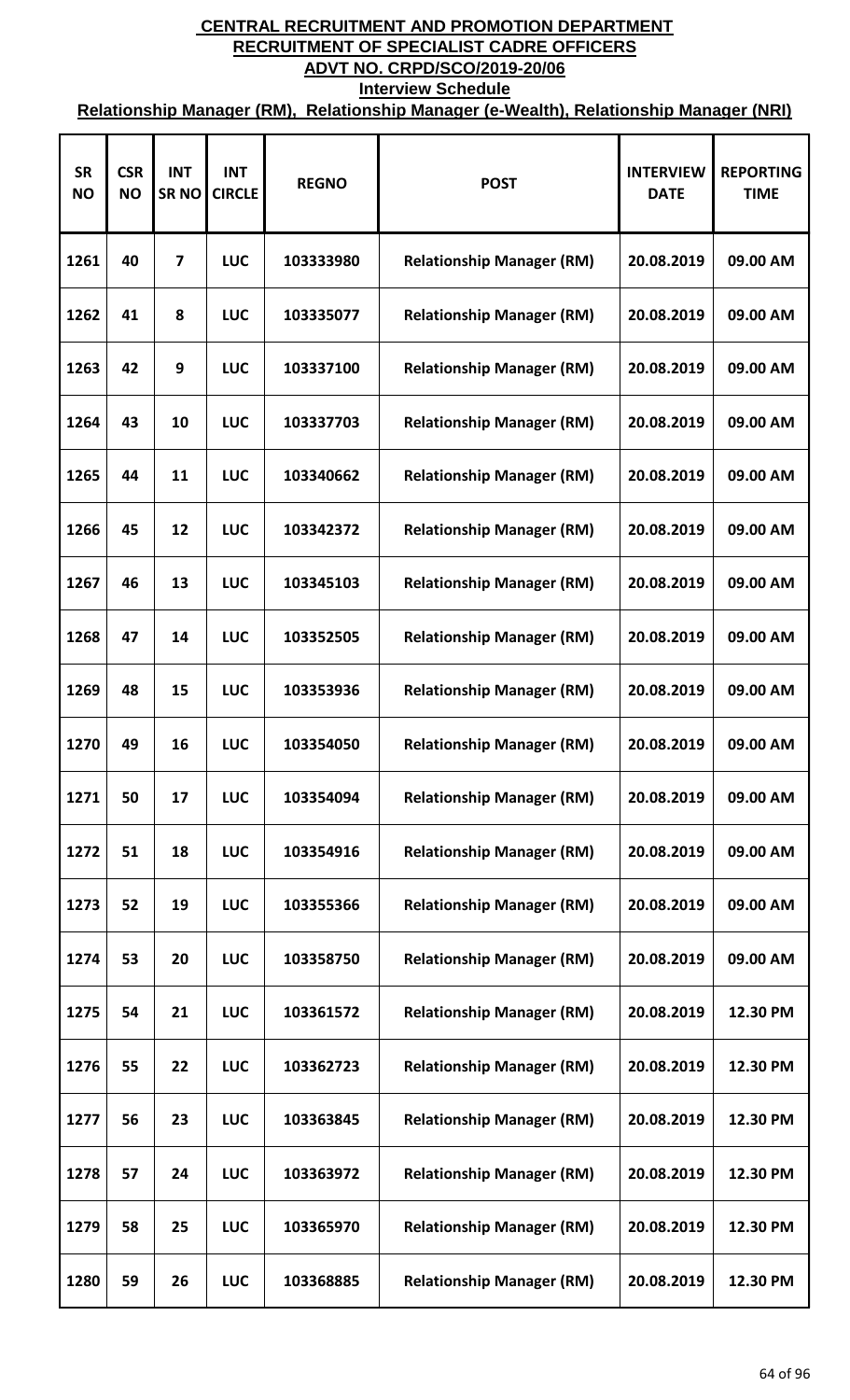| <b>SR</b><br><b>NO</b> | <b>CSR</b><br><b>NO</b> | <b>INT</b><br><b>SRNO</b> | <b>INT</b><br><b>CIRCLE</b> | <b>REGNO</b> | <b>POST</b>                      | <b>INTERVIEW</b><br><b>DATE</b> | <b>REPORTING</b><br><b>TIME</b> |
|------------------------|-------------------------|---------------------------|-----------------------------|--------------|----------------------------------|---------------------------------|---------------------------------|
| 1281                   | 60                      | 27                        | <b>LUC</b>                  | 103369176    | <b>Relationship Manager (RM)</b> | 20.08.2019                      | 12.30 PM                        |
| 1282                   | 61                      | 28                        | <b>LUC</b>                  | 103369611    | <b>Relationship Manager (RM)</b> | 20.08.2019                      | 12.30 PM                        |
| 1283                   | 62                      | 29                        | <b>LUC</b>                  | 103372524    | <b>Relationship Manager (RM)</b> | 20.08.2019                      | 12.30 PM                        |
| 1284                   | 63                      | 30                        | <b>LUC</b>                  | 103344073    | <b>Relationship Manager (RM)</b> | 20.08.2019                      | 12.30 PM                        |
| 1285                   | 64                      | 31                        | <b>LUC</b>                  | 103372565    | <b>Relationship Manager (RM)</b> | 20.08.2019                      | 12.30 PM                        |
| 1286                   | 65                      | 32                        | <b>LUC</b>                  | 103300493    | <b>Relationship Manager (RM)</b> | 20.08.2019                      | 12.30 PM                        |
| 1287                   | 66                      | 33                        | <b>LUC</b>                  | 103300550    | <b>Relationship Manager (RM)</b> | 20.08.2019                      | 12.30 PM                        |
| 1288                   | 67                      | 1                         | <b>LUC</b>                  | 103301679    | <b>Relationship Manager (RM)</b> | 21.08.2019                      | 09.00 AM                        |
| 1289                   | 68                      | $\overline{2}$            | <b>LUC</b>                  | 103303582    | <b>Relationship Manager (RM)</b> | 21.08.2019                      | 09.00 AM                        |
| 1290                   | 69                      | 3                         | <b>LUC</b>                  | 103307335    | <b>Relationship Manager (RM)</b> | 21.08.2019                      | 09.00 AM                        |
| 1291                   | 70                      | 4                         | <b>LUC</b>                  | 103308112    | <b>Relationship Manager (RM)</b> | 21.08.2019                      | 09.00 AM                        |
| 1292                   | 71                      | 5                         | <b>LUC</b>                  | 103308806    | <b>Relationship Manager (RM)</b> | 21.08.2019                      | 09.00 AM                        |
| 1293                   | 72                      | 6                         | <b>LUC</b>                  | 103309244    | <b>Relationship Manager (RM)</b> | 21.08.2019                      | 09.00 AM                        |
| 1294                   | 73                      | 7                         | <b>LUC</b>                  | 103311367    | <b>Relationship Manager (RM)</b> | 21.08.2019                      | 09.00 AM                        |
| 1295                   | 74                      | 8                         | <b>LUC</b>                  | 103311915    | <b>Relationship Manager (RM)</b> | 21.08.2019                      | 09.00 AM                        |
| 1296                   | 75                      | 9                         | <b>LUC</b>                  | 103312394    | <b>Relationship Manager (RM)</b> | 21.08.2019                      | 09.00 AM                        |
| 1297                   | 76                      | 10                        | <b>LUC</b>                  | 103312639    | <b>Relationship Manager (RM)</b> | 21.08.2019                      | 09.00 AM                        |
| 1298                   | 77                      | 11                        | LUC                         | 103312711    | <b>Relationship Manager (RM)</b> | 21.08.2019                      | 09.00 AM                        |
| 1299                   | 78                      | 12                        | <b>LUC</b>                  | 103313919    | <b>Relationship Manager (RM)</b> | 21.08.2019                      | 09.00 AM                        |
| 1300                   | 79                      | 13                        | <b>LUC</b>                  | 103313927    | <b>Relationship Manager (RM)</b> | 21.08.2019                      | 09.00 AM                        |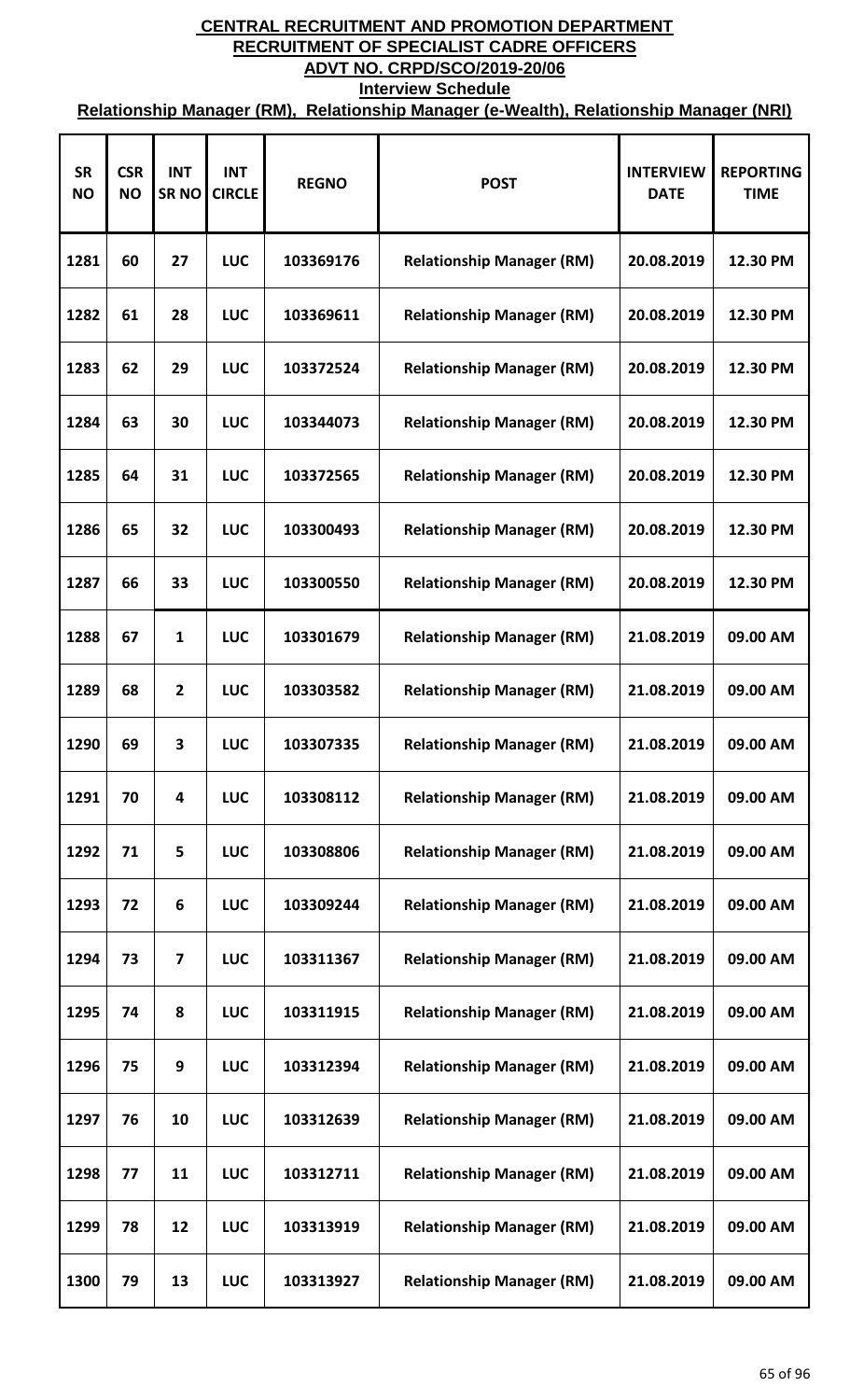| <b>SR</b><br><b>NO</b> | <b>CSR</b><br><b>NO</b> | <b>INT</b><br><b>SRNO</b> | <b>INT</b><br><b>CIRCLE</b> | <b>REGNO</b> | <b>POST</b>                      | <b>INTERVIEW</b><br><b>DATE</b> | <b>REPORTING</b><br><b>TIME</b> |
|------------------------|-------------------------|---------------------------|-----------------------------|--------------|----------------------------------|---------------------------------|---------------------------------|
| 1301                   | 80                      | 14                        | <b>LUC</b>                  | 103314536    | <b>Relationship Manager (RM)</b> | 21.08.2019                      | 09.00 AM                        |
| 1302                   | 81                      | 15                        | <b>LUC</b>                  | 103314857    | <b>Relationship Manager (RM)</b> | 21.08.2019                      | 09.00 AM                        |
| 1303                   | 82                      | 16                        | <b>LUC</b>                  | 103315040    | <b>Relationship Manager (RM)</b> | 21.08.2019                      | 09.00 AM                        |
| 1304                   | 83                      | 17                        | <b>LUC</b>                  | 103315149    | <b>Relationship Manager (RM)</b> | 21.08.2019                      | 09.00 AM                        |
| 1305                   | 84                      | 18                        | <b>LUC</b>                  | 103315868    | <b>Relationship Manager (RM)</b> | 21.08.2019                      | 09.00 AM                        |
| 1306                   | 85                      | 19                        | <b>LUC</b>                  | 103317175    | <b>Relationship Manager (RM)</b> | 21.08.2019                      | 09.00 AM                        |
| 1307                   | 86                      | 20                        | <b>LUC</b>                  | 103317955    | <b>Relationship Manager (RM)</b> | 21.08.2019                      | 09.00 AM                        |
| 1308                   | 87                      | 21                        | <b>LUC</b>                  | 103318118    | <b>Relationship Manager (RM)</b> | 21.08.2019                      | 12.30 PM                        |
| 1309                   | 88                      | 22                        | <b>LUC</b>                  | 103319185    | <b>Relationship Manager (RM)</b> | 21.08.2019                      | 12.30 PM                        |
| 1310                   | 89                      | 23                        | <b>LUC</b>                  | 103319505    | <b>Relationship Manager (RM)</b> | 21.08.2019                      | 12.30 PM                        |
| 1311                   | 90                      | 24                        | <b>LUC</b>                  | 103320536    | <b>Relationship Manager (RM)</b> | 21.08.2019                      | 12.30 PM                        |
| 1312                   | 91                      | 25                        | <b>LUC</b>                  | 103322342    | <b>Relationship Manager (RM)</b> | 21.08.2019                      | 12.30 PM                        |
| 1313                   | 92                      | 26                        | <b>LUC</b>                  | 103324093    | <b>Relationship Manager (RM)</b> | 21.08.2019                      | 12.30 PM                        |
| 1314                   | 93                      | 27                        | <b>LUC</b>                  | 103326680    | <b>Relationship Manager (RM)</b> | 21.08.2019                      | 12.30 PM                        |
| 1315                   | 94                      | 28                        | <b>LUC</b>                  | 103327084    | <b>Relationship Manager (RM)</b> | 21.08.2019                      | 12.30 PM                        |
| 1316                   | 95                      | 29                        | <b>LUC</b>                  | 103329499    | <b>Relationship Manager (RM)</b> | 21.08.2019                      | 12.30 PM                        |
| 1317                   | 96                      | 30                        | <b>LUC</b>                  | 103330118    | <b>Relationship Manager (RM)</b> | 21.08.2019                      | 12.30 PM                        |
| 1318                   | 97                      | 31                        | LUC                         | 103330172    | <b>Relationship Manager (RM)</b> | 21.08.2019                      | 12.30 PM                        |
| 1319                   | 98                      | 32                        | <b>LUC</b>                  | 103330339    | <b>Relationship Manager (RM)</b> | 21.08.2019                      | 12.30 PM                        |
| 1320                   | 99                      | 33                        | <b>LUC</b>                  | 103332012    | <b>Relationship Manager (RM)</b> | 21.08.2019                      | 12.30 PM                        |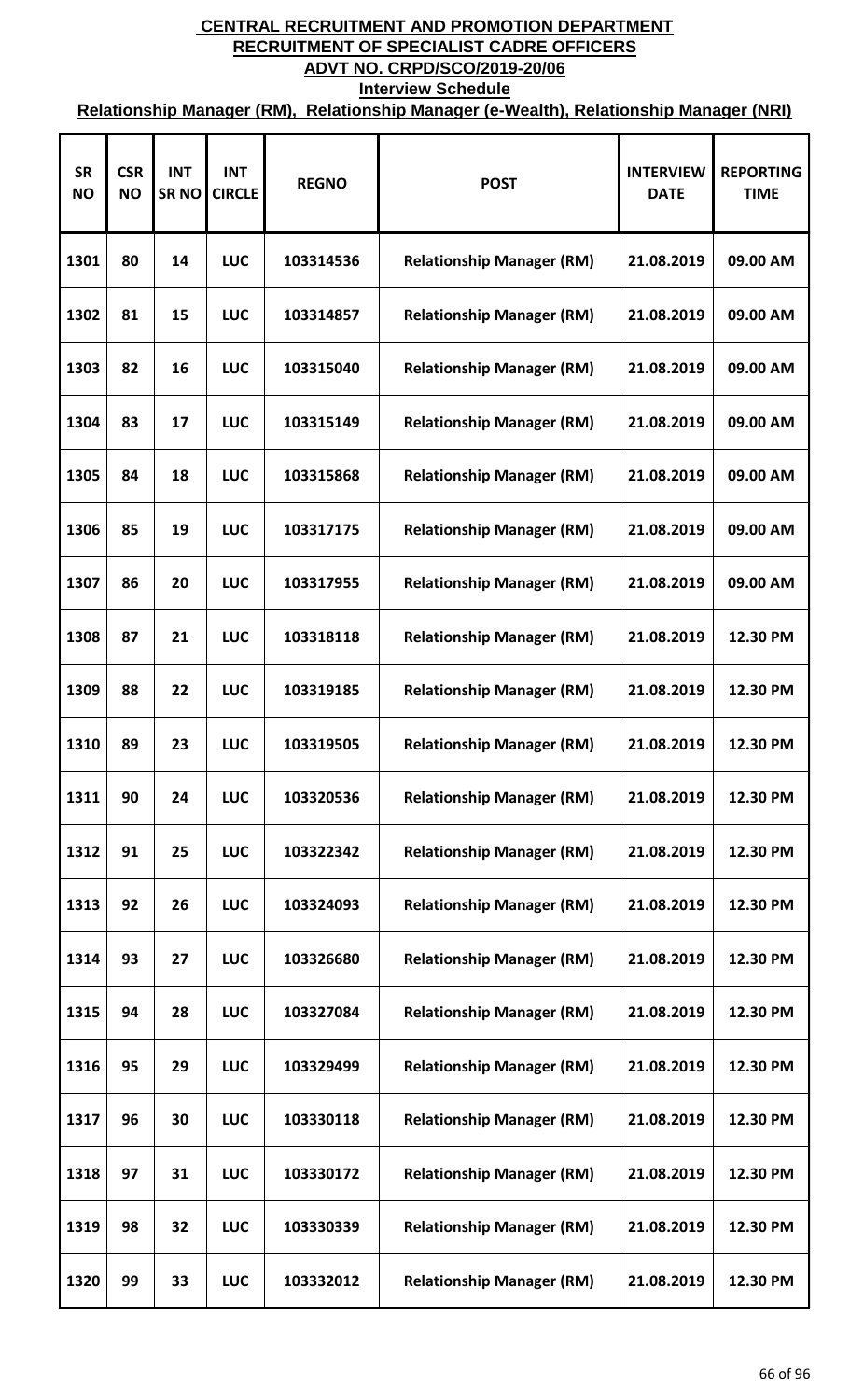| <b>SR</b><br><b>NO</b> | <b>CSR</b><br><b>NO</b> | <b>INT</b><br><b>SRNO</b> | <b>INT</b><br><b>CIRCLE</b> | <b>REGNO</b> | <b>POST</b>                      | <b>INTERVIEW</b><br><b>DATE</b> | <b>REPORTING</b><br><b>TIME</b> |
|------------------------|-------------------------|---------------------------|-----------------------------|--------------|----------------------------------|---------------------------------|---------------------------------|
| 1321                   | 100                     | 1                         | <b>LUC</b>                  | 103332349    | <b>Relationship Manager (RM)</b> | 26.08.2019                      | 09.00 AM                        |
| 1322                   | 101                     | $\overline{2}$            | <b>LUC</b>                  | 103332461    | <b>Relationship Manager (RM)</b> | 26.08.2019                      | 09.00 AM                        |
| 1323                   | 102                     | 3                         | <b>LUC</b>                  | 103332836    | <b>Relationship Manager (RM)</b> | 26.08.2019                      | 09.00 AM                        |
| 1324                   | 103                     | 4                         | <b>LUC</b>                  | 103333670    | <b>Relationship Manager (RM)</b> | 26.08.2019                      | 09.00 AM                        |
| 1325                   | 104                     | 5                         | <b>LUC</b>                  | 103334043    | <b>Relationship Manager (RM)</b> | 26.08.2019                      | 09.00 AM                        |
| 1326                   | 105                     | 6                         | <b>LUC</b>                  | 103334094    | <b>Relationship Manager (RM)</b> | 26.08.2019                      | 09.00 AM                        |
| 1327                   | 106                     | 7                         | <b>LUC</b>                  | 103334325    | <b>Relationship Manager (RM)</b> | 26.08.2019                      | 09.00 AM                        |
| 1328                   | 107                     | 8                         | <b>LUC</b>                  | 103334374    | <b>Relationship Manager (RM)</b> | 26.08.2019                      | 09.00 AM                        |
| 1329                   | 108                     | 9                         | <b>LUC</b>                  | 103334652    | <b>Relationship Manager (RM)</b> | 26.08.2019                      | 09.00 AM                        |
| 1330                   | 109                     | 10                        | <b>LUC</b>                  | 103334755    | <b>Relationship Manager (RM)</b> | 26.08.2019                      | 09.00 AM                        |
| 1331                   | 110                     | 11                        | <b>LUC</b>                  | 103334760    | <b>Relationship Manager (RM)</b> | 26.08.2019                      | 09.00 AM                        |
| 1332                   | 111                     | 12                        | <b>LUC</b>                  | 103334830    | <b>Relationship Manager (RM)</b> | 26.08.2019                      | 09.00 AM                        |
| 1333                   | 112                     | 13                        | <b>LUC</b>                  | 103335174    | <b>Relationship Manager (RM)</b> | 26.08.2019                      | 09.00 AM                        |
| 1334                   | 113                     | 14                        | <b>LUC</b>                  | 103335208    | <b>Relationship Manager (RM)</b> | 26.08.2019                      | 09.00 AM                        |
| 1335                   | 114                     | 15                        | <b>LUC</b>                  | 103335853    | <b>Relationship Manager (RM)</b> | 26.08.2019                      | 09.00 AM                        |
| 1336                   | 115                     | 16                        | <b>LUC</b>                  | 103335958    | <b>Relationship Manager (RM)</b> | 26.08.2019                      | 09.00 AM                        |
| 1337                   | 116                     | 17                        | <b>LUC</b>                  | 103340471    | <b>Relationship Manager (RM)</b> | 26.08.2019                      | 09.00 AM                        |
| 1338                   | 117                     | 18                        | <b>LUC</b>                  | 103341321    | <b>Relationship Manager (RM)</b> | 26.08.2019                      | 09.00 AM                        |
| 1339                   | 118                     | 19                        | <b>LUC</b>                  | 103341439    | <b>Relationship Manager (RM)</b> | 26.08.2019                      | 09.00 AM                        |
| 1340                   | 119                     | 20                        | LUC                         | 103341444    | <b>Relationship Manager (RM)</b> | 26.08.2019                      | 09.00 AM                        |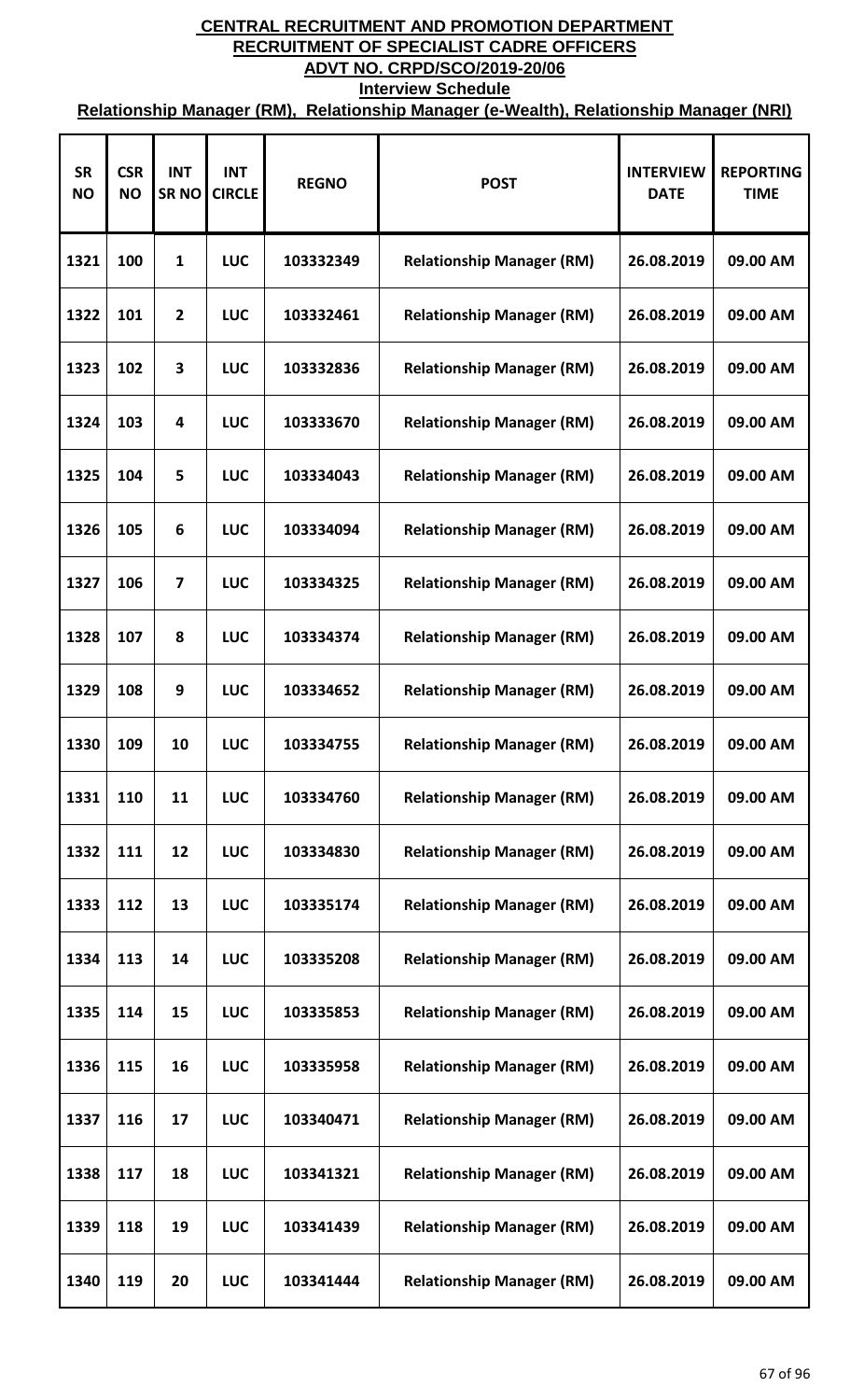| <b>SR</b><br><b>NO</b> | <b>CSR</b><br><b>NO</b> | <b>INT</b><br><b>SRNO</b> | <b>INT</b><br><b>CIRCLE</b> | <b>REGNO</b> | <b>POST</b>                      | <b>INTERVIEW</b><br><b>DATE</b> | <b>REPORTING</b><br><b>TIME</b> |
|------------------------|-------------------------|---------------------------|-----------------------------|--------------|----------------------------------|---------------------------------|---------------------------------|
| 1341                   | 120                     | 21                        | <b>LUC</b>                  | 103342216    | <b>Relationship Manager (RM)</b> | 26.08.2019                      | 12.30 PM                        |
| 1342                   | 121                     | 22                        | <b>LUC</b>                  | 103342450    | <b>Relationship Manager (RM)</b> | 26.08.2019                      | 12.30 PM                        |
| 1343                   | 122                     | 23                        | <b>LUC</b>                  | 103342488    | <b>Relationship Manager (RM)</b> | 26.08.2019                      | 12.30 PM                        |
| 1344                   | 123                     | 24                        | <b>LUC</b>                  | 103342925    | <b>Relationship Manager (RM)</b> | 26.08.2019                      | 12.30 PM                        |
| 1345                   | 124                     | 25                        | <b>LUC</b>                  | 103342967    | <b>Relationship Manager (RM)</b> | 26.08.2019                      | 12.30 PM                        |
| 1346                   | 125                     | 26                        | <b>LUC</b>                  | 103343024    | <b>Relationship Manager (RM)</b> | 26.08.2019                      | 12.30 PM                        |
| 1347                   | 126                     | 27                        | <b>LUC</b>                  | 103343028    | <b>Relationship Manager (RM)</b> | 26.08.2019                      | 12.30 PM                        |
| 1348                   | 127                     | 28                        | <b>LUC</b>                  | 103343035    | <b>Relationship Manager (RM)</b> | 26.08.2019                      | 12.30 PM                        |
| 1349                   | 128                     | 29                        | <b>LUC</b>                  | 103345171    | <b>Relationship Manager (RM)</b> | 26.08.2019                      | 12.30 PM                        |
| 1350                   | 129                     | 30                        | <b>LUC</b>                  | 103346057    | <b>Relationship Manager (RM)</b> | 26.08.2019                      | 12.30 PM                        |
| 1351                   | 130                     | 31                        | <b>LUC</b>                  | 103346283    | <b>Relationship Manager (RM)</b> | 26.08.2019                      | 12.30 PM                        |
| 1352                   | 131                     | 32                        | <b>LUC</b>                  | 103347781    | <b>Relationship Manager (RM)</b> | 26.08.2019                      | 12.30 PM                        |
| 1353                   | 132                     | 33                        | <b>LUC</b>                  | 103348983    | <b>Relationship Manager (RM)</b> | 26.08.2019                      | 12.30 PM                        |
| 1354                   | 133                     | 1                         | <b>LUC</b>                  | 103349312    | <b>Relationship Manager (RM)</b> | 27.08.2019                      | 09.00 AM                        |
| 1355                   | 134                     | $\mathbf{2}$              | <b>LUC</b>                  | 103350317    | <b>Relationship Manager (RM)</b> | 27.08.2019                      | 09.00 AM                        |
| 1356                   | 135                     | 3                         | <b>LUC</b>                  | 103350464    | <b>Relationship Manager (RM)</b> | 27.08.2019                      | 09.00 AM                        |
| 1357                   | 136                     | 4                         | <b>LUC</b>                  | 103350812    | <b>Relationship Manager (RM)</b> | 27.08.2019                      | 09.00 AM                        |
| 1358                   | 137                     | 5                         | <b>LUC</b>                  | 103350887    | <b>Relationship Manager (RM)</b> | 27.08.2019                      | 09.00 AM                        |
| 1359                   | 138                     | 6                         | <b>LUC</b>                  | 103351098    | <b>Relationship Manager (RM)</b> | 27.08.2019                      | 09.00 AM                        |
| 1360                   | 139                     | $\overline{7}$            | <b>LUC</b>                  | 103351223    | <b>Relationship Manager (RM)</b> | 27.08.2019                      | 09.00 AM                        |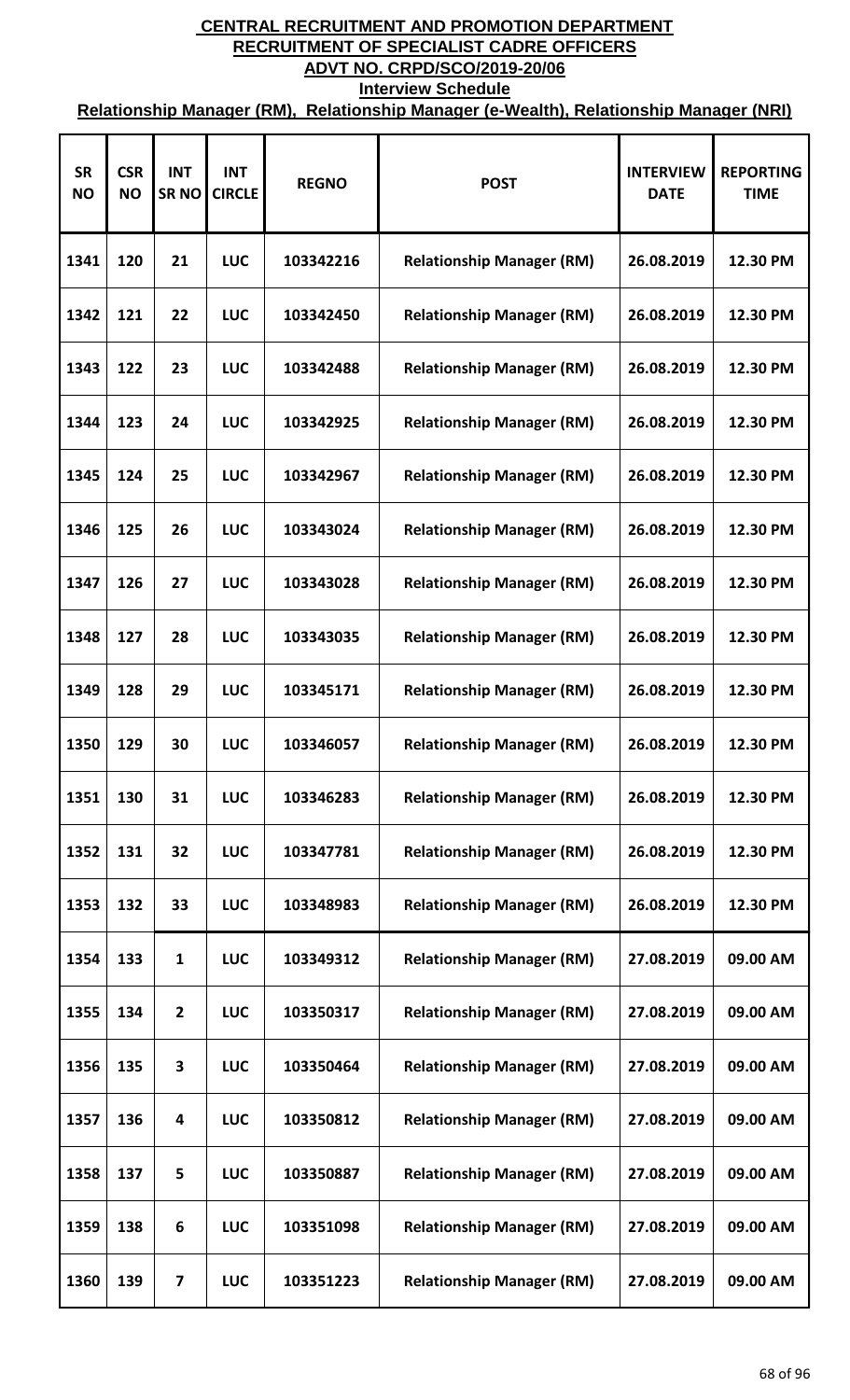| <b>SR</b><br><b>NO</b> | <b>CSR</b><br><b>NO</b> | <b>INT</b><br><b>SRNO</b> | <b>INT</b><br><b>CIRCLE</b> | <b>REGNO</b> | <b>POST</b>                      | <b>INTERVIEW</b><br><b>DATE</b> | <b>REPORTING</b><br><b>TIME</b> |
|------------------------|-------------------------|---------------------------|-----------------------------|--------------|----------------------------------|---------------------------------|---------------------------------|
| 1361                   | 140                     | 8                         | <b>LUC</b>                  | 103351514    | <b>Relationship Manager (RM)</b> | 27.08.2019                      | 09.00 AM                        |
| 1362                   | 141                     | 9                         | <b>LUC</b>                  | 103352281    | <b>Relationship Manager (RM)</b> | 27.08.2019                      | 09.00 AM                        |
| 1363                   | 142                     | 10                        | <b>LUC</b>                  | 103352837    | <b>Relationship Manager (RM)</b> | 27.08.2019                      | 09.00 AM                        |
| 1364                   | 143                     | 11                        | <b>LUC</b>                  | 103354780    | <b>Relationship Manager (RM)</b> | 27.08.2019                      | 09.00 AM                        |
| 1365                   | 144                     | 12                        | <b>LUC</b>                  | 103354903    | <b>Relationship Manager (RM)</b> | 27.08.2019                      | 09.00 AM                        |
| 1366                   | 145                     | 13                        | <b>LUC</b>                  | 103355323    | <b>Relationship Manager (RM)</b> | 27.08.2019                      | 09.00 AM                        |
| 1367                   | 146                     | 14                        | <b>LUC</b>                  | 103355639    | <b>Relationship Manager (RM)</b> | 27.08.2019                      | 09.00 AM                        |
| 1368                   | 147                     | 15                        | <b>LUC</b>                  | 103356137    | <b>Relationship Manager (RM)</b> | 27.08.2019                      | 09.00 AM                        |
| 1369                   | 148                     | 16                        | <b>LUC</b>                  | 103356190    | <b>Relationship Manager (RM)</b> | 27.08.2019                      | 09.00 AM                        |
| 1370                   | 149                     | 17                        | <b>LUC</b>                  | 103356269    | <b>Relationship Manager (RM)</b> | 27.08.2019                      | 09.00 AM                        |
| 1371                   | 150                     | 18                        | <b>LUC</b>                  | 103356272    | <b>Relationship Manager (RM)</b> | 27.08.2019                      | 09.00 AM                        |
| 1372                   | 151                     | 19                        | <b>LUC</b>                  | 103356317    | <b>Relationship Manager (RM)</b> | 27.08.2019                      | 09.00 AM                        |
| 1373                   | 152                     | 20                        | <b>LUC</b>                  | 103356333    | <b>Relationship Manager (RM)</b> | 27.08.2019                      | 09.00 AM                        |
| 1374                   | 153                     | 21                        | <b>LUC</b>                  | 103357863    | <b>Relationship Manager (RM)</b> | 27.08.2019                      | 12.30 PM                        |
| 1375                   | 154                     | 22                        | <b>LUC</b>                  | 103358250    | <b>Relationship Manager (RM)</b> | 27.08.2019                      | 12.30 PM                        |
| 1376                   | 155                     | 23                        | <b>LUC</b>                  | 103358326    | <b>Relationship Manager (RM)</b> | 27.08.2019                      | 12.30 PM                        |
| 1377                   | 156                     | 24                        | <b>LUC</b>                  | 103358648    | <b>Relationship Manager (RM)</b> | 27.08.2019                      | 12.30 PM                        |
| 1378                   | 157                     | 25                        | <b>LUC</b>                  | 103358717    | <b>Relationship Manager (RM)</b> | 27.08.2019                      | 12.30 PM                        |
| 1379                   | 158                     | 26                        | <b>LUC</b>                  | 103358956    | <b>Relationship Manager (RM)</b> | 27.08.2019                      | 12.30 PM                        |
| 1380                   | 159                     | 27                        | <b>LUC</b>                  | 103359776    | <b>Relationship Manager (RM)</b> | 27.08.2019                      | 12.30 PM                        |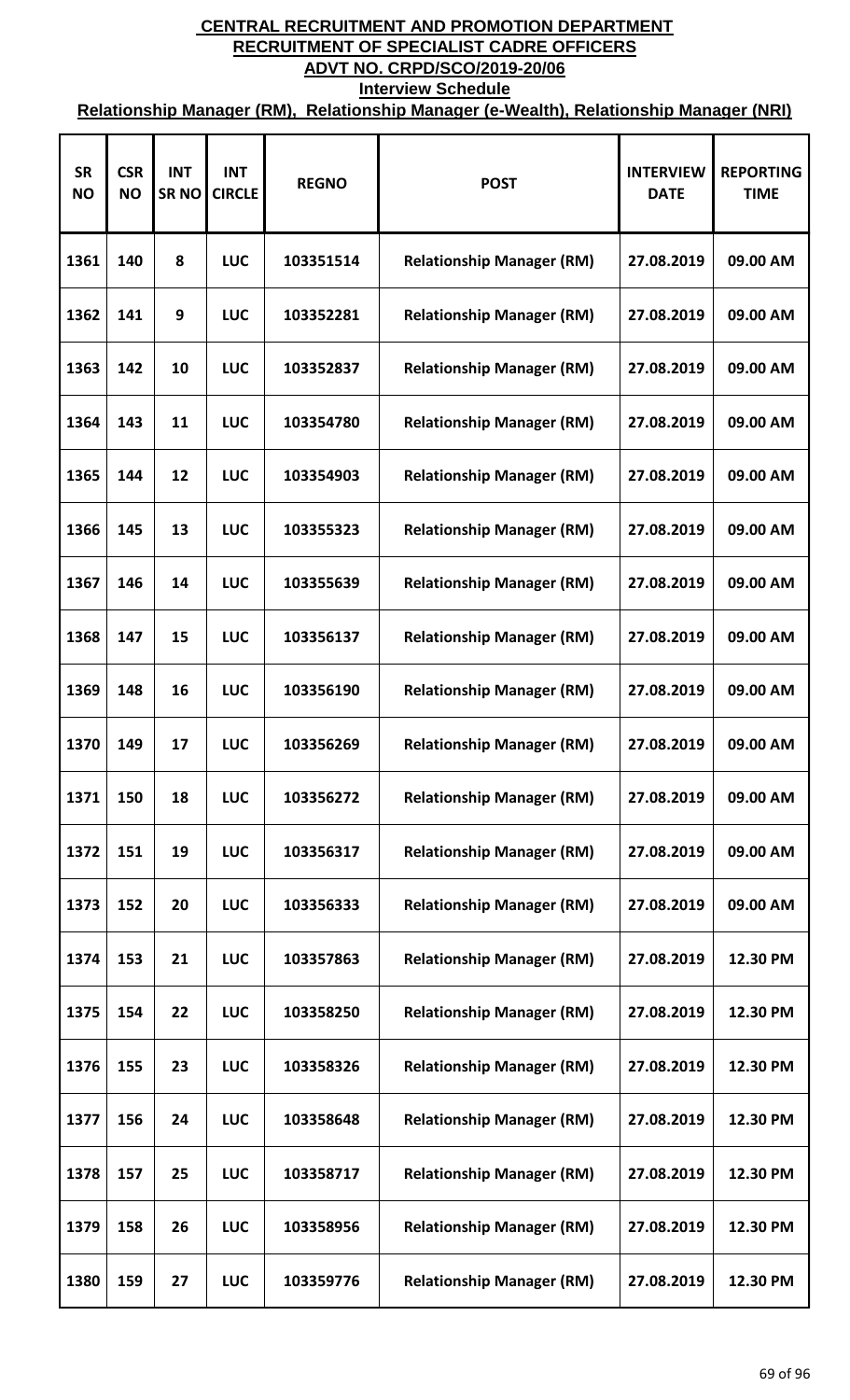| <b>SR</b><br><b>NO</b> | <b>CSR</b><br><b>NO</b> | <b>INT</b><br><b>SRNO</b> | <b>INT</b><br><b>CIRCLE</b> | <b>REGNO</b> | <b>POST</b>                      | <b>INTERVIEW</b><br><b>DATE</b> | <b>REPORTING</b><br><b>TIME</b> |
|------------------------|-------------------------|---------------------------|-----------------------------|--------------|----------------------------------|---------------------------------|---------------------------------|
| 1381                   | 160                     | 28                        | <b>LUC</b>                  | 103359919    | <b>Relationship Manager (RM)</b> | 27.08.2019                      | 12.30 PM                        |
| 1382                   | 161                     | 29                        | <b>LUC</b>                  | 103360002    | <b>Relationship Manager (RM)</b> | 27.08.2019                      | 12.30 PM                        |
| 1383                   | 162                     | 30                        | <b>LUC</b>                  | 103360693    | <b>Relationship Manager (RM)</b> | 27.08.2019                      | 12.30 PM                        |
| 1384                   | 163                     | 31                        | <b>LUC</b>                  | 103362200    | <b>Relationship Manager (RM)</b> | 27.08.2019                      | 12.30 PM                        |
| 1385                   | 164                     | 32                        | <b>LUC</b>                  | 103362345    | <b>Relationship Manager (RM)</b> | 27.08.2019                      | 12.30 PM                        |
| 1386                   | 165                     | 33                        | <b>LUC</b>                  | 103364007    | <b>Relationship Manager (RM)</b> | 27.08.2019                      | 12.30 PM                        |
| 1387                   | 166                     | 1                         | <b>LUC</b>                  | 103364175    | <b>Relationship Manager (RM)</b> | 28.08.2019                      | 09.00 AM                        |
| 1388                   | 167                     | $\overline{2}$            | <b>LUC</b>                  | 103364789    | <b>Relationship Manager (RM)</b> | 28.08.2019                      | 09.00 AM                        |
| 1389                   | 168                     | 3                         | <b>LUC</b>                  | 103364959    | <b>Relationship Manager (RM)</b> | 28.08.2019                      | 09.00 AM                        |
| 1390                   | 169                     | 4                         | <b>LUC</b>                  | 103365044    | <b>Relationship Manager (RM)</b> | 28.08.2019                      | 09.00 AM                        |
| 1391                   | 170                     | 5                         | <b>LUC</b>                  | 103365295    | <b>Relationship Manager (RM)</b> | 28.08.2019                      | 09.00 AM                        |
| 1392                   | 171                     | 6                         | <b>LUC</b>                  | 103365470    | <b>Relationship Manager (RM)</b> | 28.08.2019                      | 09.00 AM                        |
| 1393                   | 172                     | 7                         | <b>LUC</b>                  | 103365624    | <b>Relationship Manager (RM)</b> | 28.08.2019                      | 09.00 AM                        |
| 1394                   | 173                     | 8                         | <b>LUC</b>                  | 103365907    | <b>Relationship Manager (RM)</b> | 28.08.2019                      | 09.00 AM                        |
| 1395                   | 174                     | 9                         | <b>LUC</b>                  | 103365953    | <b>Relationship Manager (RM)</b> | 28.08.2019                      | 09.00 AM                        |
| 1396                   | 175                     | 10                        | <b>LUC</b>                  | 103366085    | <b>Relationship Manager (RM)</b> | 28.08.2019                      | 09.00 AM                        |
| 1397                   | 176                     | 11                        | <b>LUC</b>                  | 103366211    | <b>Relationship Manager (RM)</b> | 28.08.2019                      | 09.00 AM                        |
| 1398                   | 177                     | 12                        | <b>LUC</b>                  | 103366316    | <b>Relationship Manager (RM)</b> | 28.08.2019                      | 09.00 AM                        |
| 1399                   | 178                     | 13                        | <b>LUC</b>                  | 103366961    | <b>Relationship Manager (RM)</b> | 28.08.2019                      | 09.00 AM                        |
| 1400                   | 179                     | 14                        | <b>LUC</b>                  | 103367222    | <b>Relationship Manager (RM)</b> | 28.08.2019                      | 09.00 AM                        |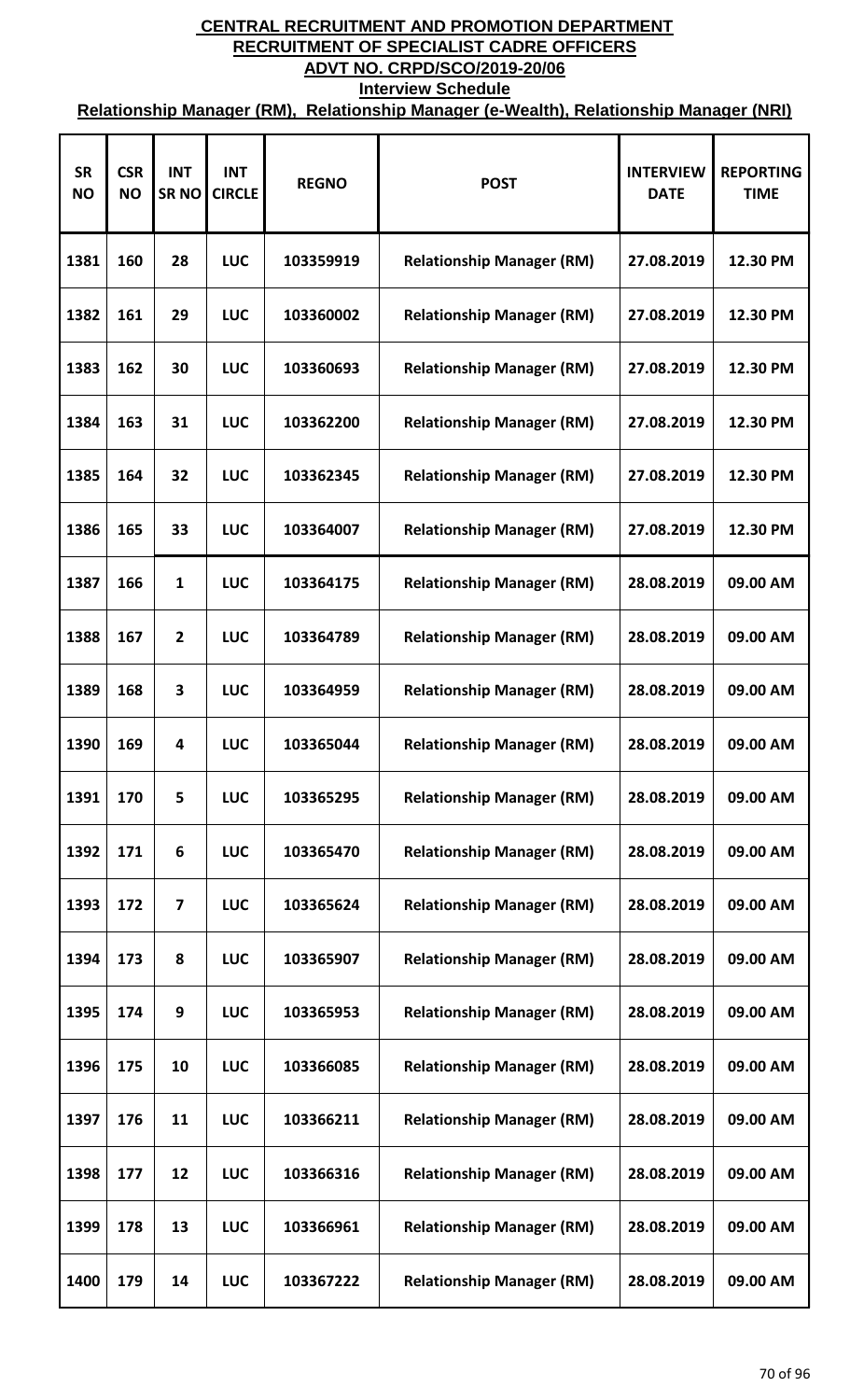| <b>SR</b><br><b>NO</b> | <b>CSR</b><br><b>NO</b> | <b>INT</b><br><b>SRNO</b> | <b>INT</b><br><b>CIRCLE</b> | <b>REGNO</b> | <b>POST</b>                            | <b>INTERVIEW</b><br><b>DATE</b> | <b>REPORTING</b><br><b>TIME</b> |
|------------------------|-------------------------|---------------------------|-----------------------------|--------------|----------------------------------------|---------------------------------|---------------------------------|
| 1401                   | 180                     | 15                        | <b>LUC</b>                  | 103367592    | <b>Relationship Manager (RM)</b>       | 28.08.2019                      | 09.00 AM                        |
| 1402                   | 181                     | 16                        | <b>LUC</b>                  | 103368087    | <b>Relationship Manager (RM)</b>       | 28.08.2019                      | 09.00 AM                        |
| 1403                   | 182                     | 17                        | <b>LUC</b>                  | 103368215    | <b>Relationship Manager (RM)</b>       | 28.08.2019                      | 09.00 AM                        |
| 1404                   | 183                     | 18                        | <b>LUC</b>                  | 103368859    | <b>Relationship Manager (RM)</b>       | 28.08.2019                      | 09.00 AM                        |
| 1405                   | 184                     | 19                        | <b>LUC</b>                  | 103368955    | <b>Relationship Manager (RM)</b>       | 28.08.2019                      | 09.00 AM                        |
| 1406                   | 185                     | 20                        | <b>LUC</b>                  | 103369608    | <b>Relationship Manager (RM)</b>       | 28.08.2019                      | 09.00 AM                        |
| 1407                   | 186                     | 21                        | <b>LUC</b>                  | 103369916    | <b>Relationship Manager (RM)</b>       | 28.08.2019                      | 12.30 PM                        |
| 1408                   | 187                     | 22                        | <b>LUC</b>                  | 103370727    | <b>Relationship Manager (RM)</b>       | 28.08.2019                      | 12.30 PM                        |
| 1409                   | 188                     | 23                        | <b>LUC</b>                  | 103370939    | <b>Relationship Manager (RM)</b>       | 28.08.2019                      | 12.30 PM                        |
| 1410                   | 189                     | 24                        | <b>LUC</b>                  | 103371548    | <b>Relationship Manager (RM)</b>       | 28.08.2019                      | 12.30 PM                        |
| 1411                   | 190                     | 25                        | <b>LUC</b>                  | 103371572    | <b>Relationship Manager (RM)</b>       | 28.08.2019                      | 12.30 PM                        |
| 1412                   | 191                     | 26                        | LUC                         | 103371647    | <b>Relationship Manager (RM)</b>       | 28.08.2019                      | 12.30 PM                        |
| 1413                   | 192                     | 27                        | <b>LUC</b>                  | 103354156    | <b>Relationship Manager (e-Wealth)</b> | 28.08.2019                      | 12.30 PM                        |
| 1414                   | 193                     | 28                        | <b>LUC</b>                  | 103366541    | <b>Relationship Manager (e-Wealth)</b> | 28.08.2019                      | 12.30 PM                        |
| 1415                   | 194                     | 29                        | <b>LUC</b>                  | 103317365    | <b>Relationship Manager (e-Wealth)</b> | 28.08.2019                      | 12.30 PM                        |
| 1416                   | 195                     | 30                        | <b>LUC</b>                  | 103300122    | <b>Relationship Manager (e-Wealth)</b> | 28.08.2019                      | 12.30 PM                        |
| 1417                   | 196                     | 31                        | LUC                         | 103313599    | <b>Relationship Manager (e-Wealth)</b> | 28.08.2019                      | 12.30 PM                        |
| 1418                   | 197                     | 32                        | <b>LUC</b>                  | 103315608    | <b>Relationship Manager (e-Wealth)</b> | 28.08.2019                      | 12.30 PM                        |
| 1419                   | 198                     | 33                        | LUC                         | 103318951    | <b>Relationship Manager (e-Wealth)</b> | 28.08.2019                      | 12.30 PM                        |
| 1420                   | 199                     | 1                         | <b>LUC</b>                  | 103331894    | <b>Relationship Manager (e-Wealth)</b> | 29.08.2019                      | 09.00 AM                        |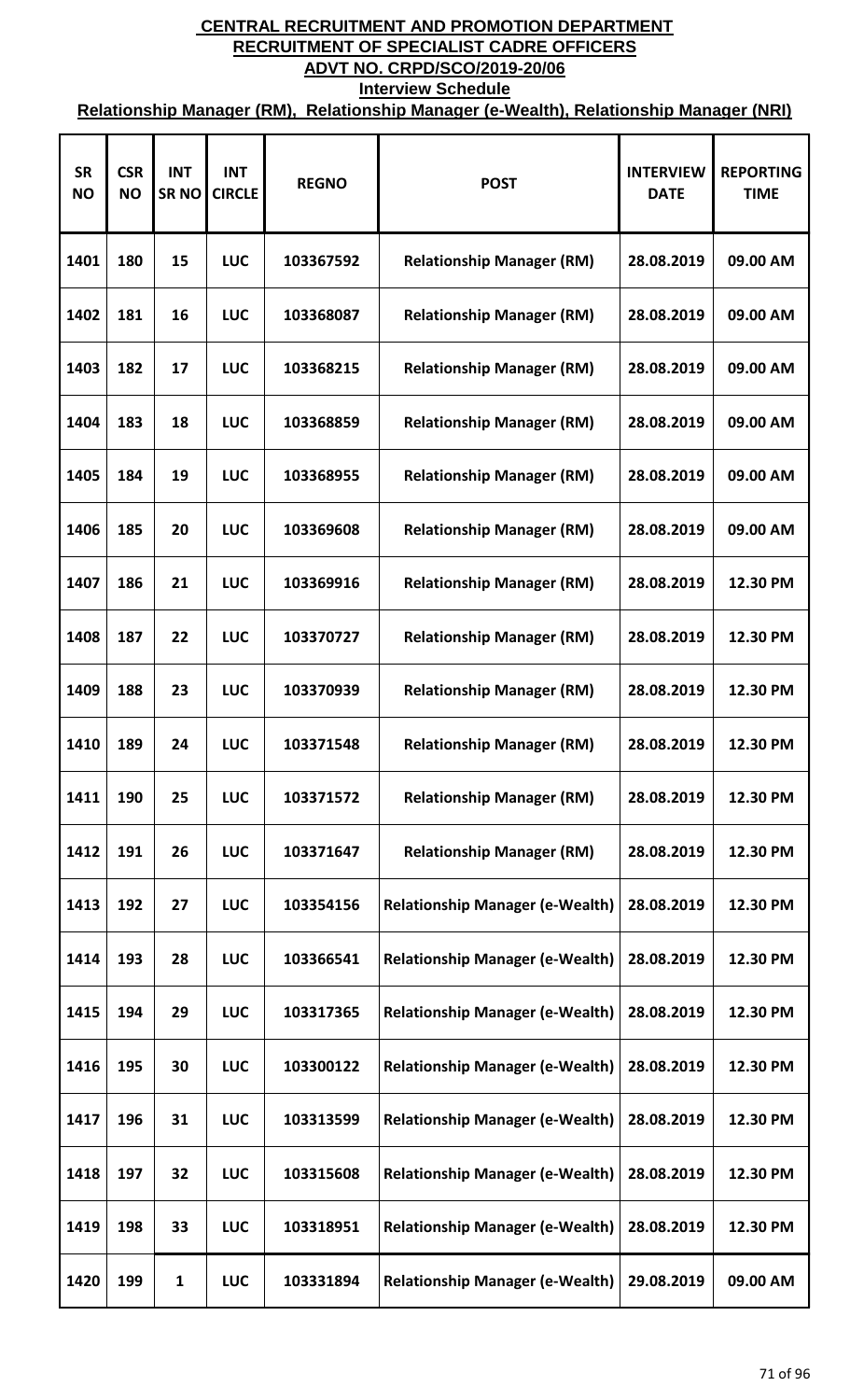| <b>SR</b><br><b>NO</b> | <b>CSR</b><br><b>NO</b> | <b>INT</b><br><b>SRNO</b> | <b>INT</b><br><b>CIRCLE</b> | <b>REGNO</b> | <b>POST</b>                            | <b>INTERVIEW</b><br><b>DATE</b> | <b>REPORTING</b><br><b>TIME</b> |
|------------------------|-------------------------|---------------------------|-----------------------------|--------------|----------------------------------------|---------------------------------|---------------------------------|
| 1421                   | 200                     | $\overline{2}$            | LUC                         | 103346263    | <b>Relationship Manager (e-Wealth)</b> | 29.08.2019                      | 09.00 AM                        |
| 1422                   | 201                     | 3                         | LUC                         | 103354697    | <b>Relationship Manager (e-Wealth)</b> | 29.08.2019                      | 09.00 AM                        |
| 1423                   | 202                     | 4                         | LUC                         | 103358726    | <b>Relationship Manager (e-Wealth)</b> | 29.08.2019                      | 09.00 AM                        |
| 1424                   | 203                     | 5                         | <b>LUC</b>                  | 103368522    | <b>Relationship Manager (e-Wealth)</b> | 29.08.2019                      | 09.00 AM                        |
| 1425                   | 204                     | 6                         | LUC                         | 103368607    | <b>Relationship Manager (e-Wealth)</b> | 29.08.2019                      | 09.00 AM                        |
| 1426                   | 205                     | 7                         | <b>LUC</b>                  | 103301583    | <b>Relationship Manager (e-Wealth)</b> | 29.08.2019                      | 09.00 AM                        |
| 1427                   | 206                     | 8                         | LUC                         | 103304355    | <b>Relationship Manager (e-Wealth)</b> | 29.08.2019                      | 09.00 AM                        |
| 1428                   | 207                     | 9                         | <b>LUC</b>                  | 103314960    | <b>Relationship Manager (e-Wealth)</b> | 29.08.2019                      | 09.00 AM                        |
| 1429                   | 208                     | 10                        | <b>LUC</b>                  | 103316434    | <b>Relationship Manager (e-Wealth)</b> | 29.08.2019                      | 09.00 AM                        |
| 1430                   | 209                     | 11                        | LUC                         | 103331010    | <b>Relationship Manager (e-Wealth)</b> | 29.08.2019                      | 09.00 AM                        |
| 1431                   | 210                     | 12                        | <b>LUC</b>                  | 103331675    | <b>Relationship Manager (e-Wealth)</b> | 29.08.2019                      | 09.00 AM                        |
| 1432                   | 211                     | 13                        | <b>LUC</b>                  | 103331690    | <b>Relationship Manager (e-Wealth)</b> | 29.08.2019                      | 09.00 AM                        |
| 1433                   | 212                     | 14                        | <b>LUC</b>                  | 103338248    | <b>Relationship Manager (e-Wealth)</b> | 29.08.2019                      | 09.00 AM                        |
| 1434                   | 213                     | 15                        | <b>LUC</b>                  | 103341724    | <b>Relationship Manager (e-Wealth)</b> | 29.08.2019                      | 09.00 AM                        |
| 1435                   | 214                     | 16                        | <b>LUC</b>                  | 103342107    | <b>Relationship Manager (e-Wealth)</b> | 29.08.2019                      | 09.00 AM                        |
| 1436                   | 215                     | 17                        | <b>LUC</b>                  | 103346502    | <b>Relationship Manager (e-Wealth)</b> | 29.08.2019                      | 09.00 AM                        |
| 1437                   | 216                     | 18                        | <b>LUC</b>                  | 103346737    | <b>Relationship Manager (e-Wealth)</b> | 29.08.2019                      | 09.00 AM                        |
| 1438                   | 217                     | 19                        | LUC                         | 103348562    | <b>Relationship Manager (e-Wealth)</b> | 29.08.2019                      | 09.00 AM                        |
| 1439                   | 218                     | 20                        | <b>LUC</b>                  | 103352722    | <b>Relationship Manager (e-Wealth)</b> | 29.08.2019                      | 09.00 AM                        |
| 1440                   | 219                     | 21                        | <b>LUC</b>                  | 103354251    | <b>Relationship Manager (e-Wealth)</b> | 29.08.2019                      | 12.30 PM                        |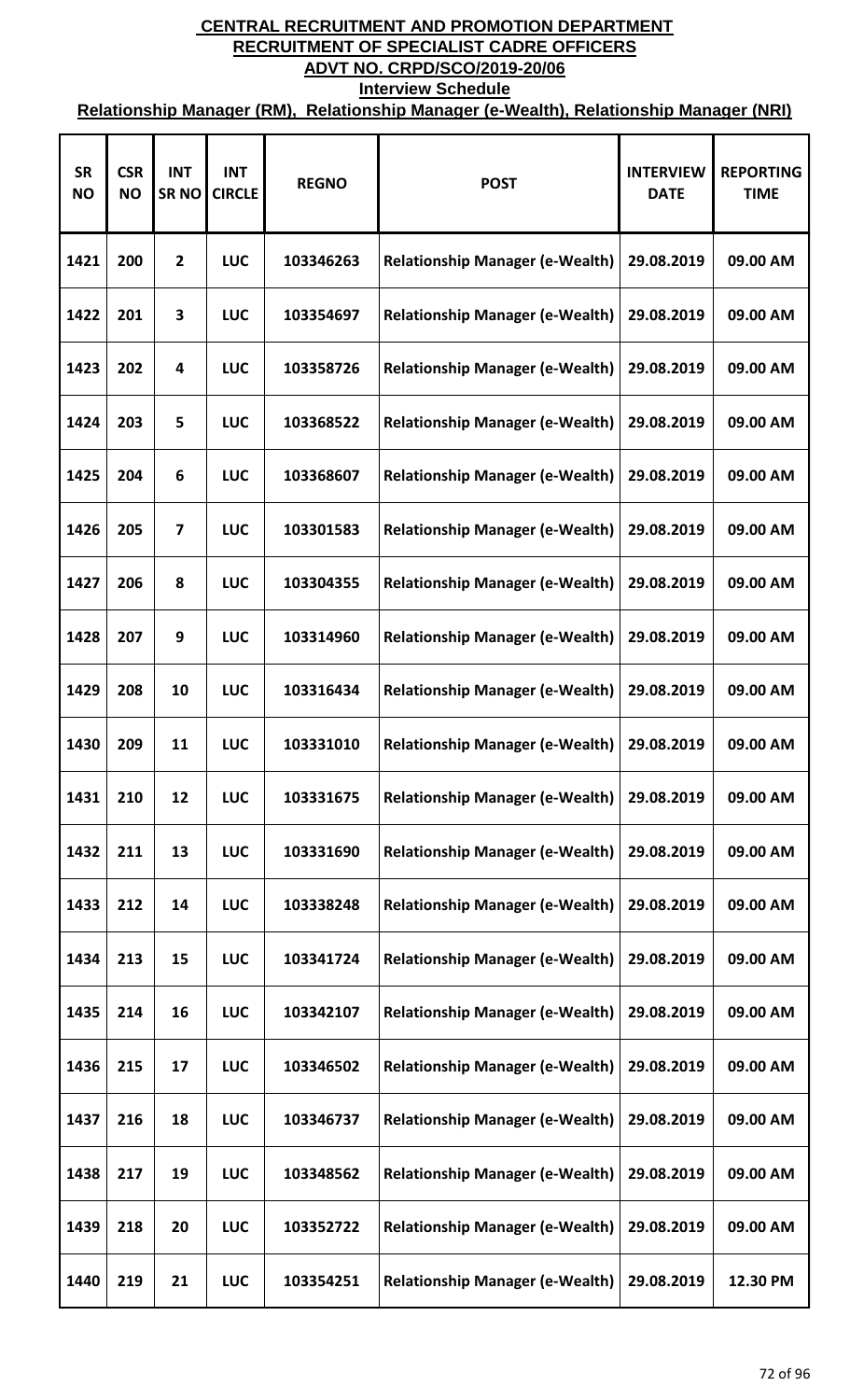| <b>SR</b><br><b>NO</b> | <b>CSR</b><br><b>NO</b> | <b>INT</b><br><b>SRNO</b> | <b>INT</b><br><b>CIRCLE</b> | <b>REGNO</b> | <b>POST</b>                            | <b>INTERVIEW</b><br><b>DATE</b> | <b>REPORTING</b><br><b>TIME</b> |
|------------------------|-------------------------|---------------------------|-----------------------------|--------------|----------------------------------------|---------------------------------|---------------------------------|
| 1441                   | 220                     | 22                        | <b>LUC</b>                  | 103354536    | <b>Relationship Manager (e-Wealth)</b> | 29.08.2019                      | 12.30 PM                        |
| 1442                   | 221                     | 23                        | <b>LUC</b>                  | 103355022    | <b>Relationship Manager (e-Wealth)</b> | 29.08.2019                      | 12.30 PM                        |
| 1443                   | 222                     | 24                        | <b>LUC</b>                  | 103355542    | <b>Relationship Manager (e-Wealth)</b> | 29.08.2019                      | 12.30 PM                        |
| 1444                   | 223                     | 25                        | <b>LUC</b>                  | 103366174    | <b>Relationship Manager (e-Wealth)</b> | 29.08.2019                      | 12.30 PM                        |
| 1445                   | 224                     | 26                        | <b>LUC</b>                  | 103367079    | <b>Relationship Manager (e-Wealth)</b> | 29.08.2019                      | 12.30 PM                        |
| 1446                   | 225                     | 27                        | <b>LUC</b>                  | 103367471    | <b>Relationship Manager (e-Wealth)</b> | 29.08.2019                      | 12.30 PM                        |
| 1447                   | 226                     | 28                        | <b>LUC</b>                  | 103369115    | <b>Relationship Manager (e-Wealth)</b> | 29.08.2019                      | 12.30 PM                        |
| 1448                   | 227                     | 29                        | <b>LUC</b>                  | 103369544    | <b>Relationship Manager (e-Wealth)</b> | 29.08.2019                      | 12.30 PM                        |
| 1449                   | 228                     | 30                        | <b>LUC</b>                  | 103367184    | <b>Relationship Manager (NRI)</b>      | 29.08.2019                      | 12.30 PM                        |
| 1450                   | 229                     | 31                        | <b>LUC</b>                  | 103306945    | <b>Relationship Manager (NRI)</b>      | 29.08.2019                      | 12.30 PM                        |
| 1451                   | 230                     | 32                        | <b>LUC</b>                  | 103317915    | <b>Relationship Manager (NRI)</b>      | 29.08.2019                      | 12.30 PM                        |
| 1452                   | 231                     | 33                        | <b>LUC</b>                  | 103319984    | <b>Relationship Manager (NRI)</b>      | 29.08.2019                      | 12.30 PM                        |
| 1453                   | 232                     | 34                        | <b>LUC</b>                  | 103370127    | <b>Relationship Manager (NRI)</b>      | 29.08.2019                      | 12.30 PM                        |
| 1454                   | $\mathbf{1}$            | $\mathbf{1}$              | <b>MHA</b>                  | 103300994    | <b>Relationship Manager (RM)</b>       | 23.08.2019                      | 09.00 AM                        |
| 1455                   | $\overline{2}$          | $\overline{2}$            | <b>MHA</b>                  | 103325044    | <b>Relationship Manager (RM)</b>       | 23.08.2019                      | 09.00 AM                        |
| 1456                   | 3                       | 3                         | <b>MHA</b>                  | 103325730    | <b>Relationship Manager (RM)</b>       | 23.08.2019                      | 09.00 AM                        |
| 1457                   | 4                       | 4                         | <b>MHA</b>                  | 103334387    | <b>Relationship Manager (RM)</b>       | 23.08.2019                      | 09.00 AM                        |
| 1458                   | 5                       | 5                         | <b>MHA</b>                  | 103336380    | <b>Relationship Manager (RM)</b>       | 23.08.2019                      | 09.00 AM                        |
| 1459                   | 6                       | 6                         | <b>MHA</b>                  | 103338963    | <b>Relationship Manager (RM)</b>       | 23.08.2019                      | 09.00 AM                        |
| 1460                   | $\overline{\mathbf{z}}$ | 7                         | <b>MHA</b>                  | 103347655    | <b>Relationship Manager (RM)</b>       | 23.08.2019                      | 09.00 AM                        |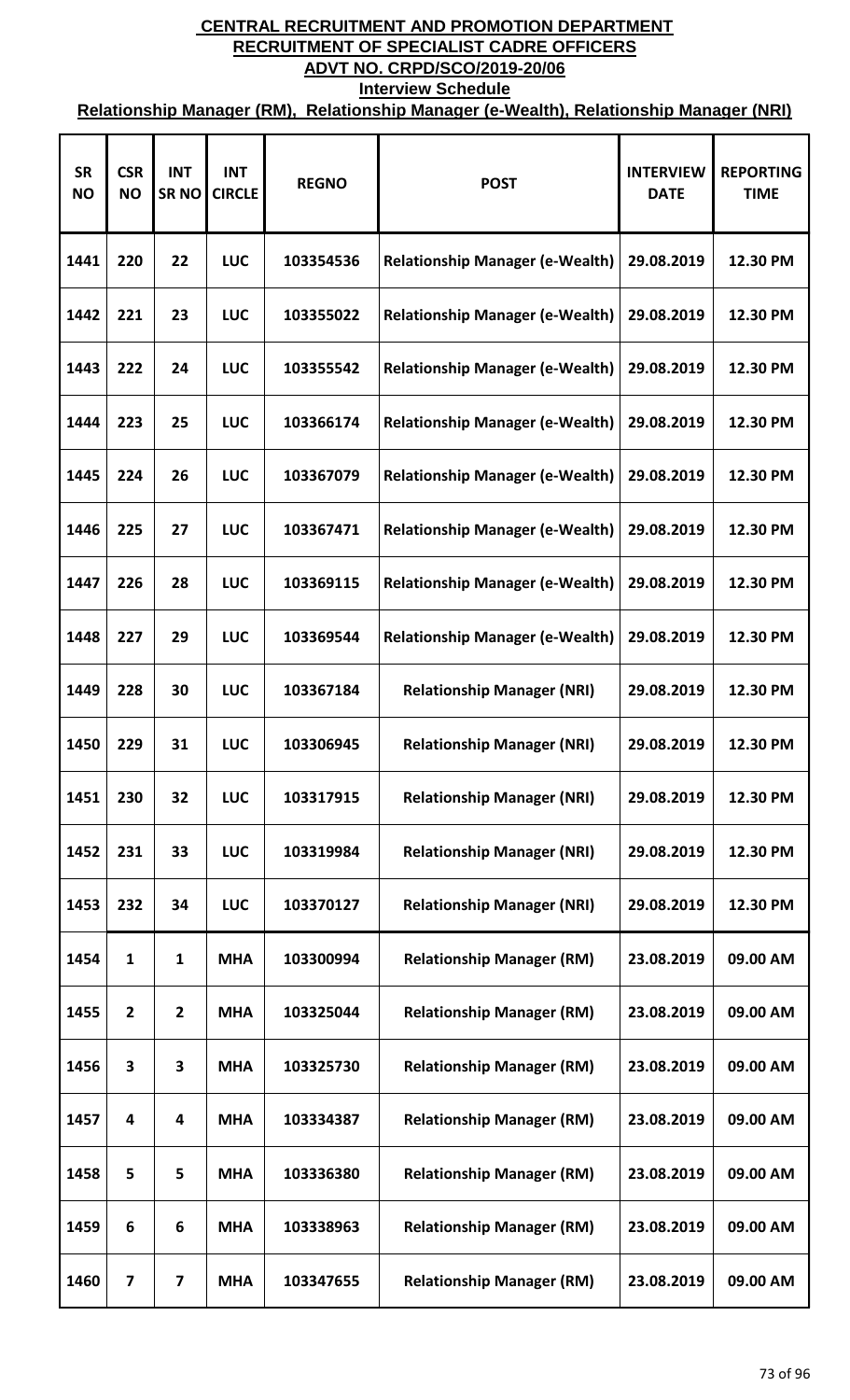| <b>SR</b><br><b>NO</b> | <b>CSR</b><br><b>NO</b> | <b>INT</b><br><b>SRNO</b> | <b>INT</b><br><b>CIRCLE</b> | <b>REGNO</b> | <b>POST</b>                      | <b>INTERVIEW</b><br><b>DATE</b> | <b>REPORTING</b><br><b>TIME</b> |
|------------------------|-------------------------|---------------------------|-----------------------------|--------------|----------------------------------|---------------------------------|---------------------------------|
| 1461                   | 8                       | 8                         | <b>MHA</b>                  | 103349704    | <b>Relationship Manager (RM)</b> | 23.08.2019                      | 09.00 AM                        |
| 1462                   | 9                       | 9                         | <b>MHA</b>                  | 103351588    | <b>Relationship Manager (RM)</b> | 23.08.2019                      | 09.00 AM                        |
| 1463                   | 10                      | 10                        | <b>MHA</b>                  | 103355859    | <b>Relationship Manager (RM)</b> | 23.08.2019                      | 09.00 AM                        |
| 1464                   | 11                      | 11                        | <b>MHA</b>                  | 103358561    | <b>Relationship Manager (RM)</b> | 23.08.2019                      | 09.00 AM                        |
| 1465                   | 12                      | 12                        | <b>MHA</b>                  | 103364144    | <b>Relationship Manager (RM)</b> | 23.08.2019                      | 09.00 AM                        |
| 1466                   | 13                      | 13                        | <b>MHA</b>                  | 103364202    | <b>Relationship Manager (RM)</b> | 23.08.2019                      | 09.00 AM                        |
| 1467                   | 14                      | 14                        | <b>MHA</b>                  | 103370839    | <b>Relationship Manager (RM)</b> | 23.08.2019                      | 09.00 AM                        |
| 1468                   | 15                      | 15                        | <b>MHA</b>                  | 103370924    | <b>Relationship Manager (RM)</b> | 23.08.2019                      | 09.00 AM                        |
| 1469                   | 16                      | 16                        | <b>MHA</b>                  | 103335175    | <b>Relationship Manager (RM)</b> | 23.08.2019                      | 09.00 AM                        |
| 1470                   | 17                      | 17                        | <b>MHA</b>                  | 103371138    | <b>Relationship Manager (RM)</b> | 23.08.2019                      | 09.00 AM                        |
| 1471                   | 18                      | 18                        | <b>MHA</b>                  | 103301870    | <b>Relationship Manager (RM)</b> | 23.08.2019                      | 09.00 AM                        |
| 1472                   | 19                      | 19                        | <b>MHA</b>                  | 103305433    | <b>Relationship Manager (RM)</b> | 23.08.2019                      | 12.30 PM                        |
| 1473                   | 20                      | 20                        | <b>MHA</b>                  | 103308058    | <b>Relationship Manager (RM)</b> | 23.08.2019                      | 12.30 PM                        |
| 1474                   | 21                      | 21                        | <b>MHA</b>                  | 103311721    | <b>Relationship Manager (RM)</b> | 23.08.2019                      | 12.30 PM                        |
| 1475                   | 22                      | 22                        | <b>MHA</b>                  | 103312030    | <b>Relationship Manager (RM)</b> | 23.08.2019                      | 12.30 PM                        |
| 1476                   | 23                      | 23                        | <b>MHA</b>                  | 103316635    | <b>Relationship Manager (RM)</b> | 23.08.2019                      | 12.30 PM                        |
| 1477                   | 24                      | 24                        | <b>MHA</b>                  | 103321293    | <b>Relationship Manager (RM)</b> | 23.08.2019                      | 12.30 PM                        |
| 1478                   | 25                      | 25                        | <b>MHA</b>                  | 103323824    | <b>Relationship Manager (RM)</b> | 23.08.2019                      | 12.30 PM                        |
| 1479                   | 26                      | 26                        | <b>MHA</b>                  | 103328770    | <b>Relationship Manager (RM)</b> | 23.08.2019                      | 12.30 PM                        |
| 1480                   | 27                      | 27                        | <b>MHA</b>                  | 103335370    | <b>Relationship Manager (RM)</b> | 23.08.2019                      | 12.30 PM                        |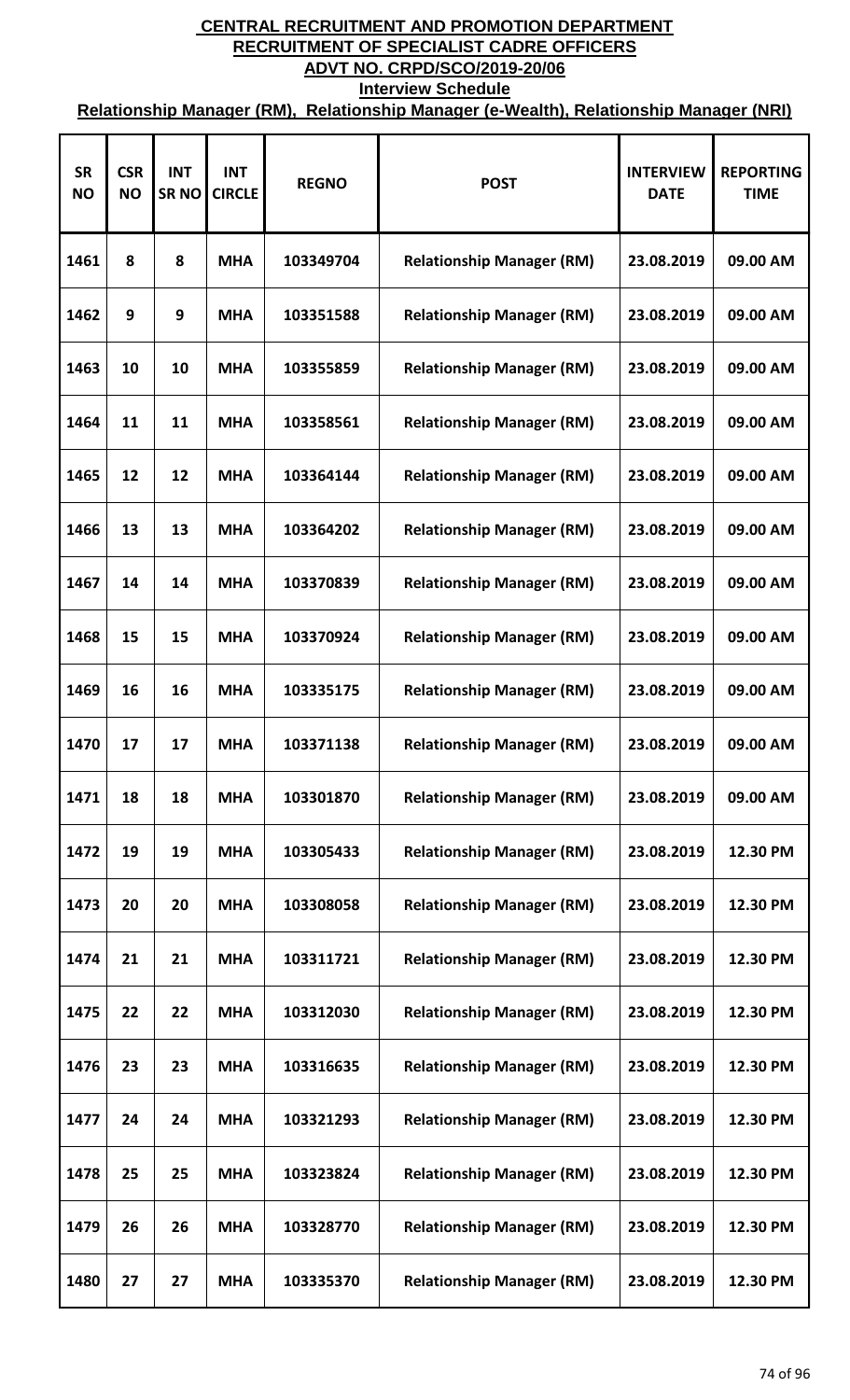| <b>SR</b><br><b>NO</b> | <b>CSR</b><br><b>NO</b> | <b>INT</b><br><b>SRNO</b> | <b>INT</b><br><b>CIRCLE</b> | <b>REGNO</b> | <b>POST</b>                      | <b>INTERVIEW</b><br><b>DATE</b> | <b>REPORTING</b><br><b>TIME</b> |
|------------------------|-------------------------|---------------------------|-----------------------------|--------------|----------------------------------|---------------------------------|---------------------------------|
| 1481                   | 28                      | 28                        | <b>MHA</b>                  | 103337626    | <b>Relationship Manager (RM)</b> | 23.08.2019                      | 12.30 PM                        |
| 1482                   | 29                      | 29                        | <b>MHA</b>                  | 103343004    | <b>Relationship Manager (RM)</b> | 23.08.2019                      | 12.30 PM                        |
| 1483                   | 30                      | 30                        | <b>MHA</b>                  | 103343793    | <b>Relationship Manager (RM)</b> | 23.08.2019                      | 12.30 PM                        |
| 1484                   | 31                      | $\mathbf{1}$              | <b>MHA</b>                  | 103344206    | <b>Relationship Manager (RM)</b> | 26.08.2019                      | 09.00 AM                        |
| 1485                   | 32                      | $\overline{2}$            | <b>MHA</b>                  | 103346161    | <b>Relationship Manager (RM)</b> | 26.08.2019                      | 09.00 AM                        |
| 1486                   | 33                      | 3                         | <b>MHA</b>                  | 103347603    | <b>Relationship Manager (RM)</b> | 26.08.2019                      | 09.00 AM                        |
| 1487                   | 34                      | 4                         | <b>MHA</b>                  | 103350943    | <b>Relationship Manager (RM)</b> | 26.08.2019                      | 09.00 AM                        |
| 1488                   | 35                      | 5                         | <b>MHA</b>                  | 103351216    | <b>Relationship Manager (RM)</b> | 26.08.2019                      | 09.00 AM                        |
| 1489                   | 36                      | 6                         | <b>MHA</b>                  | 103351750    | <b>Relationship Manager (RM)</b> | 26.08.2019                      | 09.00 AM                        |
| 1490                   | 37                      | 7                         | <b>MHA</b>                  | 103352009    | <b>Relationship Manager (RM)</b> | 26.08.2019                      | 09.00 AM                        |
| 1491                   | 38                      | 8                         | <b>MHA</b>                  | 103352117    | <b>Relationship Manager (RM)</b> | 26.08.2019                      | 09.00 AM                        |
| 1492                   | 39                      | 9                         | <b>MHA</b>                  | 103353081    | <b>Relationship Manager (RM)</b> | 26.08.2019                      | 09.00 AM                        |
| 1493                   | 40                      | 10                        | <b>MHA</b>                  | 103353334    | <b>Relationship Manager (RM)</b> | 26.08.2019                      | 09.00 AM                        |
| 1494                   | 41                      | 11                        | <b>MHA</b>                  | 103359432    | <b>Relationship Manager (RM)</b> | 26.08.2019                      | 09.00 AM                        |
| 1495                   | 42                      | 12                        | <b>MHA</b>                  | 103359894    | <b>Relationship Manager (RM)</b> | 26.08.2019                      | 09.00 AM                        |
| 1496                   | 43                      | 13                        | <b>MHA</b>                  | 103361776    | <b>Relationship Manager (RM)</b> | 26.08.2019                      | 09.00 AM                        |
| 1497                   | 44                      | 14                        | <b>MHA</b>                  | 103362126    | <b>Relationship Manager (RM)</b> | 26.08.2019                      | 09.00 AM                        |
| 1498                   | 45                      | 15                        | <b>MHA</b>                  | 103362880    | <b>Relationship Manager (RM)</b> | 26.08.2019                      | 09.00 AM                        |
| 1499                   | 46                      | 16                        | <b>MHA</b>                  | 103363175    | <b>Relationship Manager (RM)</b> | 26.08.2019                      | 09.00 AM                        |
| 1500                   | 47                      | 17                        | <b>MHA</b>                  | 103364461    | <b>Relationship Manager (RM)</b> | 26.08.2019                      | 09.00 AM                        |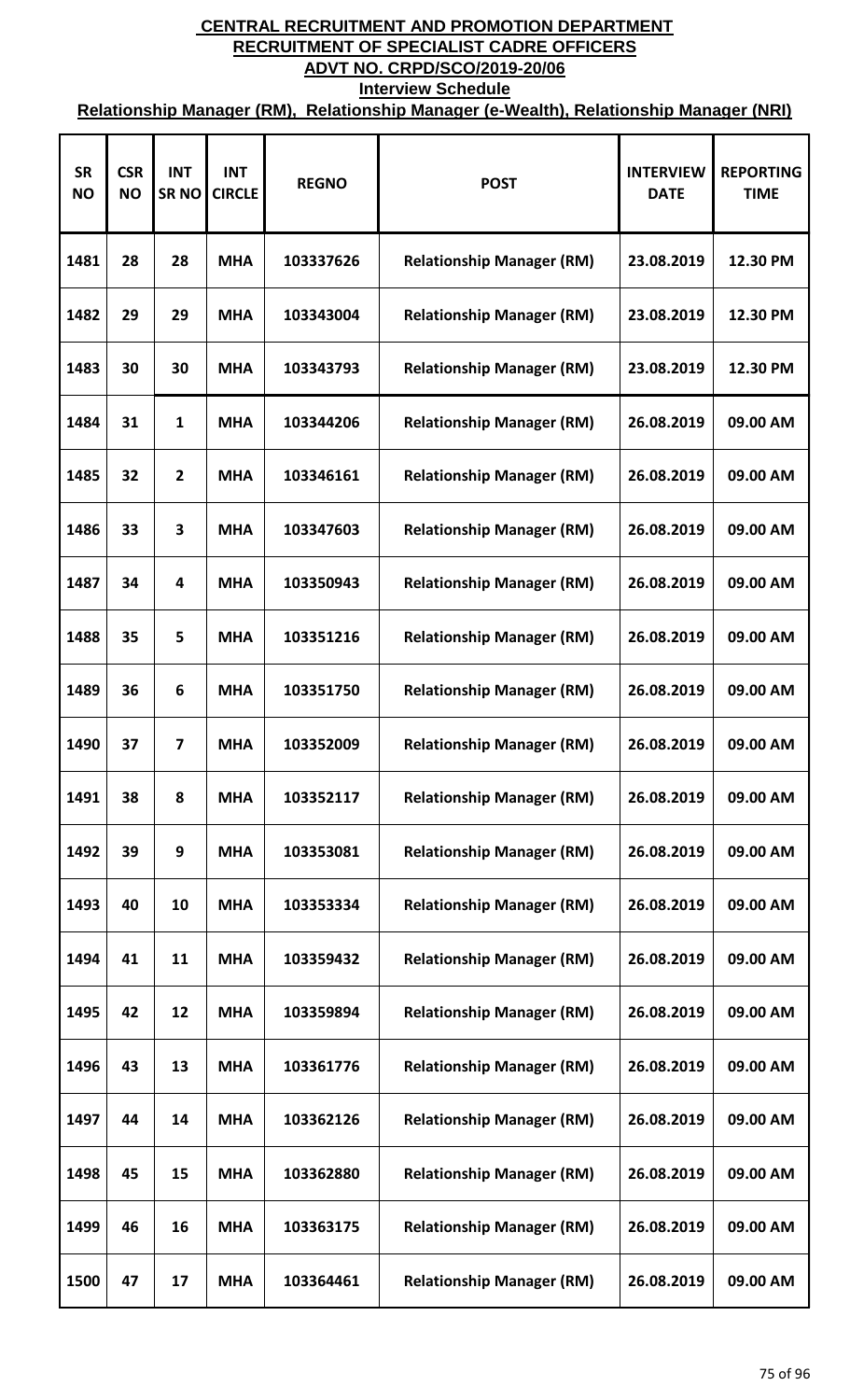| <b>SR</b><br><b>NO</b> | <b>CSR</b><br><b>NO</b> | <b>INT</b><br><b>SRNO</b> | <b>INT</b><br><b>CIRCLE</b> | <b>REGNO</b> | <b>POST</b>                      | <b>INTERVIEW</b><br><b>DATE</b> | <b>REPORTING</b><br><b>TIME</b> |
|------------------------|-------------------------|---------------------------|-----------------------------|--------------|----------------------------------|---------------------------------|---------------------------------|
| 1501                   | 48                      | 18                        | <b>MHA</b>                  | 103364937    | <b>Relationship Manager (RM)</b> | 26.08.2019                      | 09.00 AM                        |
| 1502                   | 49                      | 19                        | <b>MHA</b>                  | 103366752    | <b>Relationship Manager (RM)</b> | 26.08.2019                      | 12.30 PM                        |
| 1503                   | 50                      | 20                        | <b>MHA</b>                  | 103367063    | <b>Relationship Manager (RM)</b> | 26.08.2019                      | 12.30 PM                        |
| 1504                   | 51                      | 21                        | <b>MHA</b>                  | 103367271    | <b>Relationship Manager (RM)</b> | 26.08.2019                      | 12.30 PM                        |
| 1505                   | 52                      | 22                        | <b>MHA</b>                  | 103367620    | <b>Relationship Manager (RM)</b> | 26.08.2019                      | 12.30 PM                        |
| 1506                   | 53                      | 23                        | <b>MHA</b>                  | 103368249    | <b>Relationship Manager (RM)</b> | 26.08.2019                      | 12.30 PM                        |
| 1507                   | 54                      | 24                        | <b>MHA</b>                  | 103369235    | <b>Relationship Manager (RM)</b> | 26.08.2019                      | 12.30 PM                        |
| 1508                   | 55                      | 25                        | <b>MHA</b>                  | 103370998    | <b>Relationship Manager (RM)</b> | 26.08.2019                      | 12.30 PM                        |
| 1509                   | 56                      | 26                        | <b>MHA</b>                  | 103302247    | <b>Relationship Manager (RM)</b> | 26.08.2019                      | 12.30 PM                        |
| 1510                   | 57                      | 27                        | <b>MHA</b>                  | 103302693    | <b>Relationship Manager (RM)</b> | 26.08.2019                      | 12.30 PM                        |
| 1511                   | 58                      | 28                        | <b>MHA</b>                  | 103302863    | <b>Relationship Manager (RM)</b> | 26.08.2019                      | 12.30 PM                        |
| 1512                   | 59                      | 29                        | <b>MHA</b>                  | 103303917    | <b>Relationship Manager (RM)</b> | 26.08.2019                      | 12.30 PM                        |
| 1513                   | 60                      | 30                        | <b>MHA</b>                  | 103308149    | <b>Relationship Manager (RM)</b> | 26.08.2019                      | 12.30 PM                        |
| 1514                   | 61                      | 1                         | <b>MHA</b>                  | 103310361    | <b>Relationship Manager (RM)</b> | 27.08.2019                      | 09.00 AM                        |
| 1515                   | 62                      | $\mathbf{2}$              | <b>MHA</b>                  | 103311211    | <b>Relationship Manager (RM)</b> | 27.08.2019                      | 09.00 AM                        |
| 1516                   | 63                      | 3                         | <b>MHA</b>                  | 103311320    | <b>Relationship Manager (RM)</b> | 27.08.2019                      | 09.00 AM                        |
| 1517                   | 64                      | 4                         | <b>MHA</b>                  | 103314855    | <b>Relationship Manager (RM)</b> | 27.08.2019                      | 09.00 AM                        |
| 1518                   | 65                      | 5                         | <b>MHA</b>                  | 103316963    | <b>Relationship Manager (RM)</b> | 27.08.2019                      | 09.00 AM                        |
| 1519                   | 66                      | 6                         | <b>MHA</b>                  | 103319474    | <b>Relationship Manager (RM)</b> | 27.08.2019                      | 09.00 AM                        |
| 1520                   | 67                      | 7                         | <b>MHA</b>                  | 103323999    | <b>Relationship Manager (RM)</b> | 27.08.2019                      | 09.00 AM                        |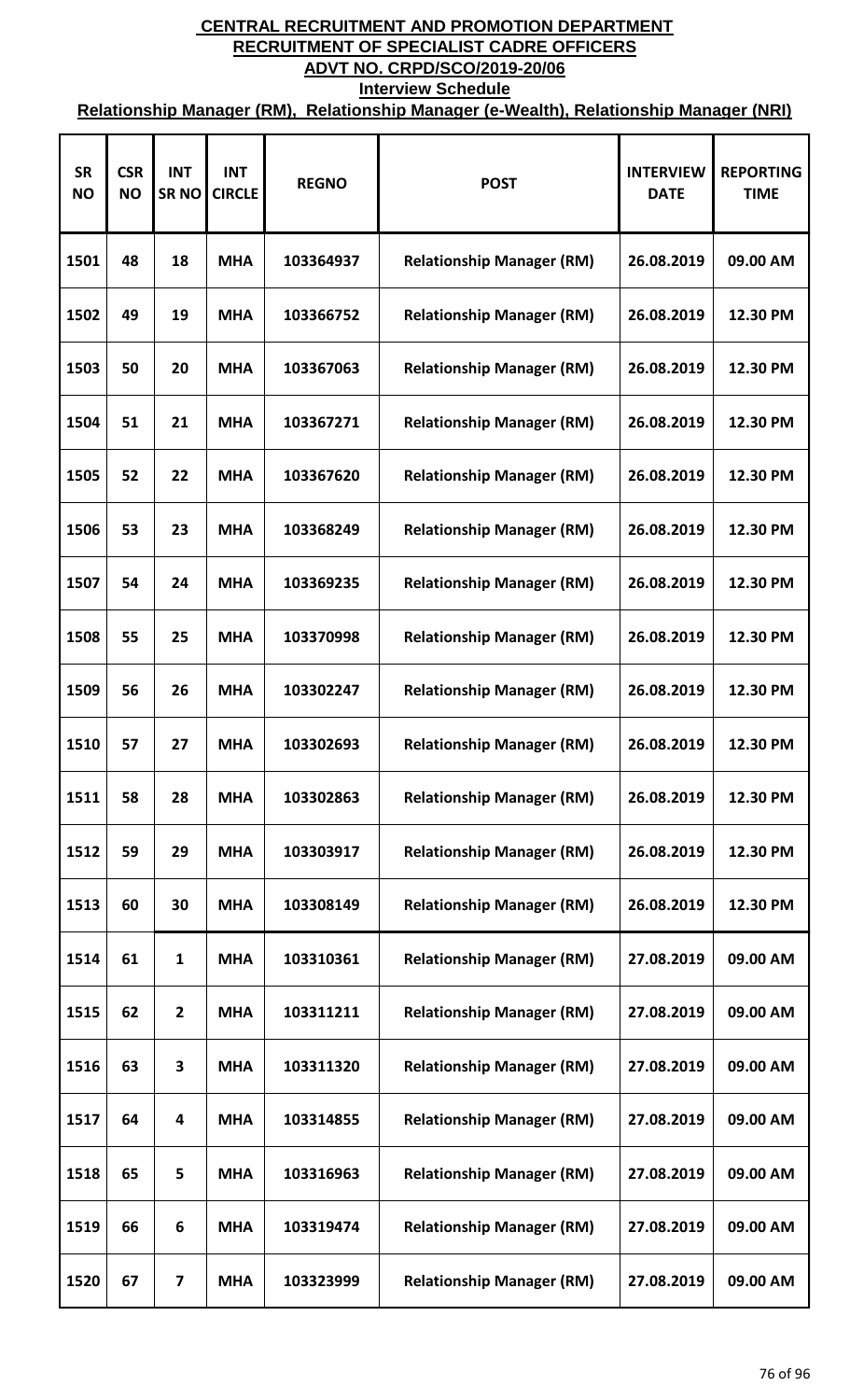| <b>SR</b><br><b>NO</b> | <b>CSR</b><br><b>NO</b> | <b>INT</b><br><b>SRNO</b> | <b>INT</b><br><b>CIRCLE</b> | <b>REGNO</b> | <b>POST</b>                      | <b>INTERVIEW</b><br><b>DATE</b> | <b>REPORTING</b><br><b>TIME</b> |
|------------------------|-------------------------|---------------------------|-----------------------------|--------------|----------------------------------|---------------------------------|---------------------------------|
| 1521                   | 68                      | 8                         | <b>MHA</b>                  | 103324549    | <b>Relationship Manager (RM)</b> | 27.08.2019                      | 09.00 AM                        |
| 1522                   | 69                      | 9                         | <b>MHA</b>                  | 103325933    | <b>Relationship Manager (RM)</b> | 27.08.2019                      | 09.00 AM                        |
| 1523                   | 70                      | 10                        | <b>MHA</b>                  | 103326345    | <b>Relationship Manager (RM)</b> | 27.08.2019                      | 09.00 AM                        |
| 1524                   | 71                      | 11                        | <b>MHA</b>                  | 103327428    | <b>Relationship Manager (RM)</b> | 27.08.2019                      | 09.00 AM                        |
| 1525                   | 72                      | 12                        | <b>MHA</b>                  | 103332722    | <b>Relationship Manager (RM)</b> | 27.08.2019                      | 09.00 AM                        |
| 1526                   | 73                      | 13                        | <b>MHA</b>                  | 103333363    | <b>Relationship Manager (RM)</b> | 27.08.2019                      | 09.00 AM                        |
| 1527                   | 74                      | 14                        | <b>MHA</b>                  | 103333466    | <b>Relationship Manager (RM)</b> | 27.08.2019                      | 09.00 AM                        |
| 1528                   | 75                      | 15                        | <b>MHA</b>                  | 103334735    | <b>Relationship Manager (RM)</b> | 27.08.2019                      | 09.00 AM                        |
| 1529                   | 76                      | 16                        | <b>MHA</b>                  | 103334986    | <b>Relationship Manager (RM)</b> | 27.08.2019                      | 09.00 AM                        |
| 1530                   | 77                      | 17                        | <b>MHA</b>                  | 103335238    | <b>Relationship Manager (RM)</b> | 27.08.2019                      | 09.00 AM                        |
| 1531                   | 78                      | 18                        | <b>MHA</b>                  | 103335928    | <b>Relationship Manager (RM)</b> | 27.08.2019                      | 09.00 AM                        |
| 1532                   | 79                      | 19                        | <b>MHA</b>                  | 103337186    | <b>Relationship Manager (RM)</b> | 27.08.2019                      | 12.30 PM                        |
| 1533                   | 80                      | 20                        | <b>MHA</b>                  | 103337233    | <b>Relationship Manager (RM)</b> | 27.08.2019                      | 12.30 PM                        |
| 1534                   | 81                      | 21                        | <b>MHA</b>                  | 103338739    | <b>Relationship Manager (RM)</b> | 27.08.2019                      | 12.30 PM                        |
| 1535                   | 82                      | 22                        | <b>MHA</b>                  | 103340034    | <b>Relationship Manager (RM)</b> | 27.08.2019                      | 12.30 PM                        |
| 1536                   | 83                      | 23                        | <b>MHA</b>                  | 103341583    | <b>Relationship Manager (RM)</b> | 27.08.2019                      | 12.30 PM                        |
| 1537                   | 84                      | 24                        | <b>MHA</b>                  | 103342464    | <b>Relationship Manager (RM)</b> | 27.08.2019                      | 12.30 PM                        |
| 1538                   | 85                      | 25                        | <b>MHA</b>                  | 103343098    | <b>Relationship Manager (RM)</b> | 27.08.2019                      | 12.30 PM                        |
| 1539                   | 86                      | 26                        | <b>MHA</b>                  | 103343291    | <b>Relationship Manager (RM)</b> | 27.08.2019                      | 12.30 PM                        |
| 1540                   | 87                      | 27                        | <b>MHA</b>                  | 103344190    | <b>Relationship Manager (RM)</b> | 27.08.2019                      | 12.30 PM                        |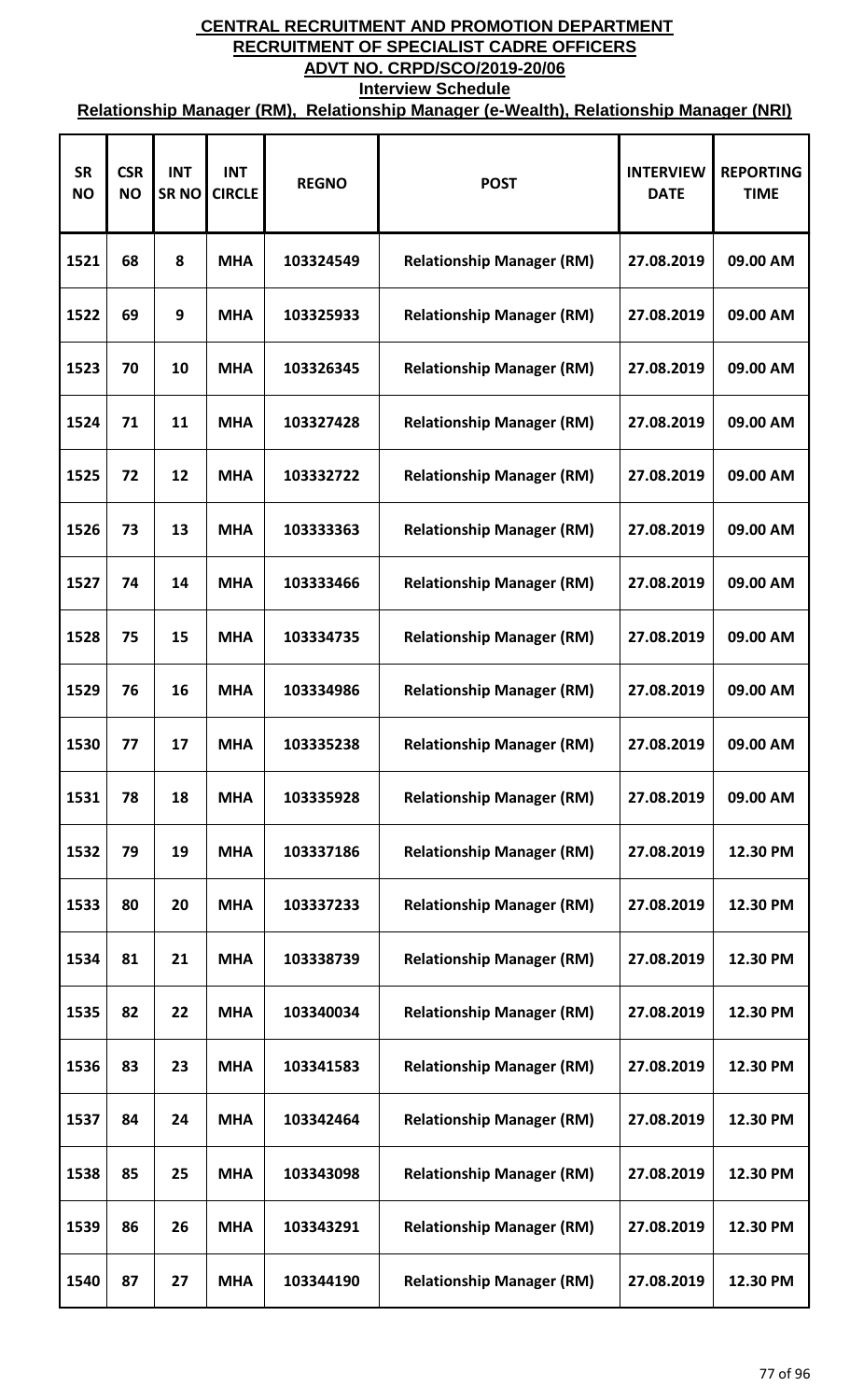| <b>SR</b><br><b>NO</b> | <b>CSR</b><br><b>NO</b> | <b>INT</b><br><b>SRNO</b> | <b>INT</b><br><b>CIRCLE</b> | <b>REGNO</b> | <b>POST</b>                      | <b>INTERVIEW</b><br><b>DATE</b> | <b>REPORTING</b><br><b>TIME</b> |
|------------------------|-------------------------|---------------------------|-----------------------------|--------------|----------------------------------|---------------------------------|---------------------------------|
| 1541                   | 88                      | 28                        | <b>MHA</b>                  | 103344894    | <b>Relationship Manager (RM)</b> | 27.08.2019                      | 12.30 PM                        |
| 1542                   | 89                      | 29                        | <b>MHA</b>                  | 103345918    | <b>Relationship Manager (RM)</b> | 27.08.2019                      | 12.30 PM                        |
| 1543                   | 90                      | 30                        | <b>MHA</b>                  | 103347032    | <b>Relationship Manager (RM)</b> | 27.08.2019                      | 12.30 PM                        |
| 1544                   | 91                      | $\mathbf{1}$              | <b>MHA</b>                  | 103347574    | <b>Relationship Manager (RM)</b> | 28.08.2019                      | 09.00 AM                        |
| 1545                   | 92                      | $\overline{2}$            | <b>MHA</b>                  | 103352011    | <b>Relationship Manager (RM)</b> | 28.08.2019                      | 09.00 AM                        |
| 1546                   | 93                      | 3                         | <b>MHA</b>                  | 103352268    | <b>Relationship Manager (RM)</b> | 28.08.2019                      | 09.00 AM                        |
| 1547                   | 94                      | 4                         | <b>MHA</b>                  | 103353993    | <b>Relationship Manager (RM)</b> | 28.08.2019                      | 09.00 AM                        |
| 1548                   | 95                      | 5                         | <b>MHA</b>                  | 103355234    | <b>Relationship Manager (RM)</b> | 28.08.2019                      | 09.00 AM                        |
| 1549                   | 96                      | 6                         | <b>MHA</b>                  | 103355526    | <b>Relationship Manager (RM)</b> | 28.08.2019                      | 09.00 AM                        |
| 1550                   | 97                      | 7                         | <b>MHA</b>                  | 103355963    | <b>Relationship Manager (RM)</b> | 28.08.2019                      | 09.00 AM                        |
| 1551                   | 98                      | 8                         | <b>MHA</b>                  | 103356897    | <b>Relationship Manager (RM)</b> | 28.08.2019                      | 09.00 AM                        |
| 1552                   | 99                      | 9                         | <b>MHA</b>                  | 103358500    | <b>Relationship Manager (RM)</b> | 28.08.2019                      | 09.00 AM                        |
| 1553                   | 100                     | 10                        | <b>MHA</b>                  | 103360575    | <b>Relationship Manager (RM)</b> | 28.08.2019                      | 09.00 AM                        |
| 1554                   | 101                     | 11                        | <b>MHA</b>                  | 103363062    | <b>Relationship Manager (RM)</b> | 28.08.2019                      | 09.00 AM                        |
| 1555                   | 102                     | 12                        | <b>MHA</b>                  | 103363925    | <b>Relationship Manager (RM)</b> | 28.08.2019                      | 09.00 AM                        |
| 1556                   | 103                     | 13                        | <b>MHA</b>                  | 103364112    | <b>Relationship Manager (RM)</b> | 28.08.2019                      | 09.00 AM                        |
| 1557                   | 104                     | 14                        | <b>MHA</b>                  | 103364479    | <b>Relationship Manager (RM)</b> | 28.08.2019                      | 09.00 AM                        |
| 1558                   | 105                     | 15                        | <b>MHA</b>                  | 103364863    | <b>Relationship Manager (RM)</b> | 28.08.2019                      | 09.00 AM                        |
| 1559                   | 106                     | 16                        | <b>MHA</b>                  | 103365263    | <b>Relationship Manager (RM)</b> | 28.08.2019                      | 09.00 AM                        |
| 1560                   | 107                     | 17                        | <b>MHA</b>                  | 103365443    | <b>Relationship Manager (RM)</b> | 28.08.2019                      | 09.00 AM                        |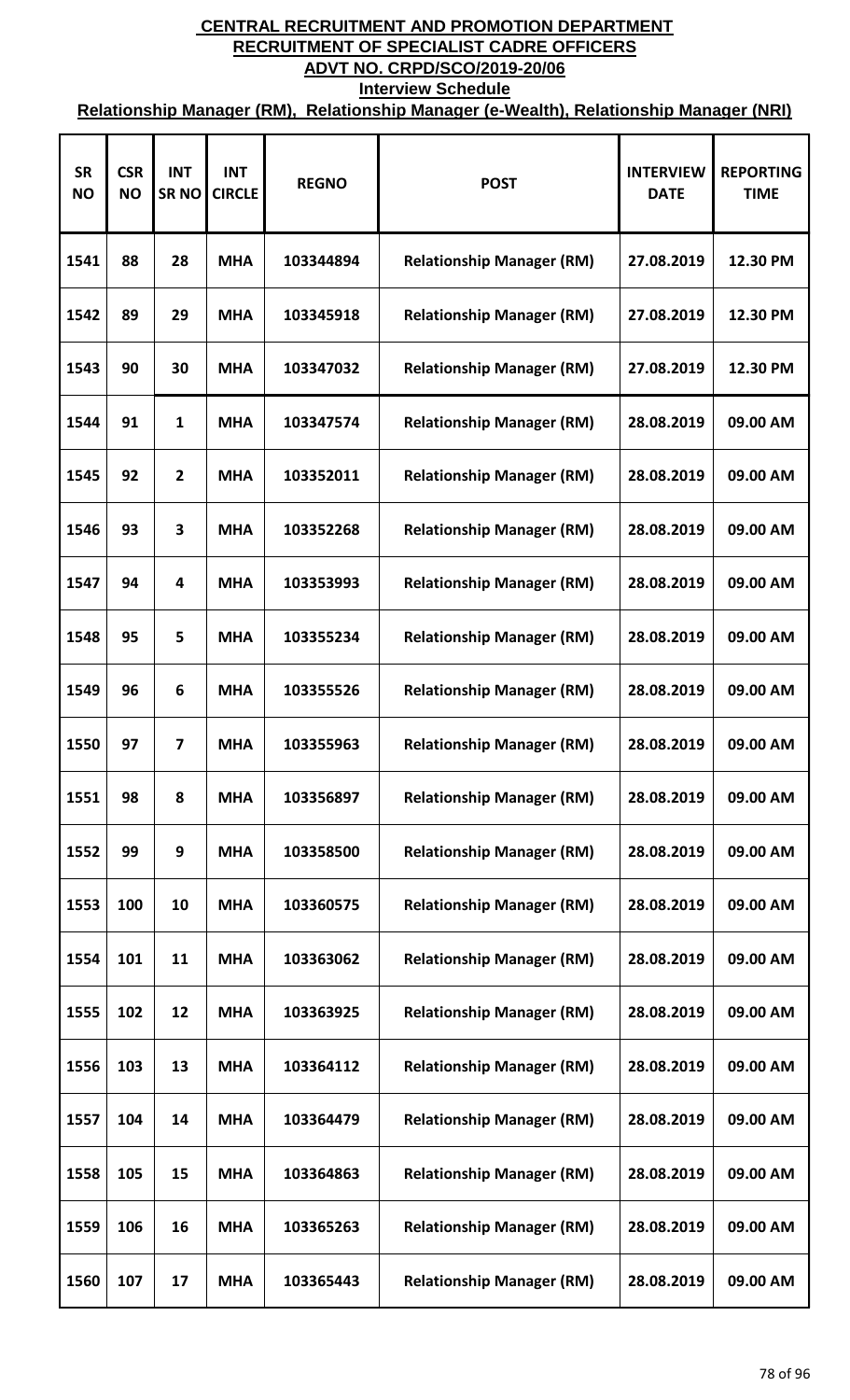| <b>SR</b><br><b>NO</b> | <b>CSR</b><br><b>NO</b> | <b>INT</b><br><b>SRNO</b> | <b>INT</b><br><b>CIRCLE</b> | <b>REGNO</b> | <b>POST</b>                      | <b>INTERVIEW</b><br><b>DATE</b> | <b>REPORTING</b><br><b>TIME</b> |
|------------------------|-------------------------|---------------------------|-----------------------------|--------------|----------------------------------|---------------------------------|---------------------------------|
| 1561                   | 108                     | 18                        | <b>MHA</b>                  | 103365596    | <b>Relationship Manager (RM)</b> | 28.08.2019                      | 09.00 AM                        |
| 1562                   | 109                     | 19                        | <b>MHA</b>                  | 103366069    | <b>Relationship Manager (RM)</b> | 28.08.2019                      | 12.30 PM                        |
| 1563                   | 110                     | 20                        | <b>MHA</b>                  | 103366193    | <b>Relationship Manager (RM)</b> | 28.08.2019                      | 12.30 PM                        |
| 1564                   | 111                     | 21                        | <b>MHA</b>                  | 103366255    | <b>Relationship Manager (RM)</b> | 28.08.2019                      | 12.30 PM                        |
| 1565                   | 112                     | 22                        | <b>MHA</b>                  | 103366663    | <b>Relationship Manager (RM)</b> | 28.08.2019                      | 12.30 PM                        |
| 1566                   | 113                     | 23                        | <b>MHA</b>                  | 103367457    | <b>Relationship Manager (RM)</b> | 28.08.2019                      | 12.30 PM                        |
| 1567                   | 114                     | 24                        | <b>MHA</b>                  | 103367845    | <b>Relationship Manager (RM)</b> | 28.08.2019                      | 12.30 PM                        |
| 1568                   | 115                     | 25                        | <b>MHA</b>                  | 103369248    | <b>Relationship Manager (RM)</b> | 28.08.2019                      | 12.30 PM                        |
| 1569                   | 116                     | 26                        | <b>MHA</b>                  | 103371100    | <b>Relationship Manager (RM)</b> | 28.08.2019                      | 12.30 PM                        |
| 1570                   | 117                     | 27                        | <b>MHA</b>                  | 103372033    | <b>Relationship Manager (RM)</b> | 28.08.2019                      | 12.30 PM                        |
| 1571                   | 118                     | 28                        | <b>MHA</b>                  | 103372239    | <b>Relationship Manager (RM)</b> | 28.08.2019                      | 12.30 PM                        |
| 1572                   | 119                     | 29                        | <b>MHA</b>                  | 103372240    | <b>Relationship Manager (RM)</b> | 28.08.2019                      | 12.30 PM                        |
| 1573                   | 120                     | 30                        | <b>MHA</b>                  | 103372489    | <b>Relationship Manager (RM)</b> | 28.08.2019                      | 12.30 PM                        |
| 1574                   | 1                       | 1                         | <b>MMR</b>                  | 103328599    | <b>Relationship Manager (RM)</b> | 19.08.2019                      | 09.00 AM                        |
| 1575                   | $\overline{2}$          | $\overline{2}$            | <b>MMR</b>                  | 103334415    | <b>Relationship Manager (RM)</b> | 19.08.2019                      | 09.00 AM                        |
| 1576                   | 3                       | $\overline{\mathbf{3}}$   | <b>MMR</b>                  | 103334797    | <b>Relationship Manager (RM)</b> | 19.08.2019                      | 09.00 AM                        |
| 1577                   | $\overline{\mathbf{4}}$ | 4                         | <b>MMR</b>                  | 103337886    | <b>Relationship Manager (RM)</b> | 19.08.2019                      | 09.00 AM                        |
| 1578                   | 5                       | 5                         | <b>MMR</b>                  | 103341680    | <b>Relationship Manager (RM)</b> | 19.08.2019                      | 09.00 AM                        |
| 1579                   | 6                       | 6                         | <b>MMR</b>                  | 103352657    | <b>Relationship Manager (RM)</b> | 19.08.2019                      | 09.00 AM                        |
| 1580                   | 7                       | 7                         | <b>MMR</b>                  | 103356088    | <b>Relationship Manager (RM)</b> | 19.08.2019                      | 09.00 AM                        |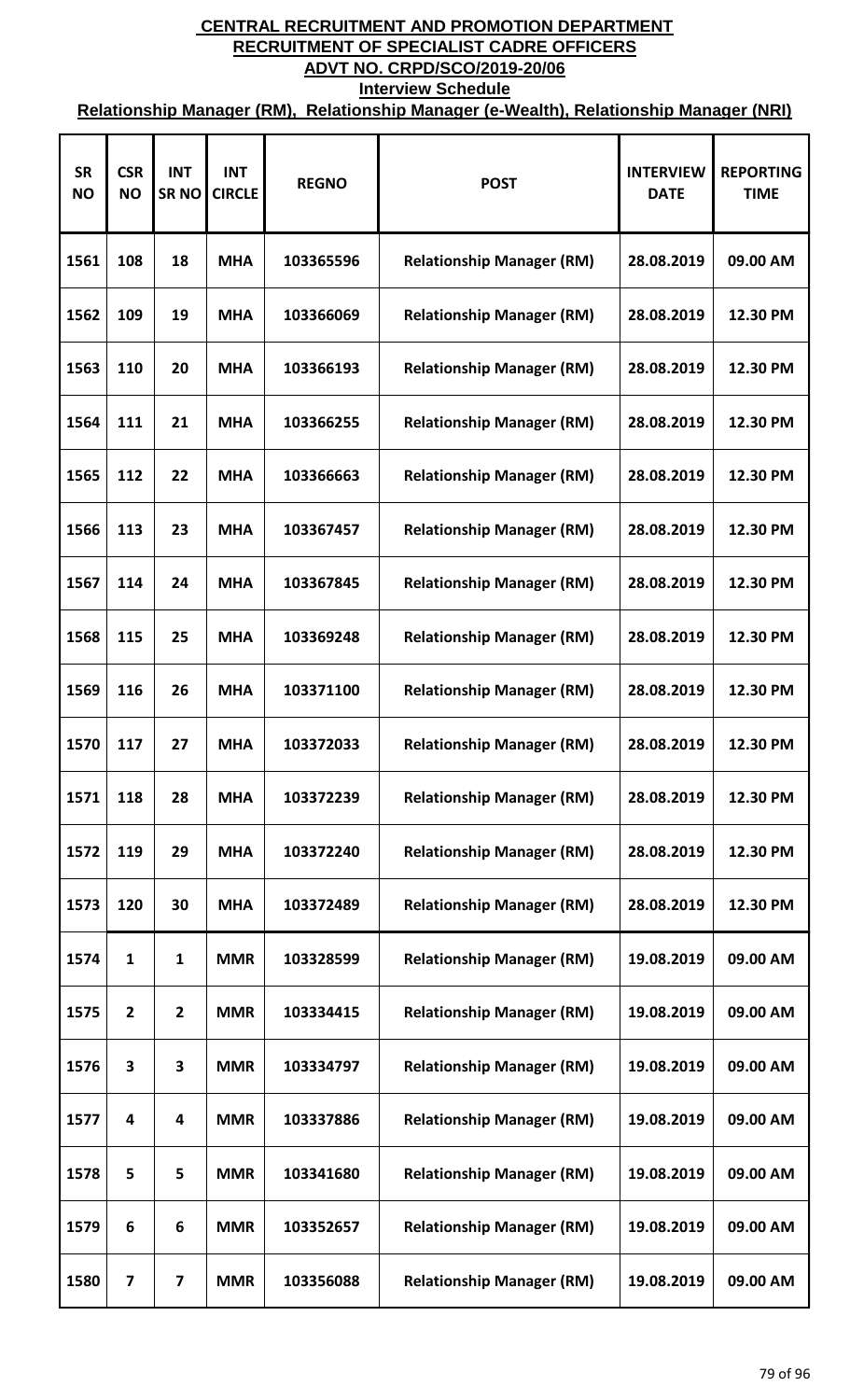| <b>SR</b><br><b>NO</b> | <b>CSR</b><br><b>NO</b> | <b>INT</b><br><b>SRNO</b> | <b>INT</b><br><b>CIRCLE</b> | <b>REGNO</b> | <b>POST</b>                      | <b>INTERVIEW</b><br><b>DATE</b> | <b>REPORTING</b><br><b>TIME</b> |
|------------------------|-------------------------|---------------------------|-----------------------------|--------------|----------------------------------|---------------------------------|---------------------------------|
| 1581                   | 8                       | 8                         | <b>MMR</b>                  | 103359174    | <b>Relationship Manager (RM)</b> | 19.08.2019                      | 09.00 AM                        |
| 1582                   | 9                       | 9                         | <b>MMR</b>                  | 103360175    | <b>Relationship Manager (RM)</b> | 19.08.2019                      | 09.00 AM                        |
| 1583                   | 10                      | 10                        | <b>MMR</b>                  | 103363901    | <b>Relationship Manager (RM)</b> | 19.08.2019                      | 09.00 AM                        |
| 1584                   | 11                      | 11                        | <b>MMR</b>                  | 103368491    | <b>Relationship Manager (RM)</b> | 19.08.2019                      | 09.00 AM                        |
| 1585                   | 12                      | 12                        | <b>MMR</b>                  | 103308046    | <b>Relationship Manager (RM)</b> | 19.08.2019                      | 09.00 AM                        |
| 1586                   | 13                      | 13                        | <b>MMR</b>                  | 103340410    | <b>Relationship Manager (RM)</b> | 19.08.2019                      | 09.00 AM                        |
| 1587                   | 14                      | 14                        | <b>MMR</b>                  | 103365573    | <b>Relationship Manager (RM)</b> | 19.08.2019                      | 09.00 AM                        |
| 1588                   | 15                      | 15                        | <b>MMR</b>                  | 103372502    | <b>Relationship Manager (RM)</b> | 19.08.2019                      | 09.00 AM                        |
| 1589                   | 16                      | 16                        | <b>MMR</b>                  | 103306059    | <b>Relationship Manager (RM)</b> | 19.08.2019                      | 09.00 AM                        |
| 1590                   | 17                      | 17                        | <b>MMR</b>                  | 103308432    | <b>Relationship Manager (RM)</b> | 19.08.2019                      | 09.00 AM                        |
| 1591                   | 18                      | 18                        | <b>MMR</b>                  | 103308869    | <b>Relationship Manager (RM)</b> | 19.08.2019                      | 09.00 AM                        |
| 1592                   | 19                      | 19                        | <b>MMR</b>                  | 103310169    | <b>Relationship Manager (RM)</b> | 19.08.2019                      | 09.00 AM                        |
| 1593                   | 20                      | 20                        | <b>MMR</b>                  | 103312809    | <b>Relationship Manager (RM)</b> | 19.08.2019                      | 09.00 AM                        |
| 1594                   | 21                      | 21                        | <b>MMR</b>                  | 103312826    | <b>Relationship Manager (RM)</b> | 19.08.2019                      | 12.30 PM                        |
| 1595                   | 22                      | 22                        | <b>MMR</b>                  | 103314759    | <b>Relationship Manager (RM)</b> | 19.08.2019                      | 12.30 PM                        |
| 1596                   | 23                      | 23                        | <b>MMR</b>                  | 103315996    | <b>Relationship Manager (RM)</b> | 19.08.2019                      | 12.30 PM                        |
| 1597                   | 24                      | 24                        | <b>MMR</b>                  | 103320560    | <b>Relationship Manager (RM)</b> | 19.08.2019                      | 12.30 PM                        |
| 1598                   | 25                      | 25                        | <b>MMR</b>                  | 103322429    | <b>Relationship Manager (RM)</b> | 19.08.2019                      | 12.30 PM                        |
| 1599                   | 26                      | 26                        | <b>MMR</b>                  | 103324327    | <b>Relationship Manager (RM)</b> | 19.08.2019                      | 12.30 PM                        |
| 1600                   | 27                      | 27                        | <b>MMR</b>                  | 103324760    | <b>Relationship Manager (RM)</b> | 19.08.2019                      | 12.30 PM                        |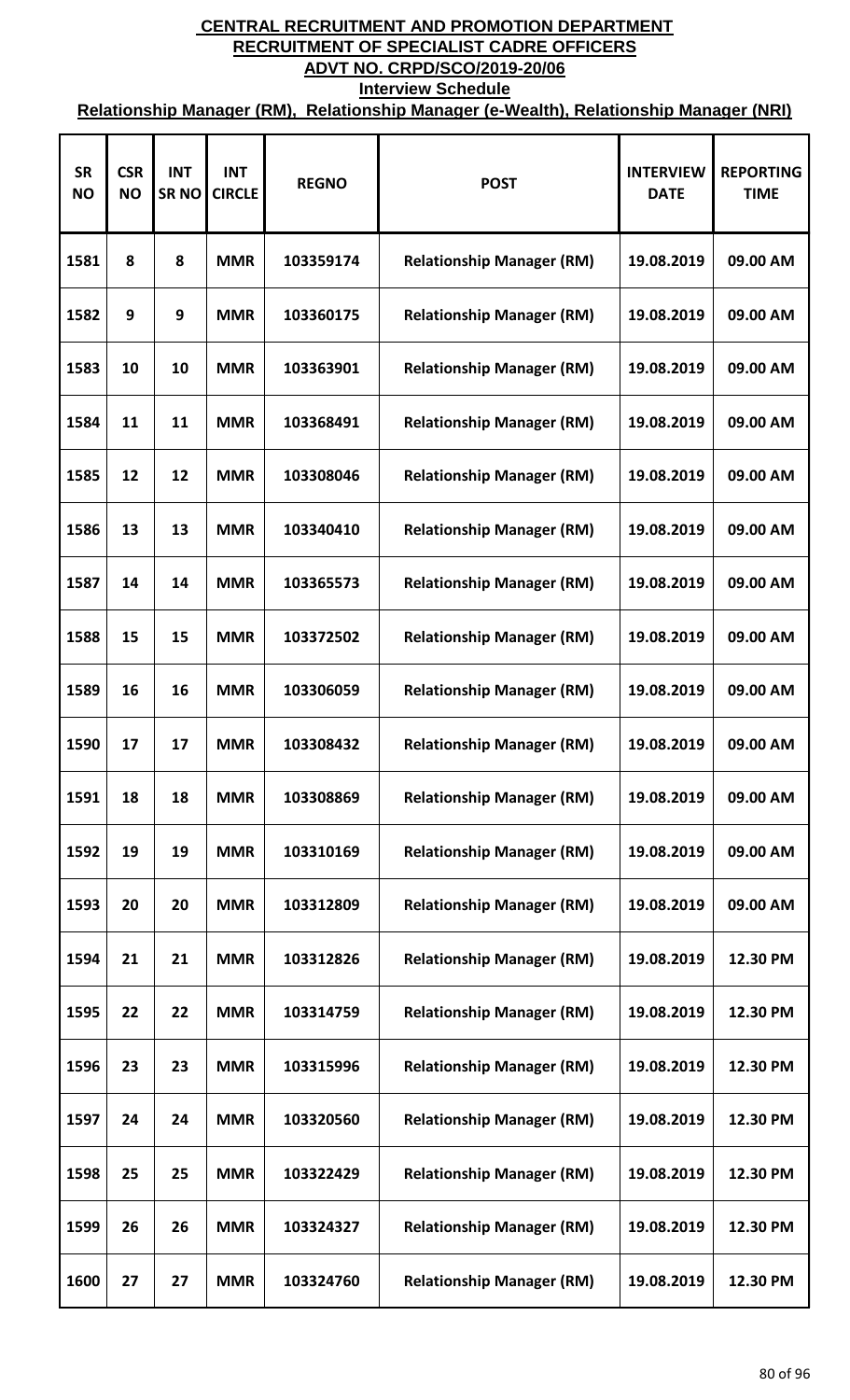| <b>SR</b><br><b>NO</b> | <b>CSR</b><br><b>NO</b> | <b>INT</b><br><b>SRNO</b> | <b>INT</b><br><b>CIRCLE</b> | <b>REGNO</b> | <b>POST</b>                      | <b>INTERVIEW</b><br><b>DATE</b> | <b>REPORTING</b><br><b>TIME</b> |
|------------------------|-------------------------|---------------------------|-----------------------------|--------------|----------------------------------|---------------------------------|---------------------------------|
| 1601                   | 28                      | 28                        | <b>MMR</b>                  | 103330423    | <b>Relationship Manager (RM)</b> | 19.08.2019                      | 12.30 PM                        |
| 1602                   | 29                      | 29                        | <b>MMR</b>                  | 103333403    | <b>Relationship Manager (RM)</b> | 19.08.2019                      | 12.30 PM                        |
| 1603                   | 30                      | 30                        | <b>MMR</b>                  | 103334909    | <b>Relationship Manager (RM)</b> | 19.08.2019                      | 12.30 PM                        |
| 1604                   | 31                      | 31                        | <b>MMR</b>                  | 103335025    | <b>Relationship Manager (RM)</b> | 19.08.2019                      | 12.30 PM                        |
| 1605                   | 32                      | 32                        | <b>MMR</b>                  | 103335706    | <b>Relationship Manager (RM)</b> | 19.08.2019                      | 12.30 PM                        |
| 1606                   | 33                      | 33                        | <b>MMR</b>                  | 103336609    | <b>Relationship Manager (RM)</b> | 19.08.2019                      | 12.30 PM                        |
| 1607                   | 34                      | 34                        | <b>MMR</b>                  | 103337947    | <b>Relationship Manager (RM)</b> | 19.08.2019                      | 12.30 PM                        |
| 1608                   | 35                      | 1                         | <b>MMR</b>                  | 103339308    | <b>Relationship Manager (RM)</b> | 20.08.2019                      | 09.00 AM                        |
| 1609                   | 36                      | $\overline{2}$            | <b>MMR</b>                  | 103340534    | <b>Relationship Manager (RM)</b> | 20.08.2019                      | 09.00 AM                        |
| 1610                   | 37                      | 3                         | <b>MMR</b>                  | 103341833    | <b>Relationship Manager (RM)</b> | 20.08.2019                      | 09.00 AM                        |
| 1611                   | 38                      | 4                         | <b>MMR</b>                  | 103346150    | <b>Relationship Manager (RM)</b> | 20.08.2019                      | 09.00 AM                        |
| 1612                   | 39                      | 5                         | <b>MMR</b>                  | 103350494    | <b>Relationship Manager (RM)</b> | 20.08.2019                      | 09.00 AM                        |
| 1613                   | 40                      | 6                         | <b>MMR</b>                  | 103351137    | <b>Relationship Manager (RM)</b> | 20.08.2019                      | 09.00 AM                        |
| 1614                   | 41                      | $\overline{7}$            | <b>MMR</b>                  | 103353602    | <b>Relationship Manager (RM)</b> | 20.08.2019                      | 09.00 AM                        |
| 1615                   | 42                      | 8                         | <b>MMR</b>                  | 103354076    | <b>Relationship Manager (RM)</b> | 20.08.2019                      | 09.00 AM                        |
| 1616                   | 43                      | 9                         | <b>MMR</b>                  | 103354724    | <b>Relationship Manager (RM)</b> | 20.08.2019                      | 09.00 AM                        |
| 1617                   | 44                      | 10                        | <b>MMR</b>                  | 103355517    | <b>Relationship Manager (RM)</b> | 20.08.2019                      | 09.00 AM                        |
| 1618                   | 45                      | 11                        | <b>MMR</b>                  | 103355544    | <b>Relationship Manager (RM)</b> | 20.08.2019                      | 09.00 AM                        |
| 1619                   | 46                      | 12                        | <b>MMR</b>                  | 103356194    | <b>Relationship Manager (RM)</b> | 20.08.2019                      | 09.00 AM                        |
| 1620                   | 47                      | 13                        | <b>MMR</b>                  | 103358155    | <b>Relationship Manager (RM)</b> | 20.08.2019                      | 09.00 AM                        |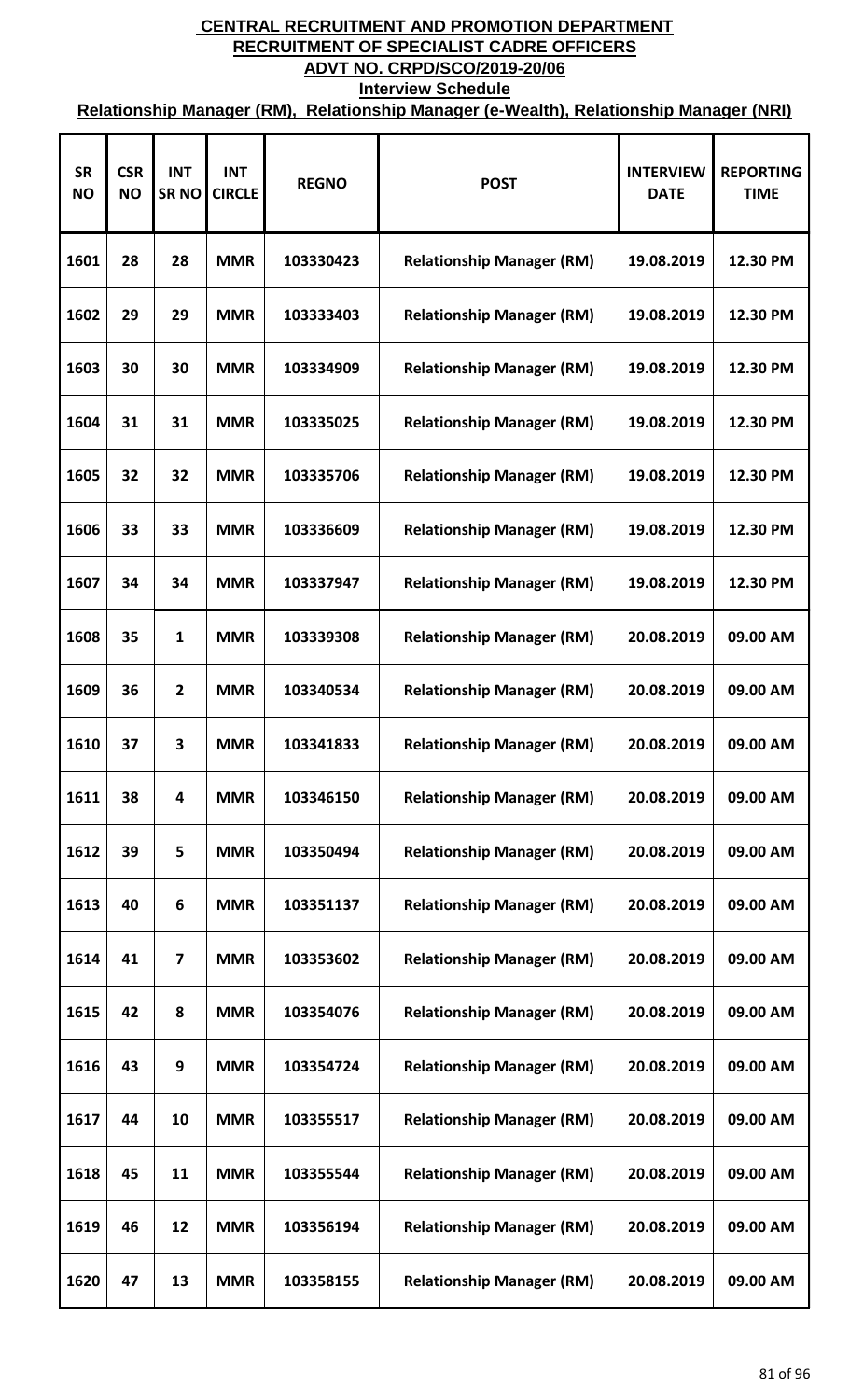| <b>SR</b><br><b>NO</b> | <b>CSR</b><br><b>NO</b> | <b>INT</b><br><b>SRNO</b> | <b>INT</b><br><b>CIRCLE</b> | <b>REGNO</b> | <b>POST</b>                            | <b>INTERVIEW</b><br><b>DATE</b> | <b>REPORTING</b><br><b>TIME</b> |
|------------------------|-------------------------|---------------------------|-----------------------------|--------------|----------------------------------------|---------------------------------|---------------------------------|
| 1621                   | 48                      | 14                        | <b>MMR</b>                  | 103358492    | <b>Relationship Manager (RM)</b>       | 20.08.2019                      | 09.00 AM                        |
| 1622                   | 49                      | 15                        | <b>MMR</b>                  | 103359731    | <b>Relationship Manager (RM)</b>       | 20.08.2019                      | 09.00 AM                        |
| 1623                   | 50                      | 16                        | <b>MMR</b>                  | 103359733    | <b>Relationship Manager (RM)</b>       | 20.08.2019                      | 09.00 AM                        |
| 1624                   | 51                      | 17                        | <b>MMR</b>                  | 103360687    | <b>Relationship Manager (RM)</b>       | 20.08.2019                      | 09.00 AM                        |
| 1625                   | 52                      | 18                        | <b>MMR</b>                  | 103363679    | <b>Relationship Manager (RM)</b>       | 20.08.2019                      | 09.00 AM                        |
| 1626                   | 53                      | 19                        | <b>MMR</b>                  | 103364319    | <b>Relationship Manager (RM)</b>       | 20.08.2019                      | 09.00 AM                        |
| 1627                   | 54                      | 20                        | <b>MMR</b>                  | 103365640    | <b>Relationship Manager (RM)</b>       | 20.08.2019                      | 09.00 AM                        |
| 1628                   | 55                      | 21                        | <b>MMR</b>                  | 103365933    | <b>Relationship Manager (RM)</b>       | 20.08.2019                      | 12.30 PM                        |
| 1629                   | 56                      | 22                        | <b>MMR</b>                  | 103366028    | <b>Relationship Manager (RM)</b>       | 20.08.2019                      | 12.30 PM                        |
| 1630                   | 57                      | 23                        | <b>MMR</b>                  | 103366230    | <b>Relationship Manager (RM)</b>       | 20.08.2019                      | 12.30 PM                        |
| 1631                   | 58                      | 24                        | <b>MMR</b>                  | 103366256    | <b>Relationship Manager (RM)</b>       | 20.08.2019                      | 12.30 PM                        |
| 1632                   | 59                      | 25                        | <b>MMR</b>                  | 103370618    | <b>Relationship Manager (RM)</b>       | 20.08.2019                      | 12.30 PM                        |
| 1633                   | 60                      | 26                        | <b>MMR</b>                  | 103371949    | <b>Relationship Manager (RM)</b>       | 20.08.2019                      | 12.30 PM                        |
| 1634                   | 61                      | 27                        | <b>MMR</b>                  | 103372337    | <b>Relationship Manager (RM)</b>       | 20.08.2019                      | 12.30 PM                        |
| 1635                   | 62                      | 28                        | <b>MMR</b>                  | 103372529    | <b>Relationship Manager (RM)</b>       | 20.08.2019                      | 12.30 PM                        |
| 1636                   | 63                      | 29                        | <b>MMR</b>                  | 103312808    | <b>Relationship Manager (e-Wealth)</b> | 20.08.2019                      | 12.30 PM                        |
| 1637                   | 64                      | 30                        | <b>MMR</b>                  | 103320514    | <b>Relationship Manager (e-Wealth)</b> | 20.08.2019                      | 12.30 PM                        |
| 1638                   | 65                      | 31                        | <b>MMR</b>                  | 103321145    | <b>Relationship Manager (e-Wealth)</b> | 20.08.2019                      | 12.30 PM                        |
| 1639                   | 66                      | 32                        | <b>MMR</b>                  | 103336779    | <b>Relationship Manager (e-Wealth)</b> | 20.08.2019                      | 12.30 PM                        |
| 1640                   | 67                      | 33                        | <b>MMR</b>                  | 103345351    | <b>Relationship Manager (e-Wealth)</b> | 20.08.2019                      | 12.30 PM                        |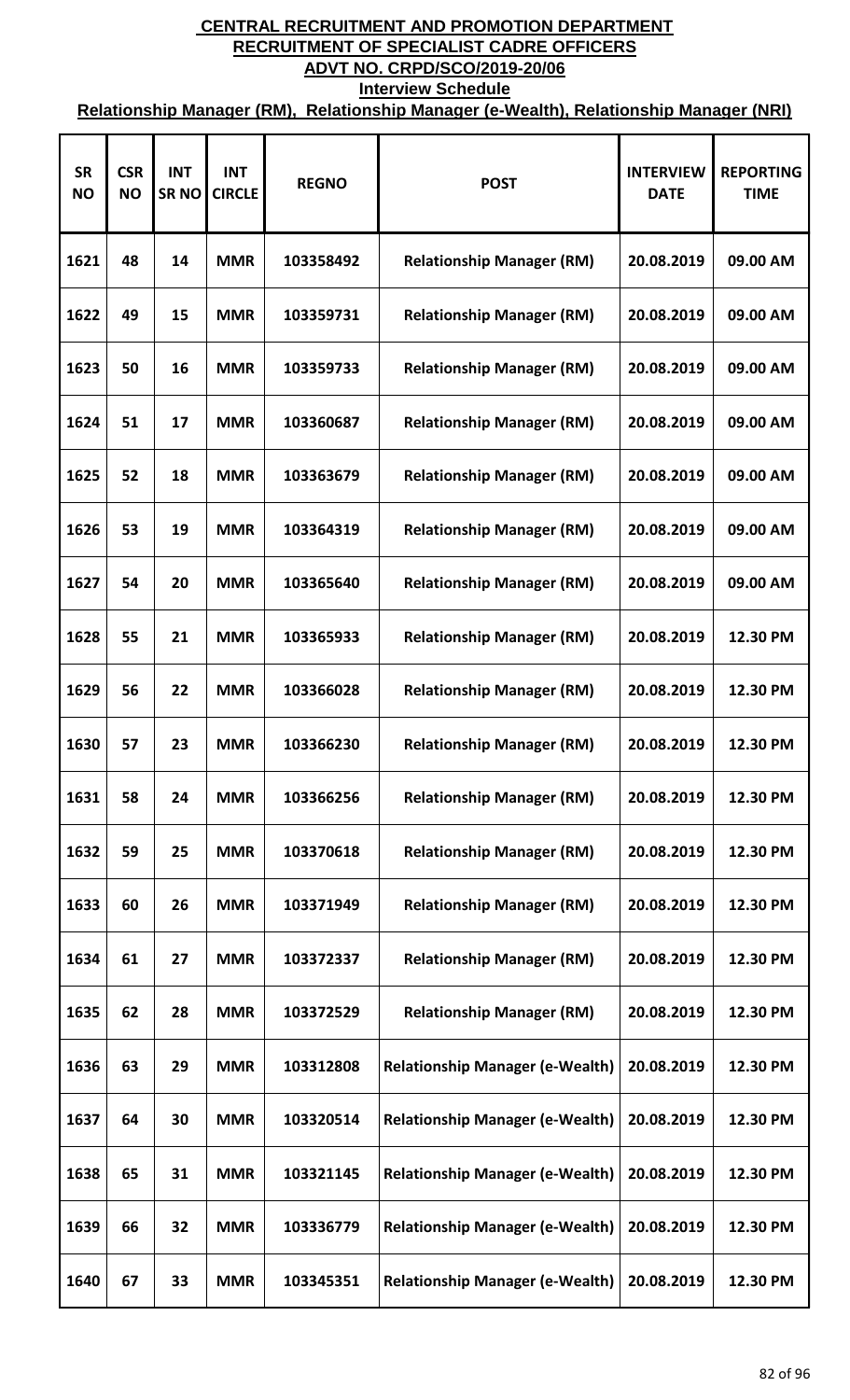| <b>SR</b><br><b>NO</b> | <b>CSR</b><br><b>NO</b> | <b>INT</b><br><b>SRNO</b> | <b>INT</b><br><b>CIRCLE</b> | <b>REGNO</b> | <b>POST</b>                            | <b>INTERVIEW</b><br><b>DATE</b> | <b>REPORTING</b><br><b>TIME</b> |
|------------------------|-------------------------|---------------------------|-----------------------------|--------------|----------------------------------------|---------------------------------|---------------------------------|
| 1641                   | 68                      | 34                        | <b>MMR</b>                  | 103354840    | <b>Relationship Manager (e-Wealth)</b> | 20.08.2019                      | 12.30 PM                        |
| 1642                   | 69                      | 1                         | <b>MMR</b>                  | 103355281    | <b>Relationship Manager (e-Wealth)</b> | 21.08.2019                      | 09.00 AM                        |
| 1643                   | 70                      | $\overline{2}$            | <b>MMR</b>                  | 103363233    | <b>Relationship Manager (e-Wealth)</b> | 21.08.2019                      | 09.00 AM                        |
| 1644                   | 71                      | 3                         | <b>MMR</b>                  | 103364061    | <b>Relationship Manager (e-Wealth)</b> | 21.08.2019                      | 09.00 AM                        |
| 1645                   | 72                      | 4                         | <b>MMR</b>                  | 103369798    | <b>Relationship Manager (e-Wealth)</b> | 21.08.2019                      | 09.00 AM                        |
| 1646                   | 73                      | 5                         | <b>MMR</b>                  | 103369875    | <b>Relationship Manager (e-Wealth)</b> | 21.08.2019                      | 09.00 AM                        |
| 1647                   | 74                      | 6                         | <b>MMR</b>                  | 103307187    | <b>Relationship Manager (e-Wealth)</b> | 21.08.2019                      | 09.00 AM                        |
| 1648                   | 75                      | $\overline{7}$            | <b>MMR</b>                  | 103305314    | <b>Relationship Manager (e-Wealth)</b> | 21.08.2019                      | 09.00 AM                        |
| 1649                   | 76                      | 8                         | <b>MMR</b>                  | 103307197    | <b>Relationship Manager (e-Wealth)</b> | 21.08.2019                      | 09.00 AM                        |
| 1650                   | 77                      | 9                         | <b>MMR</b>                  | 103324411    | <b>Relationship Manager (e-Wealth)</b> | 21.08.2019                      | 09.00 AM                        |
| 1651                   | 78                      | 10                        | <b>MMR</b>                  | 103327429    | <b>Relationship Manager (e-Wealth)</b> | 21.08.2019                      | 09.00 AM                        |
| 1652                   | 79                      | 11                        | <b>MMR</b>                  | 103327696    | <b>Relationship Manager (e-Wealth)</b> | 21.08.2019                      | 09.00 AM                        |
| 1653                   | 80                      | 12                        | <b>MMR</b>                  | 103338628    | <b>Relationship Manager (e-Wealth)</b> | 21.08.2019                      | 09.00 AM                        |
| 1654                   | 81                      | 13                        | <b>MMR</b>                  | 103338645    | <b>Relationship Manager (e-Wealth)</b> | 21.08.2019                      | 09.00 AM                        |
| 1655                   | 82                      | 14                        | <b>MMR</b>                  | 103364812    | <b>Relationship Manager (e-Wealth)</b> | 21.08.2019                      | 09.00 AM                        |
| 1656                   | 83                      | 15                        | <b>MMR</b>                  | 103364971    | <b>Relationship Manager (e-Wealth)</b> | 21.08.2019                      | 09.00 AM                        |
| 1657                   | 84                      | 16                        | <b>MMR</b>                  | 103365130    | <b>Relationship Manager (e-Wealth)</b> | 21.08.2019                      | 09.00 AM                        |
| 1658                   | 85                      | 17                        | <b>MMR</b>                  | 103366127    | <b>Relationship Manager (e-Wealth)</b> | 21.08.2019                      | 09.00 AM                        |
| 1659                   | 86                      | 18                        | <b>MMR</b>                  | 103368295    | <b>Relationship Manager (e-Wealth)</b> | 21.08.2019                      | 09.00 AM                        |
| 1660                   | 87                      | 19                        | <b>MMR</b>                  | 103372052    | <b>Relationship Manager (e-Wealth)</b> | 21.08.2019                      | 09.00 AM                        |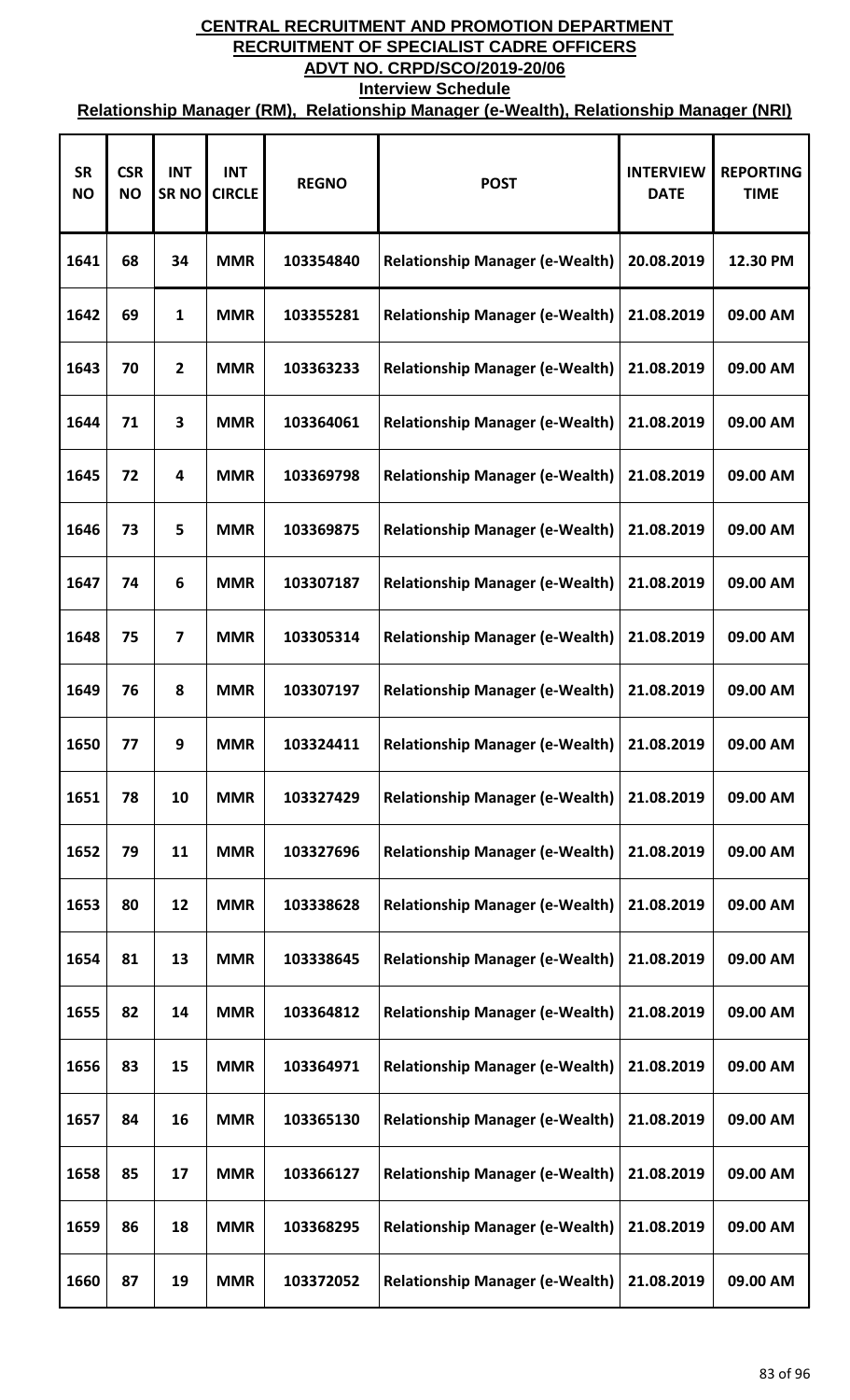| <b>SR</b><br><b>NO</b> | <b>CSR</b><br><b>NO</b> | <b>INT</b><br><b>SRNO</b> | <b>INT</b><br><b>CIRCLE</b> | <b>REGNO</b> | <b>POST</b>                            | <b>INTERVIEW</b><br><b>DATE</b> | <b>REPORTING</b><br><b>TIME</b> |
|------------------------|-------------------------|---------------------------|-----------------------------|--------------|----------------------------------------|---------------------------------|---------------------------------|
| 1661                   | 88                      | 20                        | <b>MMR</b>                  | 103341710    | <b>Relationship Manager (e-Wealth)</b> | 21.08.2019                      | 09.00 AM                        |
| 1662                   | 89                      | 21                        | <b>MMR</b>                  | 103307428    | <b>Relationship Manager (e-Wealth)</b> | 21.08.2019                      | 12.30 PM                        |
| 1663                   | 90                      | 22                        | <b>MMR</b>                  | 103310865    | <b>Relationship Manager (e-Wealth)</b> | 21.08.2019                      | 12.30 PM                        |
| 1664                   | 91                      | 23                        | <b>MMR</b>                  | 103320958    | <b>Relationship Manager (e-Wealth)</b> | 21.08.2019                      | 12.30 PM                        |
| 1665                   | 92                      | 24                        | <b>MMR</b>                  | 103321233    | <b>Relationship Manager (e-Wealth)</b> | 21.08.2019                      | 12.30 PM                        |
| 1666                   | 93                      | 25                        | <b>MMR</b>                  | 103321891    | <b>Relationship Manager (e-Wealth)</b> | 21.08.2019                      | 12.30 PM                        |
| 1667                   | 94                      | 26                        | <b>MMR</b>                  | 103321923    | <b>Relationship Manager (e-Wealth)</b> | 21.08.2019                      | 12.30 PM                        |
| 1668                   | 95                      | 27                        | <b>MMR</b>                  | 103324312    | <b>Relationship Manager (e-Wealth)</b> | 21.08.2019                      | 12.30 PM                        |
| 1669                   | 96                      | 28                        | <b>MMR</b>                  | 103327565    | <b>Relationship Manager (e-Wealth)</b> | 21.08.2019                      | 12.30 PM                        |
| 1670                   | 97                      | 29                        | <b>MMR</b>                  | 103328661    | <b>Relationship Manager (e-Wealth)</b> | 21.08.2019                      | 12.30 PM                        |
| 1671                   | 98                      | 30                        | <b>MMR</b>                  | 103336700    | <b>Relationship Manager (e-Wealth)</b> | 21.08.2019                      | 12.30 PM                        |
| 1672                   | 99                      | 31                        | <b>MMR</b>                  | 103340199    | <b>Relationship Manager (e-Wealth)</b> | 21.08.2019                      | 12.30 PM                        |
| 1673                   | 100                     | 32                        | <b>MMR</b>                  | 103340520    | <b>Relationship Manager (e-Wealth)</b> | 21.08.2019                      | 12.30 PM                        |
| 1674                   | 101                     | 33                        | <b>MMR</b>                  | 103348660    | <b>Relationship Manager (e-Wealth)</b> | 21.08.2019                      | 12.30 PM                        |
| 1675                   | 102                     | 34                        | <b>MMR</b>                  | 103355414    | <b>Relationship Manager (e-Wealth)</b> | 21.08.2019                      | 12.30 PM                        |
| 1676                   | 103                     | 1                         | <b>MMR</b>                  | 103359422    | <b>Relationship Manager (e-Wealth)</b> | 22.08.2019                      | 09.00 AM                        |
| 1677                   | 104                     | $\mathbf{2}$              | <b>MMR</b>                  | 103359544    | <b>Relationship Manager (e-Wealth)</b> | 22.08.2019                      | 09.00 AM                        |
| 1678                   | 105                     | 3                         | <b>MMR</b>                  | 103361253    | <b>Relationship Manager (e-Wealth)</b> | 22.08.2019                      | 09.00 AM                        |
| 1679                   | 106                     | 4                         | <b>MMR</b>                  | 103364989    | <b>Relationship Manager (e-Wealth)</b> | 22.08.2019                      | 09.00 AM                        |
| 1680                   | 107                     | 5                         | <b>MMR</b>                  | 103365306    | <b>Relationship Manager (e-Wealth)</b> | 22.08.2019                      | 09.00 AM                        |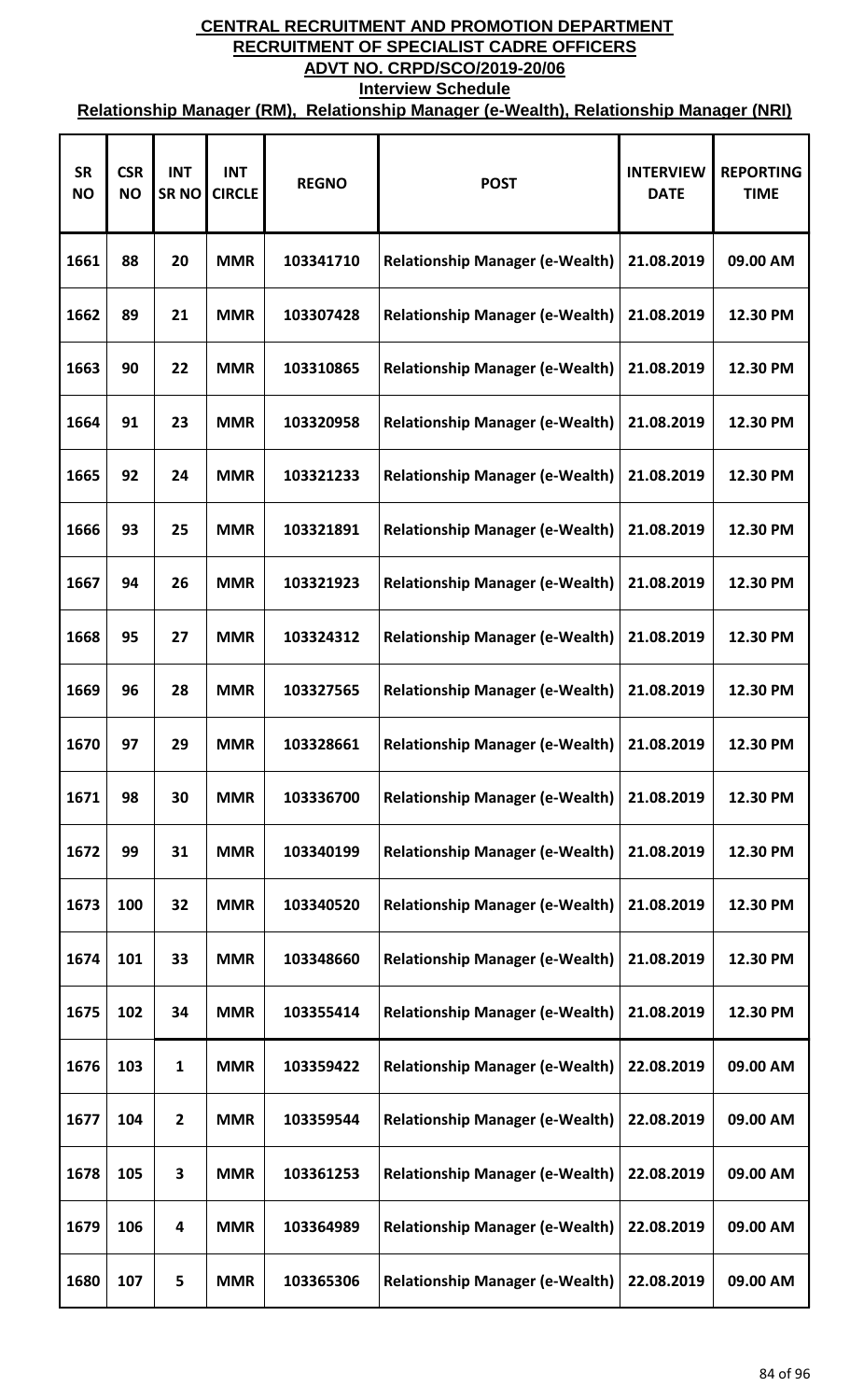| <b>SR</b><br><b>NO</b> | <b>CSR</b><br><b>NO</b> | <b>INT</b><br><b>SRNO</b> | <b>INT</b><br><b>CIRCLE</b> | <b>REGNO</b> | <b>POST</b>                            | <b>INTERVIEW</b><br><b>DATE</b> | <b>REPORTING</b><br><b>TIME</b> |
|------------------------|-------------------------|---------------------------|-----------------------------|--------------|----------------------------------------|---------------------------------|---------------------------------|
| 1681                   | 108                     | 6                         | <b>MMR</b>                  | 103366597    | <b>Relationship Manager (e-Wealth)</b> | 22.08.2019                      | 09.00 AM                        |
| 1682                   | 109                     | 7                         | <b>MMR</b>                  | 103370070    | <b>Relationship Manager (e-Wealth)</b> | 22.08.2019                      | 09.00 AM                        |
| 1683                   | 110                     | 8                         | <b>MMR</b>                  | 103370190    | <b>Relationship Manager (e-Wealth)</b> | 22.08.2019                      | 09.00 AM                        |
| 1684                   | 111                     | 9                         | <b>MMR</b>                  | 103319135    | <b>Relationship Manager (NRI)</b>      | 22.08.2019                      | 09.00 AM                        |
| 1685                   | 112                     | 10                        | <b>MMR</b>                  | 103320287    | <b>Relationship Manager (NRI)</b>      | 22.08.2019                      | 09.00 AM                        |
| 1686                   | 113                     | 11                        | <b>MMR</b>                  | 103329723    | <b>Relationship Manager (NRI)</b>      | 22.08.2019                      | 09.00 AM                        |
| 1687                   | 114                     | 12                        | <b>MMR</b>                  | 103368141    | <b>Relationship Manager (NRI)</b>      | 22.08.2019                      | 09.00 AM                        |
| 1688                   | 115                     | 13                        | <b>MMR</b>                  | 103370635    | <b>Relationship Manager (NRI)</b>      | 22.08.2019                      | 09.00 AM                        |
| 1689                   | 116                     | 14                        | <b>MMR</b>                  | 103371049    | <b>Relationship Manager (NRI)</b>      | 22.08.2019                      | 09.00 AM                        |
| 1690                   | 117                     | 15                        | <b>MMR</b>                  | 103357163    | <b>Relationship Manager (NRI)</b>      | 22.08.2019                      | 09.00 AM                        |
| 1691                   | 118                     | 16                        | <b>MMR</b>                  | 103369364    | <b>Relationship Manager (NRI)</b>      | 22.08.2019                      | 09.00 AM                        |
| 1692                   | 119                     | 17                        | <b>MMR</b>                  | 103372633    | <b>Relationship Manager (NRI)</b>      | 22.08.2019                      | 09.00 AM                        |
| 1693                   | 120                     | 18                        | <b>MMR</b>                  | 103319734    | <b>Relationship Manager (NRI)</b>      | 22.08.2019                      | 09.00 AM                        |
| 1694                   | 121                     | 19                        | <b>MMR</b>                  | 103320917    | <b>Relationship Manager (NRI)</b>      | 22.08.2019                      | 09.00 AM                        |
| 1695                   | 122                     | 20                        | <b>MMR</b>                  | 103334646    | <b>Relationship Manager (NRI)</b>      | 22.08.2019                      | 09.00 AM                        |
| 1696                   | 123                     | 21                        | <b>MMR</b>                  | 103342601    | <b>Relationship Manager (NRI)</b>      | 22.08.2019                      | 12.30 PM                        |
| 1697                   | 124                     | 22                        | <b>MMR</b>                  | 103343304    | <b>Relationship Manager (NRI)</b>      | 22.08.2019                      | 12.30 PM                        |
| 1698                   | 125                     | 23                        | <b>MMR</b>                  | 103344767    | <b>Relationship Manager (NRI)</b>      | 22.08.2019                      | 12.30 PM                        |
| 1699                   | 126                     | 24                        | <b>MMR</b>                  | 103351792    | <b>Relationship Manager (NRI)</b>      | 22.08.2019                      | 12.30 PM                        |
| 1700                   | 127                     | 25                        | <b>MMR</b>                  | 103358683    | <b>Relationship Manager (NRI)</b>      | 22.08.2019                      | 12.30 PM                        |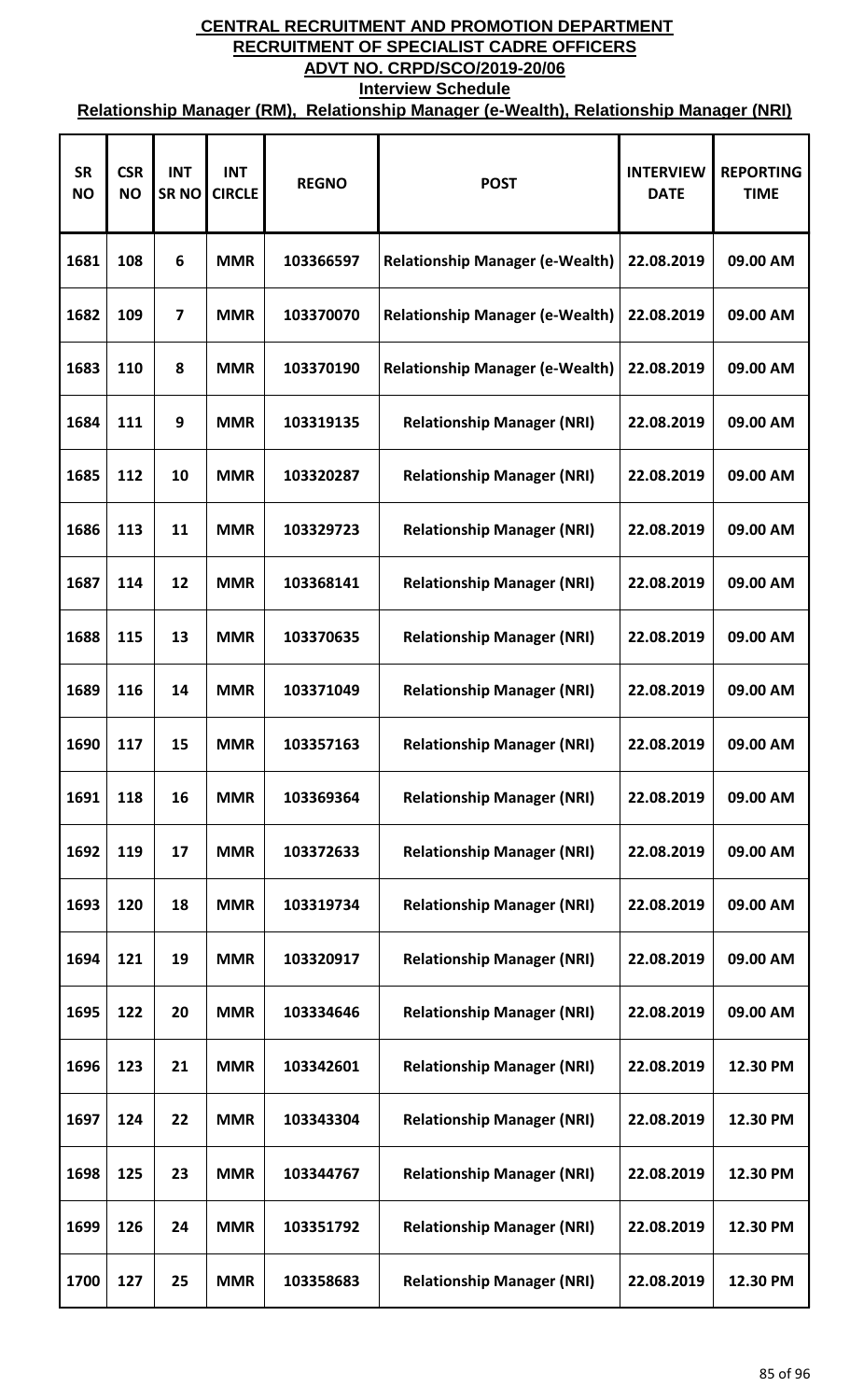| <b>SR</b><br><b>NO</b> | <b>CSR</b><br><b>NO</b> | <b>INT</b><br><b>SRNO</b> | <b>INT</b><br><b>CIRCLE</b> | <b>REGNO</b> | <b>POST</b>                       | <b>INTERVIEW</b><br><b>DATE</b> | <b>REPORTING</b><br><b>TIME</b> |
|------------------------|-------------------------|---------------------------|-----------------------------|--------------|-----------------------------------|---------------------------------|---------------------------------|
| 1701                   | 128                     | 26                        | <b>MMR</b>                  | 103364756    | <b>Relationship Manager (NRI)</b> | 22.08.2019                      | 12.30 PM                        |
| 1702                   | 129                     | 27                        | <b>MMR</b>                  | 103366114    | <b>Relationship Manager (NRI)</b> | 22.08.2019                      | 12.30 PM                        |
| 1703                   | 130                     | 28                        | <b>MMR</b>                  | 103366216    | <b>Relationship Manager (NRI)</b> | 22.08.2019                      | 12.30 PM                        |
| 1704                   | 131                     | 29                        | <b>MMR</b>                  | 103367753    | <b>Relationship Manager (NRI)</b> | 22.08.2019                      | 12.30 PM                        |
| 1705                   | 132                     | 30                        | <b>MMR</b>                  | 103368461    | <b>Relationship Manager (NRI)</b> | 22.08.2019                      | 12.30 PM                        |
| 1706                   | 133                     | 31                        | <b>MMR</b>                  | 103369383    | <b>Relationship Manager (NRI)</b> | 22.08.2019                      | 12.30 PM                        |
| 1707                   | 134                     | 32                        | <b>MMR</b>                  | 103370209    | <b>Relationship Manager (NRI)</b> | 22.08.2019                      | 12.30 PM                        |
| 1708                   | 135                     | 33                        | <b>MMR</b>                  | 103371722    | <b>Relationship Manager (NRI)</b> | 22.08.2019                      | 12.30 PM                        |
| 1709                   | 1                       | $\mathbf{1}$              | <b>PAT</b>                  | 103303044    | <b>Relationship Manager (RM)</b>  | 26.08.2019                      | 09.00 AM                        |
| 1710                   | $\overline{2}$          | $\overline{2}$            | <b>PAT</b>                  | 103315416    | <b>Relationship Manager (RM)</b>  | 26.08.2019                      | 09.00 AM                        |
| 1711                   | 3                       | 3                         | <b>PAT</b>                  | 103333178    | <b>Relationship Manager (RM)</b>  | 26.08.2019                      | 09.00 AM                        |
| 1712                   | 4                       | 4                         | <b>PAT</b>                  | 103336916    | <b>Relationship Manager (RM)</b>  | 26.08.2019                      | 09.00 AM                        |
| 1713                   | 5                       | 5                         | <b>PAT</b>                  | 103366558    | <b>Relationship Manager (RM)</b>  | 26.08.2019                      | 09.00 AM                        |
| 1714                   | 6                       | 6                         | <b>PAT</b>                  | 103329503    | <b>Relationship Manager (RM)</b>  | 26.08.2019                      | 09.00 AM                        |
| 1715                   | 7                       | 7                         | <b>PAT</b>                  | 103303997    | <b>Relationship Manager (RM)</b>  | 26.08.2019                      | 09.00 AM                        |
| 1716                   | 8                       | 8                         | <b>PAT</b>                  | 103306672    | <b>Relationship Manager (RM)</b>  | 26.08.2019                      | 09.00 AM                        |
| 1717                   | 9                       | 9                         | <b>PAT</b>                  | 103308684    | <b>Relationship Manager (RM)</b>  | 26.08.2019                      | 09.00 AM                        |
| 1718                   | 10                      | 10                        | <b>PAT</b>                  | 103309465    | <b>Relationship Manager (RM)</b>  | 26.08.2019                      | 09.00 AM                        |
| 1719                   | 11                      | 11                        | <b>PAT</b>                  | 103309936    | <b>Relationship Manager (RM)</b>  | 26.08.2019                      | 09.00 AM                        |
| 1720                   | 12                      | 12                        | <b>PAT</b>                  | 103313992    | <b>Relationship Manager (RM)</b>  | 26.08.2019                      | 09.00 AM                        |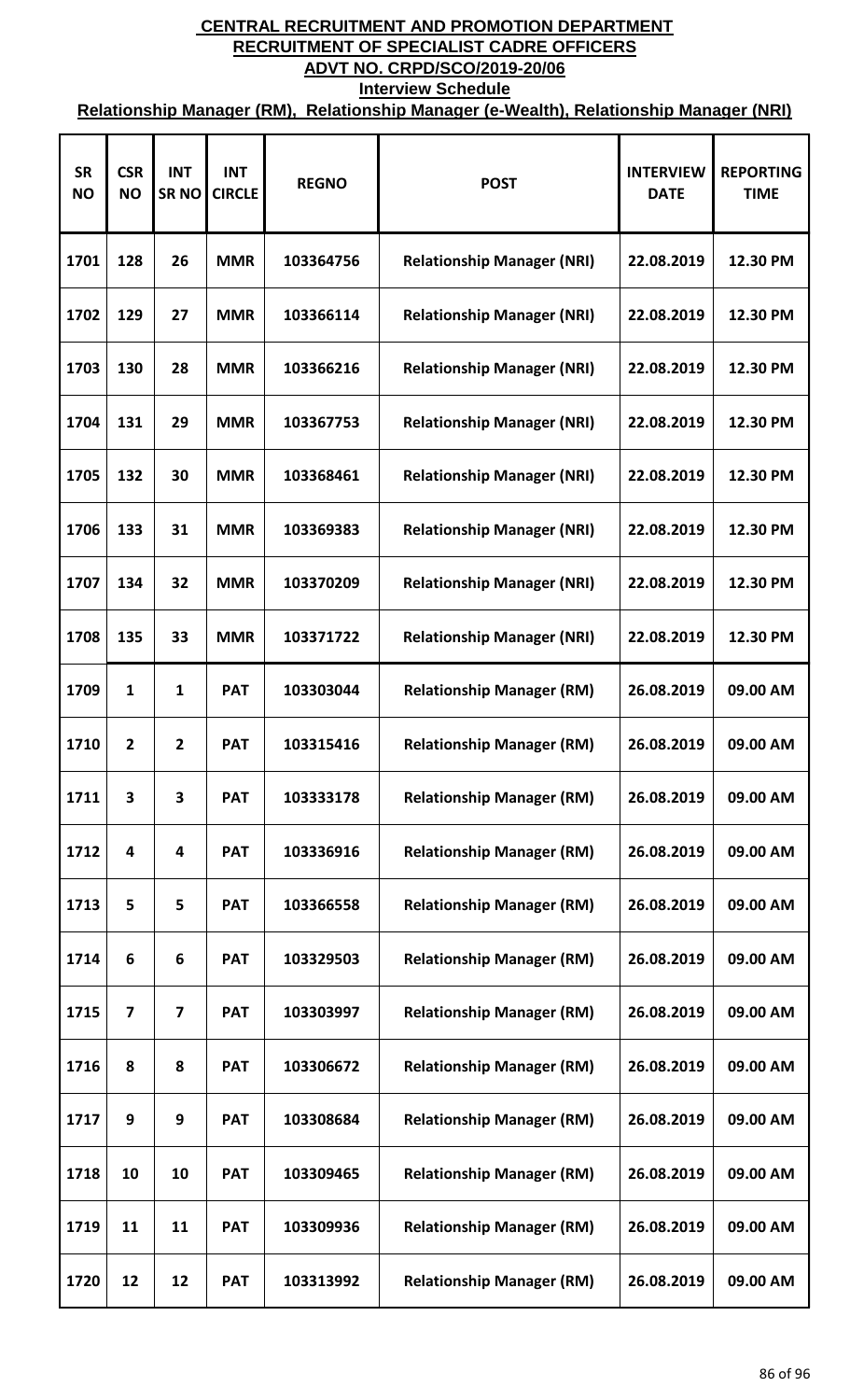| <b>SR</b><br><b>NO</b> | <b>CSR</b><br><b>NO</b> | <b>INT</b><br><b>SRNO</b> | <b>INT</b><br><b>CIRCLE</b> | <b>REGNO</b> | <b>POST</b>                      | <b>INTERVIEW</b><br><b>DATE</b> | <b>REPORTING</b><br><b>TIME</b> |
|------------------------|-------------------------|---------------------------|-----------------------------|--------------|----------------------------------|---------------------------------|---------------------------------|
| 1721                   | 13                      | 13                        | <b>PAT</b>                  | 103317995    | <b>Relationship Manager (RM)</b> | 26.08.2019                      | 09.00 AM                        |
| 1722                   | 14                      | 14                        | <b>PAT</b>                  | 103323689    | <b>Relationship Manager (RM)</b> | 26.08.2019                      | 09.00 AM                        |
| 1723                   | 15                      | 15                        | <b>PAT</b>                  | 103331949    | <b>Relationship Manager (RM)</b> | 26.08.2019                      | 09.00 AM                        |
| 1724                   | 16                      | 16                        | <b>PAT</b>                  | 103332516    | <b>Relationship Manager (RM)</b> | 26.08.2019                      | 09.00 AM                        |
| 1725                   | 17                      | 17                        | <b>PAT</b>                  | 103332748    | <b>Relationship Manager (RM)</b> | 26.08.2019                      | 09.00 AM                        |
| 1726                   | 18                      | 18                        | <b>PAT</b>                  | 103332980    | <b>Relationship Manager (RM)</b> | 26.08.2019                      | 09.00 AM                        |
| 1727                   | 19                      | 19                        | <b>PAT</b>                  | 103336420    | <b>Relationship Manager (RM)</b> | 26.08.2019                      | 09.00 AM                        |
| 1728                   | 20                      | 20                        | <b>PAT</b>                  | 103336702    | <b>Relationship Manager (RM)</b> | 26.08.2019                      | 09.00 AM                        |
| 1729                   | 21                      | 21                        | <b>PAT</b>                  | 103340453    | <b>Relationship Manager (RM)</b> | 26.08.2019                      | 12.30 PM                        |
| 1730                   | 22                      | 22                        | <b>PAT</b>                  | 103342204    | <b>Relationship Manager (RM)</b> | 26.08.2019                      | 12.30 PM                        |
| 1731                   | 23                      | 23                        | <b>PAT</b>                  | 103343257    | <b>Relationship Manager (RM)</b> | 26.08.2019                      | 12.30 PM                        |
| 1732                   | 24                      | 24                        | <b>PAT</b>                  | 103349073    | <b>Relationship Manager (RM)</b> | 26.08.2019                      | 12.30 PM                        |
| 1733                   | 25                      | 25                        | <b>PAT</b>                  | 103351777    | <b>Relationship Manager (RM)</b> | 26.08.2019                      | 12.30 PM                        |
| 1734                   | 26                      | 26                        | <b>PAT</b>                  | 103352017    | <b>Relationship Manager (RM)</b> | 26.08.2019                      | 12.30 PM                        |
| 1735                   | 27                      | 27                        | <b>PAT</b>                  | 103352453    | <b>Relationship Manager (RM)</b> | 26.08.2019                      | 12.30 PM                        |
| 1736                   | 28                      | 28                        | <b>PAT</b>                  | 103359337    | <b>Relationship Manager (RM)</b> | 26.08.2019                      | 12.30 PM                        |
| 1737                   | 29                      | 29                        | <b>PAT</b>                  | 103364015    | <b>Relationship Manager (RM)</b> | 26.08.2019                      | 12.30 PM                        |
| 1738                   | 30                      | 30                        | <b>PAT</b>                  | 103364158    | <b>Relationship Manager (RM)</b> | 26.08.2019                      | 12.30 PM                        |
| 1739                   | 31                      | 31                        | <b>PAT</b>                  | 103365187    | <b>Relationship Manager (RM)</b> | 26.08.2019                      | 12.30 PM                        |
| 1740                   | 32                      | 32                        | <b>PAT</b>                  | 103368748    | <b>Relationship Manager (RM)</b> | 26.08.2019                      | 12.30 PM                        |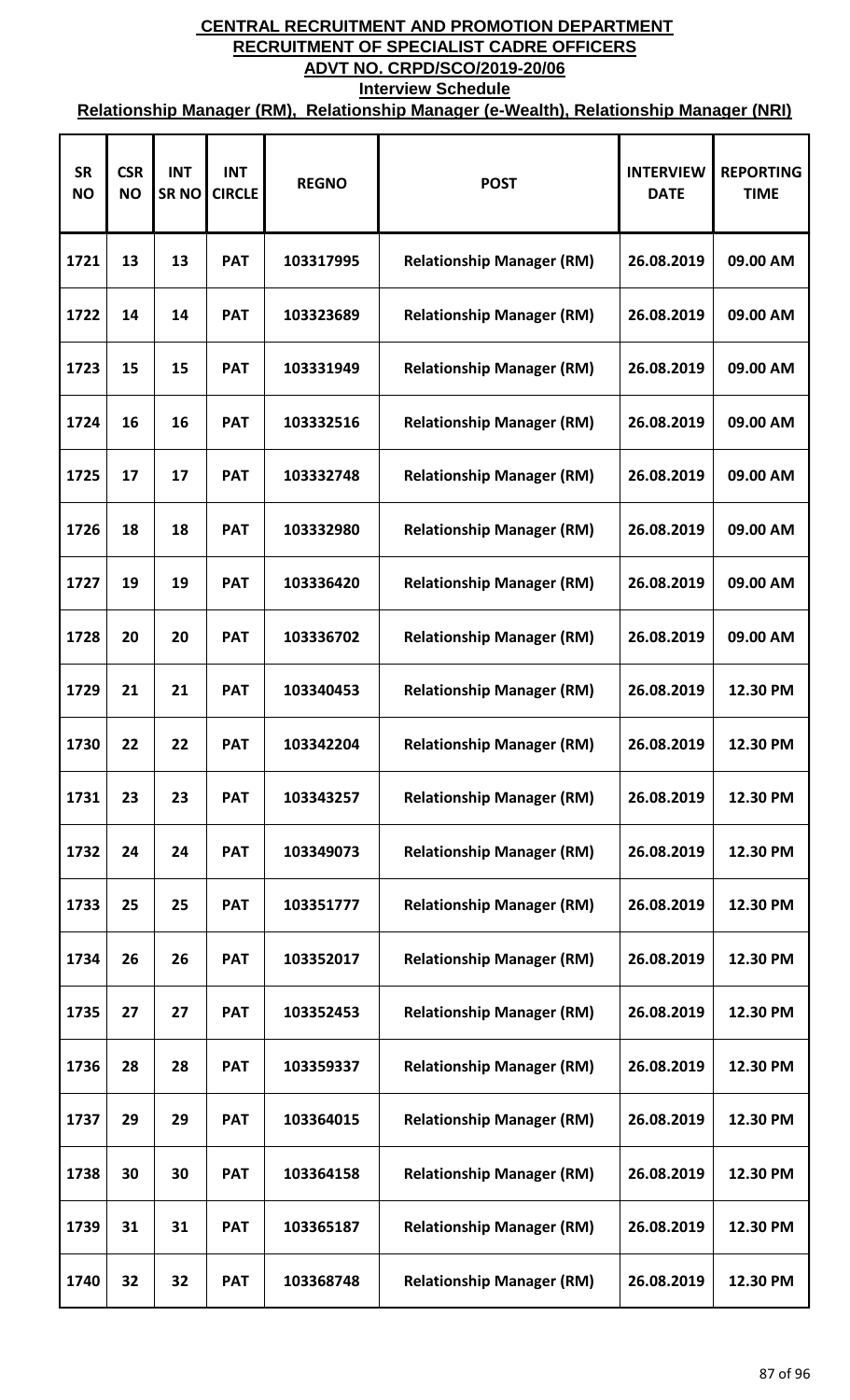| <b>SR</b><br><b>NO</b> | <b>CSR</b><br><b>NO</b> | <b>INT</b><br><b>SRNO</b> | <b>INT</b><br><b>CIRCLE</b> | <b>REGNO</b> | <b>POST</b>                      | <b>INTERVIEW</b><br><b>DATE</b> | <b>REPORTING</b><br><b>TIME</b> |
|------------------------|-------------------------|---------------------------|-----------------------------|--------------|----------------------------------|---------------------------------|---------------------------------|
| 1741                   | 33                      | 33                        | <b>PAT</b>                  | 103369304    | <b>Relationship Manager (RM)</b> | 26.08.2019                      | 12.30 PM                        |
| 1742                   | 34                      | 34                        | <b>PAT</b>                  | 103372089    | <b>Relationship Manager (RM)</b> | 26.08.2019                      | 12.30 PM                        |
| 1743                   | 35                      | 1                         | <b>PAT</b>                  | 103312381    | <b>Relationship Manager (RM)</b> | 27.08.2019                      | 09.00 AM                        |
| 1744                   | 36                      | $\overline{2}$            | <b>PAT</b>                  | 103323960    | <b>Relationship Manager (RM)</b> | 27.08.2019                      | 09.00 AM                        |
| 1745                   | 37                      | 3                         | <b>PAT</b>                  | 103341274    | <b>Relationship Manager (RM)</b> | 27.08.2019                      | 09.00 AM                        |
| 1746                   | 38                      | 4                         | <b>PAT</b>                  | 103364209    | <b>Relationship Manager (RM)</b> | 27.08.2019                      | 09.00 AM                        |
| 1747                   | 39                      | 5                         | <b>PAT</b>                  | 103307026    | <b>Relationship Manager (RM)</b> | 27.08.2019                      | 09.00 AM                        |
| 1748                   | 40                      | 6                         | <b>PAT</b>                  | 103307885    | <b>Relationship Manager (RM)</b> | 27.08.2019                      | 09.00 AM                        |
| 1749                   | 41                      | $\overline{7}$            | <b>PAT</b>                  | 103309828    | <b>Relationship Manager (RM)</b> | 27.08.2019                      | 09.00 AM                        |
| 1750                   | 42                      | 8                         | <b>PAT</b>                  | 103310307    | <b>Relationship Manager (RM)</b> | 27.08.2019                      | 09.00 AM                        |
| 1751                   | 43                      | 9                         | <b>PAT</b>                  | 103311378    | <b>Relationship Manager (RM)</b> | 27.08.2019                      | 09.00 AM                        |
| 1752                   | 44                      | 10                        | <b>PAT</b>                  | 103312558    | <b>Relationship Manager (RM)</b> | 27.08.2019                      | 09.00 AM                        |
| 1753                   | 45                      | 11                        | <b>PAT</b>                  | 103313421    | <b>Relationship Manager (RM)</b> | 27.08.2019                      | 09.00 AM                        |
| 1754                   | 46                      | 12                        | <b>PAT</b>                  | 103313833    | <b>Relationship Manager (RM)</b> | 27.08.2019                      | 09.00 AM                        |
| 1755                   | 47                      | 13                        | <b>PAT</b>                  | 103315267    | <b>Relationship Manager (RM)</b> | 27.08.2019                      | 09.00 AM                        |
| 1756                   | 48                      | 14                        | <b>PAT</b>                  | 103315365    | <b>Relationship Manager (RM)</b> | 27.08.2019                      | 09.00 AM                        |
| 1757                   | 49                      | 15                        | <b>PAT</b>                  | 103316608    | <b>Relationship Manager (RM)</b> | 27.08.2019                      | 09.00 AM                        |
| 1758                   | 50                      | 16                        | <b>PAT</b>                  | 103323280    | <b>Relationship Manager (RM)</b> | 27.08.2019                      | 09.00 AM                        |
| 1759                   | 51                      | 17                        | <b>PAT</b>                  | 103331942    | <b>Relationship Manager (RM)</b> | 27.08.2019                      | 09.00 AM                        |
| 1760                   | 52                      | 18                        | <b>PAT</b>                  | 103332499    | <b>Relationship Manager (RM)</b> | 27.08.2019                      | 09.00 AM                        |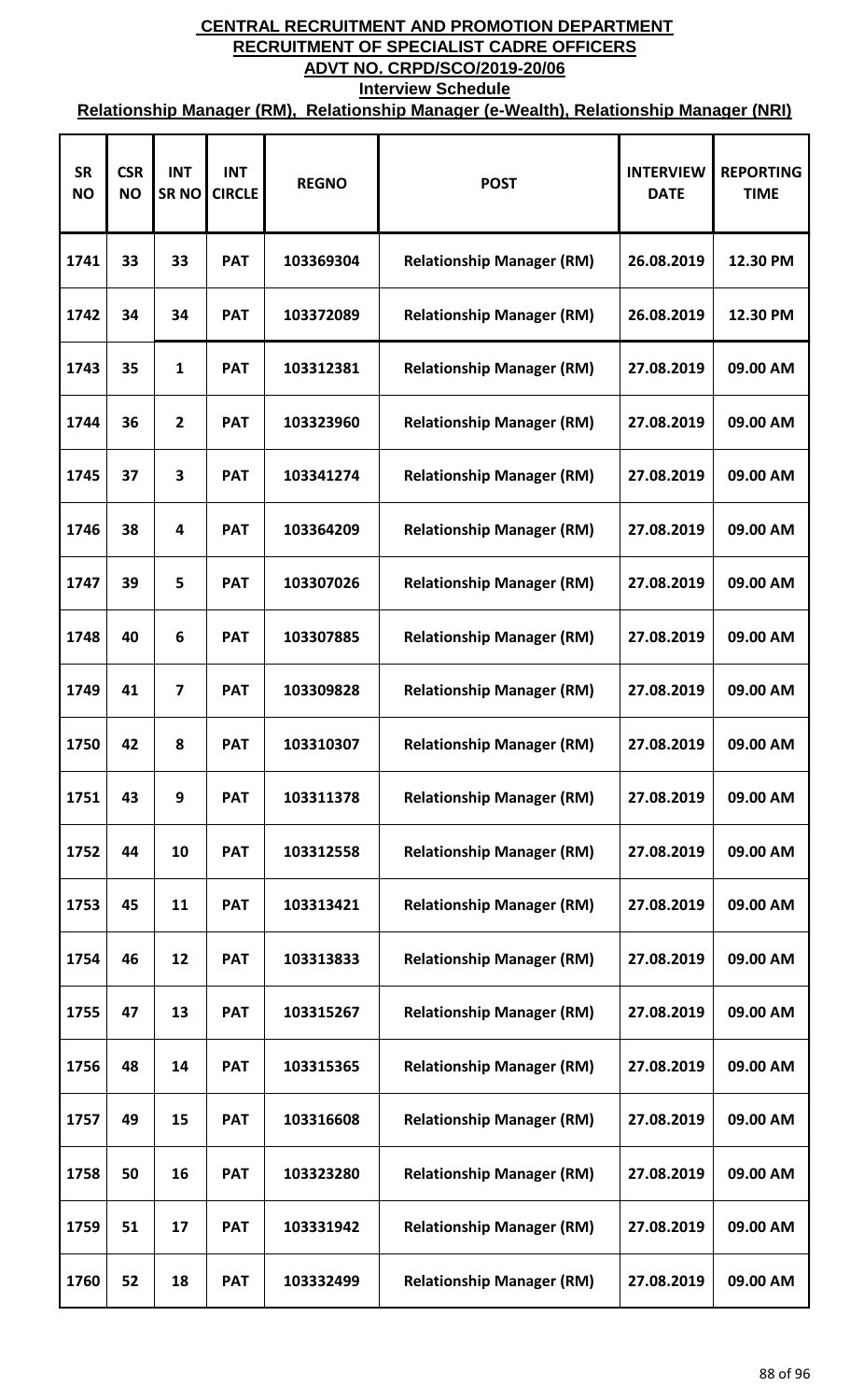| <b>SR</b><br><b>NO</b> | <b>CSR</b><br><b>NO</b> | <b>INT</b><br><b>SRNO</b> | <b>INT</b><br><b>CIRCLE</b> | <b>REGNO</b> | <b>POST</b>                      | <b>INTERVIEW</b><br><b>DATE</b> | <b>REPORTING</b><br><b>TIME</b> |
|------------------------|-------------------------|---------------------------|-----------------------------|--------------|----------------------------------|---------------------------------|---------------------------------|
| 1761                   | 53                      | 19                        | <b>PAT</b>                  | 103333352    | <b>Relationship Manager (RM)</b> | 27.08.2019                      | 09.00 AM                        |
| 1762                   | 54                      | 20                        | <b>PAT</b>                  | 103334129    | <b>Relationship Manager (RM)</b> | 27.08.2019                      | 09.00 AM                        |
| 1763                   | 55                      | 21                        | <b>PAT</b>                  | 103334397    | <b>Relationship Manager (RM)</b> | 27.08.2019                      | 12.30 PM                        |
| 1764                   | 56                      | 22                        | <b>PAT</b>                  | 103334937    | <b>Relationship Manager (RM)</b> | 27.08.2019                      | 12.30 PM                        |
| 1765                   | 57                      | 23                        | <b>PAT</b>                  | 103340660    | <b>Relationship Manager (RM)</b> | 27.08.2019                      | 12.30 PM                        |
| 1766                   | 58                      | 24                        | <b>PAT</b>                  | 103344360    | <b>Relationship Manager (RM)</b> | 27.08.2019                      | 12.30 PM                        |
| 1767                   | 59                      | 25                        | <b>PAT</b>                  | 103348223    | <b>Relationship Manager (RM)</b> | 27.08.2019                      | 12.30 PM                        |
| 1768                   | 60                      | 26                        | <b>PAT</b>                  | 103348762    | <b>Relationship Manager (RM)</b> | 27.08.2019                      | 12.30 PM                        |
| 1769                   | 61                      | 27                        | <b>PAT</b>                  | 103348914    | <b>Relationship Manager (RM)</b> | 27.08.2019                      | 12.30 PM                        |
| 1770                   | 62                      | 28                        | <b>PAT</b>                  | 103351736    | <b>Relationship Manager (RM)</b> | 27.08.2019                      | 12.30 PM                        |
| 1771                   | 63                      | 29                        | <b>PAT</b>                  | 103352590    | <b>Relationship Manager (RM)</b> | 27.08.2019                      | 12.30 PM                        |
| 1772                   | 64                      | 30                        | <b>PAT</b>                  | 103355899    | <b>Relationship Manager (RM)</b> | 27.08.2019                      | 12.30 PM                        |
| 1773                   | 65                      | 31                        | <b>PAT</b>                  | 103358037    | <b>Relationship Manager (RM)</b> | 27.08.2019                      | 12.30 PM                        |
| 1774                   | 66                      | 32                        | <b>PAT</b>                  | 103358496    | <b>Relationship Manager (RM)</b> | 27.08.2019                      | 12.30 PM                        |
| 1775                   | 67                      | 33                        | <b>PAT</b>                  | 103359920    | <b>Relationship Manager (RM)</b> | 27.08.2019                      | 12.30 PM                        |
| 1776                   | 68                      | 34                        | <b>PAT</b>                  | 103360259    | <b>Relationship Manager (RM)</b> | 27.08.2019                      | 12.30 PM                        |
| 1777                   | 69                      | 1                         | <b>PAT</b>                  | 103361097    | <b>Relationship Manager (RM)</b> | 28.08.2019                      | 09.00 AM                        |
| 1778                   | 70                      | $\overline{2}$            | <b>PAT</b>                  | 103361098    | <b>Relationship Manager (RM)</b> | 28.08.2019                      | 09.00 AM                        |
| 1779                   | 71                      | 3                         | <b>PAT</b>                  | 103363069    | <b>Relationship Manager (RM)</b> | 28.08.2019                      | 09.00 AM                        |
| 1780                   | 72                      | 4                         | <b>PAT</b>                  | 103364362    | <b>Relationship Manager (RM)</b> | 28.08.2019                      | 09.00 AM                        |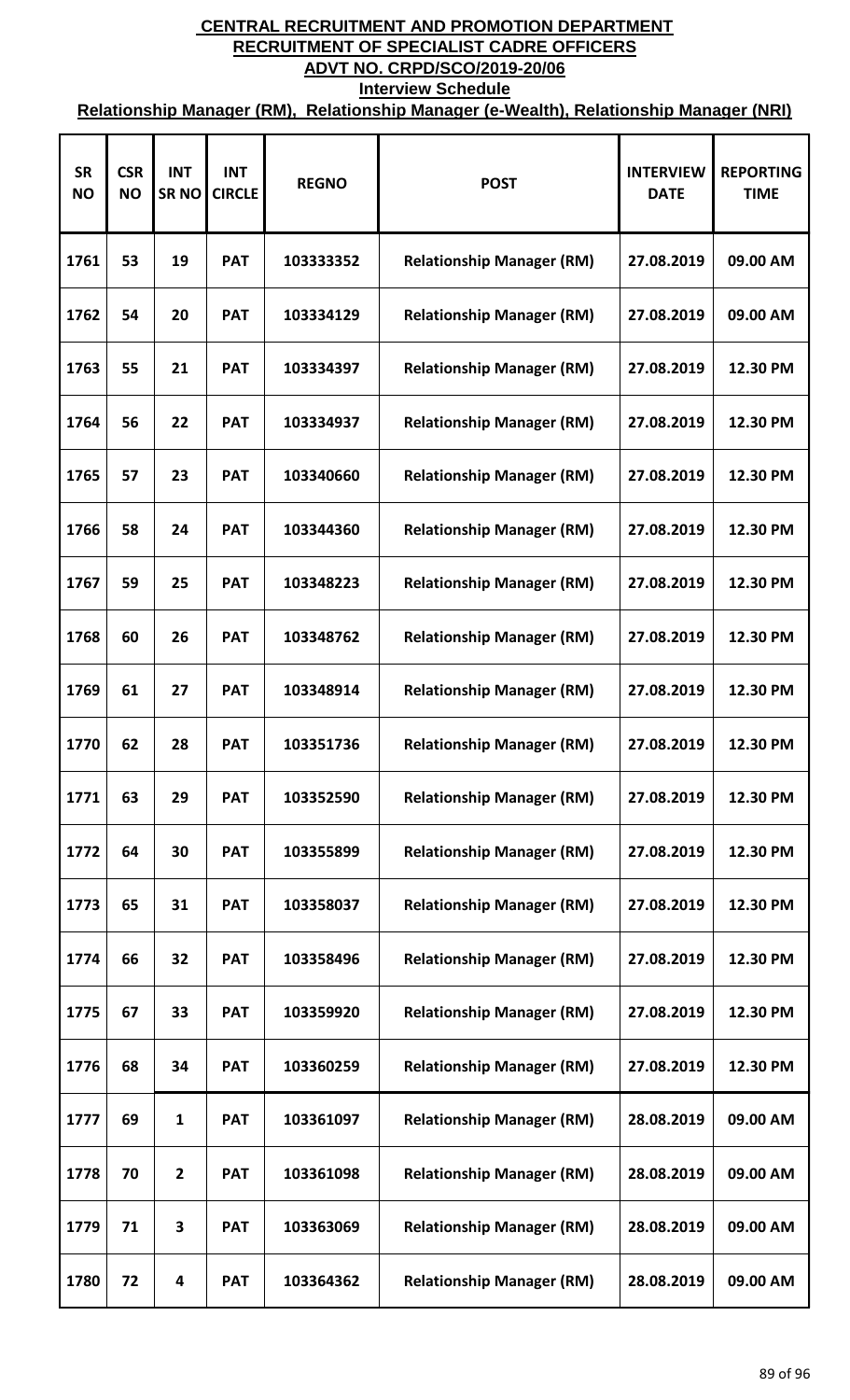| <b>SR</b><br><b>NO</b> | <b>CSR</b><br><b>NO</b> | <b>INT</b><br><b>SRNO</b> | <b>INT</b><br><b>CIRCLE</b> | <b>REGNO</b> | <b>POST</b>                            | <b>INTERVIEW</b><br><b>DATE</b> | <b>REPORTING</b><br><b>TIME</b> |
|------------------------|-------------------------|---------------------------|-----------------------------|--------------|----------------------------------------|---------------------------------|---------------------------------|
| 1781                   | 73                      | 5                         | <b>PAT</b>                  | 103366246    | <b>Relationship Manager (RM)</b>       | 28.08.2019                      | 09.00 AM                        |
| 1782                   | 74                      | 6                         | <b>PAT</b>                  | 103366300    | <b>Relationship Manager (RM)</b>       | 28.08.2019                      | 09.00 AM                        |
| 1783                   | 75                      | $\overline{7}$            | <b>PAT</b>                  | 103366626    | <b>Relationship Manager (RM)</b>       | 28.08.2019                      | 09.00 AM                        |
| 1784                   | 76                      | 8                         | <b>PAT</b>                  | 103366653    | <b>Relationship Manager (RM)</b>       | 28.08.2019                      | 09.00 AM                        |
| 1785                   | 77                      | 9                         | <b>PAT</b>                  | 103366939    | <b>Relationship Manager (RM)</b>       | 28.08.2019                      | 09.00 AM                        |
| 1786                   | 78                      | 10                        | <b>PAT</b>                  | 103367126    | <b>Relationship Manager (RM)</b>       | 28.08.2019                      | 09.00 AM                        |
| 1787                   | 79                      | 11                        | <b>PAT</b>                  | 103368454    | <b>Relationship Manager (RM)</b>       | 28.08.2019                      | 09.00 AM                        |
| 1788                   | 80                      | 12                        | <b>PAT</b>                  | 103369289    | <b>Relationship Manager (RM)</b>       | 28.08.2019                      | 09.00 AM                        |
| 1789                   | 81                      | 13                        | <b>PAT</b>                  | 103371710    | <b>Relationship Manager (RM)</b>       | 28.08.2019                      | 09.00 AM                        |
| 1790                   | 82                      | 14                        | <b>PAT</b>                  | 103324903    | <b>Relationship Manager (e-Wealth)</b> | 28.08.2019                      | 09.00 AM                        |
| 1791                   | 83                      | 15                        | <b>PAT</b>                  | 103350279    | <b>Relationship Manager (e-Wealth)</b> | 28.08.2019                      | 09.00 AM                        |
| 1792                   | 84                      | 16                        | <b>PAT</b>                  | 103304135    | <b>Relationship Manager (e-Wealth)</b> | 28.08.2019                      | 09.00 AM                        |
| 1793                   | 85                      | 17                        | <b>PAT</b>                  | 103313362    | <b>Relationship Manager (e-Wealth)</b> | 28.08.2019                      | 09.00 AM                        |
| 1794                   | 86                      | 18                        | <b>PAT</b>                  | 103345927    | <b>Relationship Manager (e-Wealth)</b> | 28.08.2019                      | 09.00 AM                        |
| 1795                   | 87                      | 19                        | <b>PAT</b>                  | 103359206    | <b>Relationship Manager (e-Wealth)</b> | 28.08.2019                      | 09.00 AM                        |
| 1796                   | 88                      | 20                        | <b>PAT</b>                  | 103360424    | <b>Relationship Manager (e-Wealth)</b> | 28.08.2019                      | 09.00 AM                        |
| 1797                   | 89                      | 21                        | <b>PAT</b>                  | 103304299    | <b>Relationship Manager (e-Wealth)</b> | 28.08.2019                      | 12.30 PM                        |
| 1798                   | 90                      | 22                        | <b>PAT</b>                  | 103326379    | <b>Relationship Manager (e-Wealth)</b> | 28.08.2019                      | 12.30 PM                        |
| 1799                   | 91                      | 23                        | <b>PAT</b>                  | 103337118    | <b>Relationship Manager (e-Wealth)</b> | 28.08.2019                      | 12.30 PM                        |
| 1800                   | 92                      | 24                        | <b>PAT</b>                  | 103338229    | <b>Relationship Manager (e-Wealth)</b> | 28.08.2019                      | 12.30 PM                        |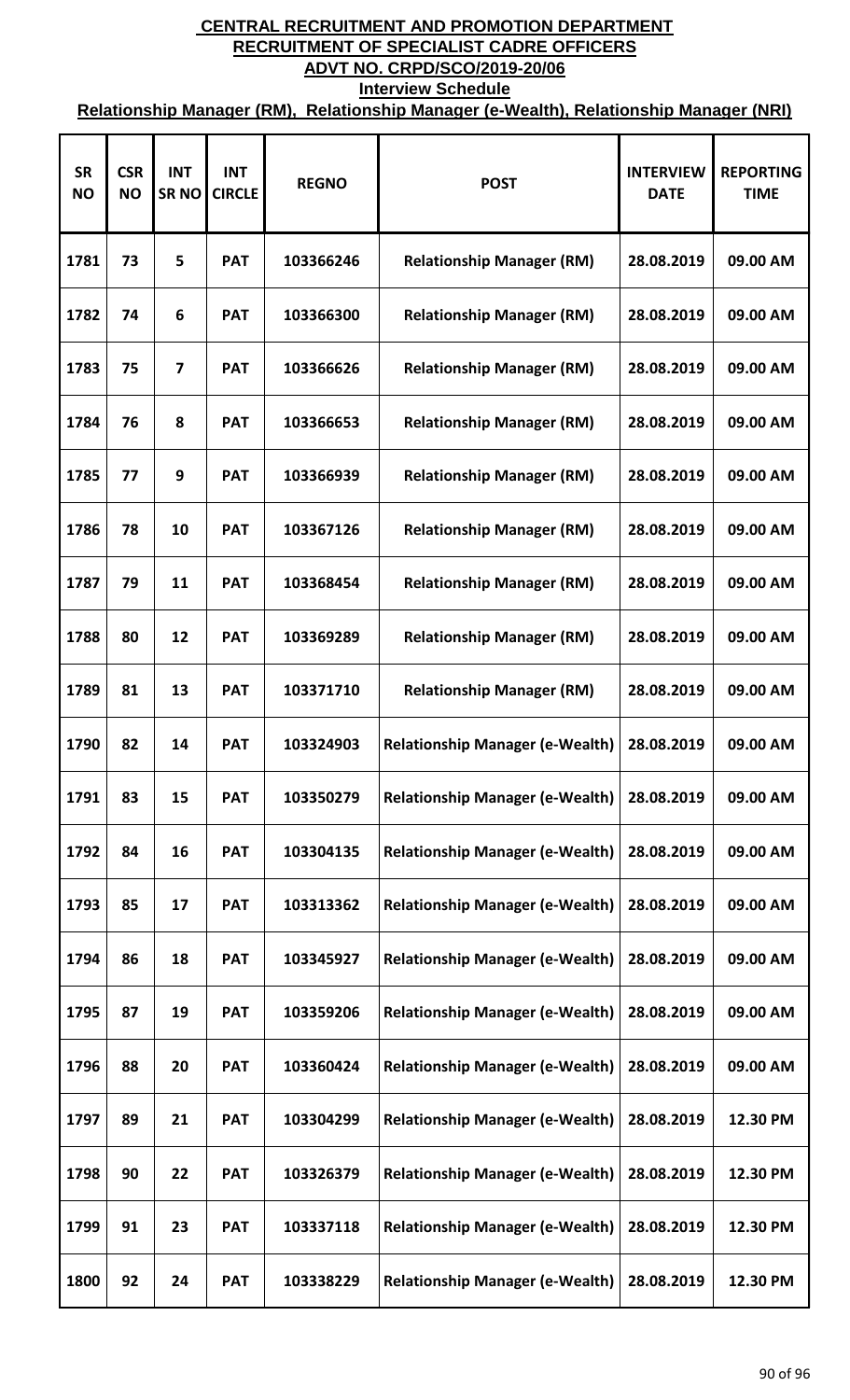| <b>SR</b><br><b>NO</b> | <b>CSR</b><br><b>NO</b> | <b>INT</b><br><b>SRNO</b> | <b>INT</b><br><b>CIRCLE</b> | <b>REGNO</b> | <b>POST</b>                            | <b>INTERVIEW</b><br><b>DATE</b> | <b>REPORTING</b><br><b>TIME</b> |
|------------------------|-------------------------|---------------------------|-----------------------------|--------------|----------------------------------------|---------------------------------|---------------------------------|
| 1801                   | 93                      | 25                        | <b>PAT</b>                  | 103344816    | <b>Relationship Manager (e-Wealth)</b> | 28.08.2019                      | 12.30 PM                        |
| 1802                   | 94                      | 26                        | <b>PAT</b>                  | 103363066    | <b>Relationship Manager (e-Wealth)</b> | 28.08.2019                      | 12.30 PM                        |
| 1803                   | 95                      | 27                        | <b>PAT</b>                  | 103365305    | <b>Relationship Manager (e-Wealth)</b> | 28.08.2019                      | 12.30 PM                        |
| 1804                   | 96                      | 28                        | <b>PAT</b>                  | 103365460    | <b>Relationship Manager (e-Wealth)</b> | 28.08.2019                      | 12.30 PM                        |
| 1805                   | 97                      | 29                        | <b>PAT</b>                  | 103366198    | <b>Relationship Manager (e-Wealth)</b> | 28.08.2019                      | 12.30 PM                        |
| 1806                   | 98                      | 30                        | <b>PAT</b>                  | 103370117    | <b>Relationship Manager (e-Wealth)</b> | 28.08.2019                      | 12.30 PM                        |
| 1807                   | 99                      | 31                        | <b>PAT</b>                  | 103352992    | <b>Relationship Manager (NRI)</b>      | 28.08.2019                      | 12.30 PM                        |
| 1808                   | 100                     | 32                        | <b>PAT</b>                  | 103362479    | <b>Relationship Manager (NRI)</b>      | 28.08.2019                      | 12.30 PM                        |
| 1809                   | 101                     | 33                        | <b>PAT</b>                  | 103322285    | <b>Relationship Manager (NRI)</b>      | 28.08.2019                      | 12.30 PM                        |
| 1810                   | 102                     | 34                        | <b>PAT</b>                  | 103351450    | <b>Relationship Manager (NRI)</b>      | 28.08.2019                      | 12.30 PM                        |
| 1811                   | $\mathbf{1}$            | $\mathbf{1}$              | THI                         | 103366474    | <b>Relationship Manager (RM)</b>       | 26.08.2019                      | 09.00 AM                        |
| 1812                   | $\overline{2}$          | $\overline{2}$            | THI                         | 103372080    | <b>Relationship Manager (RM)</b>       | 26.08.2019                      | 09.00 AM                        |
| 1813                   | 3                       | 3                         | <b>THI</b>                  | 103300731    | <b>Relationship Manager (RM)</b>       | 26.08.2019                      | 09.00 AM                        |
| 1814                   | 4                       | 4                         | <b>THI</b>                  | 103305402    | <b>Relationship Manager (RM)</b>       | 26.08.2019                      | 09.00 AM                        |
| 1815                   | 5                       | 5                         | <b>THI</b>                  | 103306667    | <b>Relationship Manager (RM)</b>       | 26.08.2019                      | 09.00 AM                        |
| 1816                   | 6                       | 6                         | <b>THI</b>                  | 103321961    | <b>Relationship Manager (RM)</b>       | 26.08.2019                      | 09.00 AM                        |
| 1817                   | $\overline{\mathbf{z}}$ | 7                         | <b>THI</b>                  | 103327676    | <b>Relationship Manager (RM)</b>       | 26.08.2019                      | 09.00 AM                        |
| 1818                   | 8                       | 8                         | <b>THI</b>                  | 103337109    | <b>Relationship Manager (RM)</b>       | 26.08.2019                      | 09.00 AM                        |
| 1819                   | 9                       | 9                         | THI                         | 103346778    | <b>Relationship Manager (RM)</b>       | 26.08.2019                      | 09.00 AM                        |
| 1820                   | 10                      | 10                        | <b>THI</b>                  | 103349029    | <b>Relationship Manager (RM)</b>       | 26.08.2019                      | 09.00 AM                        |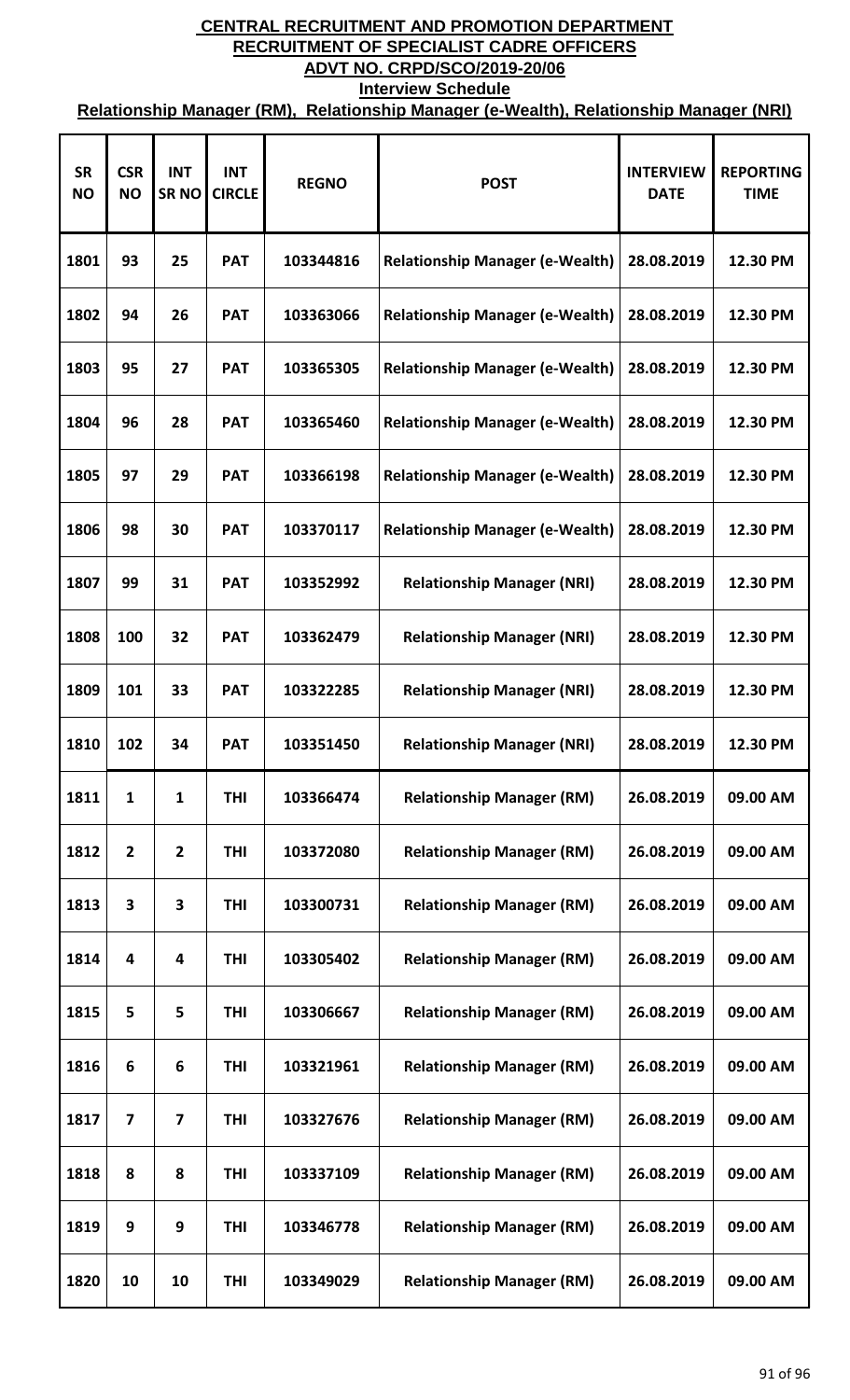| <b>SR</b><br><b>NO</b> | <b>CSR</b><br><b>NO</b> | <b>INT</b><br><b>SRNO</b> | <b>INT</b><br><b>CIRCLE</b> | <b>REGNO</b> | <b>POST</b>                      | <b>INTERVIEW</b><br><b>DATE</b> | <b>REPORTING</b><br><b>TIME</b> |
|------------------------|-------------------------|---------------------------|-----------------------------|--------------|----------------------------------|---------------------------------|---------------------------------|
| 1821                   | 11                      | 11                        | <b>THI</b>                  | 103351697    | <b>Relationship Manager (RM)</b> | 26.08.2019                      | 09.00 AM                        |
| 1822                   | 12                      | 12                        | <b>THI</b>                  | 103354682    | <b>Relationship Manager (RM)</b> | 26.08.2019                      | 09.00 AM                        |
| 1823                   | 13                      | 13                        | <b>THI</b>                  | 103354732    | <b>Relationship Manager (RM)</b> | 26.08.2019                      | 09.00 AM                        |
| 1824                   | 14                      | 14                        | <b>THI</b>                  | 103354816    | <b>Relationship Manager (RM)</b> | 26.08.2019                      | 09.00 AM                        |
| 1825                   | 15                      | 15                        | <b>THI</b>                  | 103359014    | <b>Relationship Manager (RM)</b> | 26.08.2019                      | 09.00 AM                        |
| 1826                   | 16                      | 16                        | <b>THI</b>                  | 103363781    | <b>Relationship Manager (RM)</b> | 26.08.2019                      | 09.00 AM                        |
| 1827                   | 17                      | 17                        | <b>THI</b>                  | 103365546    | <b>Relationship Manager (RM)</b> | 26.08.2019                      | 12.30 PM                        |
| 1828                   | 18                      | 18                        | <b>THI</b>                  | 103366000    | <b>Relationship Manager (RM)</b> | 26.08.2019                      | 12.30 PM                        |
| 1829                   | 19                      | 19                        | <b>THI</b>                  | 103369925    | <b>Relationship Manager (RM)</b> | 26.08.2019                      | 12.30 PM                        |
| 1830                   | 20                      | 20                        | THI                         | 103372351    | <b>Relationship Manager (RM)</b> | 26.08.2019                      | 12.30 PM                        |
| 1831                   | 21                      | 21                        | <b>THI</b>                  | 103303584    | <b>Relationship Manager (RM)</b> | 26.08.2019                      | 12.30 PM                        |
| 1832                   | 22                      | 22                        | <b>THI</b>                  | 103309953    | <b>Relationship Manager (RM)</b> | 26.08.2019                      | 12.30 PM                        |
| 1833                   | 23                      | 23                        | <b>THI</b>                  | 103311863    | <b>Relationship Manager (RM)</b> | 26.08.2019                      | 12.30 PM                        |
| 1834                   | 24                      | 24                        | <b>THI</b>                  | 103319187    | <b>Relationship Manager (RM)</b> | 26.08.2019                      | 12.30 PM                        |
| 1835                   | 25                      | 25                        | <b>THI</b>                  | 103320759    | <b>Relationship Manager (RM)</b> | 26.08.2019                      | 12.30 PM                        |
| 1836                   | 26                      | 26                        | <b>THI</b>                  | 103321743    | <b>Relationship Manager (RM)</b> | 26.08.2019                      | 12.30 PM                        |
| 1837                   | 27                      | 27                        | <b>THI</b>                  | 103325039    | <b>Relationship Manager (RM)</b> | 26.08.2019                      | 12.30 PM                        |
| 1838                   | 28                      | 28                        | <b>THI</b>                  | 103330044    | <b>Relationship Manager (RM)</b> | 26.08.2019                      | 12.30 PM                        |
| 1839                   | 29                      | 29                        | <b>THI</b>                  | 103330355    | <b>Relationship Manager (RM)</b> | 26.08.2019                      | 12.30 PM                        |
| 1840                   | 30                      | $\mathbf{1}$              | <b>THI</b>                  | 103334410    | <b>Relationship Manager (RM)</b> | 27.08.2019                      | 09.00 AM                        |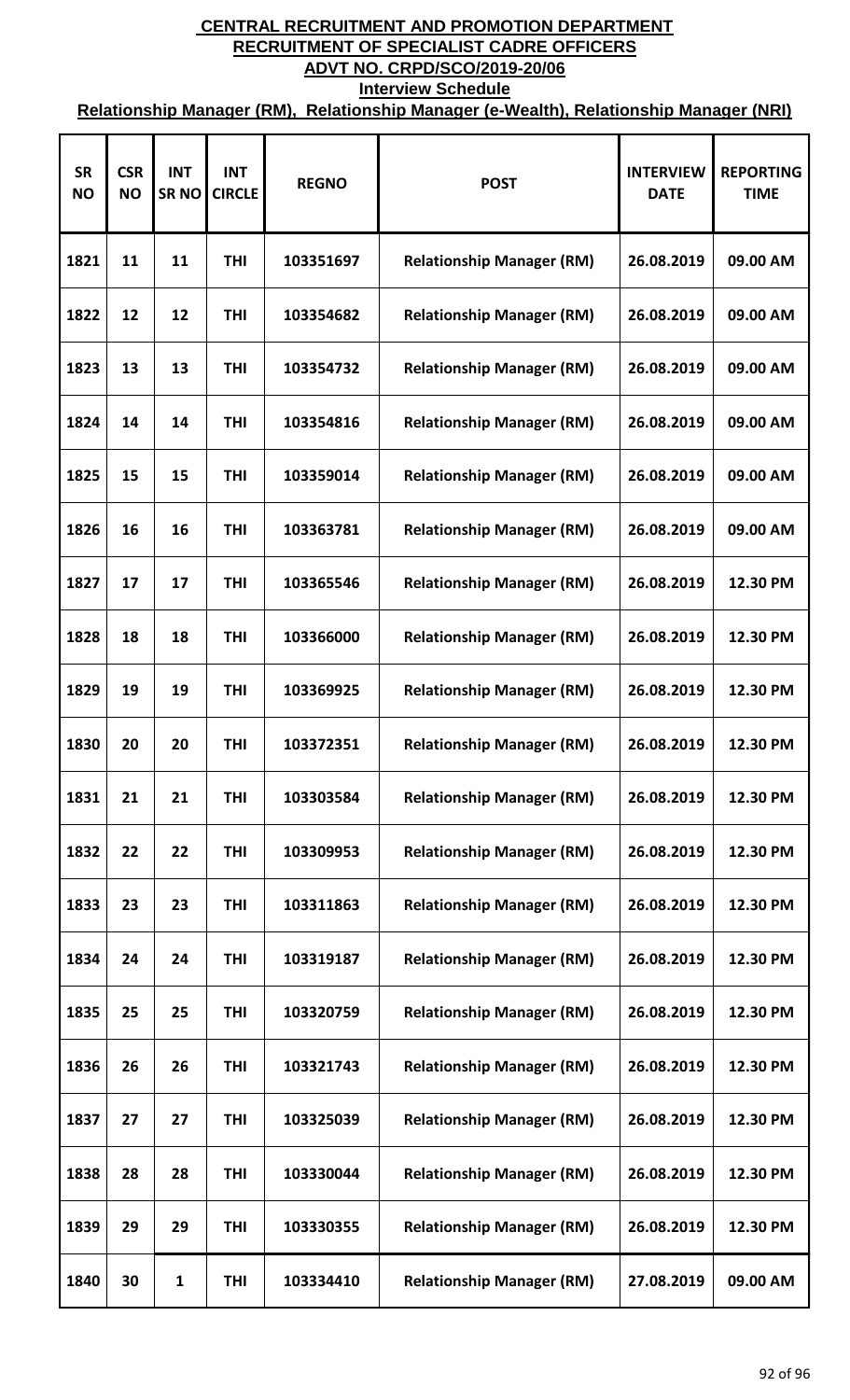| <b>SR</b><br><b>NO</b> | <b>CSR</b><br><b>NO</b> | <b>INT</b><br><b>SRNO</b> | <b>INT</b><br><b>CIRCLE</b> | <b>REGNO</b> | <b>POST</b>                            | <b>INTERVIEW</b><br><b>DATE</b> | <b>REPORTING</b><br><b>TIME</b> |
|------------------------|-------------------------|---------------------------|-----------------------------|--------------|----------------------------------------|---------------------------------|---------------------------------|
| 1841                   | 31                      | $\overline{2}$            | <b>THI</b>                  | 103337341    | <b>Relationship Manager (RM)</b>       | 27.08.2019                      | 09.00 AM                        |
| 1842                   | 32                      | 3                         | <b>THI</b>                  | 103337354    | <b>Relationship Manager (RM)</b>       | 27.08.2019                      | 09.00 AM                        |
| 1843                   | 33                      | 4                         | THI                         | 103342685    | <b>Relationship Manager (RM)</b>       | 27.08.2019                      | 09.00 AM                        |
| 1844                   | 34                      | 5                         | <b>THI</b>                  | 103354070    | <b>Relationship Manager (RM)</b>       | 27.08.2019                      | 09.00 AM                        |
| 1845                   | 35                      | 6                         | THI                         | 103354106    | <b>Relationship Manager (RM)</b>       | 27.08.2019                      | 09.00 AM                        |
| 1846                   | 36                      | $\overline{\mathbf{z}}$   | <b>THI</b>                  | 103358381    | <b>Relationship Manager (RM)</b>       | 27.08.2019                      | 09.00 AM                        |
| 1847                   | 37                      | 8                         | <b>THI</b>                  | 103362065    | <b>Relationship Manager (RM)</b>       | 27.08.2019                      | 09.00 AM                        |
| 1848                   | 38                      | 9                         | <b>THI</b>                  | 103365035    | <b>Relationship Manager (RM)</b>       | 27.08.2019                      | 09.00 AM                        |
| 1849                   | 39                      | 10                        | <b>THI</b>                  | 103365143    | <b>Relationship Manager (RM)</b>       | 27.08.2019                      | 09.00 AM                        |
| 1850                   | 40                      | 11                        | THI                         | 103365406    | <b>Relationship Manager (RM)</b>       | 27.08.2019                      | 09.00 AM                        |
| 1851                   | 41                      | 12                        | THI                         | 103365433    | <b>Relationship Manager (RM)</b>       | 27.08.2019                      | 09.00 AM                        |
| 1852                   | 42                      | 13                        | THI                         | 103365628    | <b>Relationship Manager (RM)</b>       | 27.08.2019                      | 09.00 AM                        |
| 1853                   | 43                      | 14                        | <b>THI</b>                  | 103367057    | <b>Relationship Manager (RM)</b>       | 27.08.2019                      | 09.00 AM                        |
| 1854                   | 44                      | 15                        | <b>THI</b>                  | 103367398    | <b>Relationship Manager (RM)</b>       | 27.08.2019                      | 09.00 AM                        |
| 1855                   | 45                      | 16                        | <b>THI</b>                  | 103370151    | <b>Relationship Manager (RM)</b>       | 27.08.2019                      | 09.00 AM                        |
| 1856                   | 46                      | 17                        | <b>THI</b>                  | 103342492    | <b>Relationship Manager (e-Wealth)</b> | 27.08.2019                      | 12.30 PM                        |
| 1857                   | 47                      | 18                        | <b>THI</b>                  | 103345695    | <b>Relationship Manager (e-Wealth)</b> | 27.08.2019                      | 12.30 PM                        |
| 1858                   | 48                      | 19                        | <b>THI</b>                  | 103300015    | <b>Relationship Manager (e-Wealth)</b> | 27.08.2019                      | 12.30 PM                        |
| 1859                   | 49                      | 20                        | THI                         | 103303889    | <b>Relationship Manager (e-Wealth)</b> | 27.08.2019                      | 12.30 PM                        |
| 1860                   | 50                      | 21                        | THI                         | 103327400    | <b>Relationship Manager (e-Wealth)</b> | 27.08.2019                      | 12.30 PM                        |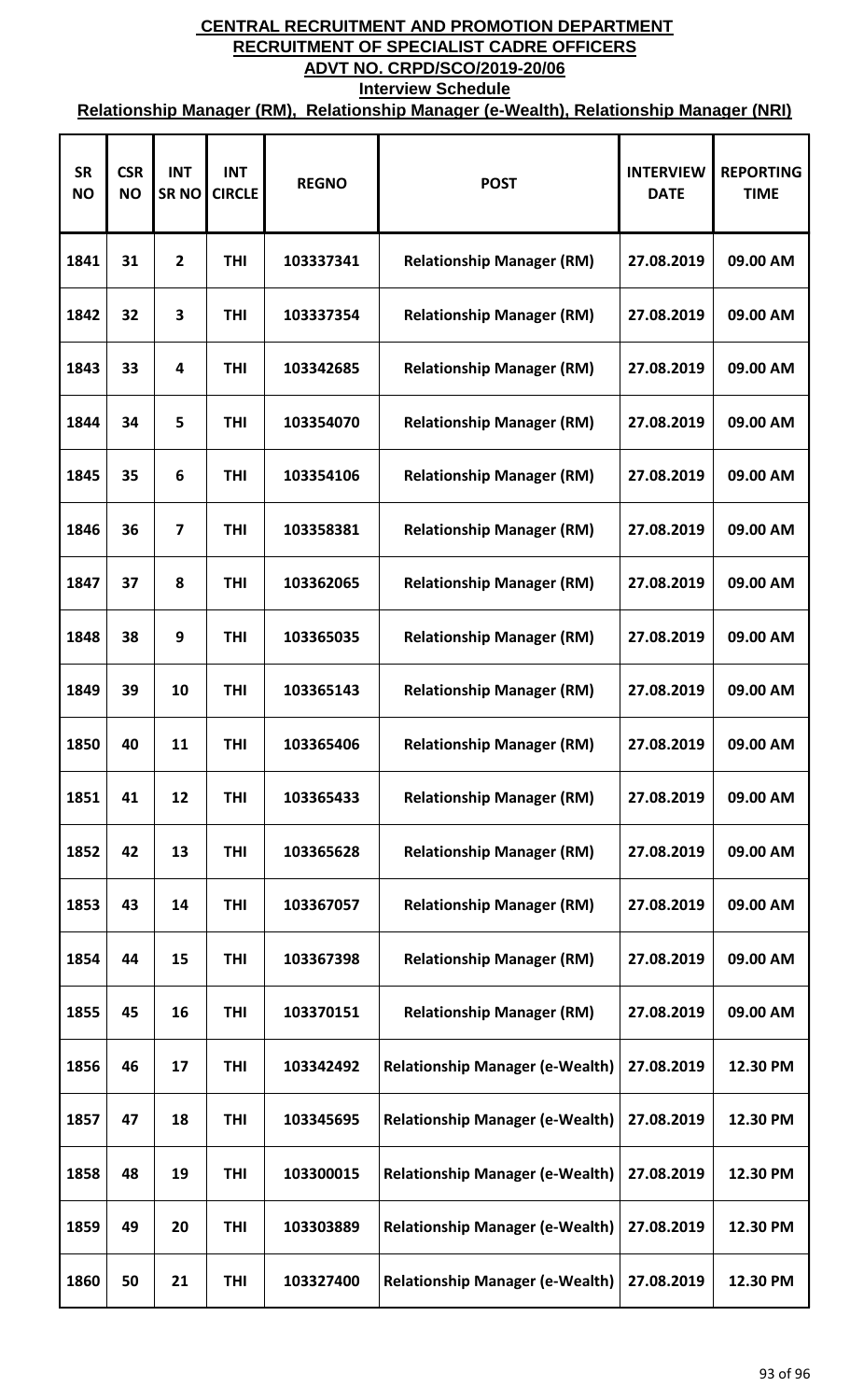| <b>SR</b><br><b>NO</b> | <b>CSR</b><br><b>NO</b> | <b>INT</b><br><b>SRNO</b> | <b>INT</b><br><b>CIRCLE</b> | <b>REGNO</b> | <b>POST</b>                            | <b>INTERVIEW</b><br><b>DATE</b> | <b>REPORTING</b><br><b>TIME</b> |
|------------------------|-------------------------|---------------------------|-----------------------------|--------------|----------------------------------------|---------------------------------|---------------------------------|
| 1861                   | 51                      | 22                        | <b>THI</b>                  | 103341900    | <b>Relationship Manager (e-Wealth)</b> | 27.08.2019                      | 12.30 PM                        |
| 1862                   | 52                      | 23                        | THI                         | 103346985    | <b>Relationship Manager (e-Wealth)</b> | 27.08.2019                      | 12.30 PM                        |
| 1863                   | 53                      | 24                        | THI                         | 103355183    | <b>Relationship Manager (e-Wealth)</b> | 27.08.2019                      | 12.30 PM                        |
| 1864                   | 54                      | 25                        | THI                         | 103358679    | <b>Relationship Manager (e-Wealth)</b> | 27.08.2019                      | 12.30 PM                        |
| 1865                   | 55                      | 26                        | THI                         | 103360239    | <b>Relationship Manager (e-Wealth)</b> | 27.08.2019                      | 12.30 PM                        |
| 1866                   | 56                      | 27                        | <b>THI</b>                  | 103366092    | <b>Relationship Manager (e-Wealth)</b> | 27.08.2019                      | 12.30 PM                        |
| 1867                   | 57                      | 28                        | <b>THI</b>                  | 103370355    | <b>Relationship Manager (e-Wealth)</b> | 27.08.2019                      | 12.30 PM                        |
| 1868                   | 58                      | 29                        | <b>THI</b>                  | 103311154    | <b>Relationship Manager (e-Wealth)</b> | 27.08.2019                      | 12.30 PM                        |
| 1869                   | 59                      | 1                         | <b>THI</b>                  | 103333585    | <b>Relationship Manager (e-Wealth)</b> | 28.08.2019                      | 09.00 AM                        |
| 1870                   | 60                      | 2                         | THI                         | 103371720    | <b>Relationship Manager (e-Wealth)</b> | 28.08.2019                      | 09.00 AM                        |
| 1871                   | 61                      | 3                         | THI                         | 103302246    | <b>Relationship Manager (NRI)</b>      | 28.08.2019                      | 09.00 AM                        |
| 1872                   | 62                      | 4                         | <b>THI</b>                  | 103313269    | <b>Relationship Manager (NRI)</b>      | 28.08.2019                      | 09.00 AM                        |
| 1873                   | 63                      | 5                         | <b>THI</b>                  | 103321021    | <b>Relationship Manager (NRI)</b>      | 28.08.2019                      | 09.00 AM                        |
| 1874                   | 64                      | 6                         | <b>THI</b>                  | 103321861    | <b>Relationship Manager (NRI)</b>      | 28.08.2019                      | 09.00 AM                        |
| 1875                   | 65                      | $\overline{7}$            | <b>THI</b>                  | 103324941    | <b>Relationship Manager (NRI)</b>      | 28.08.2019                      | 09.00 AM                        |
| 1876                   | 66                      | 8                         | <b>THI</b>                  | 103342262    | <b>Relationship Manager (NRI)</b>      | 28.08.2019                      | 09.00 AM                        |
| 1877                   | 67                      | 9                         | <b>THI</b>                  | 103346660    | <b>Relationship Manager (NRI)</b>      | 28.08.2019                      | 09.00 AM                        |
| 1878                   | 68                      | 10                        | <b>THI</b>                  | 103349445    | <b>Relationship Manager (NRI)</b>      | 28.08.2019                      | 09.00 AM                        |
| 1879                   | 69                      | 11                        | THI                         | 103355618    | <b>Relationship Manager (NRI)</b>      | 28.08.2019                      | 09.00 AM                        |
| 1880                   | 70                      | 12                        | <b>THI</b>                  | 103357120    | <b>Relationship Manager (NRI)</b>      | 28.08.2019                      | 09.00 AM                        |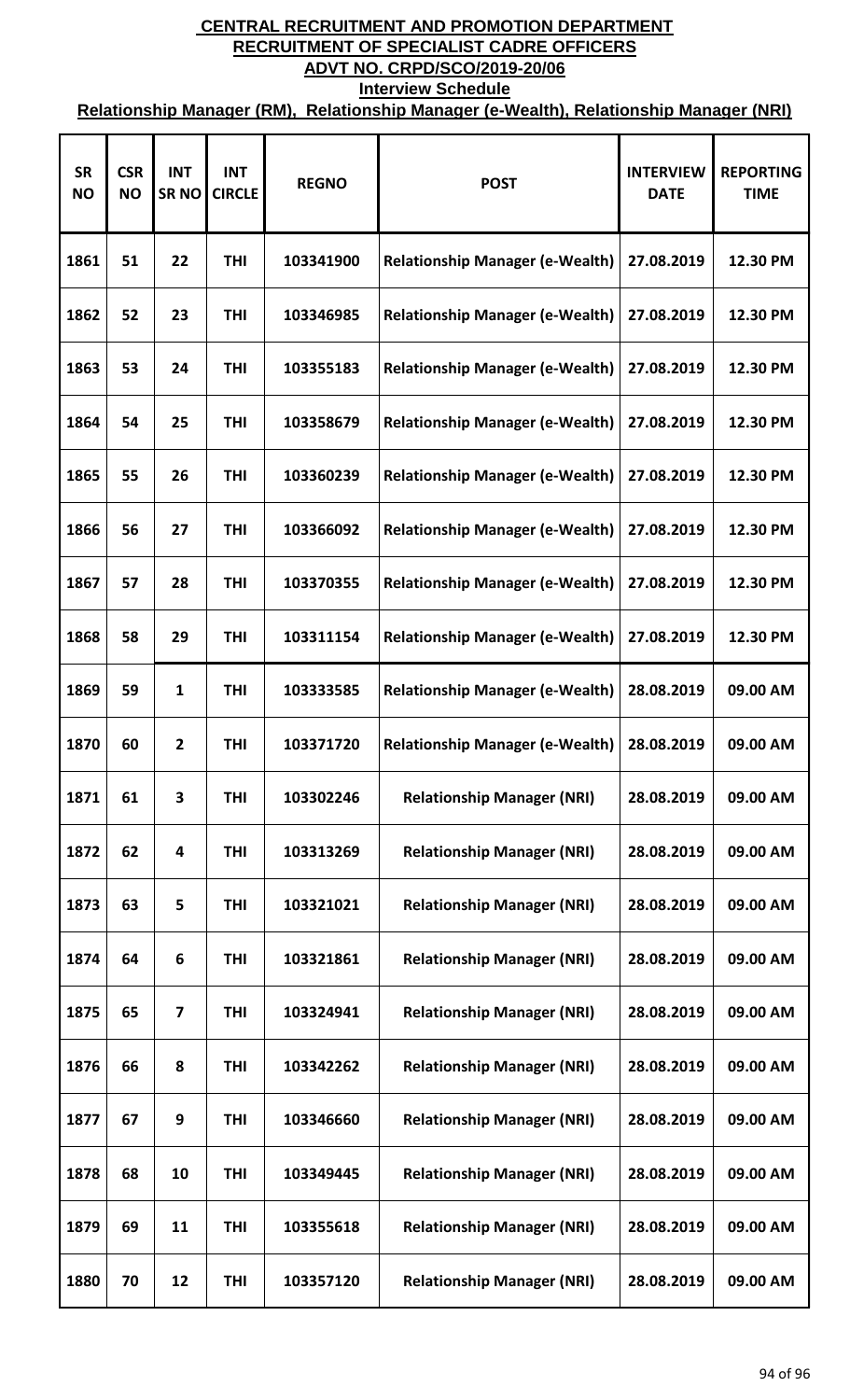| <b>SR</b><br><b>NO</b> | <b>CSR</b><br><b>NO</b> | <b>INT</b><br><b>SRNO</b> | <b>INT</b><br><b>CIRCLE</b> | <b>REGNO</b> | <b>POST</b>                       | <b>INTERVIEW</b><br><b>DATE</b> | <b>REPORTING</b><br><b>TIME</b> |
|------------------------|-------------------------|---------------------------|-----------------------------|--------------|-----------------------------------|---------------------------------|---------------------------------|
| 1881                   | 71                      | 13                        | <b>THI</b>                  | 103358238    | <b>Relationship Manager (NRI)</b> | 28.08.2019                      | 09.00 AM                        |
| 1882                   | 72                      | 14                        | THI                         | 103366537    | <b>Relationship Manager (NRI)</b> | 28.08.2019                      | 09.00 AM                        |
| 1883                   | 73                      | 15                        | <b>THI</b>                  | 103316242    | <b>Relationship Manager (NRI)</b> | 28.08.2019                      | 09.00 AM                        |
| 1884                   | 74                      | 16                        | <b>THI</b>                  | 103317475    | <b>Relationship Manager (NRI)</b> | 28.08.2019                      | 09.00 AM                        |
| 1885                   | 75                      | 17                        | <b>THI</b>                  | 103323806    | <b>Relationship Manager (NRI)</b> | 28.08.2019                      | 12.30 PM                        |
| 1886                   | 76                      | 18                        | <b>THI</b>                  | 103323935    | <b>Relationship Manager (NRI)</b> | 28.08.2019                      | 12.30 PM                        |
| 1887                   | 77                      | 19                        | <b>THI</b>                  | 103333329    | <b>Relationship Manager (NRI)</b> | 28.08.2019                      | 12.30 PM                        |
| 1888                   | 78                      | 20                        | THI                         | 103339668    | <b>Relationship Manager (NRI)</b> | 28.08.2019                      | 12.30 PM                        |
| 1889                   | 79                      | 21                        | THI                         | 103341896    | <b>Relationship Manager (NRI)</b> | 28.08.2019                      | 12.30 PM                        |
| 1890                   | 80                      | 22                        | THI                         | 103342555    | <b>Relationship Manager (NRI)</b> | 28.08.2019                      | 12.30 PM                        |
| 1891                   | 81                      | 23                        | <b>THI</b>                  | 103345397    | <b>Relationship Manager (NRI)</b> | 28.08.2019                      | 12.30 PM                        |
| 1892                   | 82                      | 24                        | <b>THI</b>                  | 103352448    | <b>Relationship Manager (NRI)</b> | 28.08.2019                      | 12.30 PM                        |
| 1893                   | 83                      | 25                        | <b>THI</b>                  | 103352936    | <b>Relationship Manager (NRI)</b> | 28.08.2019                      | 12.30 PM                        |
| 1894                   | 84                      | 26                        | <b>THI</b>                  | 103356785    | <b>Relationship Manager (NRI)</b> | 28.08.2019                      | 12.30 PM                        |
| 1895                   | 85                      | 27                        | THI                         | 103359787    | <b>Relationship Manager (NRI)</b> | 28.08.2019                      | 12.30 PM                        |
| 1896                   | 86                      | 28                        | THI                         | 103360843    | <b>Relationship Manager (NRI)</b> | 28.08.2019                      | 12.30 PM                        |
| 1897                   | 87                      | 29                        | <b>THI</b>                  | 103363704    | <b>Relationship Manager (NRI)</b> | 28.08.2019                      | 12.30 PM                        |
| 1898                   | 88                      | 30                        | <b>THI</b>                  | 103370882    | <b>Relationship Manager (NRI)</b> | 28.08.2019                      | 12.30 PM                        |